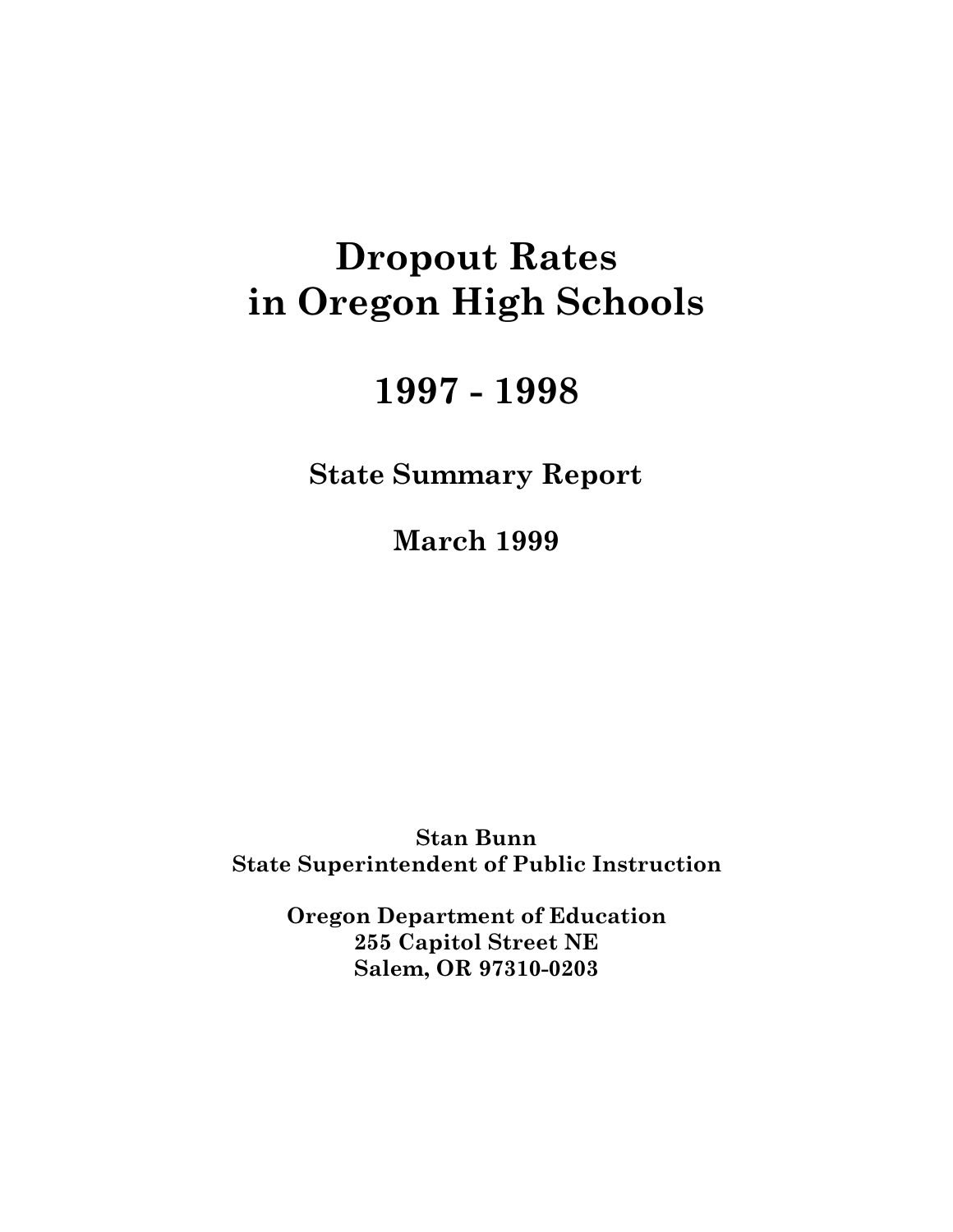# Table of Contents

| Page                                                                                 |
|--------------------------------------------------------------------------------------|
|                                                                                      |
|                                                                                      |
|                                                                                      |
|                                                                                      |
|                                                                                      |
|                                                                                      |
|                                                                                      |
|                                                                                      |
|                                                                                      |
|                                                                                      |
| Percentage of High School Dropouts Grouped by                                        |
|                                                                                      |
|                                                                                      |
|                                                                                      |
| Table 1 - Number of non-dropouts and dropouts; dropout rates, grades 9-12: 1997-9811 |
| Table 2 - Dropouts, grades 9-12, by sex, race/ethnicity, and grade: 1997-9820        |
| Table 3 — Dropouts, grades 9-12, by time enrolled and circumstances upon withdrawal, |

| Table $4$ — Dropouts, grades 9-12, by factors influencing the decision to drop out: 1997-9838 |  |
|-----------------------------------------------------------------------------------------------|--|
| Table $5$ — Dropouts, grades 9-12, by factors influencing the decision to drop out,           |  |
| Table 6 — Number of non-dropouts and dropouts, dropout rates, grades 7-8:  46                 |  |
|                                                                                               |  |
|                                                                                               |  |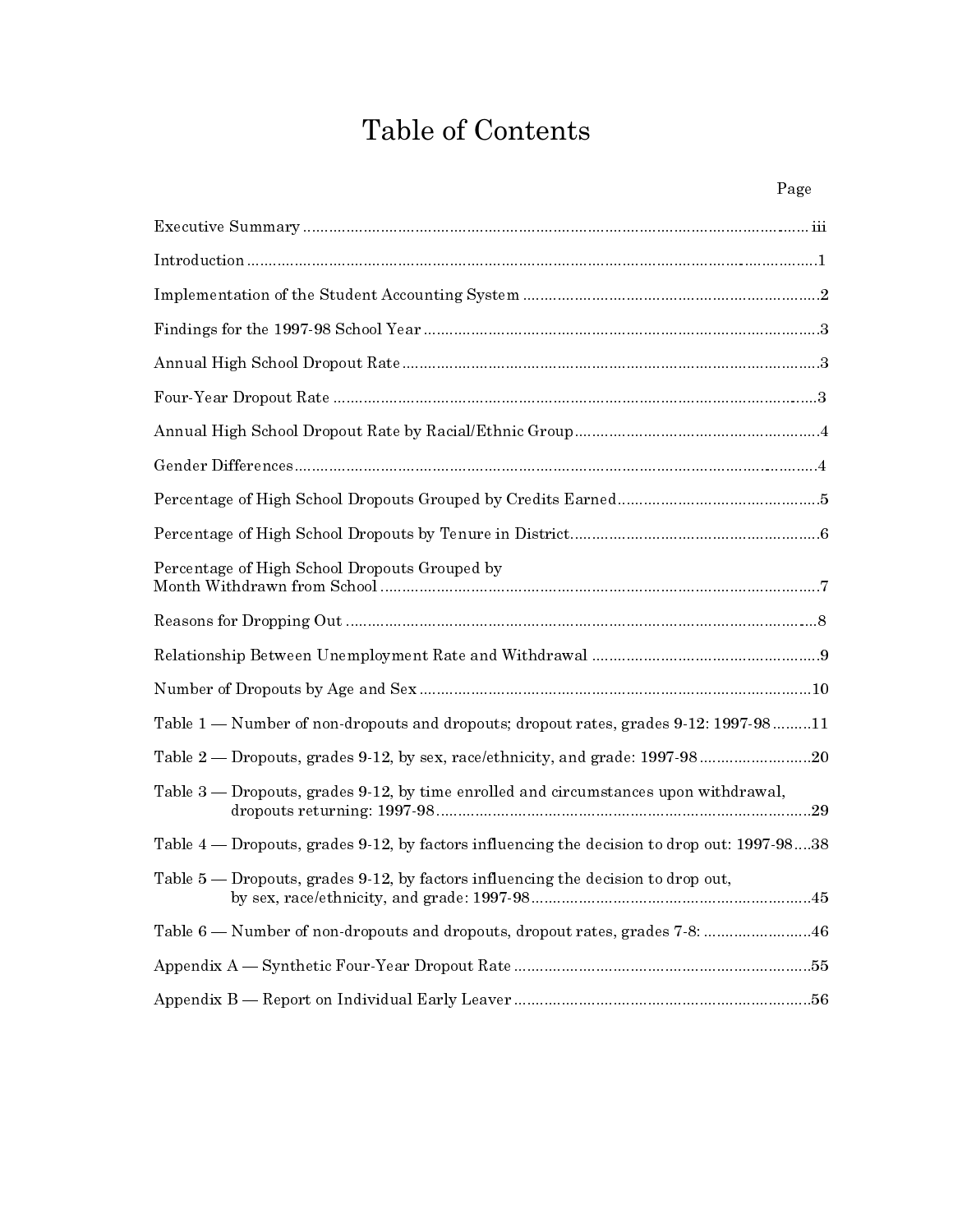The officially codified and compiled Oregon Administrative Rules are published by the Secretary of State and portions of that published compilation have copyright status. Any Oregon Administrative Rules presented on these pages are not the official version of the rules published by the Secretary of State.

It is the policy of the State Board of Education and a priority of the Oregon Department of Education that there will be no discrimination or harassment on the grounds of race, color, sex, marital status, religion, national origin, age or disability in any educational programs, activities or employment. Persons having questions about equal opportunity and nondiscrimination should contact the State Superintendent of Public Instruction at the Oregon Department of Education.

> Complimentary copies have been distributed. Additional copies are available at no charge. Place orders with the Publications Sales Clerk at 378-3310, ext. 485

Please share this document with your colleagues! All or any part of this document may be photocopies for educational purposes without permission from the Oregon Department of Education.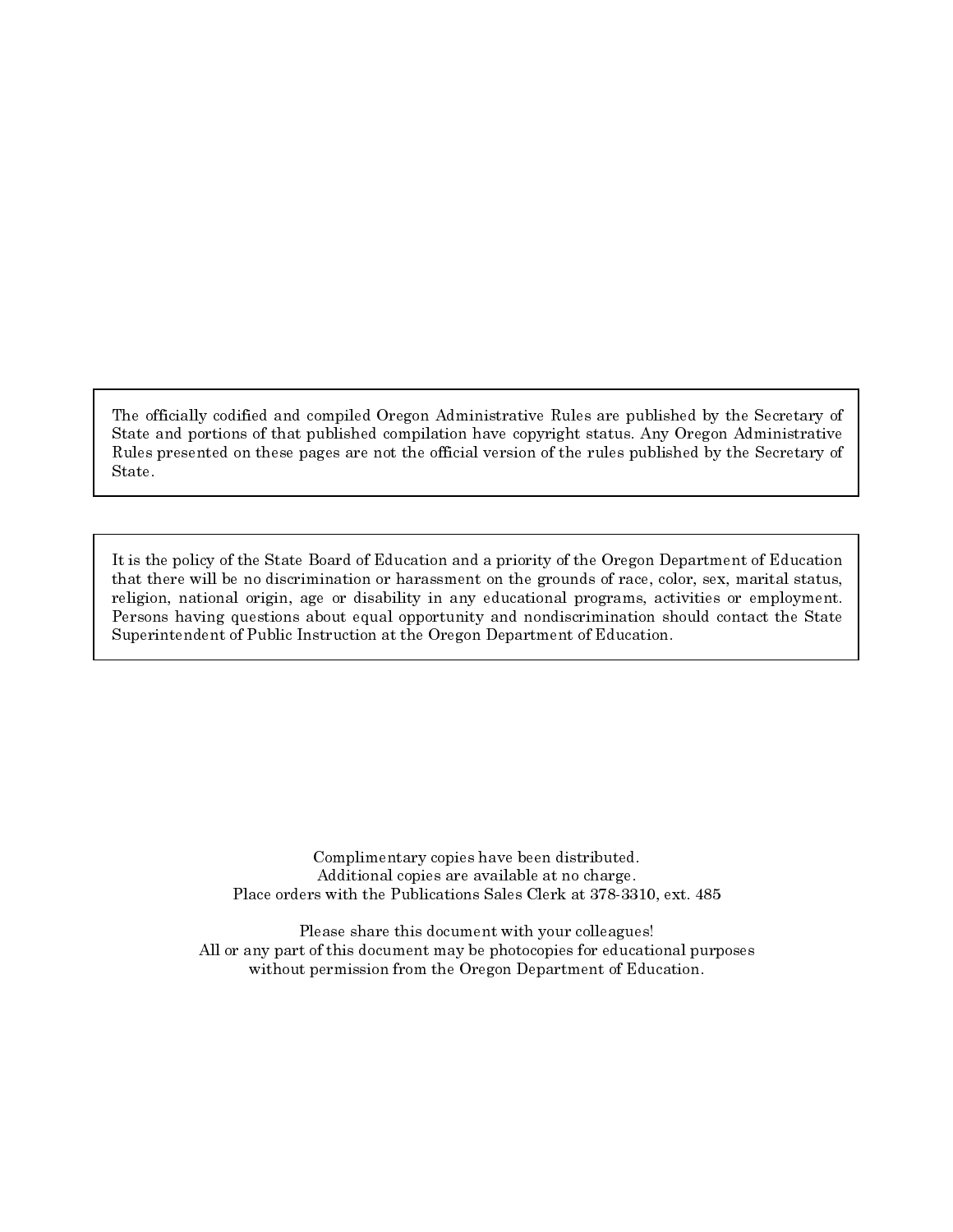# **Executive Summary**

Oregon school districts are required to report to the Department of Education students who are identified as dropouts, as defined in statute (ORS 339.505). Briefly, a dropout is a student who withdraws from school without receiving a high school diploma, GED Certificate, or alternative award. A variety of information is provided on each student; this makes it possible to describe dropouts with respect to several characteristics.

The Department of Education summarizes these reports on dropouts in grades 9 through 12 at the school, district, county and state levels. This is the ninth annual summary of dropout rates and characteristics.

In summary, the statewide annual dropout rate was 6.88 percent in the 1997-98 academic year. The fouryear dropout rate for the class of 1998 is 25.56 percent. This is the second year under the new dropout definition enacted by the 1997 Legislative Assembly. Previously, dropouts included students who had obtained a GED certificate.

Additional findings include:

- A dropout rate for Hispanic students that is more than double the overall statewide rate.
- Asian Americans continued to have the lowest dropout rate.
- $\bullet$ A significant deficiency in credits toward a high school diploma.
- $\bullet$ One third of dropouts were enrolled in the school district one year or less.
- $\mathbf{A}^{\mathcal{A}}$ Eight percent of the dropouts attended four years of high school but did not meet graduation requirements and did not return in the fall.
- Reasons for leaving most often cited by school personnel include: working more than 15 hours a  $\bullet$ week, frequent discipline referrals, substance abuse, pregnant or student parent, and conflicts with school staff.
- Reasons for leaving most often expressed by students include: irrelevant coursework, peer pressure to not achieve, different learning styles, and lack of personal attention in class.
- The historical relationship between the statewide unemployment rate and the percent of juniors and seniors who withdraw from school suggests that the availability of jobs has a strong influence on the dropout rate.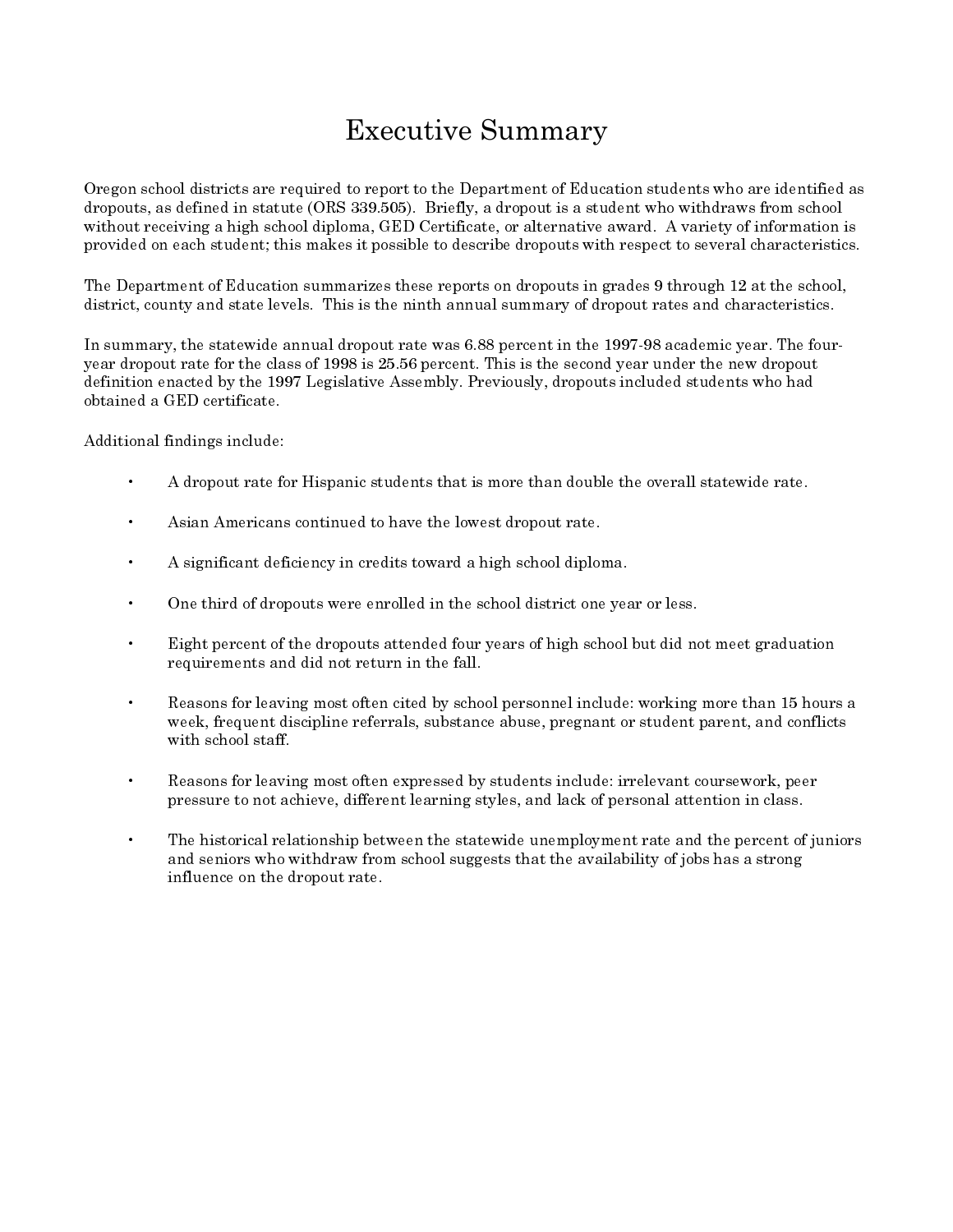# Dropout Rates in Oregon High Schools 1997 - 1998

# Introduction

Since 1987, the State Board of Education has required that school districts report information about students who are identified as dropouts (OAR 581-23-006). The rule specified a standard reporting schedule, with a provision to amend a previous dropout report when a student re-enters school. The Student Accounting System became effective on July 1, 1988.

The 1991 Legislative Assembly codified the Student Accounting System in statute (ORS 339.505 to 520). The goals of the system are as follows:

- $\ddot{\phantom{a}}$ Provide a timely accounting of students who withdraw from school before graduating or completing the normal course of study;
- $\bullet$ Report reasons why students withdraw from school;
- Identify patterns in the information and factors that may assist the Department and the school district to develop programs addressing the problems of dropouts; and
- Provide school districts with management tools for assessing which students are dropouts and why they drop out.  $(ORS 339.510)$

As defined in statute, "school dropout" means an individual who:

- $\ddot{\phantom{0}}$ Has enrolled for the current school year, or was enrolled in the previous school year and did not attend during the current school year;
- Is not a high school graduate;
- Has not received a General Education Development (GED) certificate<sup>1</sup>; and
- Has withdrawn from school.

"School dropout" does not include a student described by at least one of the following:

Has transferred to another educational system or institution that leads to graduation and the school district has received a written request for the transfer of the student's records or transcripts.

<sup>&</sup>lt;sup>1</sup> Amendment enacted by the 69th Legislative Assembly, SB 217.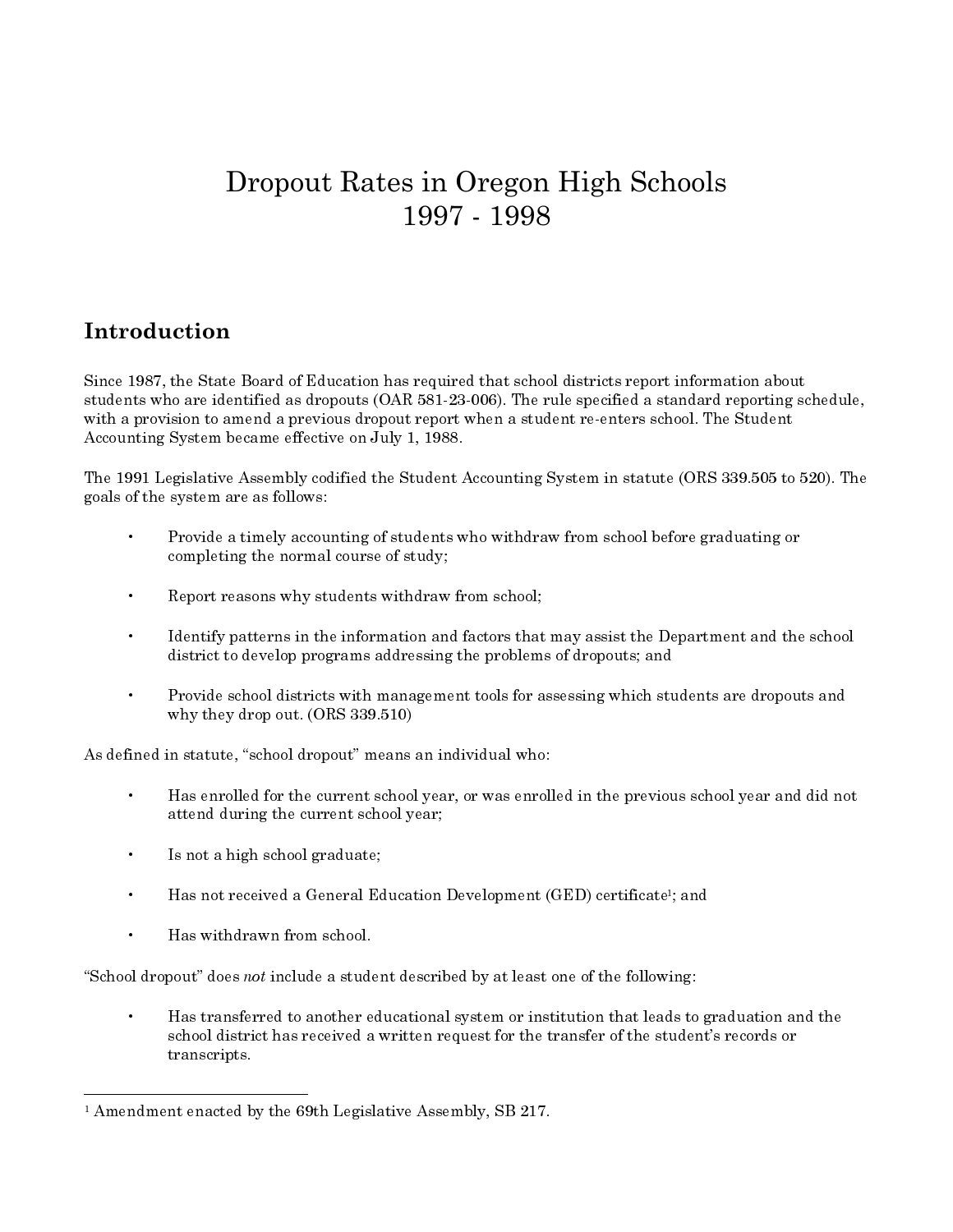- Is participating in home instruction paid for by the district.
- Is being taught by a private teacher or parent pursuant to ORS 339.030 (3).
- Is participating in a Department of Education approved public or private education program, including an alternative education program, a Department of Human Resources facility or a hospital education program.
- Is temporarily residing in a juvenile detention facility or a Children's Services Division certified shelter care program.
- $\bullet$ Is enrolled in a foreign exchange program.
- Is temporarily absent from school because of suspension, a family emergency, or severe health or medical problems which prohibit the student from attending school.
- Has received a General Educational Development (GED) certificate.<sup>2</sup>  $\bullet$
- Is deceased.

# **Implementation of the Student Accounting System**

The Department of Education provides schools with reporting forms, along with a manual on the Student Accounting System. Department staff also conduct training workshops at locations around the state.

In November 1993, the Legislative Fiscal Office conducted a limited audit of the dropout data for 1991-92, published in February 1993. The audit evaluated the accuracy of reporting in six high schools and investigated whether dropout reporting had become standardized and accepted by Oregon schools. The report of the audit concluded that "the dropout report is reliable, and the statewide average computed by the Department of Education should be used as a benchmark for evaluating future changes in the Oregon dropout rate."

The data reported here are derived from reports due on June 30, 1998. The reporting period covers students who withdrew from school between July 1, 1997 and June 30, 1998. During the fall of 1998, school administrators verified by name the students they had reported to the Department of Education and corrected any reporting errors.

<sup>&</sup>lt;sup>2</sup> Amendment enacted by the 69th Legislative Assembly, SB 217.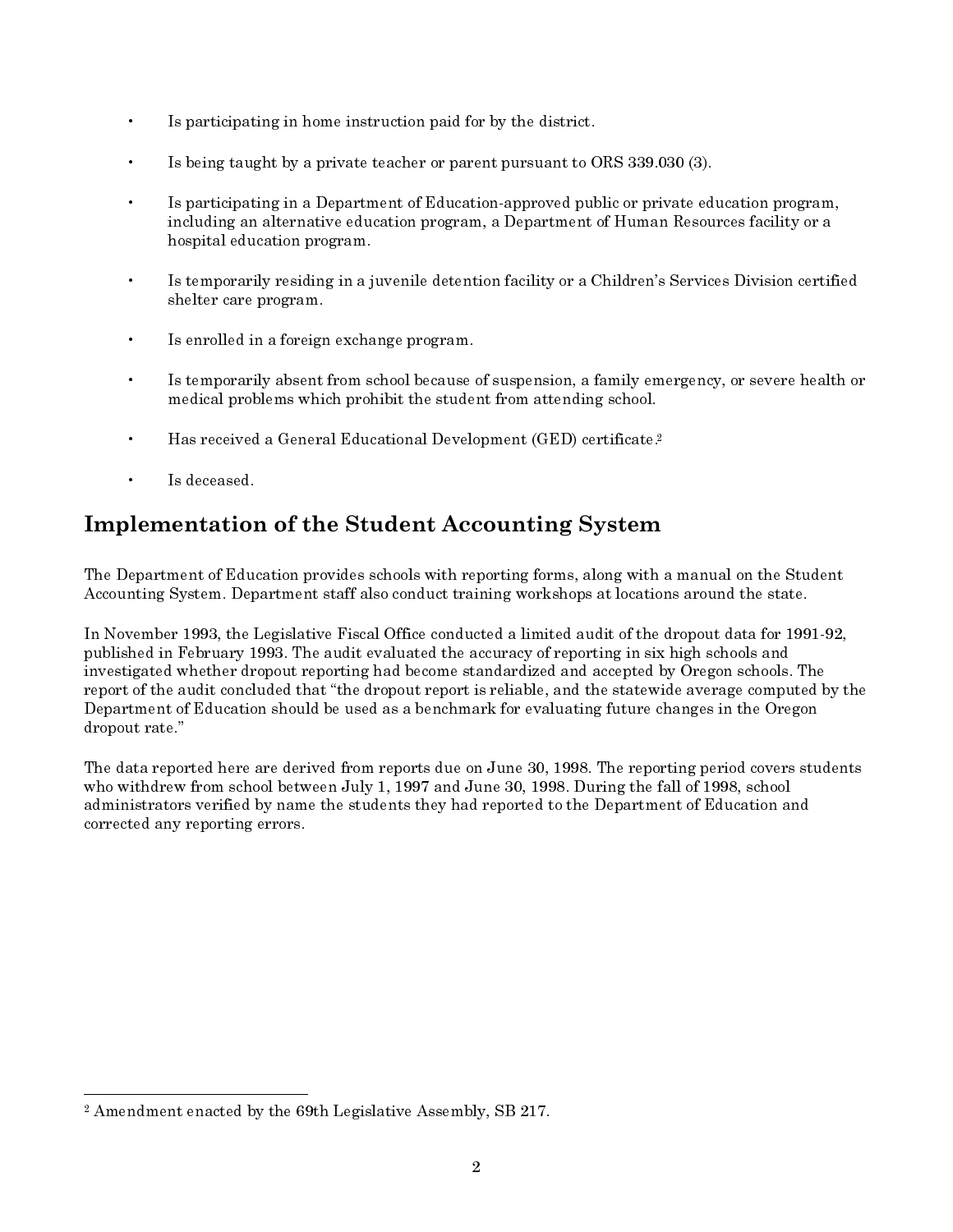## Findings for the 1997-98 School Year

By June 30, 1998, a total of 10,947 high school students had dropped out of school in the preceding twelve months.



# **Annual High School Dropout Rate**

As of October 1, 1997, a total of 159,121 students were enrolled in Oregon's public schools, grades 9 through 12. These students constitute the base population used to calculate the annual dropout rate. The number of dropouts (10,947) divided by the base population (159,121) yields a statewide dropout rate of 6.88 percent for the 1997-98 reporting period. The number of dropouts and dropout rates, by school, are shown in Table 1. The number of students dropping out of grade 7 and 8 is shown by school in Table 6 along with corresponding dropout rates.

Some students left the K-12 system without graduating, but are not dropouts. These are students released to a child-caring facility, students who are deceased, registered home schoolers, and students who received an adult high school diploma or a GED certificate. There were 2,296 students in this category, and their numbers are listed, by school, in Table 1.

## **Synthetic Four-Year Dropout Rate**

Using a method developed by the National Center for Education Statistics, it is possible to compute a "synthetic" four year dropout rate, using data from a single year. The four year dropout rate for the class of 1998 is 25.56 percent. Synthetic four-year dropout rates are shown by school in Table 1.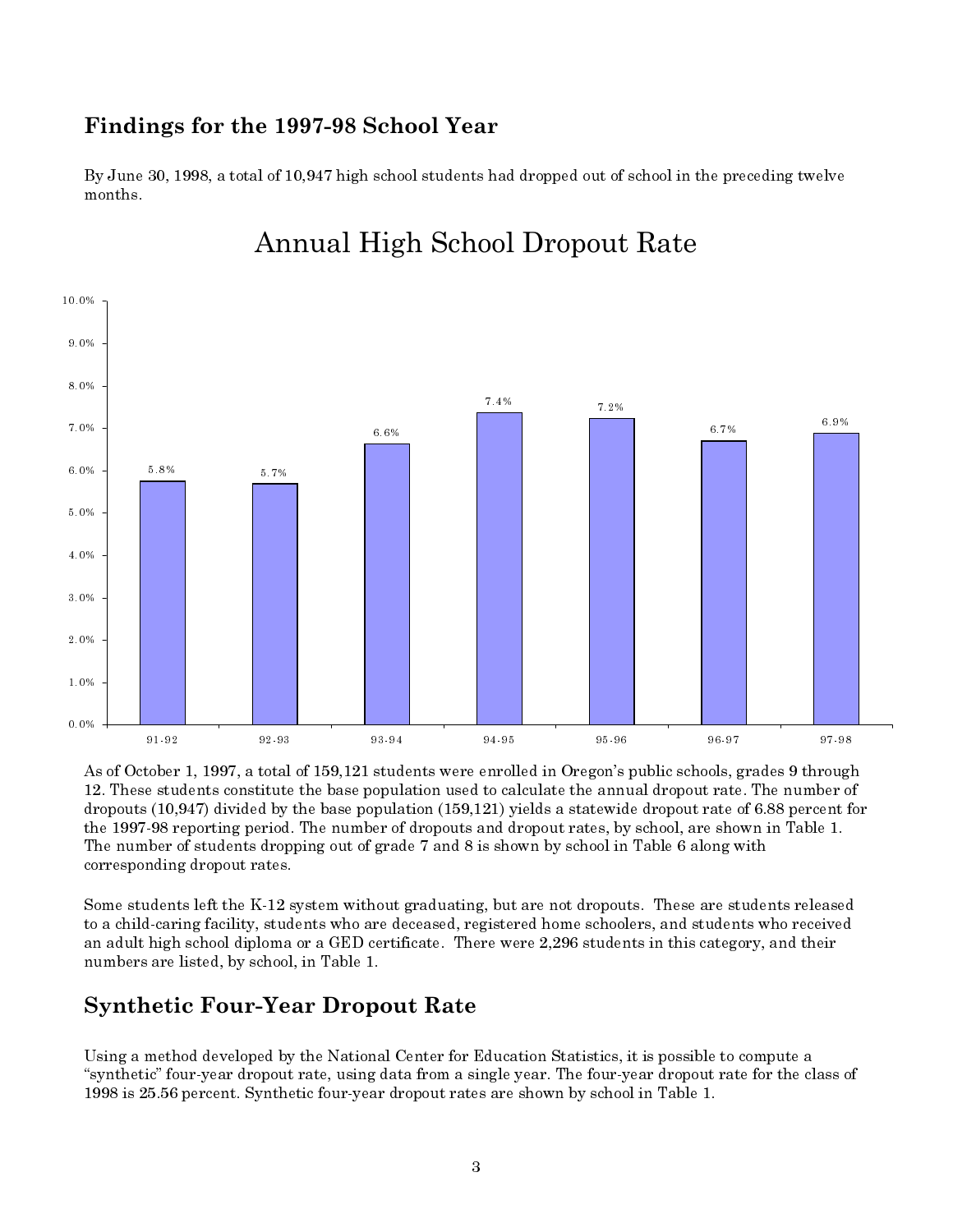

Dropout Rate by Racial/Ethnic Group

School officials classified dropouts according to five racial/ethnic categories, allowing the calculation of dropout rates for each group. In the above chart, the years 1991-92 through 1995-96 use the old definition, while 1996-97 and 1997-98 reflect the new definition (excluding GED recipients from the count of dropouts). Nevertheless, a similar pattern of differences among the groups is repeated, with Hispanic students having the highest dropout rate. Dropout rates by race/ethnicity are not calculated below the state level, because the smaller numbers involved could lead to misleading percentages. The number of dropouts by sex, race/ethnicity, and grade are shown in Table 2. Data for certain schools is suppressed in this table to maintain student confidentiality.

# **Gender Differences**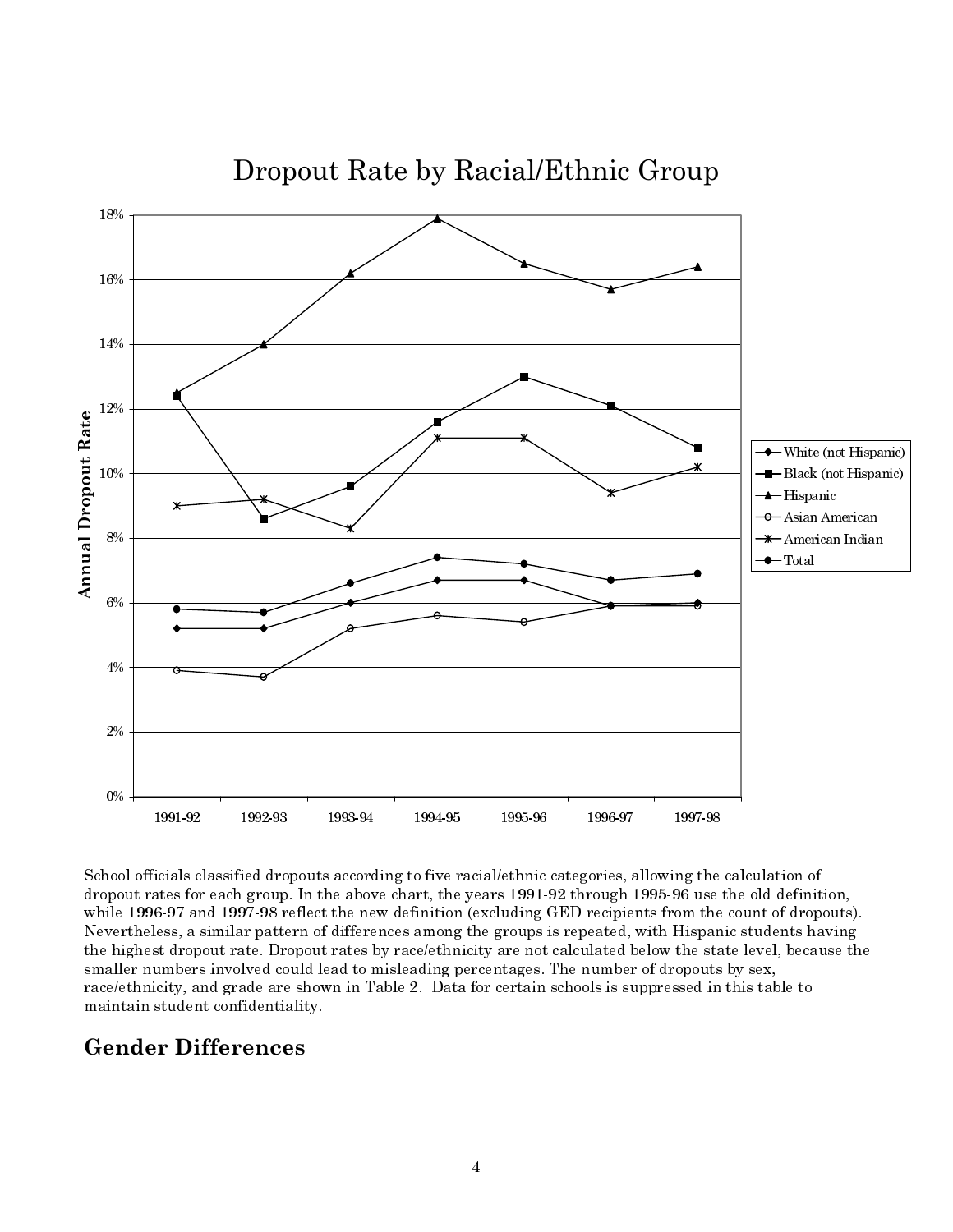Males had a somewhat higher dropout rate (7.4 percent) than females (6.3 percent). This finding is consistent with reports from prior years.



Number of Dropouts Grouped by Class Standing and Credits Earned

Class standing was assigned to dropouts in two ways: (1) the grade attained by the student according to his or her age, assuming a normal school entry age and annual grade promotions, and (2) grade placement as a percent of the required credits earned at the time the student withdrew from school (e.g., dropouts with less than 25 percent of the required credits would be classified as 9th graders, those with more than 25 percent but less than 50 percent would be classified as 10th graders, and so on).

Students were classified according to whether their class standing by credits earned was consistent with their class standing by age. If so, they are termed "on track." Students could also be classified as one to four years behind in credits required for graduation.

Fifty-nine percent of those who dropped out were classified as seniors (or older) according to their age, but only five percent of this group had enough credits to be regarded as seniors. Among all dropouts, only 13 percent were classified "on track." Thirty-four percent were one year behind, 29 percent were two years behind, 15 percent were three years behind, and nine percent were four years behind.

Other studies have pointed out that dropouts often cite being behind in credits or failing classes as the primary reason for leaving.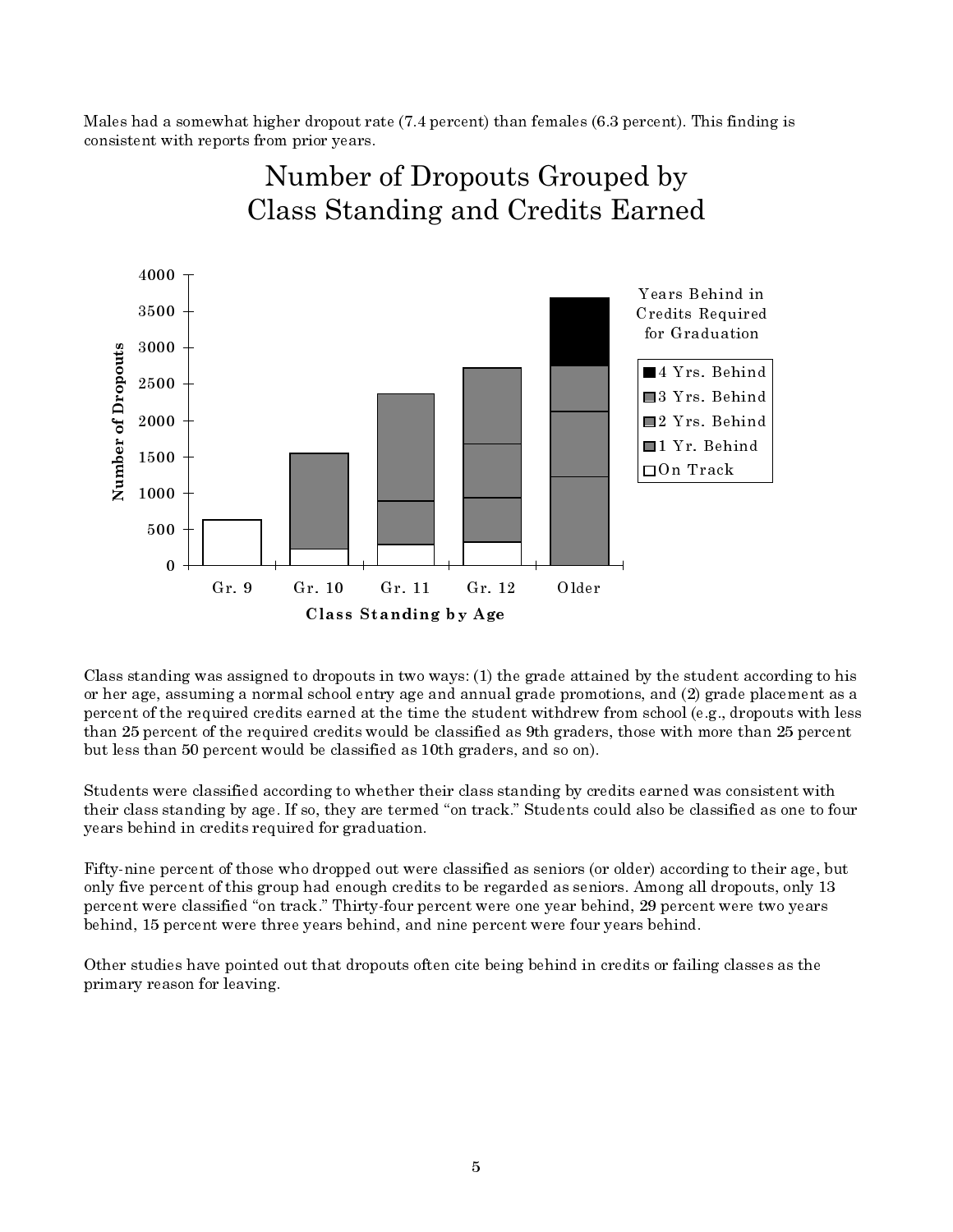# Percentage of High School Dropouts by Tenure in District



Students who dropped out of high school tended to be a mobile group. Of those who dropped out, 34 percent were enrolled in the reporting school district for a year or less. About 28 percent of the dropouts had been in the same district for more than five years, and about 38 percent had been in the same district one to five years.

High mobility may contribute to the lower than normal accumulation of credits needed for graduation by reducing the opportunity to complete classes on a regular schedule. Social integration and involvement in extracurricular activities may also be more difficult for students who move from school to school.

Tenure of dropouts by school is shown in Table 3, along with circumstance surrounding their withdrawal where dropouts were at the time they withdrew.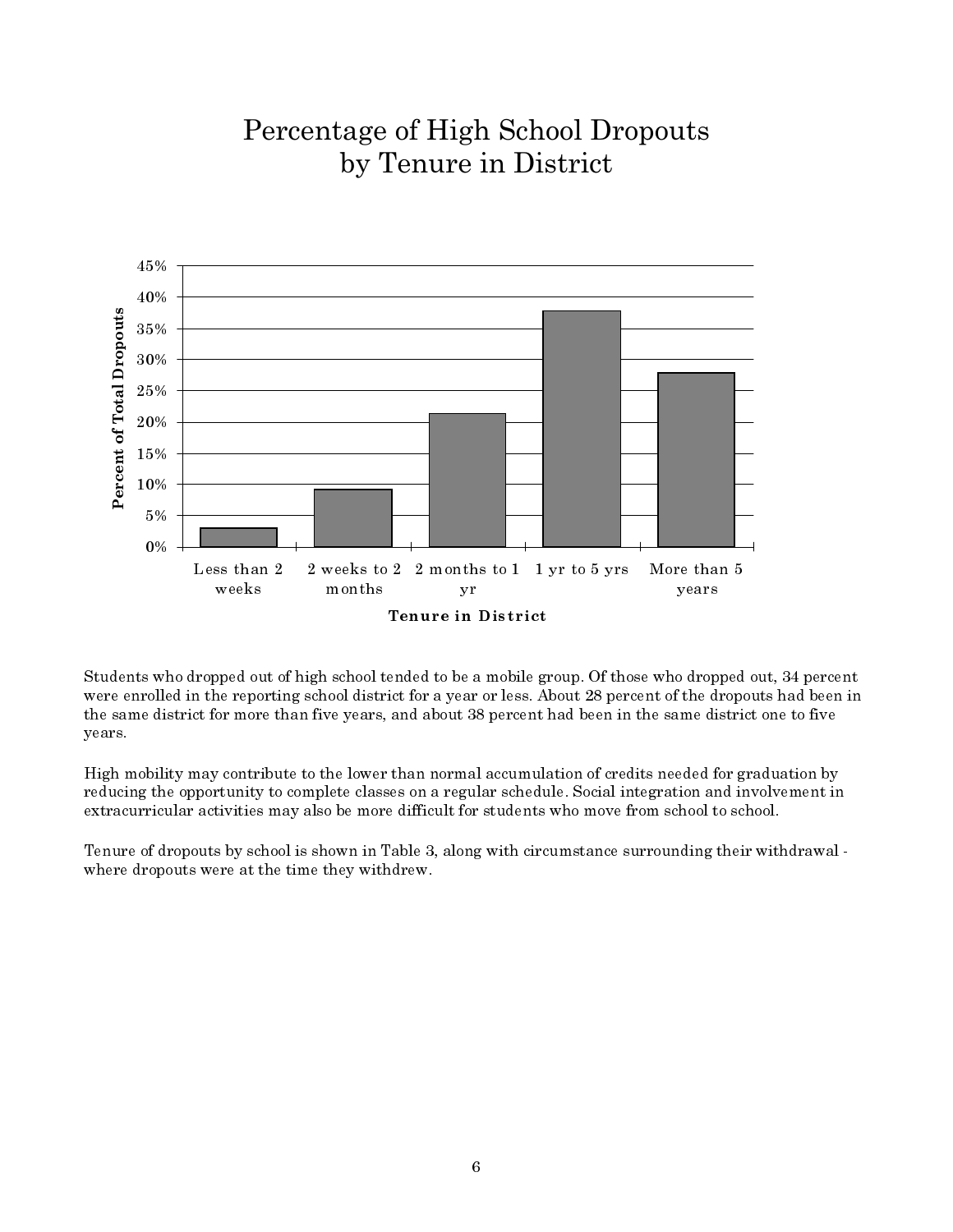# Percentage of High School Dropouts Classified by Month Withdrawn from School



The high withdrawal rate in September is due to the number of students who did not return to school after the summer. A total of 2,082 students (19 percent of dropouts) were reported as "no shows." An additional 866 (8 percent) were non-graduates who attended four years of high school, but did not return during the summer or fall term to finish their diploma requirements.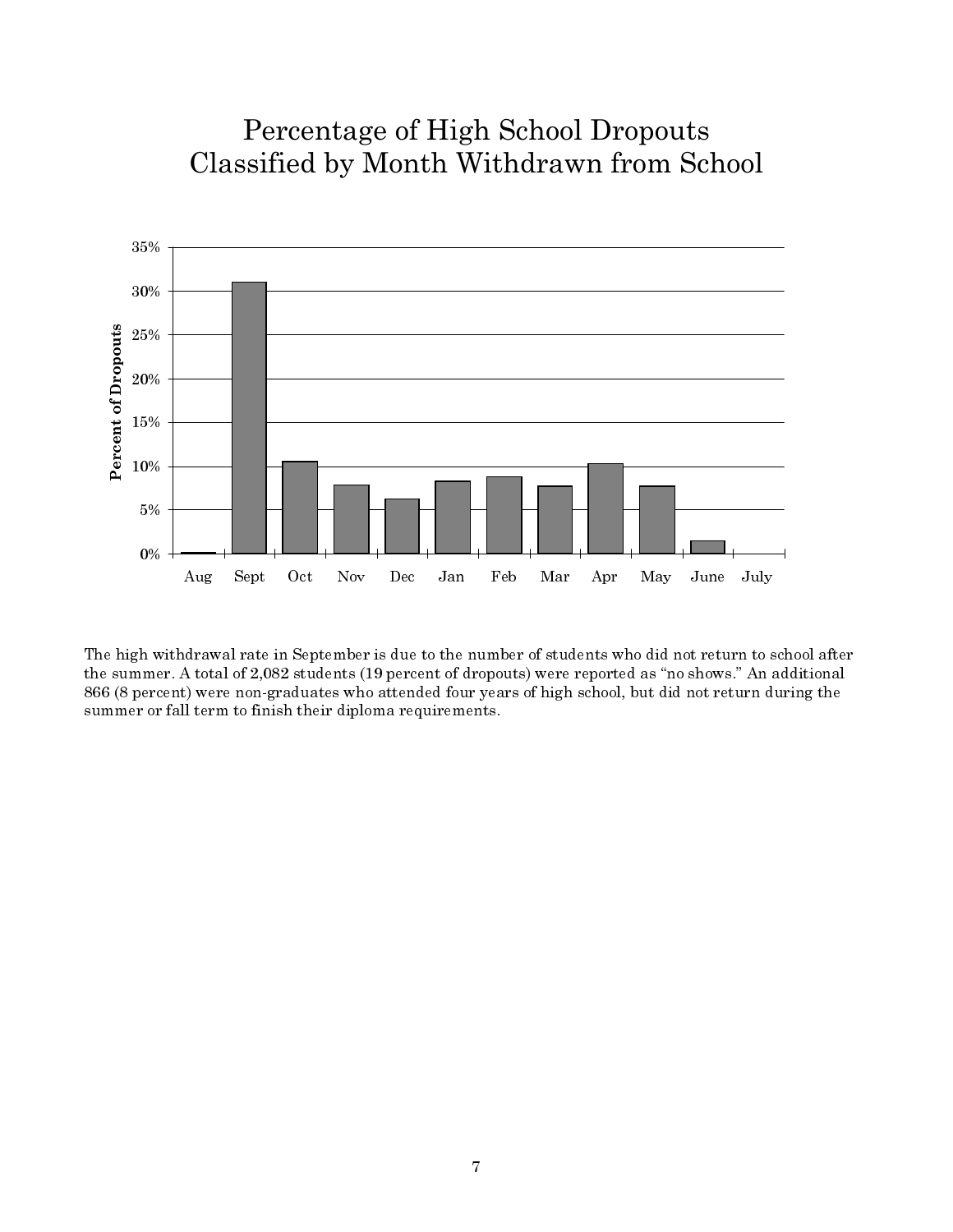# **Reasons for Dropping Out**

School personnel were asked to indicate the reasons contributing to the student's withdrawal from high school. The table below lists the factors and the number of students for whom the factor was cited as affecting the decision to drop out.

| Factor                                           | Total Number of Students |
|--------------------------------------------------|--------------------------|
| Staff Determined:                                |                          |
| Working more than 15 hours a week                | 1,357                    |
| Frequent discipline referrals                    | 991                      |
| Substance abuse                                  | 820                      |
| Pregnant or student parent                       | 726                      |
| Obligations to support family                    | 384                      |
| Health problems caused frequent absences         | 363                      |
| Did not get along with school staff              | 350                      |
| Attended 3 or more high schools                  | 289                      |
| Does not speak English well or at all            | 256                      |
| Homeless                                         | 244                      |
| Expelled and did not enroll in alternative ed    | 95                       |
| The Student Felt:                                |                          |
| Course work was not relevant                     | 1,234                    |
| Peer pressure to not achieve                     | 530                      |
| Teaching techniques did not match learning style | 392                      |
| Lack of personal attention in class              | 273                      |
| Threatened by other students                     | 62                       |
| Lack of support for cultural identity            | 36                       |

The above table reflects the relative prevalence of the factors listed, but does not indicate the incidence of these factors among the total population of dropouts. This is because school staff could not determine a reason for leaving in all instances.

Table 4 lists the factors reported, by school. Not every dropout had factors indicated, and more than one factor could be indicated for any dropout. Factors were reported for 6,541 dropouts, or 59%. For this reason, data in this table cannot be used to compare one school with another. Data for certain schools is suppressed in this table to maintain student confidentiality. Table 5 lists factors at the state total level by sex, by race/ethnicity, and by grade.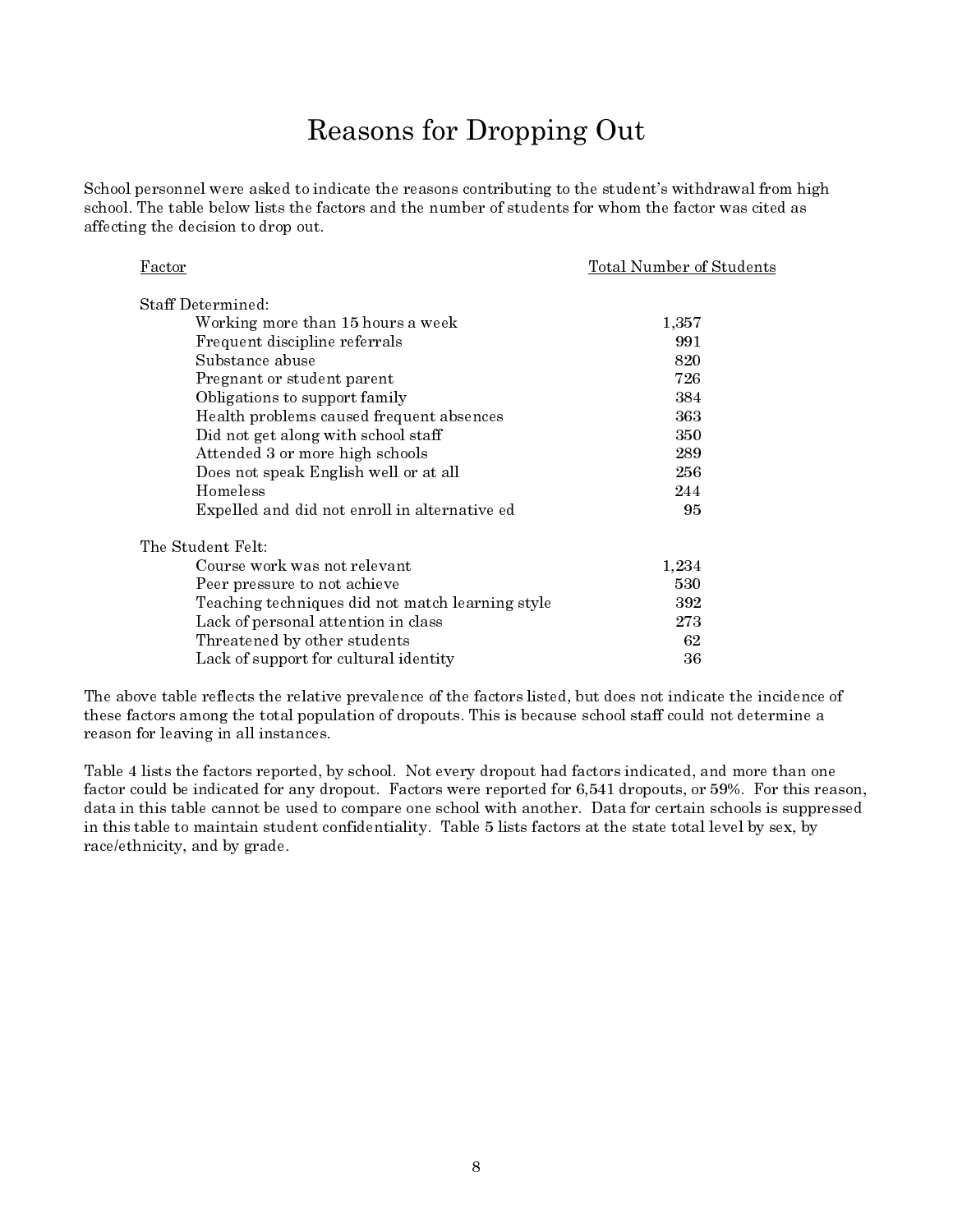

# Relationship Between Unemployment Rate and Withdrawal During Junior and Senior Years

Working more than 15 hours a week was the most frequently cited reason for leaving (see page 8 of this report). This suggests that the availability of jobs might be a contributing factor in Oregon's dropout rate. The above chart displays the relationship between Oregon's unemployment rate and the percentage of students who withdraw during their junior or senior years.

The withdrawal percentage is the difference between the number of 11th graders on October 1 and the number of graduates of that class two years later, divided by the October 1 count. Oregon unemployment rates are averaged over the corresponding two years.

The chart suggests that in years when the statewide unemployment rate declines, the junior/senior year withdrawal rate increases, and conversely, when unemployment increases, a smaller percentage leave school without graduating. The high percentage of students who are September "no shows" (see page 7) may indicate a connection between employment opportunities and dropping out.

In November 1991 the Oregon Bureau of Labor and Industries issued a Report of the Child Labor Task Force. The report studied the impact of work on students. Students who worked 15 hours or more per week in jobs not connected to their course of study had lower school performance, attendance and completion rates.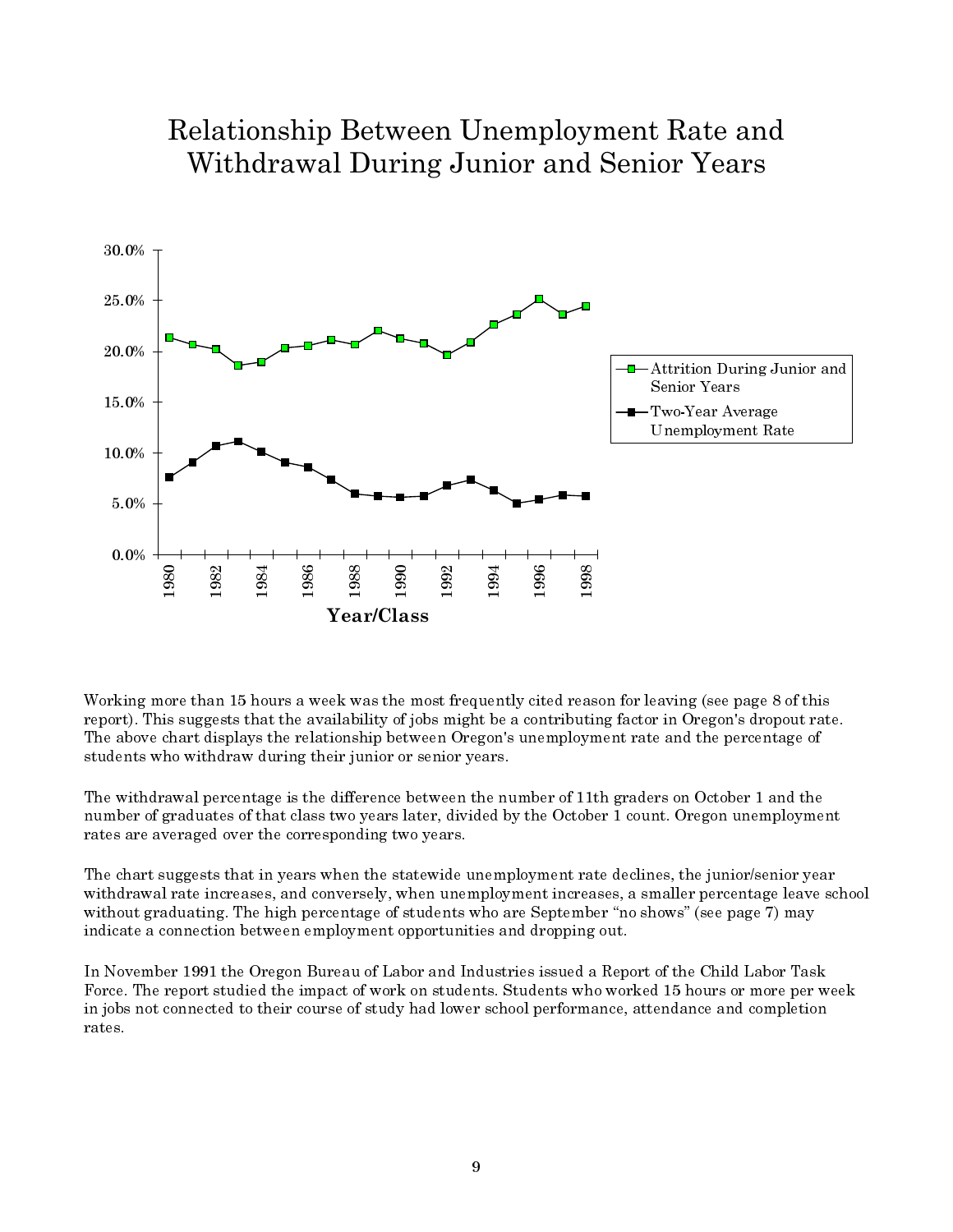

# Number of Dropouts by Age and Sex

The above chart shows the number of dropouts by age and sex. Forty-four percent of all dropouts were 16 or younger. Through age 15, more girls than boys dropped out, but at age 16 and above, boys outnumber girls by a ratio of  $1.37$  to 1.

The number of boys and girls dropping out at age 15 is almost the same. At age eighteen, the number of boys dropping out is much higher, while the number of girls dropping out is almost unchanged.

By age 19, the number of dropouts is much smaller. By that age, most students have already graduated or dropped out.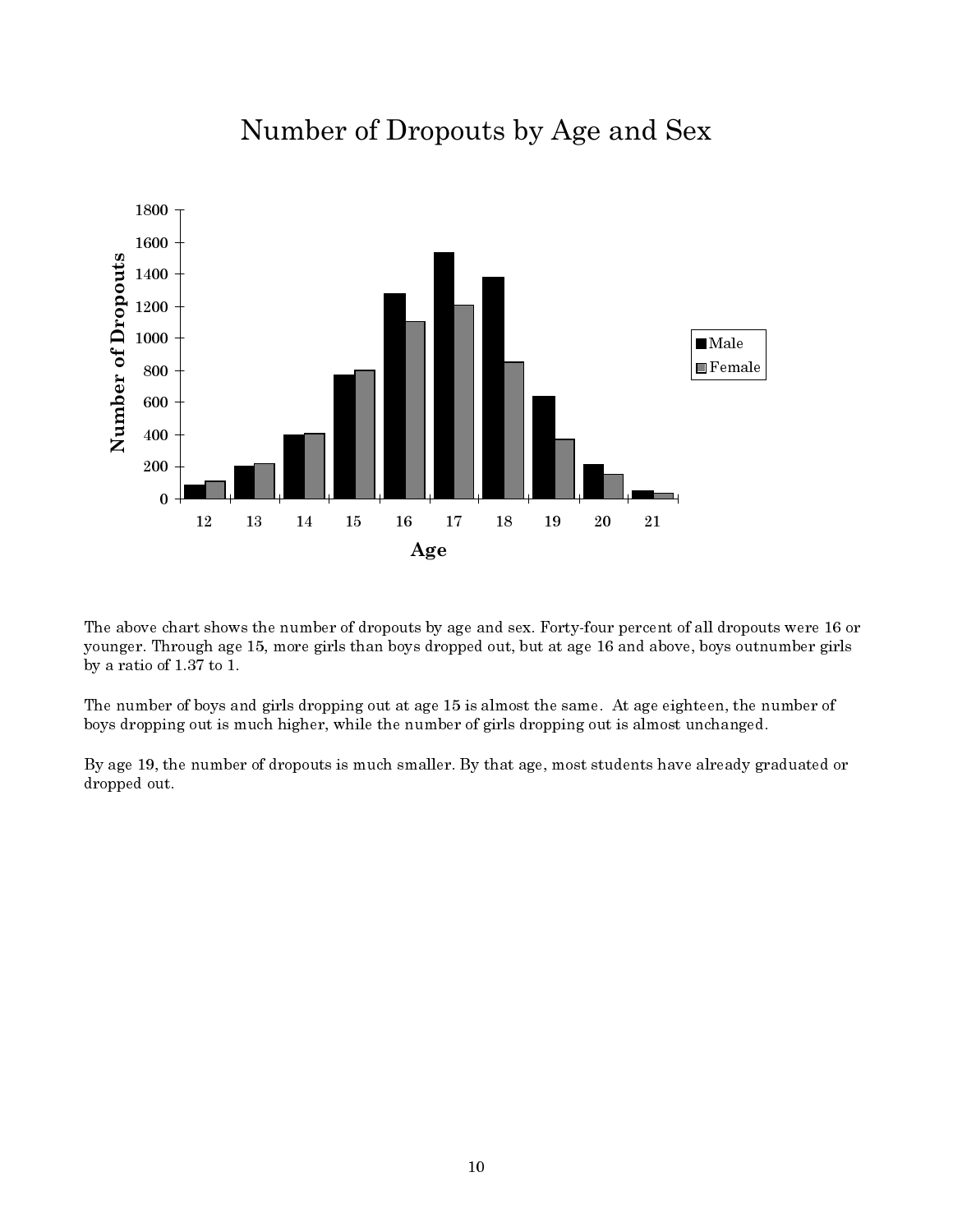|                                             |                            | <b>Tamber of fiore are poute and are poute, are pour rates, grades viz.</b> 1997-90<br>Non-dropout leavers |                             |                            |                                |                                  |                                       |                       |                              | <b>00</b>                         |                                     |              | Dropout rates     |                                |               |
|---------------------------------------------|----------------------------|------------------------------------------------------------------------------------------------------------|-----------------------------|----------------------------|--------------------------------|----------------------------------|---------------------------------------|-----------------------|------------------------------|-----------------------------------|-------------------------------------|--------------|-------------------|--------------------------------|---------------|
|                                             | October                    |                                                                                                            |                             |                            |                                |                                  |                                       |                       |                              | <b>Dropouts</b>                   |                                     |              |                   |                                |               |
| School or other area                        | 1, 1997<br>Member-<br>ship | Total                                                                                                      | Sent to<br>child-<br>caring | Deceased                   | Registered<br>home<br>schooler | Received<br>adult high<br>school | Received<br><b>GED</b><br>certificate | Total                 | Withdrew<br>during<br>school | Finished<br>12th grade<br>without | Did not<br>return<br>from<br>summer | 1997-98      | 1-year<br>1996-97 | 4-year <sup>2</sup><br>1997-98 | 1996-97       |
|                                             |                            |                                                                                                            | facility <sup>1</sup>       |                            |                                | diploma                          |                                       |                       | year                         | graduating                        | break                               |              |                   |                                |               |
|                                             | $\overline{2}$             | 3                                                                                                          | $\overline{4}$              | 5                          | 6                              |                                  | 8                                     | 9                     | 10                           | 11                                | 12                                  | 13           | 14                | 15                             | 16            |
| Oregon                                      | 159,121                    | 2,296                                                                                                      | 250                         | $\overline{58}$            | 292                            | 237                              | 1,459                                 | 10,947                | 7,999                        | 866                               | 2,082                               | 6.88         | 6.70              | 25.56                          | 25.37         |
| I. Schools                                  |                            |                                                                                                            |                             |                            |                                |                                  |                                       |                       |                              |                                   |                                     |              |                   |                                |               |
| Adrian High School                          | 107                        | $\Omega$                                                                                                   | $\mathbf 0$                 | $\Omega$                   | 0                              | 0                                | $\mathbf 0$                           | 10                    | 6                            | $\overline{4}$                    | $\mathbf 0$                         | 9.35         | 0.00              | (3)                            | 0.00          |
| Aloha High School                           | 2,053                      | 29                                                                                                         | 3                           | $\mathbf 0$                |                                | 0                                | 22                                    | 137                   | 89                           | 25                                | 23                                  | 6.67         | 7.37              | 26.64                          | 28.77         |
| Alsea School                                | 90                         | 2                                                                                                          | 0                           | $\overline{0}$             | 0                              | $\Omega$                         | $\overline{2}$                        | 3                     | $\overline{2}$               | $\Omega$                          | $\mathbf{1}$                        | 3.33         | 3.26              | (3)                            | (3)           |
| Amity High School                           | 286                        | 3                                                                                                          | $\mathbf 0$                 | $\Omega$                   | $\Omega$                       | 0                                | 3                                     | 30                    | 21                           | $\mathbf 0$                       | 9                                   | 10.49        | 8.30              | 35.11                          | 28.94         |
| Arlington High School                       | 33                         |                                                                                                            | $\Omega$                    | $\Omega$                   |                                |                                  |                                       | $\Omega$              | $\Omega$                     | $\Omega$                          | $\mathbf 0$                         | 0.00         | 9.52              | 0.00                           | 0.00          |
| Ashland High School                         | 1,175                      | 32                                                                                                         |                             |                            |                                | $\Omega$                         | 30                                    | 74                    | 46                           | 12                                | 16                                  | 6.30         | 7.20              | 23.01                          | 26.31         |
| Astoria High School                         | 758                        |                                                                                                            | $\mathbf 0$                 | $\mathbf 0$                |                                | U                                | $\mathbf 0$                           | 16                    | 16                           | $\mathbf 0$                       | $\mathbf 0$                         | 2.11         | 3.98              | 8.18                           | 17.22         |
| Baker High School                           | 728                        | 9                                                                                                          |                             | $\Omega$                   |                                |                                  | 3                                     | 38                    | 28                           | $\Omega$                          | 10                                  | 5.22         | 2.66              | 18.97                          | 10.47         |
| Bandon High School                          | 296                        | 6                                                                                                          |                             |                            |                                |                                  |                                       | 10                    | 5                            | $\overline{2}$                    | 3                                   | 3.38         | 6.23              | 13.29                          | 23.54         |
| Banks High School                           | 325                        | 3                                                                                                          | $\Omega$                    | $\Omega$                   |                                | $\Omega$                         | $\overline{2}$                        | 24                    | 17                           | $\Omega$                          | $\overline{7}$                      | 7.38         | 5.11              | 26.82                          | 18.89         |
| Beaverton High School                       | 2,158                      | 31                                                                                                         | 5                           | $\overline{1}$             | 6                              | $\Omega$                         | 19                                    | 156                   | 91                           | 26                                | 39                                  | 7.23         | 8.16              | 27.07                          | 30.74         |
| Bend High School                            | 1,528                      | 3                                                                                                          | $\Omega$                    | $\Omega$                   | $\Omega$                       | $\Omega$                         | 3                                     | 166                   | 102                          | 12                                | 52                                  | 10.86        | 6.03              | 38.49                          | 23.88         |
| Benson High School                          | 1,455                      |                                                                                                            | $\Omega$                    | $\Omega$                   | O                              | 0                                |                                       | 35                    | 31                           | 3                                 | $\mathbf{1}$                        | 2.41         | 1.30              | 9.08                           | 5.85          |
| Bonanza School                              | 238                        | $\Omega$                                                                                                   | $\Omega$                    | $\Omega$                   | $\Omega$                       | 0                                | $\Omega$                              | 19                    | 13                           | $\mathbf 0$                       | 6                                   | 7.98         | 9.40              | 31.52                          | 31.22         |
| Brookings Harbor High School                | 561                        |                                                                                                            |                             |                            |                                |                                  |                                       | 19                    | 18                           | $\overline{1}$                    | $\mathbf 0$                         | 3.39         | 3.75              | 13.35                          | 15.44         |
| Burns High School                           | 361                        | 10                                                                                                         | 2                           | $\mathbf{1}$               |                                | 0                                | 3                                     | 17                    | 13                           | $\overline{2}$                    | $\overline{2}$                      | 4.71         | 4.86              | 19.00                          | 18.73         |
| Burnt River School                          | 43                         | $\Omega$                                                                                                   | $\Omega$                    | $\Omega$                   |                                | $\Omega$                         | $\Omega$                              | $\Omega$              | $\Omega$                     | $\Omega$                          | $\mathbf 0$                         | 0.00         | 0.00              | 0.00                           | 0.00          |
| Butte Falls High School                     | 74                         | $\Omega$                                                                                                   | 0                           | $\Omega$                   |                                | $\Omega$                         |                                       | 3                     | 3                            | $\Omega$                          | $\mathbf 0$                         | 4.05         | 2.56              | (3)                            | (3)           |
| Camas Valley School                         | 63                         | 5                                                                                                          | $\Omega$                    |                            |                                | $\Omega$                         |                                       |                       |                              | $\Omega$                          | $\mathbf 0$                         | 1.59         | 3.39              | (3)                            | (3)           |
| Canby High School                           | 1,494                      | 6                                                                                                          |                             |                            |                                |                                  |                                       | 102                   | 78                           | $\Omega$                          | 24                                  | 6.83         | 6.57              | 24.66                          | 24.60         |
| Cascade High School                         | 756                        | 6                                                                                                          | $\Omega$                    | $\Omega$                   |                                |                                  |                                       | 35                    | 26                           | 9                                 | $\mathbf 0$                         | 4.63         | 8.32              | 17.60                          | 30.68         |
| Cascade Locks School                        | 73                         | $\Omega$                                                                                                   | 0                           | $\Omega$                   |                                | $\Omega$                         | $\Omega$                              | $\overline{7}$        | 6                            | $\overline{1}$                    | $\mathbf 0$                         | 9.59         | 0.00              | (3)                            | 0.00          |
| Centennial High School                      | 1,616                      |                                                                                                            | $\Omega$                    |                            | $\Omega$                       | $\Omega$                         | 6                                     | 125                   | 88                           | 12                                | 25                                  | 7.67         | 7.91              | 28.21                          | 30.15         |
| Central High School                         | 778                        | 9                                                                                                          | 0                           |                            |                                |                                  |                                       | 59                    | 31                           | 13                                | 15                                  | 7.58         | 6.23              | 27.07                          | 22.63         |
| Central Linn High School                    | 221                        | 3                                                                                                          | 0                           |                            |                                |                                  | $\Omega$                              | 5                     | 5                            | $\Omega$                          | $\mathbf 0$                         | 2.26         | 4.07              | 9.75                           | 15.94         |
| Century High School                         | 1,387                      | $\Omega$                                                                                                   | $\Omega$                    | $\Omega$                   |                                |                                  | $\Omega$                              | 56                    | 50                           | 0                                 | 6                                   | 4.04         | (6)               | (4)                            | (6)           |
| Chiloquin High School                       | 174                        |                                                                                                            | 3                           |                            |                                | 0                                | $\Omega$                              | 11                    | 8                            | $\mathbf 0$                       | 3                                   | 6.32         | 5.70              | 24.84                          | 20.66         |
| Churchill Alt. Ed.                          | 103'                       |                                                                                                            | O                           | $\cap$                     |                                | O                                |                                       | 9                     | 9                            | $\Omega$                          | $\mathbf 0$                         | 8.74         | (6)               | (5)                            | (6)           |
| Clackamas High School                       | 1,446                      | 12                                                                                                         | $\mathbf 0$                 | $\Omega$                   |                                | O                                | 11                                    | 63                    | 54                           | $\overline{2}$                    | $\overline{7}$                      | 4.36         | 6.64              | 16.32                          | 24.23         |
| Clatskanie High School                      | 310                        | 2                                                                                                          | $\Omega$                    | $\cap$                     |                                | $\Omega$                         |                                       | $\boldsymbol{\Delta}$ |                              | $\mathbf 0$                       | $\mathbf 0$                         | 1.29         | 5.25              | 4.35                           | 16.94         |
| Cleveland High School                       | 1,232                      | 3                                                                                                          | $\mathbf 0$                 | 1                          |                                | $\Omega$                         | 0                                     | 77                    | 51                           | 15                                | 11                                  | 6.25         | 5.98              | 24.31                          | 22.14         |
| Col. Gorge Nat. Resource Center             | 16'                        |                                                                                                            | $\Omega$                    | $\Omega$                   |                                | $\Omega$                         | $\Omega$                              | 3                     | 3                            | $\Omega$                          | $\mathbf 0$                         | 18.75        | (6)               | (4)                            | (6)           |
| Colton High School                          | 261                        | 5                                                                                                          | $\Omega$                    | $\Omega$                   | 0                              | 3                                | $\overline{2}$                        | 17                    | 10                           | $\mathbf 0$                       | $\overline{7}$                      | 6.51         | 10.17             | 20.73                          | 33.90         |
| Community School                            | 280*                       | 15                                                                                                         |                             | $\Omega$                   |                                | $\Omega$                         | 14                                    | 90                    | 72                           | 5                                 | 13                                  | 32.14        | 27.31             | (5)                            | (5)           |
| Condon High School                          | 85                         | $\Omega$                                                                                                   | $\Omega$                    |                            |                                |                                  |                                       | $\overline{2}$        | $\overline{2}$               | $\Omega$                          | $\Omega$                            | 2.35         | 0.00              | (3)                            | 0.00          |
| Coquille High School<br>Corbett High School | 397<br>256                 | 8<br>9                                                                                                     | $\overline{2}$<br>3         | $\mathbf 0$<br>$\mathbf 0$ | 3<br>0                         | $\mathbf 0$<br>$\overline{0}$    | 3<br>6 <sup>1</sup>                   | 10<br>10              | 6<br>$\overline{4}$          | $\mathbf 0$<br>$\mathbf 0$        | $\overline{4}$<br>6                 | 2.52<br>3.91 | 5.28<br>0.85      | 9.49<br>14.95                  | 19.08<br>3.37 |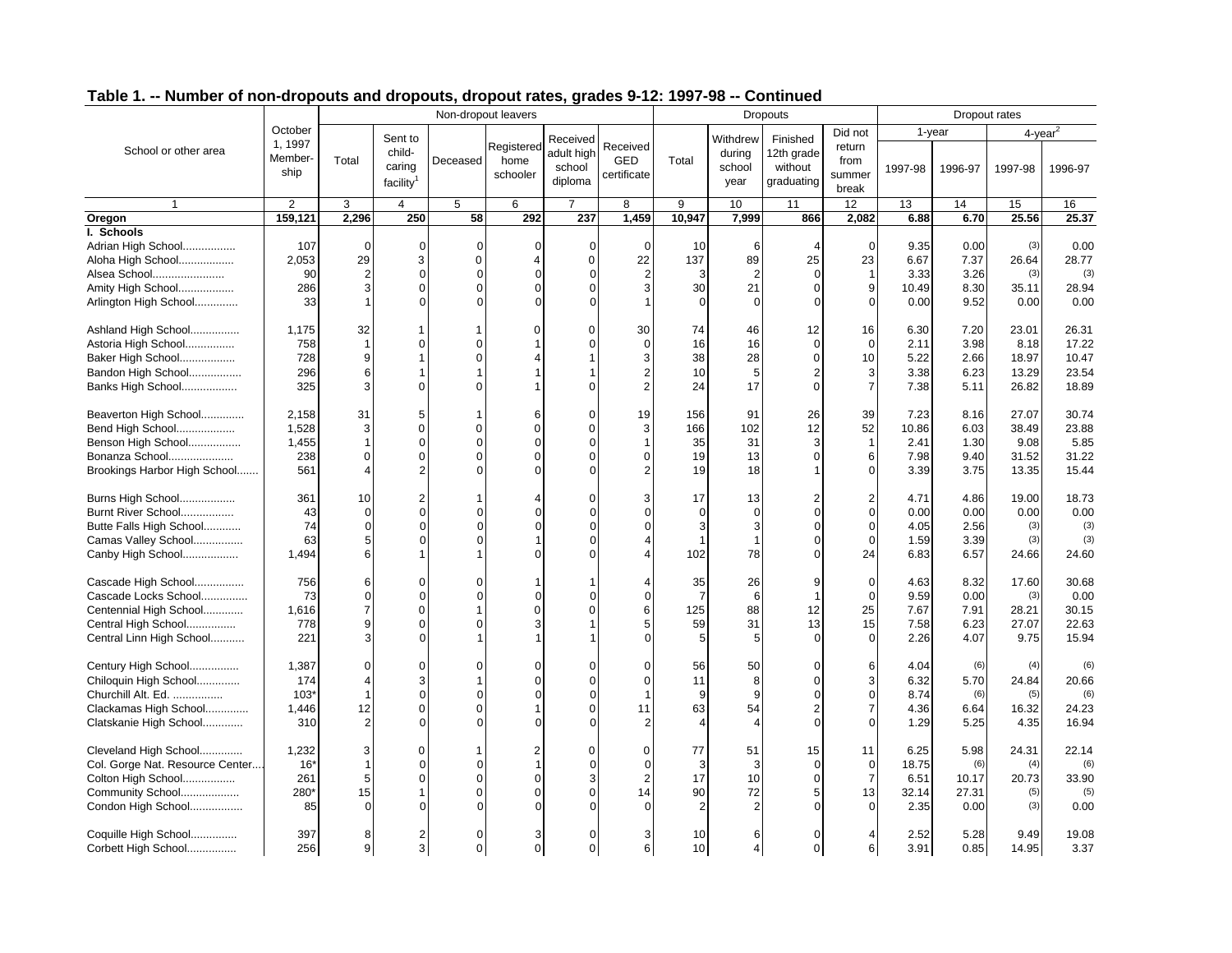|                               |                |                |                       |               | Non-dropout leavers |                |                |                |                | <b>Dropouts</b> |                |         |         | Dropout rates |         |
|-------------------------------|----------------|----------------|-----------------------|---------------|---------------------|----------------|----------------|----------------|----------------|-----------------|----------------|---------|---------|---------------|---------|
|                               | October        |                |                       |               |                     |                |                |                |                |                 | Did not        |         | 1-year  | $4$ -year $4$ |         |
| School or other area          | 1, 1997        |                | Sent to<br>child-     |               | Registered          | Received       | Received       |                | Withdrew       | Finished        | return         |         |         |               |         |
|                               | Member-        | Total          | caring                | Deceased      | home                | adult high     | <b>GED</b>     | Total          | during         | 12th grade      | from           |         |         |               |         |
|                               | ship           |                |                       |               | schooler            | school         | certificate    |                | school         | without         | summer         | 1997-98 | 1996-97 | 1997-98       | 1996-97 |
|                               |                |                | facility <sup>1</sup> |               |                     | diploma        |                |                | year           | graduating      | break          |         |         |               |         |
|                               | $\overline{2}$ | 3              | $\overline{4}$        | 5             | 6                   | $\overline{7}$ | 8              | 9              | 10             | 11              | 12             | 13      | 14      | 15            | 16      |
| Corvallis High School         | 1.161          | 30             | $\mathbf 0$           | $\mathbf 0$   | 1                   | $\Omega$       | 29             | 67             | 41             | 15              | 11             | 5.77    | 6.95    | 21.91         | 26.31   |
| Cottage Grove High School     | 820            | 24             | 4                     | $\Omega$      | 1                   | $\Omega$       | 19             | 86             | 60             | 12              | 14             | 10.49   | 7.06    | 36.99         | 25.57   |
| Cove School                   | 90             |                | $\overline{2}$        |               |                     |                |                |                |                | $\Omega$        | $\Omega$       | 4.44    | 1.08    | (3)           | (3)     |
| Crane Union High School       | 79             | $\overline{0}$ | 0                     | $\Omega$      | 0                   |                |                | $\Omega$       | $\Omega$       | $\mathbf 0$     | $\mathbf 0$    | 0.00    | 2.50    | 0.00          | (3)     |
| Crater High School            | 1,393          | $\overline{7}$ | 2                     |               | 0                   | O              | 5              | 87             | 70             | 10              | $\overline{7}$ | 6.25    | 7.97    | 23.70         | 30.29   |
| Crescent Valley High School   | 1,297          | 24             | 1                     |               | $\Omega$            |                | 19             | 14             | 3              | 9               | $\overline{2}$ | 1.08    | 2.65    | 4.41          | 10.36   |
| Creswell High School          | 361            | $\Omega$       | $\mathbf 0$           | C             | 0                   | $\Omega$       | $\Omega$       | 38             | 32             | $\overline{2}$  | $\overline{4}$ | 10.53   | 7.37    | 35.42         | 26.09   |
| Crook County High School      | 896            | 13             | $\Omega$              |               |                     |                | 5              | 23             | 14             | $\Omega$        | 9              | 2.57    | 4.15    | 11.25         | 15.64   |
| Crow High School              | 155            | 6              | 0                     |               |                     |                |                | 8              | 7              | $\mathbf 0$     |                | 5.16    | 0.60    | (3)           | 2.78    |
| Culver High School            | 136            | 2              | U                     |               | $\overline{0}$      | ∩              |                | $\overline{7}$ | 6              | $\Omega$        |                | 5.15    | 4.38    | (3)           | (3)     |
| Dallas High School            | 1,017          | 24             | 4                     | n             | 6                   | $\Omega$       | 14             | 46             | 28             | 6               | 12             | 4.52    | 5.44    | 17.85         | 21.03   |
| David Douglas High School     | 2,037          | 14             | $\Omega$              | $\mathcal{C}$ | 3                   | $\Omega$       | 11             | 107            | 87             | $\mathbf 0$     | 20             | 5.25    | 4.79    | 21.26         | 19.71   |
| Days Creek School             | 103            | $\Omega$       | $\Omega$              |               | $\Omega$            |                | $\Omega$       | 5              | 3              | $\Omega$        | $\overline{2}$ | 4.85    | 4.26    | (3)           | (3)     |
| Dayton High School            | 321            | 3              |                       |               |                     |                | $\Omega$       | 16             | 15             | $\Omega$        |                | 4.98    | 4.01    | 18.63         | 15.00   |
| Dayville School               | 32             | $\Omega$       | $\Omega$              |               | $\overline{0}$      | $\Omega$       | $\Omega$       | $\mathbf 0$    | $\overline{0}$ | $\mathbf 0$     | $\Omega$       | 0.00    | 12.50   | 0.00          | (3)     |
| Douglas High School           | 530            | 19             |                       |               | $\Omega$            |                | 17             | 38             | 31             | $\Omega$        | $\overline{7}$ | 7.17    | 8.06    | 25.88         | 28.77   |
| Dufur School                  | 79             | 0              | $\Omega$              |               | $\Omega$            |                | $\mathbf 0$    | 3              | $\overline{2}$ | $\mathbf 0$     | $\overline{1}$ | 3.80    | 0.00    | (3)           | 0.00    |
| Eagle Point High School       | 1,115          | $\overline{7}$ | $\overline{2}$        | $\Omega$      | $\Omega$            | U              | 5              | 122            | 83             | 21              | 18             | 10.94   | 7.90    | 40.23         | 30.79   |
| Echo School                   | 59             | O              | O                     |               | O                   |                |                |                |                | $\Omega$        | $\mathbf 0$    | 3.39    | 3.39    | (3)           | (3)     |
| Eddyville School              | 62             |                | 0                     |               | $\Omega$            |                |                |                |                | $\Omega$        | $\mathbf 0$    | 1.61    | 9.33    | (3)           | (3)     |
| Elgin High School             | 164            |                |                       |               | $\Omega$            |                |                | 7              |                | $\Omega$        | $\Omega$       | 4.27    | 0.00    | 15.97         | 0.00    |
| Elkton High School            | 98             |                | 0                     |               | 0                   | 0              |                | 5              | 5              | $\Omega$        | $\mathbf 0$    | 5.10    | 1.04    | (3)           | (3)     |
| Elmira High School            | 643            |                |                       |               |                     |                | $\overline{2}$ | 18             | 12             |                 | 6              | 2.80    | 6.33    | 10.23         | 23.92   |
| Enterprise High School        | 198            | $\Omega$       | 0                     |               | $\Omega$            |                | $\Omega$       |                | $\Omega$       | $\Omega$        |                | 0.51    | 1.96    | 1.89          | 8.16    |
| Estacada High School          | 745            | 13             | $\Omega$              |               |                     | 3              | 6              | 21             | 21             | $\Omega$        | $\Omega$       | 2.68    | 3.36    | 10.87         | 13.22   |
| Falls City High School        | 73             | $\Omega$       | $\Omega$              |               | $\Omega$            | $\Omega$       | $\Omega$       | 6              | 6              | $\Omega$        | $\Omega$       | 8.22    | 4.00    | (3)           | (3)     |
| Forest Grove High School      | 1.413          | 10             | 4                     |               | $\Omega$            | U              | 6              | 101            | 89             | $\Omega$        | 12             | 7.15    | 11.63   | 26.41         | 39.99   |
| Franklin High School          | 1,564          | 6              |                       |               | U                   |                | 5              | 101            | 85             | $\overline{7}$  | 9              | 6.46    | 8.04    | 24.99         | 29.50   |
| Gaston High School            | 196            |                |                       |               | $\Omega$            | ∩              | $\Omega$       |                |                | $\Omega$        | $\Omega$       | 2.04    | 3.28    | 7.73          | 0.00    |
| Gervais High School           | 314            | $\Omega$       | 0                     |               | 0                   | 0              | $\Omega$       | 25             | 23             | $\Omega$        | $\overline{2}$ | 7.96    | 6.33    | 27.27         | 25.13   |
| Gilchrist School              | 138            |                | 0                     |               | $\Omega$            | $\Omega$       | $\Omega$       | $\overline{4}$ | $\overline{4}$ | $\Omega$        | $\overline{0}$ | 2.90    | 1.64    | (3)           | (3)     |
| Gladstone High School         | 853            | 12             |                       |               |                     | 6              | $\overline{4}$ | 15             | 14             | $\mathbf{1}$    | $\mathbf 0$    | 1.76    | 3.90    | 6.58          | 13.88   |
| Glencoe High School           | 1,605          | 12             | 6                     |               | $\Omega$            | $\Omega$       | 5              | 82             | 61             | 8               | 13             | 5.11    | 4.52    | 18.94         | 0.00    |
| Glendale High School          | 182            | 2              | 2                     |               | 0                   | 0              | $\Omega$       | 12             | 10             | $\Omega$        | $\overline{2}$ | 6.59    | 3.98    | 23.80         | 13.61   |
| Glide High School             | 331            | 9              | $\mathbf 0$           |               |                     | 0              |                | 14             | 11             | $\mathbf{1}$    | $\sqrt{2}$     | 4.23    | 3.71    | 15.98         | 13.98   |
| Gold Beach High School        | 263            |                | 0                     |               | $\Omega$            | $\Omega$       | 1              |                | $\overline{0}$ |                 | $\overline{0}$ | 1.52    | 3.68    | 6.45          | 14.43   |
| Grant High School (Grant)     | 330            | $\overline{a}$ | $\Omega$              |               |                     | $\Omega$       | $\Omega$       |                |                | $\mathbf 0$     | $\mathbf 0$    | 0.30    | 1.19    | 1.35          | 4.79    |
| Grant High School (Multnomah) | 1,767          | 5 <sup>1</sup> |                       |               |                     |                |                | 61             | 35             | $\mathfrak{p}$  | 24             | 3.45    | 4.79    | 13.73         | 17.23   |
|                               |                |                |                       |               |                     |                |                |                |                |                 |                |         |         |               |         |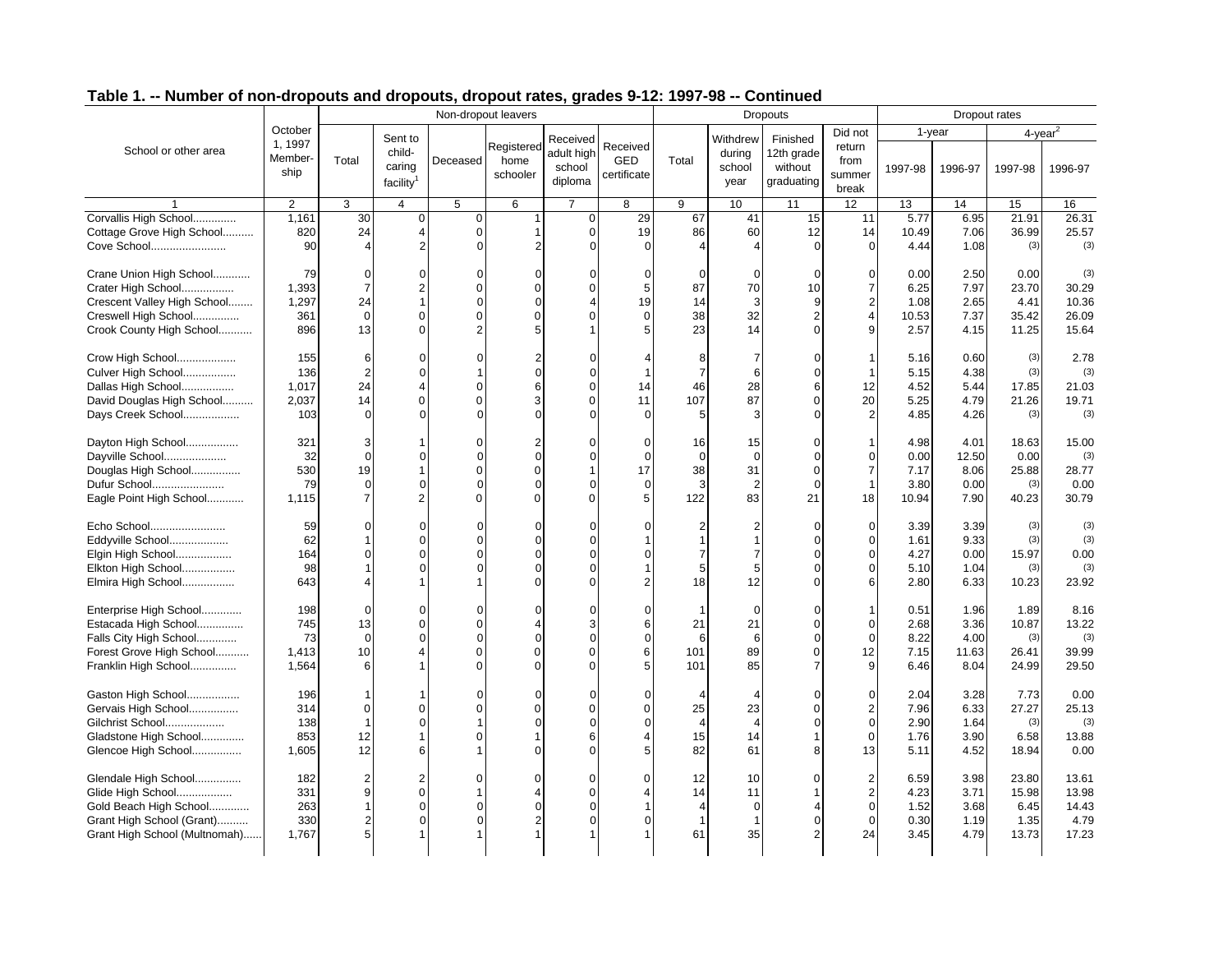|                                    |                |                |                       |                | Non-dropout leavers |            |                |                |                | <b>Dropouts</b> |                         |         | Dropout rates |               |         |
|------------------------------------|----------------|----------------|-----------------------|----------------|---------------------|------------|----------------|----------------|----------------|-----------------|-------------------------|---------|---------------|---------------|---------|
|                                    | October        |                |                       |                |                     |            |                |                |                |                 | Did not                 | 1-year  |               | $4$ -vear $2$ |         |
|                                    | 1, 1997        |                | Sent to               |                | Registered          | Received   | Received       |                | Withdrew       | Finished        | return                  |         |               |               |         |
| School or other area               | Member-        | Total          | child-                | Deceased       | home                | adult high | <b>GED</b>     | Total          | during         | 12th grade      | from                    |         |               |               |         |
|                                    | ship           |                | caring                |                | schooler            | school     | certificate    |                | school         | without         | summer                  | 1997-98 | 1996-97       | 1997-98       | 1996-97 |
|                                    |                |                | facility <sup>1</sup> |                |                     | diploma    |                |                | year           | graduating      | break                   |         |               |               |         |
|                                    | $\overline{2}$ | 3              | $\overline{4}$        | 5              | 6                   | 7          | 8              | 9              | 10             | 11              | 12                      | 13      | 14            | 15            | 16      |
| Grants Pass High School            | 1,467          | 11             | 2                     | 1              | $\overline{0}$      | 0          | 8              | 106            | 85             | 8               | 13                      | 7.23    | 7.25          | 27.23         | 28.10   |
| Gresham High School                | 1,696          | 18             |                       | $\mathbf 0$    |                     |            | 12             | 109            | 79             | $\mathbf{1}$    | 29                      | 6.43    | 5.41          | 23.78         | 20.32   |
| Harper School                      | 38             | $\Omega$       | $\mathbf 0$           | $\mathbf 0$    |                     | 0          | $\Omega$       | $\mathbf{1}$   | $\mathbf 1$    | $\mathbf 0$     | $\mathbf 0$             | 2.63    | 0.00          | (3)           | 0.00    |
| Harrisburg High School             | 245            | 5              | 0                     | $\mathbf 0$    |                     |            | 3              | 15             | 9              | 1               | 5                       | 6.12    | 4.09          | 25.78         | 15.55   |
| Helensview High School             | 106*           | $\overline{2}$ | $\Omega$              | $\mathbf 0$    |                     | $\Omega$   | 2              | 21             | 15             | $\Omega$        | 6                       | 19.81   | 19.23         | (5)           | (5)     |
| Helix School                       | 44             | $\Omega$       |                       | $\Omega$       |                     |            |                | $\Omega$       | $\Omega$       | $\Omega$        | $\mathbf 0$             | 0.00    | 0.00          | 0.00          | 0.00    |
| Henley High School                 | 690            |                | $\Omega$              | $\overline{2}$ |                     | $\Omega$   | 4              | 13             | 13             | $\Omega$        | $\mathbf 0$             | 2.03    | 2.75          | 7.91          | 10.67   |
| Henry D Sheldon High School        | 1,574          | 26             | $\Omega$              | $\Omega$       |                     | 13         | 8              | 75             | 63             | $\Omega$        | 12                      | 4.76    | 3.79          | 17.91         | 15.59   |
| Heppner High School                | 156            | $\Omega$       | $\Omega$              | $\Omega$       |                     | $\Omega$   | $\Omega$       | 6              | 5              | 1               | $\mathbf 0$             | 3.85    | 1.85          | 13.82         | 7.76    |
| Hermiston High School              | 1,108          |                |                       | $\Omega$       |                     | 0          | $\overline{2}$ | 126            | 111            | 1               | 14                      | 11.37   | 5.90          | 35.32         | 20.07   |
|                                    |                |                |                       |                |                     |            |                |                |                |                 |                         |         |               |               |         |
| Hidden Valley High School          | 866            |                |                       | $\Omega$       |                     | O          | $\overline{2}$ | 47             | 41             | $\mathbf 0$     | 6                       | 5.43    | 5.14          | 20.41         | 19.52   |
| Hillsboro High School              | 1,468          | 14             | $\Omega$              | $\mathbf 0$    | $\Omega$            |            | 13             | 114            | 67             | 22              | 25                      | 7.77    | 8.38          | 27.33         | 0.00    |
| Hood River Valley High School      | 1,034          |                | 2                     | $\mathbf 0$    |                     | 0          | 3              | 43             | 32             | 3               | 8                       | 4.16    | 1.83          | 15.51         | 7.16    |
| Huntington School                  | 50             | $\Omega$       | 0                     | $\Omega$       |                     | 0          | $\Omega$       |                | $\mathbf{1}$   | $\Omega$        | 3                       | 8.00    | 1.89          | (3)           | (3)     |
| Illinois Valley High School        | 517            |                |                       | $\Omega$       |                     |            |                | 52             | 37             | 10              | 5                       | 10.06   | 10.57         | 35.18         | 37.07   |
| Imbler High School                 | 155            |                | $\Omega$              | $\Omega$       |                     | O          | $\Omega$       | 3              | $\overline{c}$ | $\Omega$        | $\overline{1}$          | 1.94    | 4.00          | (3)           | 15.86   |
| Ione School                        | 55             | $\Omega$       | 0                     | $\Omega$       |                     |            | $\Omega$       | $\Omega$       | $\Omega$       | $\Omega$        | $\mathbf 0$             | 0.00    | 1.56          | 0.00          | (3)     |
| Jefferson High School (Marion)     | 269            | 10             |                       | $\Omega$       |                     | 3          | 5              | 13             | 12             | $\Omega$        | $\mathbf{1}$            | 4.83    | 8.77          | 17.06         | 32.42   |
| Jefferson High School (Multnomah). | 985            | 9              |                       | $\Omega$       |                     |            | $\overline{2}$ | 72             | 36             | 6               | 30                      | 7.31    | 8.38          | 26.29         | 30.85   |
| Jewell School                      | 40             |                | ∩                     | $\Omega$       |                     |            | $\Omega$       | 3              | 3              | $\Omega$        | $\mathbf 0$             | 7.50    | 11.11         | (3)           | (3)     |
|                                    |                |                |                       |                |                     |            |                |                |                |                 |                         |         |               |               |         |
| John C. Fremont Jr High School     | 267            |                |                       | $\Omega$       |                     | 0          | $\Omega$       | $\Omega$       |                | $\Omega$        | $\mathbf 0$             | 0.00    | 0.00          | 0.00          | 0.00    |
| John F Kennedy High School         | 206            |                | $\Omega$              | $\overline{2}$ | O                   | $\Omega$   | 0              | 11             | 9              | $\Omega$        | $\overline{\mathbf{c}}$ | 5.34    | 7.58          | 21.93         | 28.88   |
| Jordan Valley High School          | 58             | $\Omega$       | $\Omega$              | $\Omega$       |                     | $\Omega$   | $\Omega$       | $\overline{2}$ | $\overline{2}$ | $\Omega$        | $\mathbf 0$             | 3.45    | 1.82          | (3)           | (3)     |
| Joseph Lane Jr High School         | 301            | 0              | O                     | $\Omega$       |                     | 0          | $\Omega$       | 3              | 3              | $\Omega$        | $\mathbf 0$             | 1.00    | 0.35          | (3)           | (3)     |
| Joseph Middle/High School          | 171            |                |                       |                |                     |            |                |                | $\Omega$       | $\Omega$        | $\Omega$                | 0.00    | 0.00          | 0.00          | 0.00    |
| Junction City High School          | 619            |                |                       | $\mathbf{1}$   | $\Omega$            | 0          | 0              | 16             | 15             |                 | 0                       | 2.58    | 2.55          | 10.05         | 10.04   |
| Klamath High School                | 1,072          |                |                       | $\mathbf 0$    | O                   | U          | $\Omega$       | 20             | 16             | 4               | $\mathbf 0$             | 1.87    | 4.68          | 7.50          | 18.71   |
| Knappa High School                 | 194            |                | O                     | $\Omega$       |                     |            |                | 9              | 9              | $\Omega$        | $\mathbf 0$             | 4.64    | 2.70          | 16.28         | 10.14   |
| La Grande High School              | 886            | 6              |                       | $\mathbf 0$    |                     | U          | 4              | 22             | 22             | $\overline{0}$  | $\mathbf 0$             | 2.48    | 5.78          | 9.62          | 21.67   |
| Lake Oswego High School            | 1,152          | 12             |                       |                |                     |            | 3              | 30             | 13             | 8               | 9                       | 2.60    | 2.19          | 10.31         | 8.60    |
| Lakeridge High School              | 1,021          |                | $\Omega$              | $\Omega$       |                     |            | 5              | 19             | 13             | 6               | $\Omega$                | 1.86    | 2.04          | 7.35          | 8.08    |
| Lakeview High School               | 353            | 3              | $\Omega$              | $\Omega$       |                     | 0          | 3              | 13             | 12             | $\mathbf 0$     | $\mathbf{1}$            | 3.68    | 3.16          | 14.22         | 12.19   |
| Lapine High School                 | 409            | 5              | $\Omega$              | $\Omega$       |                     | 3          | $\mathbf 1$    | 32             | 32             | $\mathbf 0$     | $\mathbf 0$             | 7.82    | 5.21          | 28.20         | 17.92   |
| Lebanon High School                | 1,322          | 45             | 10                    | $\mathbf 0$    |                     | 0          | 32             | 149            | 86             | 17              | 46                      | 11.27   | 5.17          | 40.11         | 19.08   |
| Lincoln High School                | 1,338          |                | 2                     | $\Omega$       |                     | 0          | 5              | 30             | 18             | 3               | 9                       | 2.24    | 2.72          | 8.85          | 10.73   |
|                                    |                |                |                       |                |                     |            |                |                |                |                 |                         |         |               |               |         |
| Long Creek School                  | 37             |                |                       | $\Omega$       |                     |            | $\Omega$       |                | -1             | $\Omega$        | $\Omega$                | 2.70    | 2.78          | (3)           | (3)     |
| Lost River High School             | 198            |                |                       | $\mathbf 0$    |                     | 0          | $\Omega$       | 13             | 10             | $\overline{2}$  | $\mathbf{1}$            | 6.57    | 3.02          | 23.88         | 20.00   |
| Lowell High School                 | 152            | 3              | $\Omega$              | $\Omega$       |                     | 0          | $\overline{2}$ | 11             | 11             | $\Omega$        | $\mathbf 0$             | 6.58    | 5.23          | 24.76         | 20.72   |
| Madison High School                | 1,243          | 9              | $\overline{2}$        | $\mathbf 0$    | 5 <sup>1</sup>      | 0          | $\overline{2}$ | 105            | 84             | 0               | 21                      | 8.45    | 7.15          | 29.53         | 26.66   |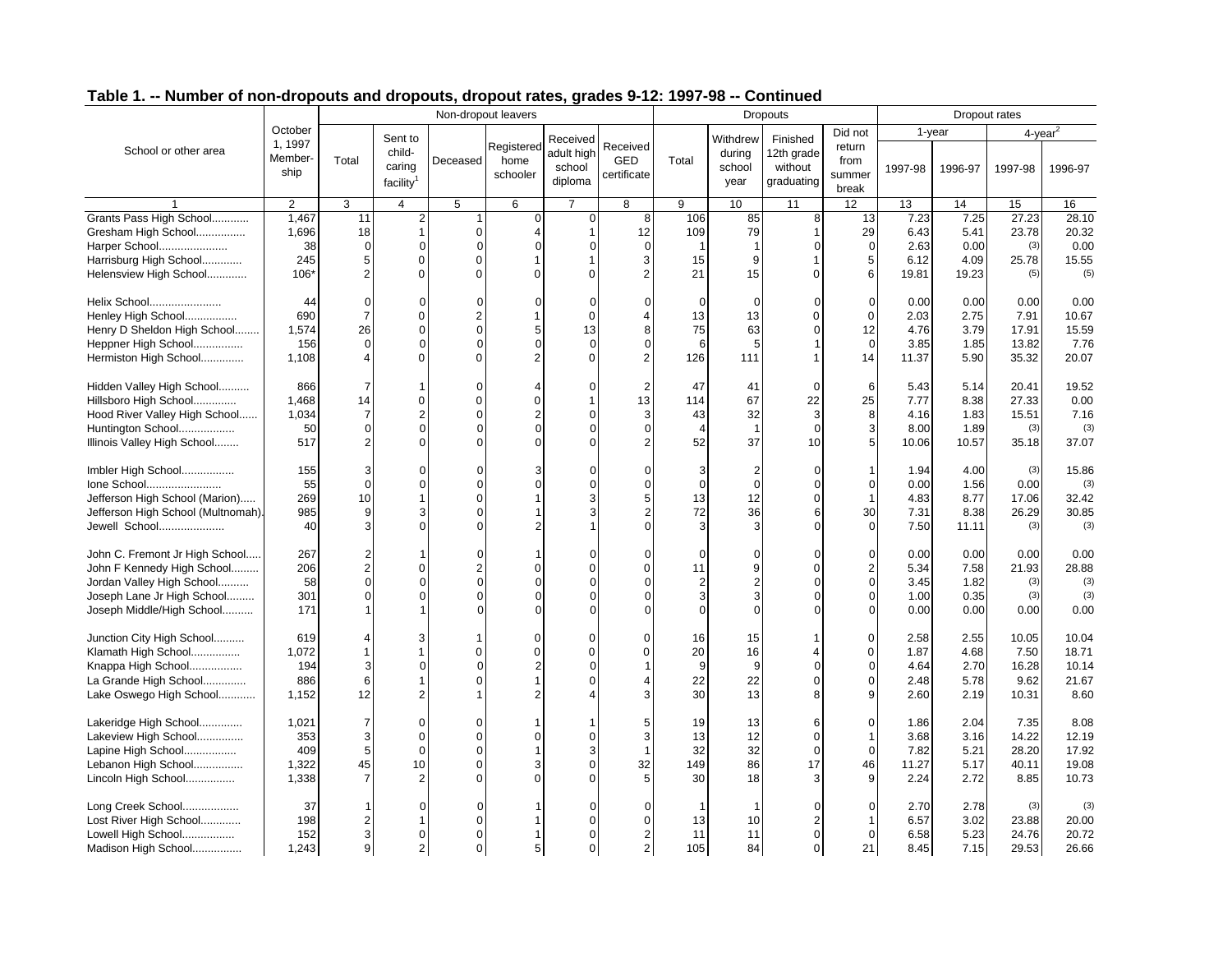|                                   |                  | Non-dropout leavers |                       |                |                |            |                |                |                |                 |                         |         |         |                     |         |
|-----------------------------------|------------------|---------------------|-----------------------|----------------|----------------|------------|----------------|----------------|----------------|-----------------|-------------------------|---------|---------|---------------------|---------|
|                                   |                  |                     |                       |                |                |            |                |                |                | <b>Dropouts</b> |                         |         |         | Dropout rates       |         |
|                                   | October          |                     | Sent to               |                |                | Received   |                |                | Withdrew       | Finished        | Did not                 |         | 1-year  | 4-year <sup>2</sup> |         |
| School or other area              | 1, 1997          |                     | child-                |                | Registered     | adult high | Received       |                | during         | 12th grade      | return                  |         |         |                     |         |
|                                   | Member-          | Total               | caring                | Deceased       | home           | school     | GED            | Total          | school         | without         | from                    | 1997-98 | 1996-97 | 1997-98             | 1996-97 |
|                                   | ship             |                     | facility <sup>1</sup> |                | schooler       | diploma    | certificate    |                | year           | graduating      | summer                  |         |         |                     |         |
|                                   |                  |                     |                       |                |                |            |                |                |                |                 | break                   |         |         |                     |         |
|                                   | 2                | 3                   | $\overline{4}$        | 5              | 6              | 7          | 8              | 9              | 10             | 11              | 12                      | 13      | 14      | 15                  | 16      |
| Madras High School                | $\overline{724}$ | 19                  | 4                     | $\Omega$       | $\Omega$       | $\Omega$   | 15             | 106            | 69             | $\Omega$        | 37                      | 14.50   | 8.81    | 47.55               | 28.04   |
| Mapleton High School              | 119              | 5                   |                       | $\Omega$       |                | 0          |                | 13             | 12             | $\Omega$        |                         | 10.92   | 3.42    | (3)                 | (3)     |
| Marshall High School (Deschutes). | 67'              | 9                   |                       | $\Omega$       |                | $\Omega$   | 5              | 34             | 34             | $\mathbf 0$     | $\overline{0}$          | 50.75   | 0.00    | (5)                 | 0.00    |
| Marshall High School (Multnomah). | 1,277            |                     |                       | $\Omega$       | O              | 0          | 6              | 178            | 138            | $\overline{7}$  | 33                      | 13.94   | 11.14   | 45.82               | 39.33   |
| Marshfield High School            | 1,279            | 23                  | 8                     |                |                | U          | 8              | 77             | 64             | $\Omega$        | 13                      | 6.02    | 5.23    | 23.88               | 19.27   |
| Mazama High School                | 834              | $\mathfrak{p}$      | $\Omega$              | $\Omega$       |                | 0          | $\overline{2}$ | 42             | 33             | 8               | $\overline{1}$          | 5.04    | 7.65    | 19.24               | 28.52   |
| Mc Kay High School                | 1,795            | 23                  |                       | 3              |                | 0          | 17             | 176            | 127            | 26              | 23                      | 9.81    | 10.98   | 36.11               | 39.45   |
| Mc Kenzie River High School       | 111              |                     | 0                     | $\Omega$       | 0              | $\Omega$   | $\overline{4}$ | $\overline{4}$ | 3              | $\mathbf 0$     | $\overline{1}$          | 3.60    | 5.50    | (3)                 | (3)     |
| Mc Loughlin High School           | 540              | 18                  | $\overline{2}$        |                | $\Omega$       | 3          | 12             | 109            | 50             | 10              | 49                      | 20.19   | 12.60   | 60.59               | 44.09   |
| Mc Minnville High School          | 1,606            | 30                  | $\Omega$              | $\mathbf 0$    |                | 0          | 27             | 208            | 161            | 22              | 25                      | 12.95   | 8.19    | 45.10               | 29.43   |
| Mc Nary High School               | 1,646            | 23                  | $\Omega$              | $\mathbf 0$    |                | $\Omega$   | 18             | 132            | 96             | 18              | 18                      | 8.02    | 7.41    | 29.60               | 26.81   |
| Metropolitan Learning Center      | 165              |                     | $\Omega$              |                |                |            |                | 16             | 6              | $\mathbf{1}$    | 9                       | 9.70    | 7.84    | (3)                 | (3)     |
| Milwaukie High School             | 1,401            | 29                  | $\Omega$              | $\Omega$       | $\Omega$       | 4          | 25             | 113            | 112            | $\mathbf 0$     | $\overline{1}$          | 8.07    | 10.65   | 29.14               | 37.05   |
| Mitchell School                   | 41               | $\Omega$            | $\Omega$              | $\Omega$       |                |            | $\Omega$       | $\Omega$       | $\Omega$       | $\Omega$        | $\Omega$                | 0.00    | 6.82    | 0.00                | (3)     |
| Mohawk High School                | 106              |                     |                       | $\Omega$       |                | $\Omega$   | $\Omega$       | $\overline{0}$ | $\Omega$       | $\mathbf 0$     | $\mathbf 0$             | 0.00    | 0.91    | 0.00                | (3)     |
| Molalla Alternative Options       | 88*              |                     |                       |                |                |            |                | 18             | 17             | $\Omega$        |                         | 20.45   | (6)     | (5)                 | (6)     |
|                                   |                  |                     |                       |                |                |            |                |                |                |                 |                         |         |         |                     |         |
| Molalla High School               | 706              | 9                   |                       | 1              |                |            | 5              | 33             | 27             | $\mathbf 0$     | 6                       | 4.67    | 10.17   | 18.00               | 36.61   |
| Monroe High School                | 178              | 2                   | 0                     | $\Omega$       |                | 0          | $\overline{2}$ | 15             | 9              | $\overline{4}$  | $\overline{2}$          | 8.43    | 0.58    | 34.46               | 2.44    |
| Monument School                   | 34               | $\Omega$            | $\Omega$              | $\Omega$       | O              | $\Omega$   | $\Omega$       | $\Omega$       | $\Omega$       | $\mathbf 0$     | $\overline{0}$          | 0.00    | 0.00    | 0.00                | 0.00    |
| Mt View High School               | 1,728            | 31                  |                       | $\mathbf 0$    |                | 5          | 15             | 109            | 54             | 9               | 46                      | 6.25    | 4.05    | 23.27               | 16.17   |
| Myrtle Point High School          | 344              | 6                   |                       | $\Omega$       |                | 0          | $\overline{2}$ | 25             | 15             | 6               | $\overline{4}$          | 7.27    | 4.62    | 27.23               | 17.17   |
| Neah-Kah-Nie Jr-Sr High School    | 283              | 15                  | $\Omega$              | $\Omega$       | 10             | n          |                | 10             | 8              | $\mathbf 0$     | $\overline{2}$          | 3.53    | 2.96    | 13.40               | 11.93   |
| Nestucca High School              | 257              | 5                   | 0                     | $\Omega$       |                | $\Omega$   | $\overline{4}$ | 5              | 5              | $\mathbf 0$     | $\mathbf 0$             | 1.95    | 5.83    | 7.57                | 24.48   |
| Newberg High School               | 1,466            | 18                  | $\Omega$              | $\mathbf 0$    | 6              | $\Omega$   | 12             | 98             | 73             | 5               | 20                      | 6.68    | 6.59    | 24.54               | 23.43   |
| Newport High School               | 695              | 11                  |                       | $\Omega$       |                |            | 6              | 58             | 49             | 3               | $\,6$                   | 8.35    | 11.50   | 30.04               | 40.39   |
| North Bend High School            | 963              | 9                   | 3                     | $\Omega$       |                | U          | 6              | 35             | 33             | $\overline{2}$  | $\Omega$                | 3.63    | 3.08    | 14.26               | 11.95   |
| North Douglas High School         | 159              | $\Omega$            | $\Omega$              | $\Omega$       |                |            | $\Omega$       | 6              | 5              |                 | $\Omega$                | 3.77    | 3.25    | (3)                 | 12.17   |
| North Eugene High School          | 1,088            | 32                  | 10                    | $\mathbf 0$    |                | 0          | 19             | 39             | 29             | 3               | $\overline{7}$          | 3.58    | 5.15    | 14.06               | 19.44   |
| North Lake School                 | 93               | $\Omega$            | $\Omega$              | $\Omega$       |                | $\Omega$   | $\Omega$       | $\Omega$       | $\Omega$       | $\mathbf 0$     | $\Omega$                | 0.00    | 0.00    | 0.00                | 0.00    |
| North Marion High School          | 439              |                     | $\Omega$              |                |                | 0          | 0              | 60             | 47             | $\mathbf 0$     | 13                      | 13.67   | 9.05    | 46.74               | 35.10   |
| North Medford High School         | 1,837            | 23                  |                       | $\Omega$       |                |            | 16             | 69             | 53             | $\Omega$        | 16                      | 3.76    | 6.14    | 14.90               | 24.10   |
|                                   |                  |                     |                       |                |                |            |                |                |                |                 |                         |         |         |                     |         |
| North Powder School               | 87               | ∩                   | 0                     | $\Omega$       |                | O          | 0              | -1             | $\Omega$       | 1               | $\mathbf 0$             | 1.15    | 3.19    | (3)                 | (3)     |
| North Salem High School           | 1,822            | 21                  |                       | $\mathbf 0$    |                | 0          | 17             | 186            | 141            | 29              | 16                      | 10.21   | 9.38    | 39.90               | 34.63   |
| North Valley High School          | 708              | 6                   | $\Omega$              | $\Omega$       |                | $\Omega$   | 6              | 43             | 36             | $\mathbf 0$     | $\overline{7}$          | 6.07    | 6.49    | 22.36               | 24.12   |
| Nyssa High School                 | 289              |                     | $\Omega$              | $\mathbf 0$    |                | 0          | $\Omega$       | 37             | 32             | $\mathbf{1}$    | $\overline{\mathbf{4}}$ | 12.80   | 6.86    | 42.29               | 24.81   |
| Oakland High School               | 218              |                     | $\Omega$              | C              |                |            |                | $\overline{7}$ | $\overline{7}$ | $\Omega$        | $\Omega$                | 3.21    | 2.13    | 11.84               | 9.58    |
| Oakridge High School              | 247              |                     | $\Omega$              | $\overline{0}$ | $\overline{2}$ | 0          |                | 15             | 10             | $\overline{2}$  | 3                       | 6.07    | 10.53   | 24.65               | 36.60   |
| Ontario High School               | 797              | 10                  | $\mathbf 0$           | $\overline{0}$ | $\mathbf 0$    | 0          | 10             | 54             | 32             | 16              | 6                       | 6.78    | 10.12   | 24.69               | 35.23   |
|                                   |                  |                     |                       |                |                |            |                |                |                |                 |                         |         |         |                     |         |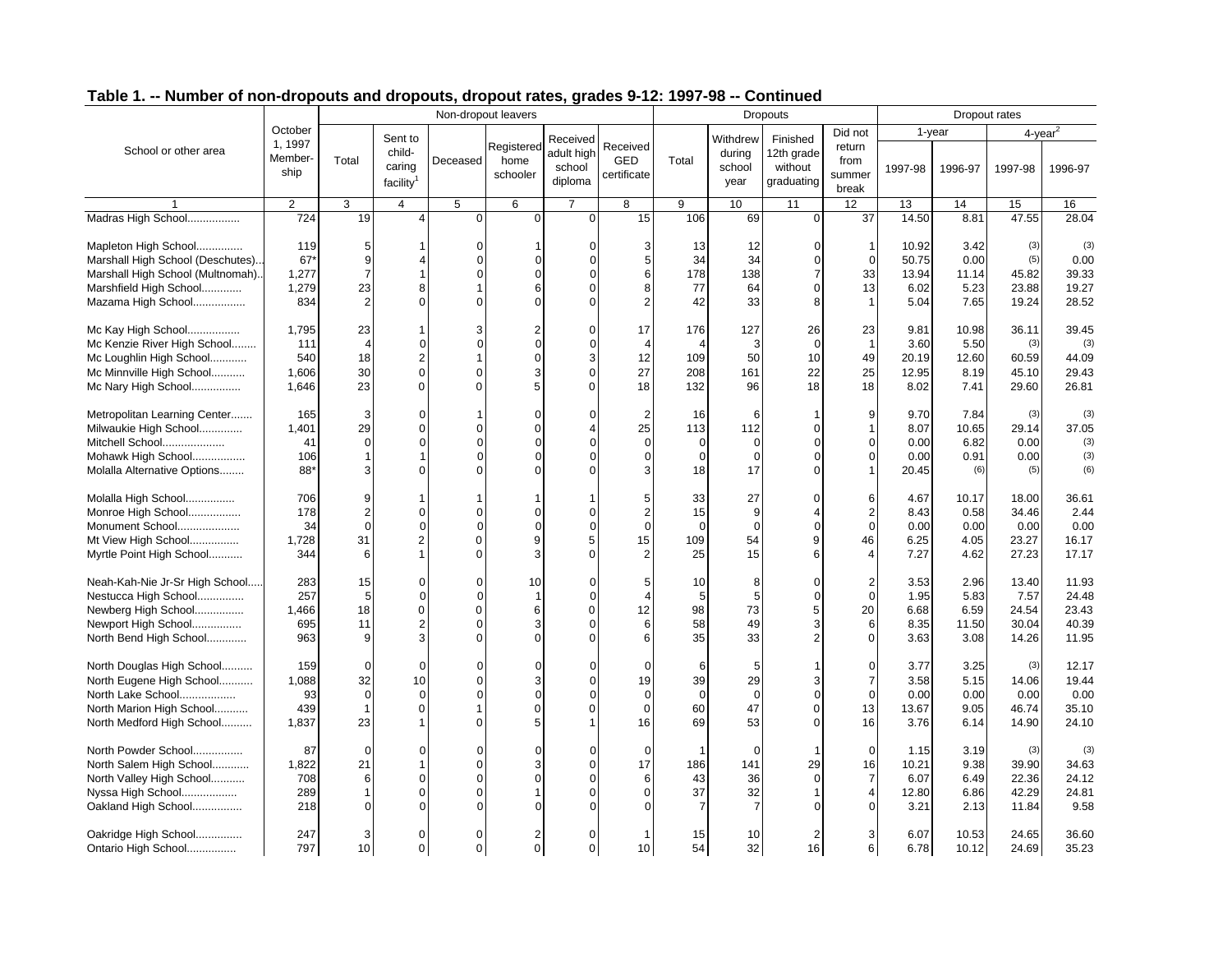|                                    |                |                |                         |                | Non-dropout leavers |                      |                |                   |                  | <b>Dropouts</b>       |                |         |         | Dropout rates |         |
|------------------------------------|----------------|----------------|-------------------------|----------------|---------------------|----------------------|----------------|-------------------|------------------|-----------------------|----------------|---------|---------|---------------|---------|
|                                    | October        |                |                         |                |                     |                      |                |                   |                  |                       | Did not        |         | 1-year  | $4$ -year $2$ |         |
| School or other area               | 1, 1997        |                | Sent to<br>child-       |                | Registered          | Received             | Received       |                   | Withdrew         | Finished              | return         |         |         |               |         |
|                                    | Member-        | Total          | caring                  | Deceased       | home                | adult high<br>school | <b>GED</b>     | Total             | during<br>school | 12th grade<br>without | from           |         |         |               |         |
|                                    | ship           |                | facility <sup>1</sup>   |                | schooler            | diploma              | certificate    |                   | year             | graduating            | summer         | 1997-98 | 1996-97 | 1997-98       | 1996-97 |
|                                    |                |                |                         |                |                     |                      |                |                   |                  |                       | break          |         |         |               |         |
| $\overline{\mathbf{1}}$            | $\overline{2}$ | 3              | $\overline{4}$          | 5              | 6                   | $\overline{7}$       | 8              | 9                 | 10               | 11                    | 12             | 13      | 14      | 15            | 16      |
| Opportunity Center High School     | 330'           | 12             | 6                       | $\Omega$       | $\mathbf 0$         | $\mathbf 0$          | 6              | 69                | 59               | $\mathbf 0$           | 10             | 20.91   | 50.55   | (5)           | (5)     |
| Oregon City HS - Freshman          | 514            | $\mathbf 1$    | $\mathbf 0$             | $\Omega$       | 1                   | $\Omega$             | $\mathbf 0$    | 10                | 9                | $\mathbf 0$           | -1             | 1.95    | 2.61    | (4)           | (4)     |
| Oregon City HS - Jackson           | 1,400          | 30             | 3                       |                |                     | 3                    | 23             | 106               | 74               | 22                    | 10             | 7.57    | 7.58    | (4)           | (4)     |
| PPS Alternative Programs           | 3,554*         | 158            | 19                      | $\mathbf 0$    | 3                   | 15                   | 121            | 880               | 639              | 53                    | 188            | 24.76   | 28.95   | (5)           | (5)     |
| Pacific High School                | 177            | 1              | $\mathbf{0}$            | $\Omega$       | $\Omega$            | $\Omega$             | -1             | $\overline{7}$    | 6                | $\mathbf 0$           | -1             | 3.95    | 4.42    | 14.39         | 17.12   |
| Paisley School                     | 44             | $\Omega$       | $\overline{0}$          | $\Omega$       | $\Omega$            | $\Omega$             | $\Omega$       | 6                 | 6                | $\Omega$              | $\Omega$       | 13.64   | 4.84    | (3)           | (3)     |
| Parkrose High School               | 1,063          | 12             | 5                       | $\Omega$       |                     | $\Omega$             | 5              | 70                | 40               | 30                    | $\mathbf 0$    | 6.59    | 8.07    | 25.29         | 28.90   |
| Pendleton High School              | 1,086          | 30             |                         | $\Omega$       |                     | 25                   | 3              | 56<br>$\mathbf 0$ | 55               | $\overline{1}$        | $\Omega$       | 5.16    | 5.29    | 19.75         | 19.82   |
| Perrydale School                   | 96             | 1              | $\Omega$                | $\Omega$       |                     | $\Omega$             | -1             | $\overline{2}$    | 2                | $\Omega$              | $\Omega$       | 2.08    | 0.90    | (3)           | (3)     |
| Philomath High School              | 570            | 10             | 0                       | $\Omega$       |                     | $\Omega$             | 6              | 34                | 24               | 8                     | $\overline{2}$ | 5.96    | 3.61    | 24.37         | 13.86   |
| Phoenix High School                | 830            | 11             | 2                       | $\Omega$       |                     | $\Omega$             | 5              | 40                | 34               | 1                     | 5              | 4.82    | 6.57    | 19.28         | 24.38   |
| Pilot Rock High School             | 142            | 0              | $\overline{0}$          |                |                     |                      | $\mathbf 0$    | 3                 | 3                | $\Omega$              | $\Omega$       | 2.11    | 5.11    | (3)           | (3)     |
| Pine Eagle High School             | 146            | $\Omega$       | $\Omega$                | $\Omega$       | $\Omega$            |                      | $\mathbf 0$    | 17                | 13               |                       | 3              | 11.64   | 5.19    | 39.76         | (3)     |
| Pleasant Hill High School          | 425            | 5              | 0                       |                |                     |                      | 3              | 19                | 13               | 6                     | $\Omega$       | 4.47    | 3.42    | 19.26         | 13.74   |
| Powers High School                 | 65             | $\Omega$       | $\overline{0}$          | O              | $\Omega$            | $\Omega$             | $\mathbf 0$    | 6                 | 6                | $\Omega$              | $\mathbf 0$    | 9.23    | 1.85    | (3)           | (3)     |
| Prairie City School                | 83             | $\overline{2}$ | $\Omega$                |                |                     |                      |                | $\Omega$          | $\Omega$         | $\sqrt{ }$            | $\Omega$       | 0.00    | 3.03    | (3)           | (3)     |
| Prospect High School               | 75             |                | $\overline{0}$          |                |                     |                      |                | 6                 | 5                | $\Omega$              |                | 8.00    | 1.49    | (3)           | (3)     |
| Rainier High School                | 466            |                | U                       |                |                     |                      | 0              | 11                | 11               | $\Omega$              | $\Omega$       | 2.36    | 4.14    | 9.26          | 14.74   |
| Redmond High School                | 1,444          | 21             | 2                       | 1              | 11                  | $\Omega$             | 7              | 51                | 37               | 11                    | 3              | 3.53    | 4.68    | 14.90         | 18.41   |
| Reedsport High School              | 327            | 3              | 1                       | $\Omega$       | $\Omega$            | $\Omega$             | $\overline{2}$ | 12                | 11               | $\mathbf 0$           | $\overline{1}$ | 3.67    | 4.46    | 13.89         | 17.82   |
| Rex Putnam High School             | 1,313          | 17             | 0                       | C              | $\Omega$            |                      | 13             | 57                | 49               | $\mathbf 0$           | 8              | 4.34    | 5.28    | 17.32         | 19.86   |
| Reynolds High School               | 2,225          | 38             | 3                       | $\mathfrak{p}$ | $\Omega$            | $\Omega$             | 33             | 156               | 44               | $\overline{5}$        | 107            | 7.01    | 6.49    | 26.45         | 0.00    |
| Riddle High School                 | 145            | 3              |                         |                |                     |                      | $\Omega$       | 5                 | 2                | $\sqrt{ }$            | 3              | 3.45    | 13.55   | (3)           | 45.19   |
| Riverdale High School              | 60             | 2              | 0                       | $\Omega$       |                     |                      |                | $\mathbf 0$       | $\Omega$         | $\Omega$              | $\Omega$       | 0.00    | 3.45    | 0.00          | (3)     |
| Riverside High School              | 412            | 3              | $\Omega$                | C              |                     |                      | 3              | 59                | 59               | $\Omega$              | $\mathbf 0$    | 14.32   | 6.55    | 46.82         | 25.24   |
| Rogue River High School            | 437            | 1              | $\overline{0}$          | $\Omega$       | $\Omega$            | $\mathbf{1}$         | $\mathbf 0$    | 9                 | $\overline{7}$   |                       | $\overline{1}$ | 2.06    | 6.00    | 8.45          | 22.33   |
| Roosevelt High School              | 1,205          | 3              | $\Omega$                |                |                     | $\Omega$             | $\overline{2}$ | 100               | 82               | 5                     | 13             | 8.30    | 11.18   | 30.64         | 39.02   |
| Roseburg High School               | 1,654          | 76             | 4                       | З              |                     | 20                   | 46             | 192               | 140              |                       | 51             | 11.61   | 7.38    | (4)           | (4)     |
| Salem-Keizer Alternative Programs. | 617*           | 15             | U                       |                |                     | $\mathbf 0$          | 13             | 104               | 92               | 11                    | $\mathbf{1}$   | 16.86   | 43.05   | (5)           | (5)     |
| Sam Barlow High School             | 1,828          | 64             | 4                       |                | $\Omega$            | 36                   | 23             | 55                | 47               | $\mathbf 0$           | 8              | 3.01    | 4.37    | 11.63         | 17.09   |
| Sandy High School                  | 1,430          | 21             | 0                       |                | 6                   | $\Omega$             | 14             | 65                | 51               | $\overline{0}$        | 14             | 4.55    | 5.66    | 17.28         | 21.31   |
| Santiam High School                | 290            | 3              | $\Omega$                | $\Omega$       |                     | $\Omega$             | 3              | 24                | 17               | 3                     | $\overline{4}$ | 8.28    | 8.87    | 29.31         | 32.18   |
| Scappoose High School              | 667            | $\Omega$       | $\Omega$                | $\Omega$       |                     |                      | $\mathbf 0$    | 11                | 11               | $\Omega$              | $\Omega$       | 1.65    | 4.57    | 6.54          | 17.07   |
| School Of Arts & Communic          | 251            | 5              | 0                       | $\Omega$       |                     |                      | $\overline{4}$ | 14                | 10               | $\overline{A}$        | $\mathbf 0$    | 5.58    | 4.17    | 19.56         | 15.63   |
| School Of Science & Techn          | $\Omega$       | 2              | 0                       | $\Omega$       |                     | $\Omega$             | $\mathbf{1}$   | $\overline{2}$    | $\mathbf{1}$     | $\mathbf 0$           | $\mathbf{1}$   | 2.02    | 4.04    | (3)           | (3)     |
| Scio High School                   | 207            | 10             | 0                       | $\Omega$       | $\Omega$            | $\Omega$             | 10             | 35                | 25               | 3                     | $\overline{7}$ | 16.91   | 4.79    | 54.24         | 18.28   |
| Seaside High School                | 571            | 27             | $\overline{\mathbf{c}}$ |                | $\overline{2}$      |                      | 21             | 38                | 38               | $\mathbf 0$           | $\mathbf 0$    | 6.65    | 6.37    | 24.68         | 24.32   |
| Sheridan High School               | 269            |                | $\Omega$                |                |                     |                      |                |                   |                  |                       |                | 1.49    | 5.17    | 8.13          | 19.57   |
|                                    |                |                |                         |                |                     |                      |                |                   |                  |                       |                |         |         |               |         |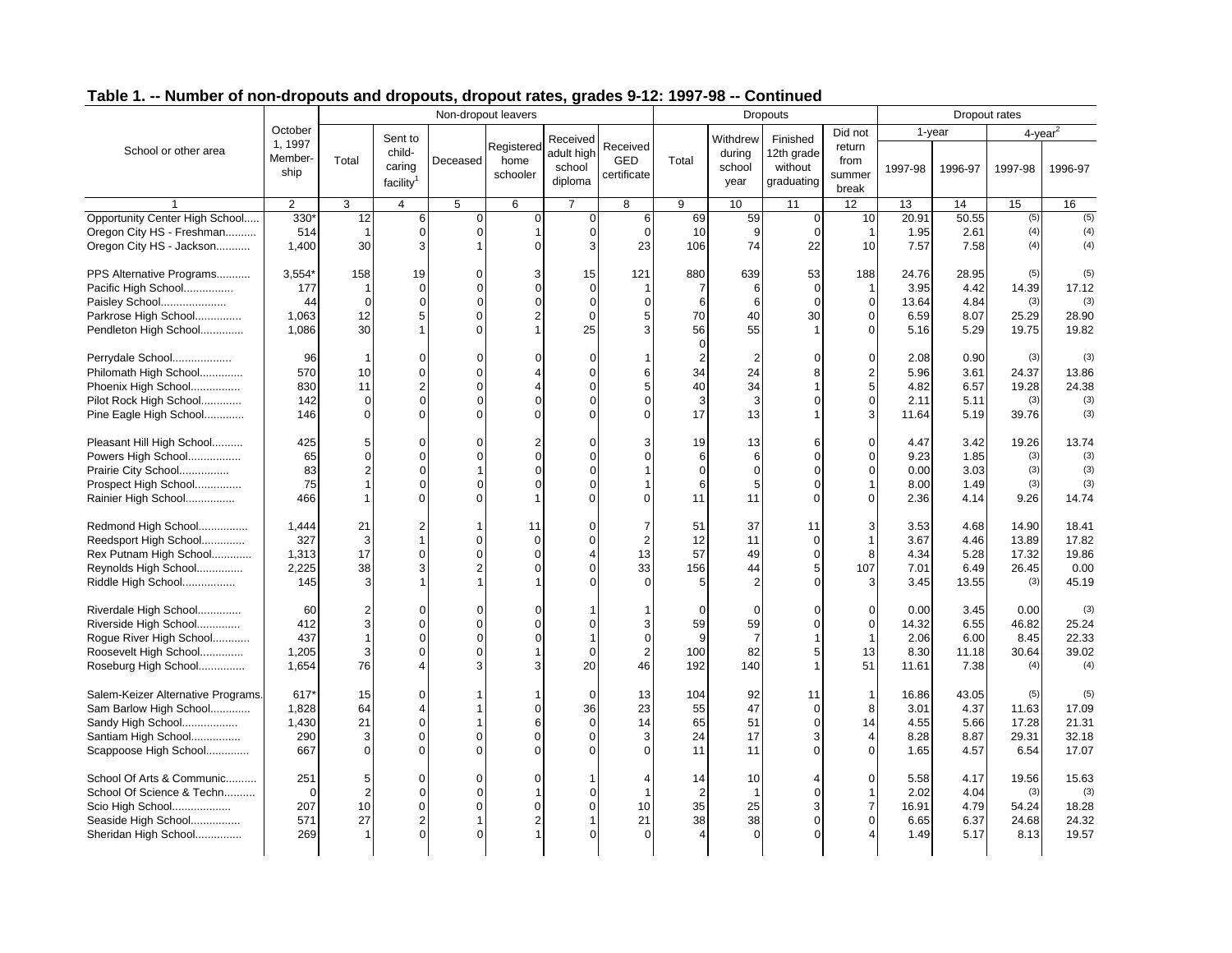|                            |                |                |                       |                | Non-dropout leavers |                |                |                |                         | <b>Dropouts</b> |                |         | Dropout rates |                |         |
|----------------------------|----------------|----------------|-----------------------|----------------|---------------------|----------------|----------------|----------------|-------------------------|-----------------|----------------|---------|---------------|----------------|---------|
|                            | October        |                |                       |                |                     |                |                |                |                         |                 | Did not        |         | 1-year        | $4$ -year $^2$ |         |
| School or other area       | 1, 1997        |                | Sent to<br>child-     |                | Registered          | Received       | Received       |                | Withdrew                | Finished        | return         |         |               |                |         |
|                            | Member-        | Total          | caring                | Deceased       | home                | adult high     | <b>GED</b>     | Total          | during                  | 12th grade      | from           |         |               |                |         |
|                            | ship           |                |                       |                | schooler            | school         | certificate    |                | school                  | without         | summer         | 1997-98 | 1996-97       | 1997-98        | 1996-97 |
|                            |                |                | facility <sup>1</sup> |                |                     | diploma        |                |                | year                    | graduating      | break          |         |               |                |         |
| $\mathbf{1}$               | $\overline{2}$ | 3              | $\overline{4}$        | 5              | 6                   | $\overline{7}$ | 8              | 9              | 10                      | 11              | 12             | 13      | 14            | 15             | 16      |
| Sherman High School        | 132            | 1              |                       | $\mathbf 0$    | $\Omega$            | 0              | $\mathbf 0$    | 3              |                         | $\mathbf 0$     | $\overline{2}$ | 2.27    | 3.17          | (3)            | (3)     |
| Sherwood High School       | 588            | $\overline{7}$ | 6                     | $\mathbf 0$    | 0                   | $\Omega$       | $\mathbf{1}$   | 29             | 29                      | $\mathbf 0$     | $\mathbf 0$    | 4.93    | 2.58          | 19.06          | 10.43   |
| Silverton High School      | 1,227          | 11             |                       | $\mathbf 0$    | $\Omega$            | $\Omega$       | 10             | 92             | 82                      | 6               | $\overline{4}$ | 7.50    | 7.80          | 27.81          | 28.27   |
| Sisters High School        | 392            | 10             | 2                     | $\mathbf 0$    | 0                   |                | $\overline{7}$ | 26             | 16                      | $\mathbf 0$     | 10             | 6.63    | 6.27          | 24.64          | 22.48   |
| Siuslaw High School        | 543            | 16             |                       | $\Omega$       | 7                   | $\Omega$       | 8              | 40             | 39                      | $\Omega$        | $\mathbf{1}$   | 7.37    | 4.28          | 26.93          | 15.66   |
| South Albany High School   | 1,175          | 41             | 2                     | $\Omega$       |                     | $\Omega$       | 33             | 98             | 91                      | $\Omega$        | $\overline{7}$ | 8.34    | 8.30          | 30.07          | 30.56   |
| South Eugene High School   | 1.842          | 53             |                       |                |                     | 37             | 13             | 47             | 32                      | 6               | 9              | 2.55    | 3.56          | 9.59           | 14.59   |
| South Medford High School  | 1,662          | 16             | $\overline{2}$        | $\mathsf{C}$   |                     |                | 9              | 144            | 74                      | $\mathbf 0$     | 70             | 8.66    | 8.94          | 32.53          | 32.31   |
| South Salem High School    | 1,877          | 23             |                       | $\Omega$       | 3                   | $\Omega$       | 19             | 142            | 104                     | 18              | 20             | 7.57    | 7.73          | 28.43          | 28.66   |
| South Umpqua High School   | 632            | 16             | $\Omega$              |                |                     |                | 14             | 55             | 53                      |                 |                | 8.70    | 6.21          | 30.14          | 23.39   |
| Sprague High School        | 2,044          | 29             | 0                     | $\mathbf 0$    |                     | 0              | 25             | 101            | 69                      | 25              | $\overline{7}$ | 4.94    | 5.70          | 20.00          | 22.57   |
| Spray School               | 33             | $\overline{0}$ | $\overline{0}$        | $\Omega$       | $\Omega$            | $\Omega$       | $\mathbf 0$    | -1             | $\overline{\mathbf{1}}$ | $\mathbf 0$     | $\overline{0}$ | 3.03    | 0.00          | (3)            | 0.00    |
| Springfield High School    | 1,520          | 22             | 6                     | $\mathbf 0$    | 0                   | 1              | 15             | 108            | 43                      | 6               | 59             | 7.11    | 7.20          | 26.62          | 26.56   |
| St Helens High School      | 904            | 10             | 3                     | $\Omega$       |                     | $\Omega$       | 5              | 40             | 39                      | $\Omega$        | $\overline{1}$ | 4.42    | 3.80          | 18.93          | 14.48   |
| St Paul High School        | 79             | $\Omega$       | $\Omega$              |                |                     |                |                |                | $\Omega$                |                 | $\Omega$       | 1.27    | 2.90          | (3)            | (3)     |
| Stanfield Secondary School | 179            |                | $\Omega$              | $\Omega$       |                     |                |                | 15             | 15                      | $\Omega$        | $\Omega$       | 8.38    | 10.27         | 32.88          | 37.02   |
| Stayton High School        | 740            | $\overline{7}$ | $\Omega$              | $\Omega$       |                     | $\Omega$       | 6              | 46             | 38                      | 1               | $\overline{7}$ | 6.22    | 6.17          | 23.25          | 23.39   |
| Sunset High School         | 1,586          | 21             | 3                     |                | 0                   | 0              | 17             | 117            | 66                      | 14              | 37             | 7.38    | 5.65          | 27.61          | 24.04   |
| Sutherlin High School      | 440            | 5              | 3                     | $\Omega$       | $\Omega$            | $\Omega$       | $\overline{2}$ | 37             | 34                      | 3               | $\mathbf 0$    | 8.41    | 7.16          | 30.05          | 26.02   |
| Sweet Home High School     | 792            | 20             | $\Omega$              |                |                     | $\Omega$       | 19             | 91             | 65                      | $\overline{7}$  | 19             | 11.49   | 9.67          | 41.05          | 35.54   |
| Taft High School           | 667            | 11             |                       | $\mathbf 0$    |                     | n              | 9              | 81             | 51                      | 8               | 22             | 12.14   | 13.98         | 43.21          | 45.40   |
| The Dalles High School     | 784            | 14             |                       | $\mathbf 0$    | 3                   |                | 9              | 71             | 61                      | 5               | 5              | 9.06    | 9.69          | 32.47          | 34.35   |
| Thurston High School       | 1,450          | 13             | $\overline{c}$        | $\overline{c}$ | 6                   | $\Omega$       | 3              | 67             | 37                      | 10              | 20             | 4.62    | 6.05          | 17.91          | 22.23   |
| Tigard High School         | 1,747          | 24             | 5                     |                | $\overline{2}$      | $\Omega$       | 16             | 76             | 59                      | $\Omega$        | 17             | 4.35    | 5.37          | 16.60          | 20.09   |
| Tillamook High School      | 754            | 13             | $\Omega$              |                |                     |                |                | 42             | 33                      | 3               | 6              | 5.57    | 6.46          | 21.83          | 23.91   |
| Toledo High School         | 481            | $\overline{0}$ | 0                     | $\Omega$       |                     | $\Omega$       | $\Omega$       | $\overline{2}$ | $\mathbf 0$             | $\overline{2}$  | $\mathbf 0$    | 0.42    | 5.97          | 1.85           | 23.76   |
| Triangle Lake School       | 56             | $\Omega$       | $\Omega$              |                |                     | $\Omega$       | $\Omega$       |                |                         | $\mathbf 0$     | $\overline{0}$ | 1.79    | 1.72          | (3)            | (3)     |
| Tualatin High School       | 1,628          | 20             | 3                     |                |                     | 3              | 9              | 98             | 68                      | 13              | 17             | 6.02    | 7.30          | 22.80          | 27.42   |
| Ukiah High School          | 32             | $\Omega$       | O                     | $\epsilon$     |                     | $\Omega$       | $\Omega$       |                | $\Omega$                | 1               | $\mathbf 0$    | 3.13    | 0.00          | (3)            | 0.00    |
| Umatilla High School       | 303            | $\overline{2}$ |                       | $\Omega$       | $\Omega$            |                | $\Omega$       | 16             | 11                      | $\Omega$        | 5              | 5.28    | 9.39          | 20.41          | 33.20   |
| Union High School          | 161            |                | $\Omega$              | $\Omega$       |                     | $\Omega$       |                | $\Omega$       | $\Omega$                | $\Omega$        | $\Omega$       | 0.00    | 2.75          | 0.00           | 10.70   |
| Vale High School           | 344            | $\overline{2}$ | $\Omega$              | $\Omega$       |                     | $\Omega$       | 1              | 23             | 23                      | $\Omega$        | $\mathbf 0$    | 6.69    | 6.92          | 24.16          | 25.20   |
| Vernonia High School       | 241            | 5              | $\Omega$              | $\mathbf 0$    |                     | $\overline{2}$ | $\overline{2}$ | 17             | 17                      | $\Omega$        | $\mathbf 0$    | 7.05    | 6.64          | 25.70          | 26.77   |
| Wahtonka High School       | 306            |                | $\Omega$              | $\Omega$       |                     | $\Omega$       | $\Omega$       | 24             | 16                      | $\Omega$        | 8              | 7.84    | 12.26         | 29.88          | 42.70   |
| Waldport High School       | 355            | 3              |                       | $\Omega$       | 0                   | 0              | $\overline{2}$ | 17             | 15                      | $\mathbf{1}$    | $\overline{1}$ | 4.79    | 3.77          | 17.55          | 14.69   |
| Wallowa High School        | 127            |                | O                     | $\Omega$       | O                   |                |                | $\mathbf 0$    | $\mathbf 0$             | $\Omega$        | $\Omega$       | 0.00    | 0.88          | 0.00           | (3)     |
| Warrenton High School      | 305            | 8              |                       | -1             | 0                   | 0              | 6              | 22             | 14                      | $\mathbf 0$     | 8              | 7.21    | 4.93          | 25.88          | 19.81   |
| Wasco County High School   | 93             | $\overline{0}$ | $\Omega$              | $\Omega$       | $\Omega$            | $\Omega$       | $\Omega$       | $\overline{7}$ | 6                       | $\mathbf{0}$    |                | 7.53    | 1.18          | (3)            | (3)     |
| West Albany High School    | 1,193          | 28             | $\mathbf{3}$          | $\mathbf 0$    | 5                   | 0              | 20             | 70             | 61                      | 3               | 6              | 5.87    | 5.99          | 22.29          | 22.73   |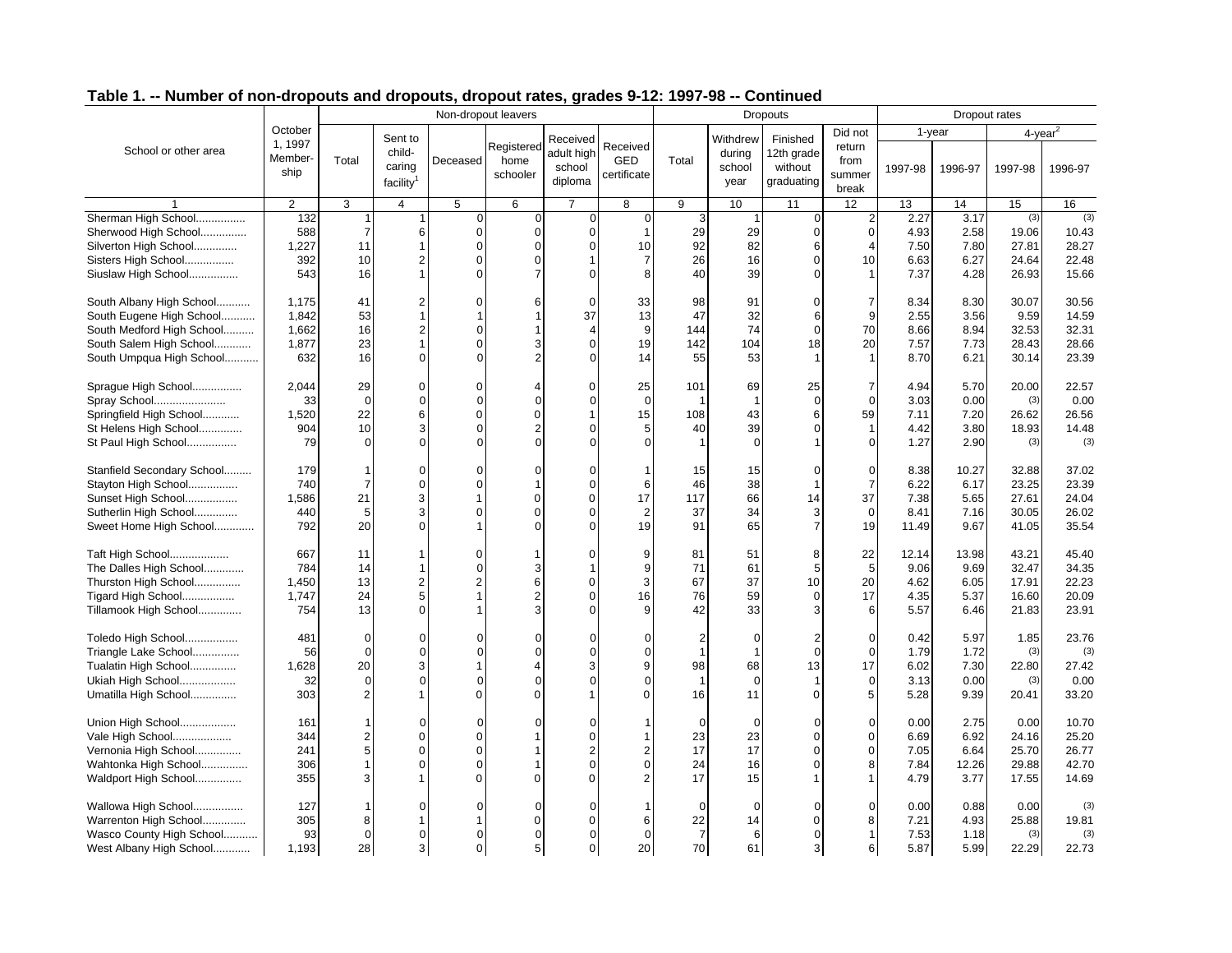| Table T. -- Number of non-dropouts and dropouts, dropout rates, grades 9-TZ. 1997-96 -- Continued |                            |       |                              |          |                                |                                 |                                |       |                          |                                     |                                   |         |         |               |
|---------------------------------------------------------------------------------------------------|----------------------------|-------|------------------------------|----------|--------------------------------|---------------------------------|--------------------------------|-------|--------------------------|-------------------------------------|-----------------------------------|---------|---------|---------------|
|                                                                                                   |                            |       |                              |          | Non-dropout leavers            |                                 |                                |       |                          | Dropouts                            |                                   |         |         | Dropout rates |
|                                                                                                   | October                    |       | Sent to                      |          |                                | Received                        |                                |       | Withdrew                 | Finished                            | Did not                           |         | -vear   |               |
| School or other area                                                                              | ., 1997<br>Member-<br>ship | Total | child-<br>carino<br>facility | Deceased | Registered<br>home<br>schooler | adult high<br>school<br>diploma | Received<br>GED<br>certificate | Total | durina<br>school<br>year | 12th grade<br>without<br>graduating | return<br>from<br>summer<br>break | 1997-98 | 1996-97 | 1997-9        |

|                                                     | October           |                | Sent to                          |                |                  | Received         |                           |                         | Withdrew    | Finished       | Did not               |         | 1-year       | $4$ -year $^2$ |                |
|-----------------------------------------------------|-------------------|----------------|----------------------------------|----------------|------------------|------------------|---------------------------|-------------------------|-------------|----------------|-----------------------|---------|--------------|----------------|----------------|
| School or other area                                | 1, 1997<br>Member |                | child-                           |                | Registered       | adult high       | Received                  |                         | during      | 12th grade     | return                |         |              |                |                |
|                                                     | ship              | Total          | caring                           | Deceased       | home<br>schooler | school           | <b>GED</b><br>certificate | Total                   | school      | without        | from<br>summer        | 1997-98 | 1996-97      | 1997-98        | 1996-97        |
|                                                     |                   |                | facility <sup>1</sup>            |                |                  | diploma          |                           |                         | year        | graduating     | break                 |         |              |                |                |
| -1                                                  | $\overline{2}$    | 3              | $\overline{4}$                   | 5              | 6                | $\overline{7}$   | 8                         | 9                       | 10          | 11             | 12                    | 13      | 14           | 15             | 16             |
| West Linn High School                               | 1,368             | 11             | $\mathbf 0$                      |                | $\mathbf{1}$     | $\overline{0}$   | 9                         | 66                      | 40          | 11             | 15                    | 4.82    | 4.04         | 19.00          | 15.67          |
| Weston Mc Ewen High School                          | 209               | $\overline{2}$ | $\mathbf 0$                      | $\Omega$       | $\mathbf 0$      |                  |                           | 14                      | 12          | $\mathbf 0$    | $\overline{2}$        | 6.70    | 5.35         | 24.19          | 20.02          |
| Westview High School                                | 2,186             | 36             | 3                                | $\Omega$       | 3                | $\mathbf 0$      | 30                        | 160                     | 102         | 26             | 32                    | 7.32    | 7.82         | 27.21          | 28.58          |
| Wheeler High School                                 | 37                | $\mathbf 0$    | $\mathbf{0}$                     | $\Omega$       | $\mathbf 0$      | $\mathbf 0$      | $\mathbf 0$               | $\overline{\mathbf{1}}$ | $\mathbf 0$ | $\sqrt{ }$     | $\mathbf{1}$          | 2.70    | 0.00         | (3)            | 0.00           |
| Willamette High School                              | 1,297             | 19             | $\mathbf{1}$                     |                | 7                | $\mathbf 0$      | 10                        | 75                      | 68          | $\mathbf 0$    | $\overline{7}$        | 5.78    | 5.57         | 19.34          | 18.90          |
| Willamina High School                               | 297               | 6              | $\overline{2}$                   | $\Omega$       |                  | $\Omega$         | 3                         | 25                      | 21          | $\mathbf 0$    | $\boldsymbol{\Delta}$ | 8.42    | 8.36         | 29.96          | 30.30          |
|                                                     |                   |                |                                  |                |                  |                  |                           |                         |             |                |                       |         |              |                |                |
| Wilson High School                                  | 1,503             | 6              | $\mathbf 0$                      | $\Omega$       | $\mathbf 0$      | $\mathbf 0$      | 6                         | 139                     | 52          | $\overline{7}$ | 80                    | 9.25    | 5.59         | 31.50          | 19.71          |
| Wilsonville High School                             | 697               | 5              | $\mathbf{1}$                     |                | $\mathbf 0$      | $\mathbf 0$      | $\overline{2}$            | 44                      | 37          | $\overline{7}$ | $\overline{0}$        | 6.31    | 3.92         | 27.24          | 16.54          |
| Winston Churchill High School                       | 1,128             | 20             | $\mathbf{1}$                     | $\Omega$       |                  | 10               | 8                         | 24                      | 23          | $\Omega$       | $\overline{1}$        | 2.13    | 2.76         | 8.46           | 11.00          |
| Woodburn High School                                | 1,008             | 9              | $\mathbf{1}$                     |                | $\mathbf 1$      | $\Omega$         | $\overline{7}$            | 126                     | 89          | $\overline{4}$ | 33                    | 12.50   | 14.49        | 39.60          | 44.87          |
| Yamhill-Carlton High School                         | 485               | 5              | $\overline{2}$                   |                | $\overline{2}$   | $\mathbf 0$      |                           | 25                      | 22          |                | $\overline{2}$        | 5.15    | 3.52         | 19.20          | 13.32          |
| Yoncalla High School                                | 118               | $\overline{1}$ | $\Omega$                         |                | $\Omega$         | $\Omega$         |                           | 6                       | 6           | $\sqrt{ }$     | $\Omega$              | 5.08    | 2.13         | (3)            | (3)            |
| II. Districts (with more than one school reporting) |                   |                |                                  |                |                  |                  |                           |                         |             |                |                       |         |              |                |                |
| Beaverton SD 48J                                    | 8,638             | 140            | 15                               | 3              | 14               | 1                | 107                       | 676                     | 431         | 100            | 145                   | 7.83    | 7.90         | 29.28          | 30.00          |
| Bend SD1                                            | 3,720             | 48             | 6                                | $\Omega$       | 10               | 8                | 24                        | 341                     | 222         | 21             | 98                    | 9.17    | 5.04         | 32.90          | 21.21          |
| Columbia SD 5J                                      | 504               | 5              | $\mathbf 0$                      | $\Omega$       | $\overline{2}$   | $\mathbf 0$      | 3                         | 13                      | 13          | $\Omega$       | $\mathbf 0$           | 2.58    | 4.32         | 9.35           | 13.93          |
| Corbett SD 39                                       | 256               | 10             | 3                                |                |                  | $\mathbf 0$      | 6                         | 12                      | 6           | $\mathbf 0$    | 6                     | 5.08    | 0.85         | 19.11          | 3.37           |
| Corvallis SD 509J                                   | 2,458             | 54             | $\overline{1}$                   |                |                  | $\overline{4}$   | 48                        | 81                      | 44          | 24             | 13                    | 3.30    | 4.68         | 12.98          | 18.48          |
| Eugene SD 4J                                        | 5.782             | 145            | 19                               |                | 10               | 60               | 55                        | 263                     | 215         | 9              | 39                    | 4.55    | 5.30         | 17.20          | 20.59          |
| Greater Albany SD 8J                                | 2,368             | 69             | 5                                | $\Omega$       | 11               | $\mathbf 0$      | 53                        | 168                     | 152         | 3              | 13                    | 7.09    | 7.15         | 26.18          | 28.04          |
| Gresham-Barlow SD 10J                               | 3,524             | 82             | 5                                |                | $\overline{4}$   | 37               | 35                        | 164                     | 126         | $\mathbf{1}$   | 37                    | 4.65    | 4.86         | 17.61          | 19.26          |
| Hillsboro SD 1J                                     | 4,460             | 27             | 6                                | $\overline{2}$ | $\mathbf 0$      | $\mathbf 1$      | 18                        | 252                     | 178         | 30             | 44                    | 5.65    | 5.16         | 21.45          | 20.69          |
| Hood River SD 1                                     | 1.107             | $\overline{7}$ | $\overline{c}$                   |                |                  | $\Omega$         | 3                         | 50                      | 38          | $\Delta$       | 8                     | 4.52    | 5.53         | 16.94          | 0.00           |
|                                                     |                   |                |                                  |                |                  |                  |                           |                         |             |                |                       |         |              |                |                |
| Klamath County SD                                   | 1,438             | 15             | $\overline{4}$                   |                | 2                | $\mathbf 0$      | $\overline{4}$            | 60                      | 48          | $\overline{2}$ | 10                    | 4.24    | 6.02         | 16.28          | 22.62          |
| Klamath Falls City Schools                          | 1,906             | 3              | 1                                | ∩              | $\mathbf{0}$     | $\Omega$         | $\overline{2}$            | 62                      | 49          | 12             | $\overline{1}$        | 3.25    | 4.52         | 12.76          | 17.28          |
| Lake Oswego SD 7J                                   | 2,173             | 19             | $\overline{c}$<br>$\overline{4}$ |                | 3                | 5                | 8                         | 49                      | 26          | 14             | 9                     | 2.25    | 2.12         | 8.91           | 8.67           |
| Lincoln County SD                                   | 2,260             | 26<br>40       | 3                                |                | 6                | $\mathbf 0$<br>5 | 18<br>25                  | 159                     | 116         | 14<br>$\Omega$ | 29<br>86              | 7.04    | 8.30<br>7.47 | 26.06<br>23.53 | 36.17<br>29.89 |
| Medford SD 549                                      | 3,499             | $\Omega$       |                                  |                |                  |                  |                           | 213                     | 127         |                |                       | 6.09    |              |                |                |
| Molalla SD 35                                       | 777               | 12             | $\mathbf{1}$                     |                |                  |                  | 8                         | 51                      | 44          | $\Omega$       | $\overline{7}$        | 6.56    | 10.17        | 24.82          | 36.61          |
| Morrow SD 1                                         | 623               | 3              | $\mathbf 0$                      | $\Omega$       | $\mathbf 0$      | $\mathbf 0$      | 3                         | 65                      | 64          | $\overline{1}$ | $\overline{0}$        | 10.43   | 6.71         | 35.95          | 0.00           |
| North Clackamas SD 12                               | 4,160             | 58             | $\mathbf 0$                      |                | $\mathbf{1}$     | 8                | 49                        | 233                     | 215         | $\overline{2}$ | 16                    | 5.60    | 7.60         | 20.89          | 28.82          |
| Oregon City SD 62                                   | 1,914             | 31             | 3                                |                | $\mathbf{1}$     | 3                | 23                        | 116                     | 83          | 22             | 11                    | 6.06    | 6.24         | 23.61          | 24.09          |
| Portland SD 1J                                      | 15,251            | 217            | 29                               |                | 13               | 19               | 153                       | 1,794                   | 1,257       | 109            | 428                   | 11.76   | 10.32        | 40.33          | 34.34          |
| Roseburg SD 4                                       | 2,222             | 78             | 5                                | 3              | $\overline{4}$   | 20               | 46                        | 195                     | 143         | $\overline{1}$ | 51                    | 8.78    | 5.34         | 30.84          | 20.56          |
| Salem/Keizer SD 24J                                 | 9,403             | 135            | 3                                | 5              | 18               | $\mathbf 0$      | 109                       | 843                     | 629         | 128            | 86                    | 8.97    | 9.31         | 33.22          | 35.82          |
| Springfield SD19                                    | 2,970             | 35             | 8                                | 2              | 6                | $\mathbf{1}$     | 18                        | 175                     | 80          | 16             | 79                    | 5.89    | 6.64         | 22.36          | 24.18          |
| Three Rivers SD                                     | 2.091             | 16             | $\mathbf{1}$                     |                | $\overline{4}$   | $\pmb{0}$        | 10                        | 142                     | 114         | 10             | 18                    | 6.79    | 6.94         | 25.00          | 24.95          |
| Tigard SD 23J                                       | 3,375             | 44             | 8                                | $\mathbf{2}$   | 6                | 3                | 25                        | 174                     | 127         | 13             | 34                    | 5.16    | 6.28         | 19.76          | 24.58          |
| West Linn SD 3J                                     | 2,065             | 17             | $\mathbf{1}$                     |                | 1                | $\mathbf 0$      | 11                        | 110                     | 77          | 18             | 15                    | 5.33    | 4.00         | 21.56          | 16.71          |
|                                                     |                   |                |                                  |                |                  |                  |                           |                         |             |                |                       |         |              |                |                |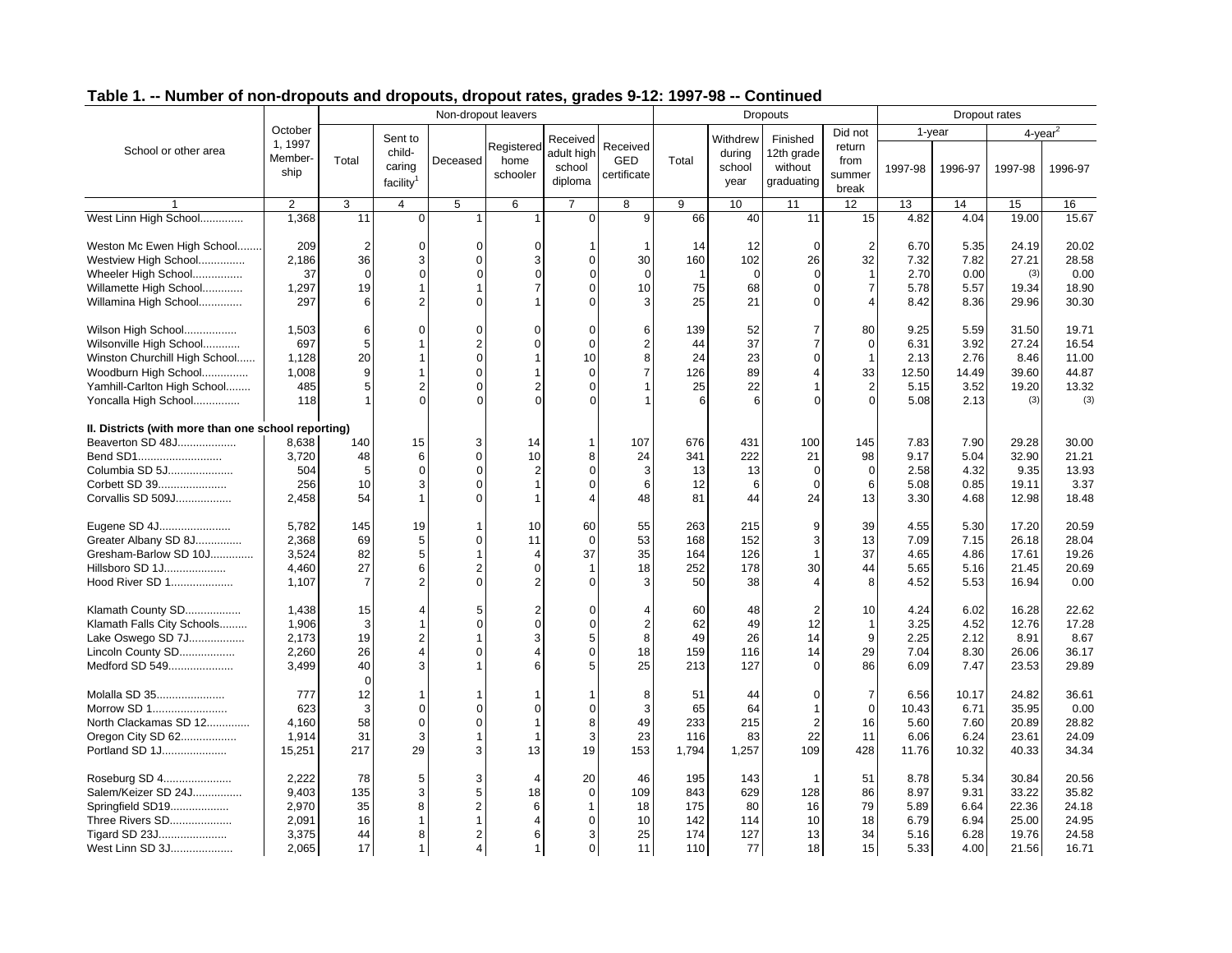|                      |                            | Non-dropout leavers |                                                      |                |                                |                                             |                                |                |                                      | <b>Dropouts</b>                                 |                                   |         |         | Dropout rates       |         |
|----------------------|----------------------------|---------------------|------------------------------------------------------|----------------|--------------------------------|---------------------------------------------|--------------------------------|----------------|--------------------------------------|-------------------------------------------------|-----------------------------------|---------|---------|---------------------|---------|
|                      | October                    |                     |                                                      |                |                                |                                             |                                |                |                                      |                                                 | Did not                           |         | 1-year  | 4-year <sup>4</sup> |         |
| School or other area | 1, 1997<br>Member-<br>ship | Total               | Sent to<br>child-<br>caring<br>facility <sup>1</sup> | Deceased       | Registered<br>home<br>schooler | Received<br>adult high<br>school<br>diploma | Received<br>GED<br>certificate | Total          | Withdrew<br>during<br>school<br>year | Finished<br>12th grade<br>without<br>graduating | return<br>from<br>summer<br>break | 1997-98 | 1996-97 | 1997-98             | 1996-97 |
| $\mathbf{1}$         | 2                          | 3                   | $\overline{4}$                                       | 5              | 6                              | $\overline{7}$                              | 8                              | 9              | 10 <sup>1</sup>                      | 11                                              | 12                                | 13      | 14      | 15                  | 16      |
| III. Counties        |                            |                     |                                                      |                |                                |                                             |                                |                |                                      |                                                 |                                   |         |         |                     |         |
| Baker County         | 967                        | 9                   |                                                      | $\Omega$       |                                |                                             | 3                              | 59             | 42                                   |                                                 | 16                                | 6.10    | 2.86    | 22.56               | 13.41   |
| Benton County        | 3,296                      | 68                  | 1                                                    | $\Omega$       | 5                              | 4                                           | 58                             | 133            | 79                                   | 36                                              | 18                                | 4.04    | 4.23    | 16.03               | 16.95   |
| Clackamas County     | 15,872                     | 195                 | 9                                                    | 10             | 18                             | 29                                          | 129                            | 780            | 620                                  | 57                                              | 103                               | 4.90    | 5.74    | 18.74               | 22.29   |
| Clatsop County       | 1,674                      | 40                  | 3                                                    | 3              | 5                              | 2                                           | 27                             | 79             | 71                                   | $\Omega$                                        | 8                                 | 4.72    | 5.17    | 17.74               | 21.03   |
| Columbia County      | 2,782                      | 21                  | 3                                                    | $\Omega$       | 6                              | $\overline{2}$                              | 10                             | 92             | 91                                   | $\Omega$                                        | $\overline{1}$                    | 3.31    | 4.38    | 13.22               | 15.82   |
|                      |                            |                     |                                                      |                |                                |                                             |                                |                |                                      |                                                 |                                   |         |         |                     |         |
| Coos County          | 3,344                      | 53                  | 14                                                   | $\overline{2}$ | 15                             |                                             | 21                             | 163            | 129                                  | 10                                              | 24                                | 4.87    | 4.61    | 18.88               | 17.57   |
| Crook County         | 896                        | 13                  | $\mathbf 0$                                          | $\overline{2}$ | 5                              |                                             | 5                              | 23             | 14                                   | $\mathbf 0$                                     | 9                                 | 2.57    | 4.15    | 11.25               | 16.91   |
| Curry County         | 1,001                      | 6                   | $\overline{2}$                                       | $\Omega$       | $\Omega$                       | $\Omega$                                    | $\overline{4}$                 | 30             | 24                                   | 5                                               | $\overline{1}$                    | 3.00    | 3.85    | 11.82               | 15.27   |
| Deschutes County     | 5,556                      | 79                  | 10                                                   |                | 21                             | 9                                           | 38                             | 418            | 275                                  | 32                                              | 111                               | 7.52    | 5.03    | 27.95               | 20.38   |
| Douglas County       | 5,568                      | 142                 | 13                                                   | 5              | 12                             | 21                                          | 91                             | 398            | 322                                  | $\overline{7}$                                  | 69                                | 7.15    | 5.51    | 25.76               | 20.25   |
|                      |                            |                     |                                                      |                |                                |                                             |                                |                |                                      |                                                 |                                   |         |         |                     |         |
| Gilliam County       | 118                        | 1                   | 0                                                    | O              | $\Omega$                       |                                             |                                | $\overline{2}$ | $\overline{2}$                       | $\Omega$                                        | $\overline{0}$                    | 1.69    | 3.10    | (3)                 | (3)     |
| Grant County         | 516                        | 5                   | $\Omega$                                             |                | 3                              | $\Omega$                                    | -1                             | $\overline{2}$ | $\overline{2}$                       | $\Omega$                                        | $\Omega$                          | 0.39    | 2.09    | 1.60                | 8.21    |
| Harney County        | 440                        | 10                  | 2                                                    |                | 4                              | $\Omega$                                    | 3                              | 17             | 13                                   | $\overline{2}$                                  | $\overline{2}$                    | 3.86    | 4.42    | 15.80               | 16.10   |
| Hood River County    | 1,107                      | 7                   | $\overline{2}$                                       | $\Omega$       | $\overline{2}$                 | $\Omega$                                    | 3                              | 50             | 38                                   | $\overline{4}$                                  | 8                                 | 4.52    | 1.73    | 16.94               | 7.15    |
| Jackson County       | 8,598                      | 100                 | 10                                                   | 3              | 10                             | 6                                           | 71                             | 554            | 375                                  | 45                                              | 134                               | 6.44    | 7.32    | 24.60               | 27.70   |
| Jefferson County     | 860                        | 21                  | 4                                                    |                | $\Omega$                       | $\Omega$                                    | 16                             | 113            | 75                                   | $\Omega$                                        | 38                                | 13.02   | 8.11    | 43.69               | 27.71   |
| Josephine County     | 3,558                      | 27                  | 3                                                    | $\overline{2}$ |                                | $\Omega$                                    | 18                             | 248            | 199                                  | 18                                              | 31                                | 6.97    | 7.06    | 25.83               | 26.23   |
| Klamath County       | 3,344                      | 18                  | 5                                                    | 5              | 2                              | $\Omega$                                    | 6                              | 122            | 97                                   | 14                                              | 11                                | 3.68    | 5.36    | 14.31               | 20.11   |
| Lake County          | 490                        | 3                   | 0                                                    | $\mathbf 0$    | 0                              | $\Omega$                                    | 3                              | 19             | 18                                   | $\mathbf 0$                                     | $\overline{1}$                    | 3.88    | 2.77    | 14.80               | 11.02   |
| Lane County          | 14,406                     | 274                 | 39                                                   | 6              | 39                             | 61                                          | 129                            | 782            | 578                                  | 48                                              | 156                               | 5.42    | 5.56    | 20.34               | 21.03   |
|                      |                            |                     |                                                      |                |                                |                                             |                                |                |                                      |                                                 |                                   |         |         |                     |         |
| Lincoln County       | 2,260                      | 26                  | 4                                                    | $\Omega$       | 4                              | $\Omega$                                    | 18                             | 159            | 116                                  | 14                                              | 29                                | 7.04    | 9.81    | 26.06               | 36.17   |
| Linn County          | 5,445                      | 156                 | 15                                                   | 3              | 16                             | $\overline{2}$                              | 120                            | 487            | 359                                  | 34                                              | 94                                | 8.94    | 6.76    | 32.41               | 25.93   |
| Malheur County       | 1.633                      | 13                  | $\mathbf 0$                                          | $\Omega$       | 2                              | $\Omega$                                    | 11                             | 127            | 96                                   | 21                                              | 10                                | 7.78    | 7.74    | 27.67               | 28.64   |
| Marion County        | 14,441                     | 182                 | 6                                                    | $\mathbf{q}$   | 22                             | 4                                           | 141                            | 1,252          | 955                                  | 149                                             | 148                               | 8.67    | 9.15    | 31.75               | 34.67   |
| Morrow County        | 623                        | 3                   | 0                                                    | $\Omega$       | $\Omega$                       | $\Omega$                                    | 3                              | 65             | 64                                   | -1                                              | $\Omega$                          | 10.43   | 4.82    | 35.95               | 21.50   |
| Multnomah County     | 26.097                     | 384                 | 45                                                   | $\overline{7}$ | 23                             | 57                                          | 252                            | 2,449          | 1,663                                | 157                                             | 629                               | 9.38    | 8.59    | 33.23               | 30.44   |
| Polk County          | 1,964                      | 34                  | $\overline{4}$                                       | $\Omega$       | 9                              | $\mathbf 1$                                 | 20                             | 110            | 64                                   | 19                                              | 27                                | 5.75    | 5.42    | 21.45               | 21.98   |
| Sherman County       | 132                        | -1                  | 1                                                    | 0              | $\mathbf 0$                    | $\Omega$                                    | $\mathbf 0$                    | 3              | -1                                   | $\mathbf 0$                                     | $\overline{2}$                    | 2.27    | 3.17    | (3)                 | (3)     |
| Tillamook County     | 1,294                      | 31                  | 0                                                    |                | 12                             | $\Omega$                                    | 18                             | 57             | 46                                   | 3                                               | 8                                 | 4.40    | 5.51    | 17.55               | 22.93   |
| Umatilla County      | 3,702                      | 57                  | 4                                                    |                | 3                              | 30                                          | 19                             | 342            | 259                                  | 13                                              | 70                                | 9.24    | 6.99    | 32.11               | 27.04   |
|                      |                            |                     |                                                      |                |                                |                                             |                                |                |                                      |                                                 |                                   |         |         |                     |         |
| Union County         | 1,543                      | 14                  | 3                                                    | $\Omega$       |                                |                                             | 5                              | 37             | 35                                   | $\mathbf 1$                                     | $\overline{1}$                    | 2.40    | 4.24    | 9.25                | 17.44   |
| Wallowa County       | 496                        | $\overline{2}$      |                                                      |                | $\Omega$                       | $\Omega$                                    | $\mathbf 1$                    |                | $\Omega$                             | $\Omega$                                        |                                   | 0.20    | 1.13    | 0.81                | 4.64    |
| Wasco County         | 1.262                      | 15                  |                                                      | C              | 4                              |                                             | 9                              | 105            | 85                                   | 5                                               | 15                                | 8.32    | 8.88    | 30.71               | 30.21   |
| Washington County    | 18,995                     | 232                 | 40                                                   | $\overline{7}$ | 21                             | 5                                           | 159                            | 1,260          | 875                                  | 143                                             | 242                               | 6.63    | 6.99    | 25.12               | 26.93   |
| Wheeler County       | 111                        | 0                   | $\overline{0}$                                       | O              | 0                              | $\Omega$                                    | 0                              | $\overline{2}$ |                                      | $\mathbf 0$                                     | -1                                | 1.80    | 2.68    | (3)                 | (3)     |
| Yamhill County       | 4,730                      | 66                  | 5                                                    | $\Omega$       | 15                             | $\Omega$                                    | 46                             | 406            | 313                                  | 28                                              | 65                                | 8.58    | 6.78    | 31.52               | 25.84   |

\* Total enrollment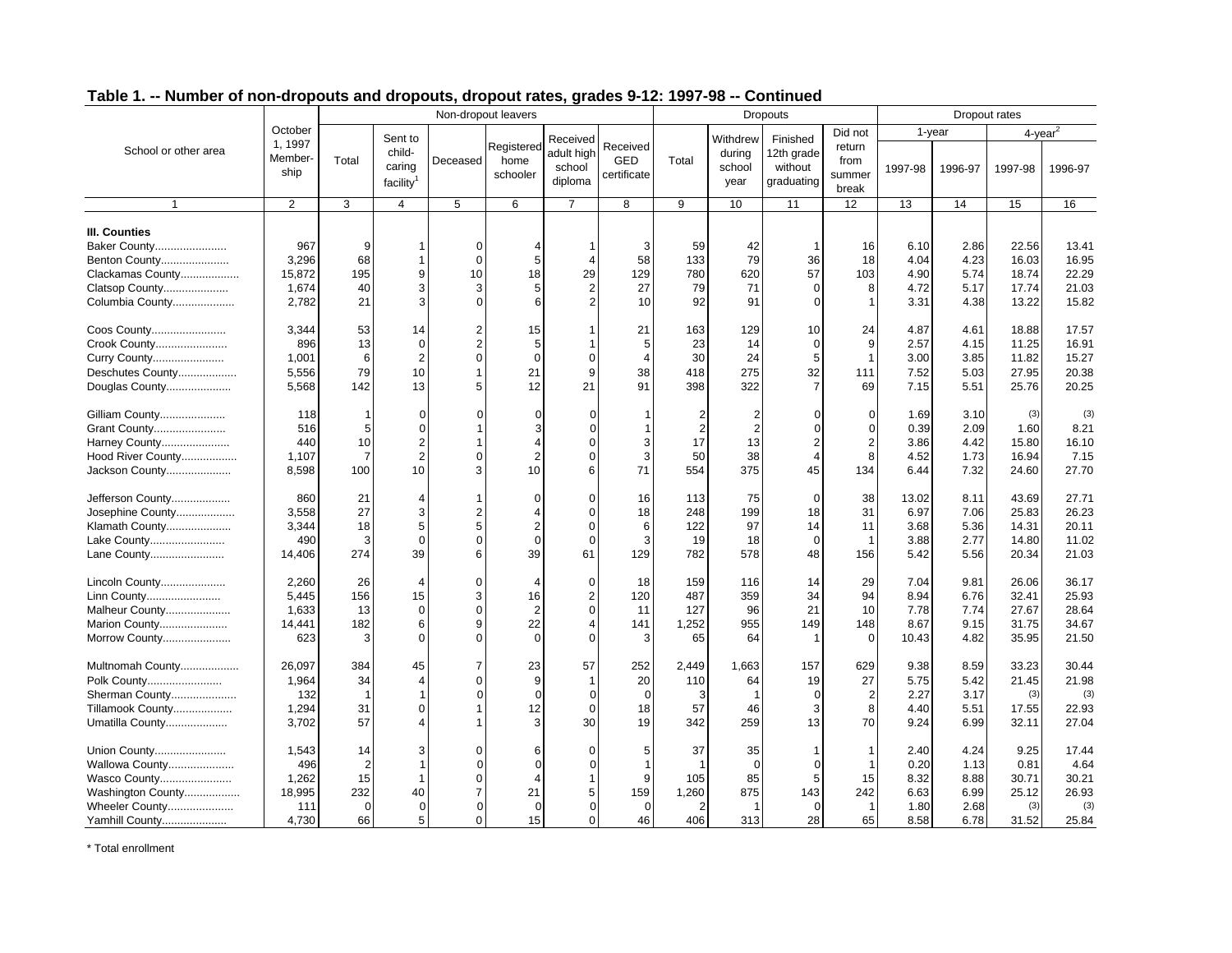|                      |                         |       |                              |          | Non-dropout leavers            |                                 |                                       |       |                          | Dropouts                            |                                   |         |         | Dropout rates |         |
|----------------------|-------------------------|-------|------------------------------|----------|--------------------------------|---------------------------------|---------------------------------------|-------|--------------------------|-------------------------------------|-----------------------------------|---------|---------|---------------|---------|
|                      | October                 |       | Sent to                      |          |                                | Received                        |                                       |       | Withdrew                 | Finished                            | Did not                           |         | l-year  | 4-year'       |         |
| School or other area | 1997<br>Member-<br>ship | Total | child-<br>caring<br>facility | Deceased | Registered<br>home<br>schooler | adult high<br>school<br>diploma | Received<br><b>GED</b><br>certificate | Total | during<br>school<br>year | 12th grade<br>without<br>graduating | return<br>from<br>summer<br>break | 1997-98 | 1996-97 | 1997-98       | 1996-97 |
|                      |                         |       |                              |          |                                |                                 |                                       |       |                          |                                     |                                   |         |         | 15            | 16      |

1 Mental health program, juvenile detention facility, substance abuse program, or certified shelter care program.

<sup>2</sup> Synthetic rate based on one year of data.

<sup>3</sup> School had too few students to calculate a four-year rate.

4 School does not offer four grades.

5 School is not designed for four years of attendance

<sup>6</sup> Schol did not operate.

SOURCE: Oregon Department of Education, Data Information Services, Individual Early Leaver Report, Student Personnel Accouting Report.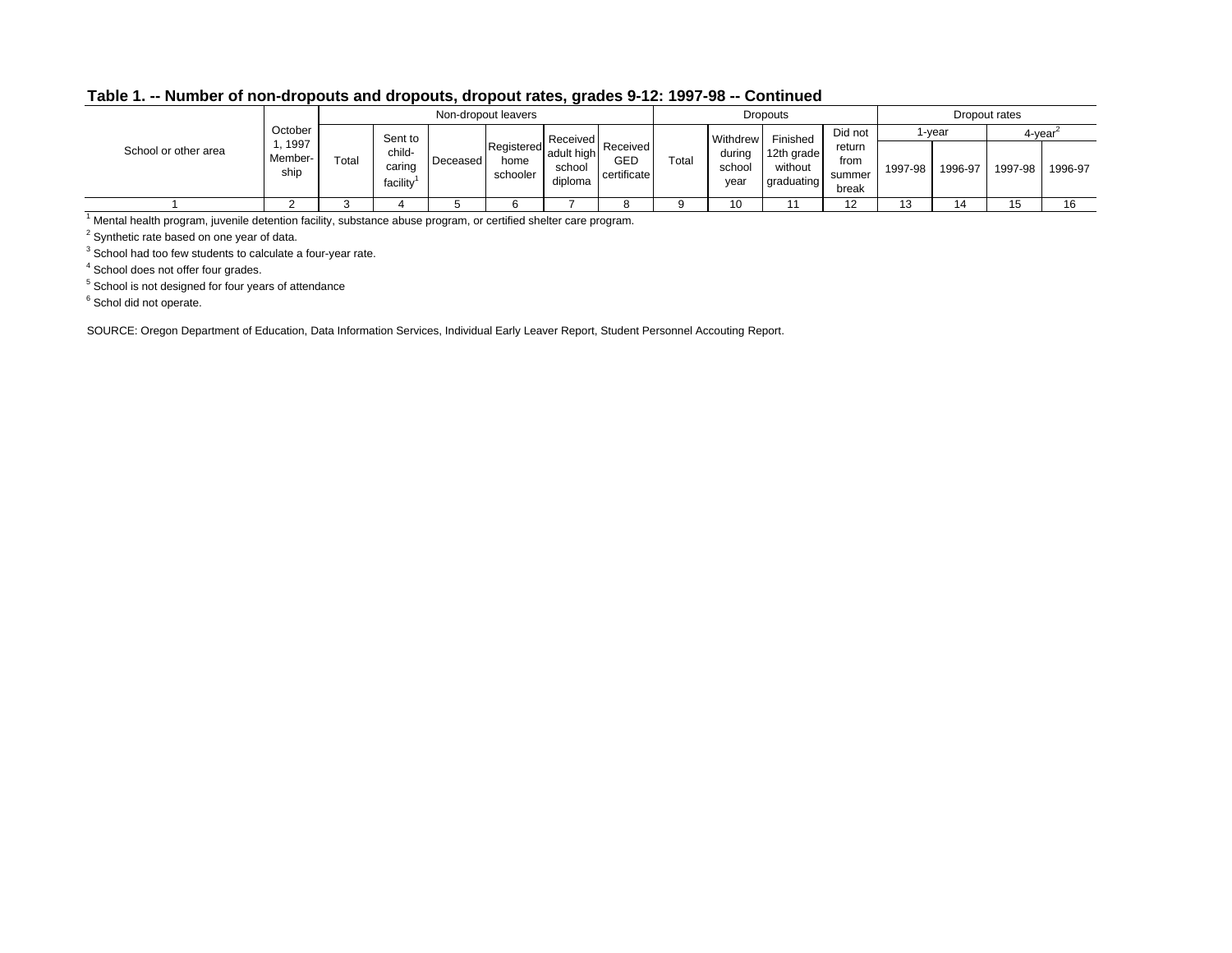|                                                                                                                          |                                        |                                       | Sex                                                  |                                  |                                                                    | Race/ethnicity                       |                                                       |                                           |                       |                     |                                        | Grade                                                 |                                                   |                                                   |                      |
|--------------------------------------------------------------------------------------------------------------------------|----------------------------------------|---------------------------------------|------------------------------------------------------|----------------------------------|--------------------------------------------------------------------|--------------------------------------|-------------------------------------------------------|-------------------------------------------|-----------------------|---------------------|----------------------------------------|-------------------------------------------------------|---------------------------------------------------|---------------------------------------------------|----------------------|
| School or other area                                                                                                     | Dropouts                               | Male                                  | Female                                               | White                            | Black <sup>1</sup>                                                 | Hispanic                             | Asian /<br>Pacific<br>Islander                        | American<br>Indian /<br>Alaskan<br>Native | <b>No</b><br>response | 9                   | 10                                     | 11                                                    | 12                                                | 13                                                | Ungraded             |
| $\mathbf{1}$                                                                                                             | 2                                      | 3                                     | $\overline{4}$                                       | 5                                | 6                                                                  | $\overline{7}$                       | 8                                                     | 9                                         | 10                    | 11                  | 12                                     | 13                                                    | 14                                                | 15                                                | 16                   |
| Oregon                                                                                                                   | 10,947                                 | 6,093                                 | 4,854                                                | 8,184                            | 396                                                                | 1,679                                | 357                                                   | 317                                       | 11                    | 2,163               | 2,530                                  | 2,691                                                 | 2,486                                             | 1,054                                             | 23                   |
| I. Schools<br>Adrian High School<br>Aloha High School<br>Alsea School<br>Amity High School<br>Arlington High School      | 10<br>137<br>3<br>30<br>$\mathbf 0$    | 6<br>81<br>1<br>13<br>$\Omega$        | 56<br>$\overline{2}$<br>17<br>$\Omega$               | 10<br>103<br>3<br>26<br>$\Omega$ | $\mathbf 0$<br>$\mathbf{1}$<br>$\Omega$<br>$\mathbf 0$<br>$\Omega$ | $\Omega$<br>22<br>$\Omega$           | $\mathbf 0$<br>11<br>$\Omega$<br>$\Omega$<br>$\Omega$ | $\Omega$<br>$\Omega$                      | $\Omega$<br>$\Omega$  | 18<br>11            | 23<br>8<br>$\Omega$                    | $\Omega$<br>33<br>8<br>$\Omega$                       | 3<br>29<br>3<br>$\Omega$                          | 34<br>$\Omega$<br>$\Omega$<br>$\Omega$            | $\Omega$<br>$\Omega$ |
| Ashland High School<br>Astoria High School<br>Baker High School<br>Bandon High School<br>Banks High School               | 74<br>16<br>38<br>10<br>24             | 38<br>8<br>27<br>3<br>11              | 36<br>8<br>11<br>$\overline{7}$<br>13                | 62<br>14<br>37<br>10             | $\Omega$<br>$\Omega$<br>$\mathbf 0$                                |                                      | 5<br>$\Omega$<br>$\Omega$                             |                                           | $\Omega$<br>$\Omega$  | 8<br>3<br>13        | 9<br>6<br>6<br>5<br>8                  | 15<br>6<br>12<br>$\mathbf 0$<br>$\overline{2}$        | 24<br>7                                           | 18<br>0<br>$\Omega$<br>3<br>$\Omega$              |                      |
| Beaverton High School<br>Bend High School<br>Benson High School<br>Bonanza School<br>Brookings Harbor High School        | 156<br>166<br>35<br>19<br>19           | 82<br>85<br>22<br>12<br>12            | 74<br>81<br>13<br>$\overline{7}$<br>$\overline{7}$   | 111<br>161<br>18<br>16<br>18     | 5<br>$\Omega$<br>8<br>$\Omega$                                     | 28<br>5                              | 11<br>$\Omega$<br>6                                   |                                           | $\Omega$<br>$\Omega$  | 18<br>14<br>19<br>3 | 39<br>53<br>3<br>3                     | 41<br>52<br>6<br>6<br>5                               | 31<br>35<br>4<br>6<br>6                           | 27<br>12<br>3<br>1                                | $\Omega$             |
| Burns High School<br>Burnt River School<br>Butte Falls High School<br>Camas Valley School<br>Canby High School           | 17<br>0<br>3<br>$\mathbf{1}$<br>102    | 8<br>$\Omega$<br>$\mathbf 1$<br>58    | 9<br>$\Omega$<br>$\overline{2}$<br>$\mathbf 0$<br>44 | 17<br>$\mathbf 0$<br>3<br>68     | $\Omega$<br>$\Omega$<br>$\mathbf 0$<br>$\Omega$<br>3               | C<br>$\Omega$<br>$\Omega$<br>30      | $\Omega$<br>O                                         |                                           | $\Omega$              | 24                  | $\Omega$<br>$\Omega$<br>$\Omega$<br>31 | 8<br>0<br>$\overline{2}$<br>$\mathbf 0$<br>27         | 5<br>$\Omega$<br>0<br>$\Omega$<br>20              | $\Omega$<br>1<br>$\Omega$<br>$\Omega$             | $\Omega$             |
| Cascade High School<br>Cascade Locks School<br>Centennial High School<br>Central High School<br>Central Linn High School | 35<br>$\overline{7}$<br>125<br>59<br>5 | 18<br>$\overline{2}$<br>76<br>29<br>3 | 17<br>5<br>49<br>30<br>$\overline{2}$                | 94<br>33<br>5                    | $\Omega$<br>3<br>3<br>$\Omega$                                     | $\Omega$<br>15<br>23<br>$\Omega$     | $\Omega$<br>12<br>$\Omega$                            |                                           | 0                     | 6<br>2<br>32        | 8<br>$\Omega$<br>26<br>12              | $\overline{7}$<br>$\overline{\mathbf{1}}$<br>24<br>10 | 5<br>3<br>30<br>15<br>$\Omega$                    | 1<br>13<br>13<br>$\Omega$                         |                      |
| Century High School<br>Chiloquin High School<br>Churchill Alt. Ed.<br>Clackamas High School<br>Clatskanie High School    | 56<br>11<br>9<br>63<br>$\overline{4}$  | 30<br>6<br>3<br>31                    | 26<br>5<br>6<br>32<br>$\overline{2}$                 | 25<br>$\overline{4}$<br>6<br>56  | $\mathbf 0$<br>$\Omega$<br>$\Omega$<br>$\sqrt{ }$                  | 29<br>$\Omega$<br>3                  | $\Omega$                                              |                                           | $\Omega$<br>$\Omega$  | 17<br>2             | 31<br>6<br>$\Omega$<br>15<br>$\Omega$  | 8<br>3<br>22<br>$\overline{2}$                        | $\Omega$<br>$\overline{2}$<br>6<br>15<br>$\Omega$ | $\Omega$<br>$\Omega$<br>$\Omega$<br>2<br>$\Omega$ |                      |
| Cleveland High School<br>Col. Gorge Nat. Resource Center<br>Colton High School<br>Community School<br>Condon High School | 77<br>$\overline{2}$<br>17<br>90       | 40<br>$\mathbf{1}$<br>9<br>24         | 37<br>$\mathbf{1}$<br>8<br>66                        | 46<br>2<br>17<br>60<br>2         | 5<br>$\Omega$<br>$\mathbf 0$<br>$\overline{2}$<br>$\Omega$         | 8<br>C<br>$\Omega$<br>20<br>$\Omega$ | 15<br>$\Omega$                                        |                                           | $\Omega$<br>$\Omega$  | 19<br>12            | 17<br>$\Omega$<br>$\overline{2}$<br>16 | 11<br>$\mathbf 0$<br>$\overline{2}$<br>53<br>$\Omega$ | 15<br>13<br>$\Omega$                              | 15<br>0<br>$\mathbf 0$<br>6<br>$\Omega$           | $\Omega$             |
| Coquille High School<br>Corbett High School<br>Corvallis High School                                                     | 10<br>10<br>67                         | $\overline{4}$<br>33                  | 6<br>34                                              | 9<br>8<br>47                     | $\Omega$<br>$\Omega$<br>$\overline{2}$                             | 14                                   | $\Omega$                                              |                                           | 0                     | 3<br>3              | 3<br>13                                | $\mathbf 0$<br>15                                     | 3<br>21                                           | $\Omega$<br>15                                    | $\Omega$             |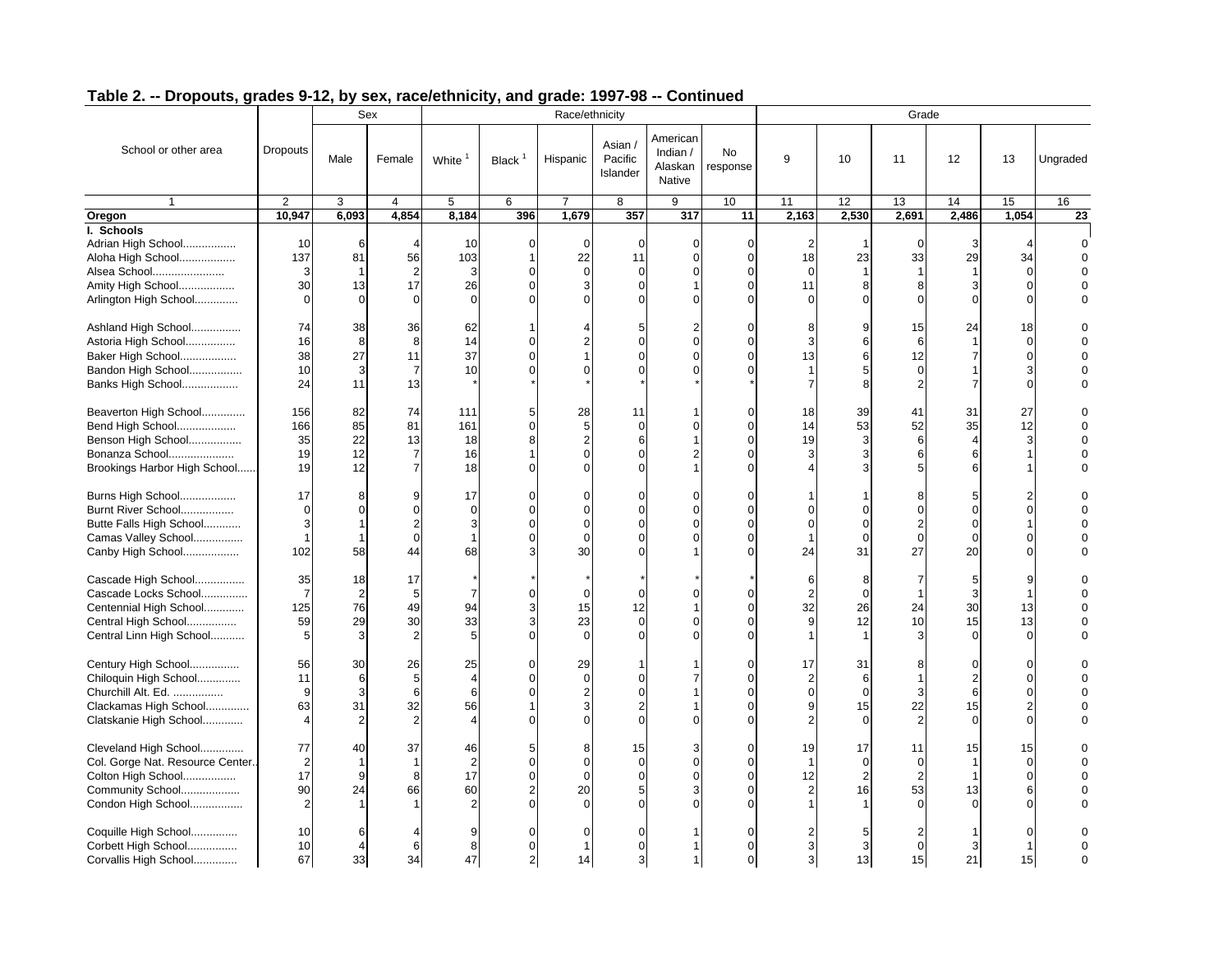|                                                                                                                                   |                                                           |                                                           | Sex                                                            |                                  |                                                               | Race/ethnicity                        |                                |                                           |                                  |                         |                                      | Grade                                       |                                              |                                                                   |                      |
|-----------------------------------------------------------------------------------------------------------------------------------|-----------------------------------------------------------|-----------------------------------------------------------|----------------------------------------------------------------|----------------------------------|---------------------------------------------------------------|---------------------------------------|--------------------------------|-------------------------------------------|----------------------------------|-------------------------|--------------------------------------|---------------------------------------------|----------------------------------------------|-------------------------------------------------------------------|----------------------|
| School or other area                                                                                                              | <b>Dropouts</b>                                           | Male                                                      | Female                                                         | White <sup>1</sup>               | Black $1$                                                     | Hispanic                              | Asian /<br>Pacific<br>Islander | American<br>Indian /<br>Alaskan<br>Native | <b>No</b><br>response            | 9                       | 10                                   | 11                                          | 12                                           | 13                                                                | Ungraded             |
|                                                                                                                                   | 2                                                         | 3                                                         | $\overline{4}$                                                 | 5                                | 6                                                             | $\overline{7}$                        | 8                              | 9                                         | 10                               | 11                      | 12                                   | 13                                          | 14                                           | 15                                                                | 16                   |
| Cottage Grove High School<br>Cove School                                                                                          | 86<br>$\overline{4}$                                      | 48<br>$\overline{2}$                                      | 38<br>2                                                        | 83                               | $\Omega$                                                      | $\overline{2}$<br>$\Omega$            | $\Omega$<br>$\Omega$           | $\mathbf{0}$<br>$\Omega$                  | $\mathbf{0}$<br>$\Omega$         | 12                      | 25                                   | 13                                          | 20                                           | 16                                                                | $\Omega$             |
| Crane Union High School<br>Crater High School<br>Crescent Valley High School<br>Creswell High School<br>Crook County High School  | 0<br>87<br>14<br>38<br>23                                 | $\Omega$<br>41<br>9<br>25<br>16                           | 46<br>5<br>13<br>$\overline{7}$                                | $\Omega$<br>76<br>11<br>32<br>20 | $\Omega$<br>$\Omega$<br>$\Omega$<br>$\mathbf 0$<br>$\sqrt{ }$ |                                       | $\Omega$                       | $\Omega$<br>2                             | $\Omega$                         | 8<br>16                 | $\Omega$<br>17<br>2<br>5             | $\Omega$<br>28<br>11<br>5                   | $\Omega$<br>23<br>2<br>$\overline{4}$<br>13  | U<br>11<br>9<br>$\overline{c}$<br>$\Omega$                        |                      |
| Crow High School<br>Culver High School<br>Dallas High School<br>David Douglas High School<br>Days Creek School                    | 8<br>$\overline{7}$<br>46<br>107<br>5                     | 5<br>6<br>25<br>62<br>3                                   | 3<br>$\mathbf{1}$<br>21<br>45                                  | 8<br>33<br>89                    | $\Omega$<br>$\Omega$<br>$\Omega$<br>$\Delta$<br>$\sqrt{2}$    | $\Omega$                              | $\Omega$                       |                                           | $\Omega$<br>∩                    | 21                      | 32<br>3                              | 3<br>16<br>19                               | 3<br>13<br>29                                | $\Omega$<br>$\Omega$<br>6<br>6<br>$\Omega$                        |                      |
| Dayton High School<br>Dayville School<br>Douglas High School<br>Dufur School<br>Eagle Point High School                           | 16<br>$\mathbf 0$<br>38<br>3<br>122                       | 7<br>$\mathbf 0$<br>22<br>3<br>77                         | 9<br>$\mathbf 0$<br>16<br>$\mathbf 0$<br>45                    | $\Omega$<br>37<br>106            | $\Omega$<br>$\Omega$<br>$\Omega$<br>3                         |                                       |                                |                                           |                                  | 12<br>$\mathbf 0$<br>11 | $\Omega$<br>8<br>$\Omega$<br>31      | 0<br>8<br>31                                | 3<br>$\Omega$<br>5<br>$\overline{2}$<br>27   | $\Omega$<br>$\Omega$<br>2<br>0<br>22                              | $\Omega$<br>$\Omega$ |
| Echo School<br>Eddyville School<br>Elgin High School<br>Elkton High School<br>Elmira High School                                  | 2<br>1<br>5<br>18                                         | $\overline{2}$<br>1<br>5<br>3<br>6                        | $\Omega$<br>$\Omega$<br>$\overline{2}$<br>$\overline{2}$<br>12 | 2<br>5<br>18                     | $\Omega$<br>$\mathbf 0$<br>$\Omega$<br>$\Omega$<br>$\Omega$   | $\Omega$                              | $\Omega$                       |                                           | 0                                |                         | $\Omega$<br>$\Omega$<br>3<br>2       | $\Omega$<br>$\overline{2}$<br>0<br>5        | $\Omega$<br>$\Omega$<br>$\Omega$<br>$\Omega$ | $\Omega$<br>0<br>$\Omega$<br>$\Omega$                             |                      |
| Enterprise High School<br>Estacada High School<br>Falls City High School<br>Forest Grove High School<br>Franklin High School      | $\mathbf 1$<br>21<br>6<br>101<br>101                      | 12<br>3<br>60<br>60                                       | $\Omega$<br>9<br>3<br>41<br>41                                 | 20<br>64<br>80                   | $\Omega$<br>$\Omega$<br>$\mathbf 0$<br>$\mathcal{P}$          | 35<br>6                               | O<br>$\overline{2}$<br>10      | U                                         | $\Omega$<br>0                    | 20<br>12                | 8<br>27<br>22                        | 8<br>2<br>19<br>29                          | $\Omega$<br>3<br>$\Omega$<br>35<br>31        | $\Omega$<br>$\Omega$<br>$\Omega$<br>$\mathbf 0$<br>$\overline{7}$ | $\Omega$             |
| Gaston High School<br>Gervais High School<br>Gilchrist School<br>Gladstone High School<br>Glencoe High School                     | 25<br>$\overline{4}$<br>15<br>82                          | 16<br>$\mathbf{1}$<br>11<br>52                            | O<br>$\mathbf{q}$<br>3<br>$\overline{4}$<br>30                 | 9<br>12<br>53                    | $\Omega$<br>$\Omega$<br>$\Omega$<br>$\Omega$<br>3             | $\Omega$<br>14<br>$\Omega$<br>3<br>25 | $\Omega$<br>$\Omega$           |                                           | $\Omega$<br>$\Omega$<br>$\Omega$ |                         | 21                                   | $\Omega$<br>9<br>28                         | $\overline{2}$<br>3<br>17                    | $\Omega$<br>$\Omega$<br>$\Omega$<br>1<br>8                        |                      |
| Glendale High School<br>Glide High School<br>Gold Beach High School<br>Grant High School (Grant)<br>Grant High School (Multnomah) | 12<br>14<br>$\overline{\mathbf{4}}$<br>$\mathbf{1}$<br>61 | 8<br>$\overline{7}$<br>$\mathbf{1}$<br>$\mathbf{1}$<br>27 | $\overline{4}$<br>$\overline{7}$<br>3<br>$\mathbf 0$<br>34     | 12<br>13<br>$\overline{4}$<br>30 | $\Omega$<br>$\Omega$<br>$\mathbf 0$<br>$\mathbf 0$<br>19      | $\Omega$<br>$\Omega$                  | $\Omega$<br>$\Omega$           |                                           | $\Omega$                         | $\Omega$<br>0<br>17     | 5<br>2<br>$\Omega$<br>$\Omega$<br>15 | 2<br>5<br>$\mathbf{0}$<br>$\mathbf 0$<br>10 | $\Omega$<br>$\mathbf{O}$<br>17               | $\Omega$<br>4<br>$\Omega$                                         |                      |
| Grants Pass High School<br>Gresham High School                                                                                    | 106<br>109                                                | 61<br>57                                                  | 45<br>52                                                       | 95<br>97                         | $\mathbf 0$<br>3                                              | 6<br>$\overline{7}$                   |                                |                                           | $\Omega$                         | 15<br>22                | 26<br>24                             | 29<br>29                                    | 25<br>33                                     | 11<br>$\mathbf{1}$                                                | $\Omega$             |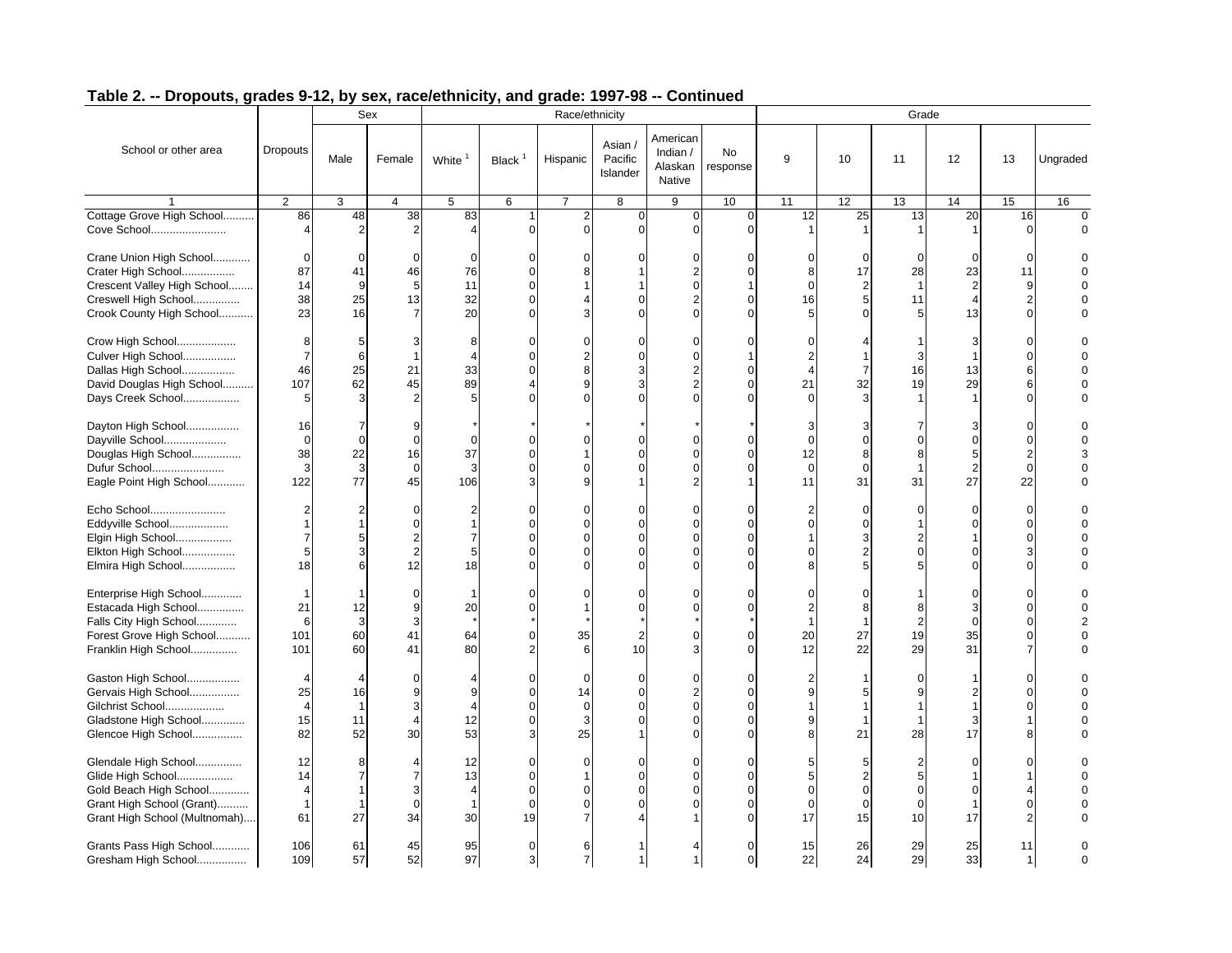|                                                                                                                                                      |                                                        |                                                               | Sex                                                      |                                        |                                                                      | Race/ethnicity                             |                                             |                                           |                                       |                      |                                              | Grade                                          |                                             |                                                             |                      |
|------------------------------------------------------------------------------------------------------------------------------------------------------|--------------------------------------------------------|---------------------------------------------------------------|----------------------------------------------------------|----------------------------------------|----------------------------------------------------------------------|--------------------------------------------|---------------------------------------------|-------------------------------------------|---------------------------------------|----------------------|----------------------------------------------|------------------------------------------------|---------------------------------------------|-------------------------------------------------------------|----------------------|
| School or other area                                                                                                                                 | <b>Dropouts</b>                                        | Male                                                          | Female                                                   | White <sup>1</sup>                     | Black <sup>1</sup>                                                   | Hispanic                                   | Asian /<br>Pacific<br>Islander              | American<br>Indian /<br>Alaskan<br>Native | No<br>response                        | 9                    | 10                                           | 11                                             | 12                                          | 13                                                          | Ungraded             |
|                                                                                                                                                      | $\overline{2}$                                         | 3                                                             | $\overline{4}$                                           | 5                                      | 6                                                                    | $\overline{7}$                             | 8                                           | 9                                         | 10                                    | 11                   | 12                                           | 13                                             | 14                                          | 15                                                          | 16                   |
| Harper School<br>Harrisburg High School<br>Helensview High School                                                                                    | 1<br>15<br>21                                          | 9<br>1                                                        | $\Omega$<br>6<br>20                                      | 14<br>13                               | $\mathbf 0$<br>$\mathbf 0$<br>5                                      | $\Omega$                                   | $\mathbf 0$<br>$\Omega$<br>$\Omega$         | $\Omega$<br>$\Omega$                      | $\mathbf{0}$<br>$\Omega$<br>$\Omega$  | $\Omega$<br>10       | $\overline{2}$<br>$\overline{7}$             | $\Omega$<br>5 <sub>l</sub><br>$\mathfrak{p}$   | $\Omega$<br>6<br>$\mathcal{P}$              | $\Omega$                                                    | $\Omega$             |
| Helix School<br>Henley High School<br>Henry D Sheldon High School<br>Heppner High School<br>Hermiston High School                                    | $\mathbf 0$<br>13<br>75<br>6<br>126                    | $\Omega$<br>6<br>52<br>$\overline{4}$<br>65                   | $\Omega$<br>$\overline{7}$<br>23<br>$\overline{2}$<br>61 | $\Omega$<br>11<br>62<br>6<br>75        | $\Omega$<br>$\Omega$<br>$\Omega$<br>$\overline{2}$                   | C<br>$\Omega$<br>49                        | $\Omega$<br>$\Omega$                        |                                           | ∩                                     | 15<br>$\Omega$<br>77 | $\Omega$<br>16<br>$\overline{2}$<br>21       | $\mathbf 0$<br>12<br>3<br>12                   | 0<br>3<br>30<br>$\Omega$<br>13              | O<br>$\Omega$<br>$\Omega$<br>1<br>3                         | $\Omega$             |
| Hidden Valley High School<br>Hillsboro High School<br>Hood River Valley High School<br>Huntington School<br>Illinois Valley High School              | 47<br>114<br>43<br>$\overline{4}$<br>52                | 33<br>58<br>22<br>$\overline{4}$<br>38                        | 14<br>56<br>21<br>$\overline{0}$<br>14                   | 41<br>65<br>13<br>$\overline{4}$<br>52 | $\mathbf 0$<br>$\mathbf 0$<br>$\overline{0}$<br>$\Omega$<br>$\Omega$ | $\Delta$<br>43<br>30<br>$\Omega$<br>$\cap$ | 6<br>$\Omega$<br>$\Omega$                   |                                           | $\Omega$<br>$\Omega$<br>$\Omega$<br>0 | 9<br>21<br>6<br>15   | 13<br>25<br>16<br>1<br>8                     | $\overline{7}$<br>27<br>11<br>$\mathbf 0$<br>9 | 18<br>19<br>6<br>3<br>10                    | 0<br>22<br>$\overline{4}$<br>$\mathbf 0$<br>10              | $\Omega$<br>$\Omega$ |
| Imbler High School<br>Ione School<br>Jefferson High School (Marion)<br>Jefferson High School (Multnomah<br>Jewell School                             | 3<br>$\mathbf 0$<br>13<br>72<br>3                      | 1<br>$\mathbf 0$<br>$\overline{7}$<br>38<br>$\overline{2}$    | $\overline{2}$<br>$\mathbf 0$<br>6<br>34                 | 3<br>$\Omega$<br>9<br>22<br>3          | $\Omega$<br>$\mathbf 0$<br>$\mathbf 0$<br>29<br>$\Omega$             | $\Omega$                                   | $\Omega$<br>$\Omega$<br>$\Omega$            |                                           | $\Omega$<br>$\Omega$<br>$\Omega$      | 9<br>32              | $\Omega$<br>$\overline{2}$<br>14<br>$\Omega$ | $\mathbf 0$<br>12                              | $\Omega$<br>8<br>$\Omega$                   | $\Omega$<br>$\Omega$<br>$\Omega$<br>6                       |                      |
| John C. Fremont Jr High School<br>John F Kennedy High School<br>Jordan Valley High School<br>Joseph Lane Jr High School<br>Joseph Middle/High School | $\mathbf 0$<br>11<br>$\sqrt{2}$<br>3<br>$\overline{0}$ | $\Omega$<br>6<br>$\overline{2}$<br>$\overline{2}$<br>$\Omega$ |                                                          | $\mathfrak{p}$                         | $\Omega$<br>$\Omega$<br>$\Omega$<br>$\sqrt{2}$                       |                                            | $\Omega$                                    |                                           |                                       |                      | ∩<br>3<br>$\Omega$                           | $\Omega$<br>4<br>$\Omega$<br>0<br>$\Omega$     | $\Omega$<br>3<br>$\overline{0}$<br>$\Omega$ | $\Omega$<br>$\Omega$<br>$\Omega$<br>$\mathbf 0$<br>$\Omega$ |                      |
| Junction City High School<br>Klamath High School<br>Knappa High School<br>La Grande High School<br>Lake Oswego High School                           | 16<br>20<br>9<br>22<br>30                              | 10<br>10<br>5<br>13<br>17                                     | 6<br>10<br>$\overline{4}$<br>9<br>13                     | 15<br>13<br>8<br>21<br>24              | $\Omega$<br>$\Omega$<br>$\Omega$<br>$\Omega$                         |                                            |                                             |                                           | ∩<br>$\Omega$                         |                      | 5<br>2                                       | 4<br>3<br>5<br>5<br>7                          | 5<br>9<br>6                                 | 4<br>$\Omega$<br>$\Omega$<br>$\mathsf{R}$                   |                      |
| Lakeridge High School<br>Lakeview High School<br>Lapine High School<br>Lebanon High School<br>Lincoln High School                                    | 19<br>13<br>32<br>149<br>30                            | 12<br>8<br>19<br>85<br>21                                     | 7<br>5<br>13<br>64                                       | 13<br>11<br>32<br>144<br>24            | $\Omega$<br>$\Omega$<br>$\Omega$<br>$\Omega$                         |                                            | $\Omega$                                    |                                           | ∩<br>$\Omega$                         | 8<br>27              | 3<br>$\overline{7}$<br>27<br>6               | 12<br>38<br>10                                 | 5<br>40<br>10                               | 6<br>0<br>$\mathbf 0$<br>17<br>3                            |                      |
| Long Creek School<br>Lost River High School<br>Lowell High School<br>Madison High School<br>Madras High School                                       | -1<br>13<br>11<br>105<br>106                           | $\Omega$<br>8<br>$6\phantom{1}6$<br>64<br>49                  | 5<br>5<br>41<br>57                                       | $\overline{7}$<br>11<br>52<br>24       | $\Omega$<br>$\mathbf 0$<br>$\mathbf 0$<br>14<br>$\Omega$             | 6<br>$\sqrt{ }$<br>22<br>27                | $\Omega$<br>O<br>$\Omega$<br>16<br>$\Omega$ | 55                                        | ∩<br>$\Omega$<br>$\Omega$             | 28<br>29             | $\Omega$<br>3<br>30<br>38                    | $\Omega$<br>4<br>3<br>31<br>21                 | $\Omega$<br>$\overline{2}$<br>16<br>18      | $\Omega$<br>$\overline{2}$<br>$\mathbf{1}$<br>0<br>$\Omega$ | $\Omega$             |
| Mapleton High School                                                                                                                                 | 13                                                     | 9                                                             | 4                                                        | 13                                     | $\mathbf 0$                                                          | $\mathbf 0$                                | $\mathbf 0$                                 | $\overline{0}$                            | $\overline{0}$                        | $\overline{2}$       | 6                                            | 1                                              | $\mathbf{2}$                                |                                                             | $\Omega$             |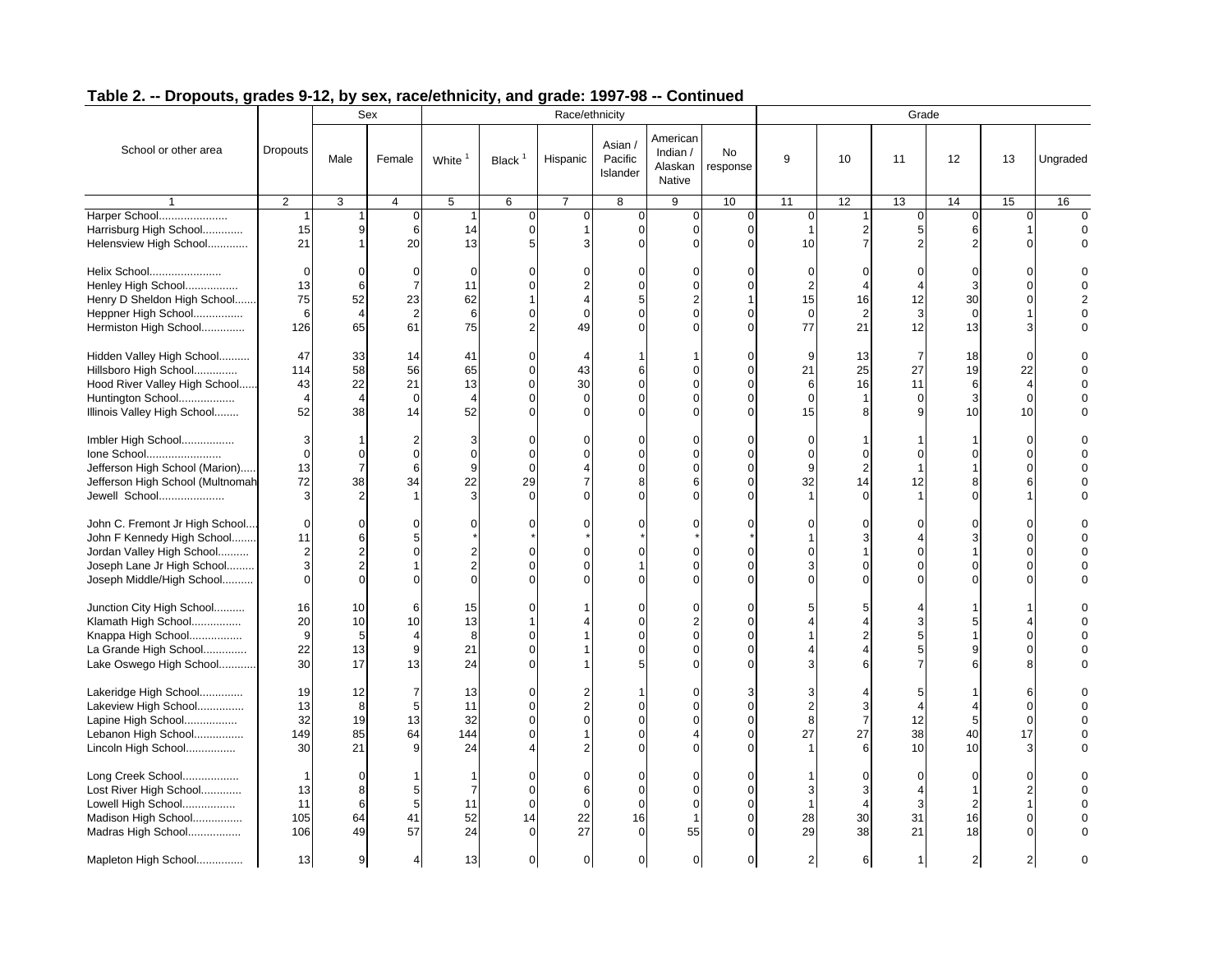|                                                                                                                                        |                                                   |                                                 | Sex                                             |                                         |                                                          | Race/ethnicity                                       |                                |                                           |                       |                                             |                                  | Grade                            |                                                            |                                              |                      |
|----------------------------------------------------------------------------------------------------------------------------------------|---------------------------------------------------|-------------------------------------------------|-------------------------------------------------|-----------------------------------------|----------------------------------------------------------|------------------------------------------------------|--------------------------------|-------------------------------------------|-----------------------|---------------------------------------------|----------------------------------|----------------------------------|------------------------------------------------------------|----------------------------------------------|----------------------|
| School or other area                                                                                                                   | <b>Dropouts</b>                                   | Male                                            | Female                                          | White <sup>1</sup>                      | Black <sup>1</sup>                                       | Hispanic                                             | Asian /<br>Pacific<br>Islander | American<br>Indian /<br>Alaskan<br>Native | <b>No</b><br>response | 9                                           | 10                               | 11                               | 12                                                         | 13                                           | Ungraded             |
|                                                                                                                                        | 2                                                 | 3                                               | $\overline{4}$                                  | 5                                       | 6                                                        | $\overline{7}$                                       | 8                              | 9                                         | 10                    | 11                                          | 12                               | 13                               | 14                                                         | 15                                           | 16                   |
| Marshall High School (Deschutes)<br>Marshall High School (Multnomah)<br>Marshfield High School<br>Mazama High School                   | 34<br>178<br>77<br>42                             | 19<br>109<br>46<br>26                           | 15<br>69<br>31<br>16                            | 128<br>59<br>38                         | 3<br>$\mathbf{0}$<br>$\Omega$                            | 21<br>3<br>3                                         | 22<br>$\mathbf 0$<br>$\Omega$  | 15                                        | $\Omega$<br>$\Omega$  | 5<br>69<br>19<br>8                          | 8<br>35<br>19<br>11              | 8<br>39<br>12<br>6               | 10<br>28<br>14<br>9                                        | $\overline{7}$<br>13<br>8                    | $\Omega$<br>$\Omega$ |
| Mc Kay High School<br>Mc Kenzie River High School<br>Mc Loughlin High School<br>Mc Minnville High School<br>Mc Nary High School        | 176<br>$\overline{4}$<br>109<br>208<br>132        | 94<br>$\overline{2}$<br>64<br>98<br>80          | 82<br>$\overline{2}$<br>45<br>110<br>52         | 100<br>53<br>152<br>100                 | $\Omega$<br>$\mathbf 0$<br>$\mathbf 0$<br>3<br>5         | 54<br>$\mathbf 0$<br>56<br>51<br>26                  | 13<br>$\Omega$                 |                                           |                       | 26<br>$\mathbf 0$<br>15<br>25<br>14         | 30<br>$\Omega$<br>29<br>37<br>38 | 57<br>1<br>35<br>43<br>32        | 37<br>3<br>20<br>69<br>30                                  | 26<br>$\Omega$<br>10<br>34<br>18             | $\Omega$             |
| Metropolitan Learning Center<br>Milwaukie High School<br>Mitchell School<br>Mohawk High School<br>Molalla Alternative Options          | 16<br>113<br>$\Omega$<br>$\Omega$<br>18           | 8<br>52<br>$\Omega$<br>$\mathbf 0$<br>8         | 8<br>61<br>$\Omega$<br>$\Omega$<br>10           | 12<br>101<br>$\Omega$<br>$\Omega$<br>18 | 3<br>$\mathbf 0$<br>$\Omega$<br>$\Omega$<br>$\sqrt{ }$   | 8<br>$\sqrt{ }$<br>$\sqrt{ }$                        |                                |                                           |                       | 14<br>$\Omega$                              | 3<br>27<br>$\Omega$<br>$\Omega$  | 7<br>48<br>$\Omega$<br>$\Omega$  | 3<br>24<br>$\Omega$<br>$\overline{0}$<br>5 <sup>1</sup>    | $\Omega$<br>$\Omega$<br>$\Omega$<br>$\Omega$ |                      |
| Molalla High School<br>Monroe High School<br>Monument School<br>Mt View High School<br>Myrtle Point High School                        | 33<br>15<br>$\mathbf 0$<br>109<br>25              | 21<br>6<br>$\mathbf 0$<br>72<br>13              | 12<br>9<br>$\mathbf 0$<br>37<br>12              | 28<br>15<br>$\Omega$<br>107<br>23       | 0<br>$\Omega$<br>$\Omega$<br>$\Omega$<br>$\sqrt{ }$      | 5                                                    | O                              |                                           |                       | 6<br>$\Omega$<br>$\Omega$<br>26             | 11<br>3<br>$\Omega$<br>19<br>6   | 9<br>5<br>$\mathbf 0$<br>36<br>5 | 7<br>3<br>$\overline{0}$<br>17<br>6                        | 0<br>4<br>$\mathbf 0$<br>11<br>6             | $\Omega$             |
| Neah-Kah-Nie Jr-Sr High School<br>Nestucca High School<br>Newberg High School<br>Newport High School<br>North Bend High School         | 10<br>5<br>98<br>58<br>35                         | 4<br>3<br>56<br>40<br>19                        | 6<br>$\overline{2}$<br>42<br>18<br>16           | 10<br>78<br>39<br>34                    | $\Omega$<br>$\overline{2}$<br>$\Omega$<br>$\sqrt{ }$     | $\mathbf{C}$<br>16<br>15<br>$\Omega$                 | ∩<br>$\Omega$                  |                                           |                       | 22<br>10<br>5                               | 26<br>17<br>5                    | 30<br>13<br>16                   | O<br>13<br>15<br>$\overline{7}$                            | $\Omega$<br>$\Omega$<br>$\overline{7}$<br>3  |                      |
| North Douglas High School<br>North Eugene High School<br>North Lake School<br>North Marion High School<br>North Medford High School    | 6<br>39<br>$\mathbf 0$<br>60<br>69                | $\overline{4}$<br>22<br>$\mathbf 0$<br>33<br>35 | $\overline{2}$<br>17<br>$\mathbf 0$<br>27<br>34 | 6<br>27<br>$\Omega$<br>35<br>50         | $\Omega$<br>$\Omega$<br>$\Omega$<br>$\overline{2}$       | $\sqrt{ }$<br>$\mathbf{C}$<br>19<br>g                |                                |                                           |                       | 5<br>$\Omega$<br>11<br>8                    | 13<br>$\Omega$<br>19<br>6        | 10<br>$\mathbf 0$<br>13<br>20    | 2<br>8<br>$\Omega$<br>17<br>32                             | 3<br>$\Omega$<br>$\Omega$<br>3               |                      |
| North Powder School<br>North Salem High School<br>North Valley High School<br>Nyssa High School<br>Oakland High School                 | $\mathbf{1}$<br>186<br>43<br>37<br>$\overline{7}$ | $\mathbf 0$<br>115<br>25<br>19<br>6             | $\mathbf 1$<br>71<br>18<br>18<br>$\mathbf 1$    | 123<br>40                               | $\mathbf 0$<br>10<br>$\mathbf 0$<br>$\Omega$<br>$\Omega$ | $\sqrt{ }$<br>42<br>$\overline{0}$<br>28<br>$\Omega$ |                                |                                           |                       | $\Omega$<br>24<br>5<br>12<br>$\mathfrak{p}$ | $\Omega$<br>30<br>15             | $\mathbf 0$<br>46<br>12<br>11    | $\mathbf 0$<br>57<br>6<br>$\overline{4}$<br>$\overline{2}$ | 29<br>5<br>3<br>$\Omega$                     | $\Omega$             |
| Oakridge High School<br>Ontario High School<br>Opportunity Center High School<br>Oregon City HS - Freshman<br>Oregon City HS - Jackson | 15<br>54<br>69<br>10<br>106                       | 8<br>42<br>27<br>$\overline{7}$<br>60           | $\overline{7}$<br>12<br>42<br>3<br>46           | 14<br>34<br>8<br>101                    | $\Omega$<br>$\mathbf 0$<br>$\Omega$<br>$\Omega$          | 20<br>$\overline{2}$                                 | O<br>$\Omega$                  |                                           |                       | 14<br>17<br>10                              | 13<br>20<br>$\Omega$<br>30       | 8<br>25<br>$\mathbf 0$<br>25     | $\overline{2}$<br>$\overline{7}$<br>$\mathbf 0$<br>25      | 17<br>$\mathbf 0$<br>0<br>26                 | $\Omega$<br>$\Omega$ |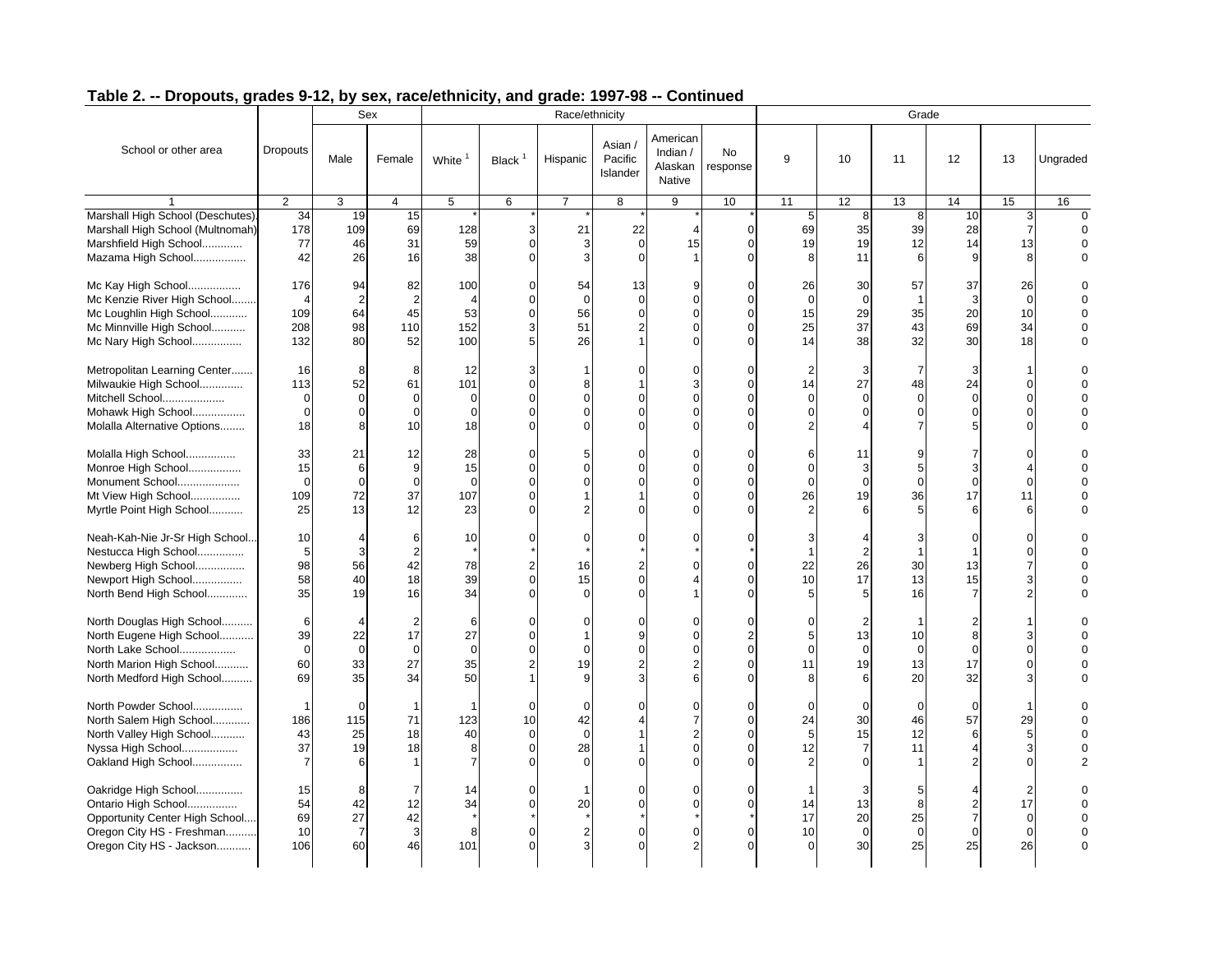|                                                                                                                                  |                                                    |                                                         | Sex                                                        |                                      |                                                    | Race/ethnicity                   |                                        |                                             |                                                             |                                |                                                    | Grade                                                      |                                                                      |                                                      |                      |
|----------------------------------------------------------------------------------------------------------------------------------|----------------------------------------------------|---------------------------------------------------------|------------------------------------------------------------|--------------------------------------|----------------------------------------------------|----------------------------------|----------------------------------------|---------------------------------------------|-------------------------------------------------------------|--------------------------------|----------------------------------------------------|------------------------------------------------------------|----------------------------------------------------------------------|------------------------------------------------------|----------------------|
| School or other area                                                                                                             | <b>Dropouts</b>                                    | Male                                                    | Female                                                     | White <sup>1</sup>                   | Black <sup>1</sup>                                 | Hispanic                         | Asian /<br>Pacific<br>Islander         | American<br>Indian $/$<br>Alaskan<br>Native | <b>No</b><br>response                                       | 9                              | 10                                                 | 11                                                         | 12                                                                   | 13                                                   | Ungraded             |
|                                                                                                                                  | 2                                                  | 3                                                       | 4                                                          | 5                                    | 6                                                  | 7                                | 8                                      | 9                                           | 10                                                          | 11                             | 12                                                 | 13                                                         | 14                                                                   | 15                                                   | 16                   |
| PPS Alternative Programs<br>Pacific High School<br>Paisley School<br>Parkrose High School<br>Pendleton High School               | 880<br>$\overline{7}$<br>6<br>70<br>56             | 462<br>$\overline{1}$<br>$\overline{2}$<br>45<br>38     | 418<br>6<br>25<br>18                                       | 434<br>7<br>6<br>45<br>46            | 176<br>$\Omega$<br>$\Omega$<br>6                   | 190<br>$\Omega$<br>$\Omega$<br>3 | 37<br>$\overline{0}$<br>$\Omega$<br>15 | 43<br>$\Omega$                              | $\mathbf 0$<br>$\Omega$<br>$\Omega$<br>$\Omega$<br>$\Omega$ | 180<br>8<br>18                 | 210<br>2<br>$\overline{2}$<br>$\overline{3}$<br>12 | 228<br>13<br>13                                            | 209<br>$\overline{9}$<br>9                                           | 53<br>$\Omega$<br>37                                 | $\Omega$<br>$\Omega$ |
| Perrydale School<br>Philomath High School<br>Phoenix High School<br>Pilot Rock High School<br>Pine Eagle High School             | 2<br>34<br>40<br>3<br>17                           | $\overline{2}$<br>24<br>17<br>3<br>15                   | $\mathbf 0$<br>10<br>23<br>$\mathbf 0$<br>$\sqrt{2}$       | $\overline{2}$<br>34<br>3<br>15      | 0<br>O<br>$\Omega$                                 | $\Omega$<br>O                    | $\Omega$                               |                                             | $\Omega$<br>$\Omega$<br>$\Omega$<br>$\Omega$                |                                | $\overline{0}$<br>3<br>$\overline{7}$<br>$\Omega$  | $\mathbf{0}$<br>11<br>10<br>2<br>1                         | $\overline{0}$<br>9<br>14<br>$\overline{2}$                          | 0<br>8<br>8<br>$\Omega$                              | $\Omega$             |
| Pleasant Hill High School<br>Powers High School<br>Prairie City School<br>Prospect High School<br>Rainier High School            | 19<br>6<br>0<br>6<br>11                            | 13<br>5<br>$\mathbf 0$<br>$\boldsymbol{\varDelta}$<br>5 | 6<br>$\overline{1}$<br>$\Omega$<br>$\overline{2}$<br>$\,6$ | 18<br>6<br>$\overline{0}$<br>6<br>10 | $\Omega$<br>O<br>$\Omega$                          | $\Omega$                         |                                        |                                             | $\Omega$<br>$\Omega$<br>$\Omega$<br>$\Omega$<br>$\Omega$    |                                | $\overline{2}$<br>$\Omega$                         | 6<br>0<br>$\mathbf{0}$<br>$\overline{2}$<br>$\overline{3}$ | 5 <sup>1</sup><br>$\overline{2}$<br>$\overline{0}$<br>$\overline{2}$ | 6<br>$\Omega$<br>$\mathbf 0$<br>$\Omega$<br>$\Omega$ | $\Omega$             |
| Redmond High School<br>Reedsport High School<br>Rex Putnam High School<br>Reynolds High School<br>Riddle High School             | 51<br>12<br>57<br>156<br>5                         | 29<br>6<br>33<br>81<br>5                                | 22<br>6<br>24<br>75<br>$\Omega$                            | 50<br>12<br>49<br>134<br>5           | O<br>$\Omega$                                      | $\Omega$<br>6<br>17<br>$\Omega$  |                                        |                                             | $\Omega$<br>$\Omega$<br>$\Omega$<br>$\Omega$<br>$\Omega$    | 5<br>53                        | 13<br>2<br>9<br>48                                 | 16<br>$\overline{2}$<br>16<br>38<br>$\Omega$               | 8<br>3<br>23<br>12<br>$\mathfrak{p}$                                 | 12<br>0<br>$\Omega$<br>5<br>$\Omega$                 | $\Omega$             |
| Riverdale High School<br>Riverside High School<br>Rogue River High School<br>Roosevelt High School<br>Roseburg High School       | $\Omega$<br>59<br>9<br>100<br>192                  | $\Omega$<br>36<br>$\overline{2}$<br>67<br>105           | $\Omega$<br>23<br>$\overline{7}$<br>33<br>87               | $\Omega$<br>25<br>9<br>54<br>179     | $\Omega$<br>$\Omega$<br>$\Omega$<br>10<br>$\Omega$ | $\Omega$<br>33<br>$\Omega$<br>18 | $\Omega$<br>12                         |                                             | $\Omega$<br>$\Omega$<br>$\Omega$<br>$\Omega$<br>$\Omega$    | 14<br>29<br>41                 | $\Omega$<br>18<br>$\overline{2}$<br>28<br>63       | $\Omega$<br>18<br>$\sqrt{2}$<br>22<br>27                   | 9<br>3<br>16<br>41                                                   | $\Omega$<br>$\Omega$<br>1<br>5<br>15                 | 5                    |
| Salem-Keizer Alternative Programs<br>Sam Barlow High School<br>Sandy High School<br>Santiam High School<br>Scappoose High School | 104<br>55<br>66<br>24<br>11                        | 34<br>27<br>37<br>16<br>$\overline{7}$                  | 70<br>28<br>29<br>8<br>$\overline{4}$                      | 77<br>43<br>59<br>18<br>11           | $\Omega$<br>$\Omega$<br>$\Omega$<br>$\Omega$       | 24<br>11<br>3                    |                                        |                                             | $\Omega$<br>$\Omega$<br>$\Omega$<br>$\Omega$<br>$\Omega$    | 12<br>12<br>6                  | 23<br>15<br>19<br>5                                | 25<br>12<br>14<br>5<br>2                                   | 38<br>13<br>21<br>5<br>5                                             | 11<br>$\overline{2}$<br>$\mathbf 0$<br>3<br>$\Omega$ |                      |
| School Of Arts & Communic<br>School Of Science & Techn<br>Scio High School<br>Seaside High School<br>Sheridan High School        | 14<br>$\overline{2}$<br>35<br>38<br>$\overline{4}$ | 5<br>$\overline{2}$<br>27<br>17<br>$\mathbf{1}$         | 9<br>$\mathbf 0$<br>8<br>21<br>3                           | 13<br>35<br>34                       | $\Omega$<br>O<br>$\Omega$                          | $\Omega$                         |                                        |                                             | $\Omega$<br>$\Omega$<br>$\Omega$<br>U                       | 11<br>5                        | $\Omega$<br>$\Omega$<br>5<br>10<br>$\Omega$        | 4<br>$\overline{2}$<br>9<br>11<br>3                        | $\Omega$<br>7<br>10                                                  | 6<br>$\Omega$<br>3<br>$\overline{2}$<br>$\Omega$     | $\Omega$             |
| Sherman High School<br>Sherwood High School<br>Silverton High School<br>Sisters High School<br>Siuslaw High School               | 3<br>29<br>92<br>26<br>40                          | $\overline{2}$<br>16<br>57<br>15<br>21                  | 13<br>35<br>11<br>19                                       | 3<br>76<br>22                        |                                                    | $\Omega$<br>15                   |                                        |                                             | $\Omega$<br>$\Omega$                                        | $\overline{2}$<br>10<br>9<br>6 | $\Omega$<br>8<br>28<br>$\overline{4}$<br>15        | 9<br>31<br>5 <sup>5</sup><br>5 <sub>l</sub>                | 10<br>17<br>6<br>12                                                  | $\Omega$<br>6<br>$\overline{2}$<br>$\overline{2}$    | $\Omega$<br>$\Omega$ |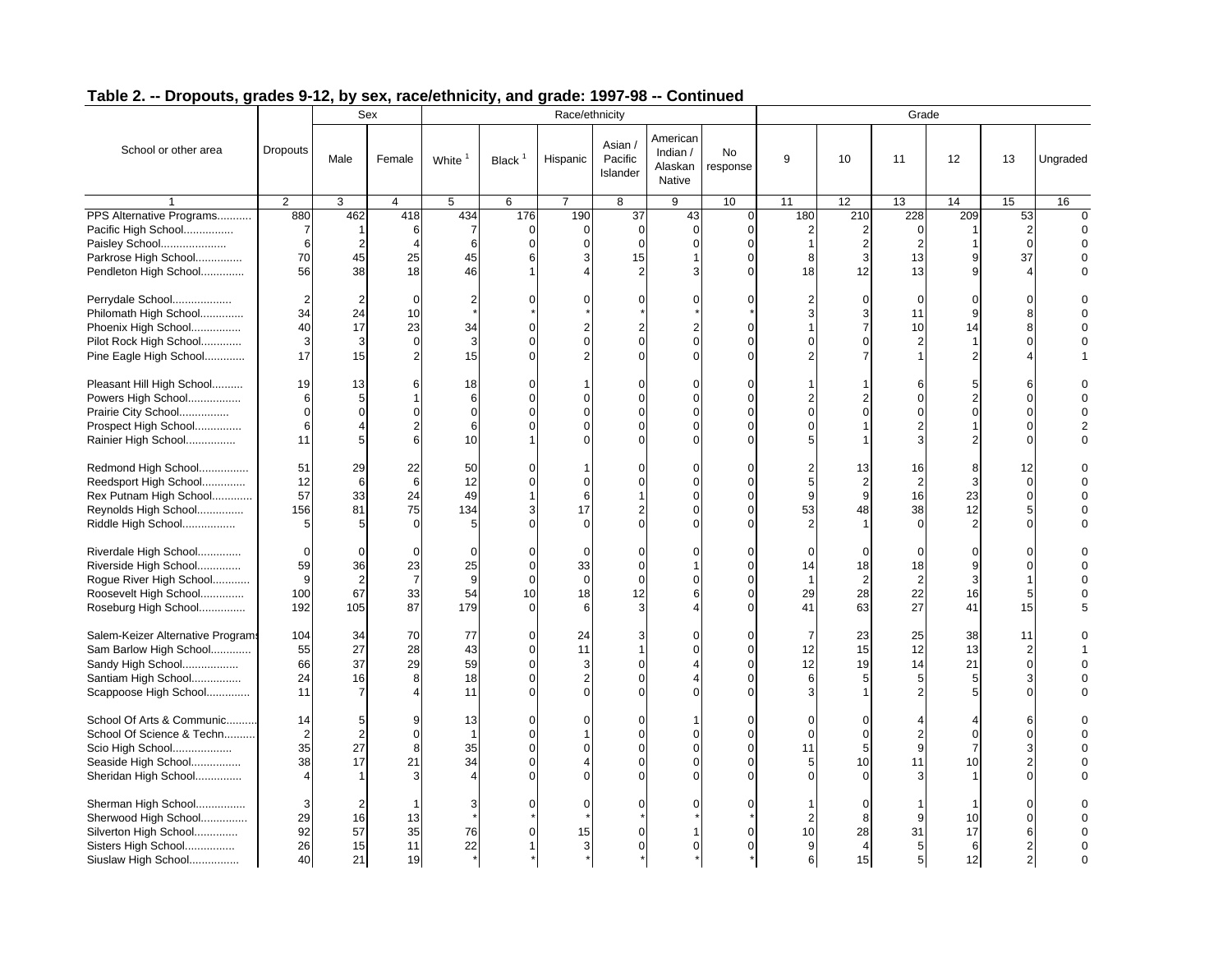|                                                                                                                                          |                                                    |                                                  | Sex                                            |                                        |                                                          | Race/ethnicity                                    |                                 |                                             |                                                                        |                                        |                                                    | Grade                                       |                                                       |                                              |                                       |
|------------------------------------------------------------------------------------------------------------------------------------------|----------------------------------------------------|--------------------------------------------------|------------------------------------------------|----------------------------------------|----------------------------------------------------------|---------------------------------------------------|---------------------------------|---------------------------------------------|------------------------------------------------------------------------|----------------------------------------|----------------------------------------------------|---------------------------------------------|-------------------------------------------------------|----------------------------------------------|---------------------------------------|
| School or other area                                                                                                                     | <b>Dropouts</b>                                    | Male                                             | Female                                         | White <sup>1</sup>                     | Black <sup>1</sup>                                       | Hispanic                                          | Asian /<br>Pacific<br>Islander  | American<br>Indian $/$<br>Alaskan<br>Native | <b>No</b><br>response                                                  | 9                                      | 10                                                 | 11                                          | 12                                                    | 13                                           | Ungraded                              |
| $\mathbf{1}$                                                                                                                             | 2                                                  | 3                                                | $\overline{4}$                                 | $5\phantom{.0}$                        | 6                                                        | $\overline{7}$                                    | 8                               | 9                                           | 10                                                                     | 11                                     | 12                                                 | 13                                          | 14                                                    | 15                                           | 16                                    |
| South Albany High School<br>South Eugene High School<br>South Medford High School<br>South Salem High School<br>South Umpqua High School | 98<br>47<br>144<br>142<br>55                       | 60<br>22<br>82<br>83<br>29                       | 38<br>25<br>62<br>59<br>26                     | 80<br>41<br>117<br>100<br>51           | $\mathbf 0$<br>$\Omega$                                  | 10<br>$\overline{1}$<br>18<br>35<br>$\Omega$      | $\overline{2}$<br>3             | 6<br>5                                      | $\overline{0}$<br>$\mathbf{1}$<br>$\mathbf{0}$<br>$\Omega$<br>$\Omega$ | 14<br>20<br>16<br>16<br>22             | 23<br>14<br>18<br>31<br>13                         | 28<br>$\overline{5}$<br>22<br>36<br>10      | 31<br>88<br>41<br>4                                   | 2<br>6<br>$\mathbf 0$<br>18<br>1             | $\Omega$<br>$\Omega$<br>$\Omega$<br>5 |
| Sprague High School<br>Spray School<br>Springfield High School<br>St Helens High School<br>St Paul High School                           | 101<br>$\overline{1}$<br>108<br>40<br>$\mathbf{1}$ | 56<br>$\mathbf{1}$<br>53<br>18<br>$\overline{1}$ | 45<br>$\mathbf 0$<br>55<br>22<br>$\mathbf 0$   | 97<br>90<br>37<br>$\Omega$             | $\Omega$<br>$\Omega$                                     | $\overline{2}$<br>$\Omega$<br>10<br>3<br>$\Omega$ |                                 |                                             | $\Omega$<br>$\Omega$<br>$\Omega$<br>$\Omega$                           | 14<br>$\Omega$<br>24<br>6              | 14<br>$\Omega$<br>32<br>$\overline{4}$<br>$\Omega$ | 20<br>$\mathbf 0$<br>13<br>12<br>$\Omega$   | 28<br>27<br>18<br>$\Omega$                            | 25<br>$\mathbf 0$<br>12<br>$\mathbf 0$<br>1  | $\Omega$<br>$\Omega$                  |
| Stanfield Secondary School<br>Stayton High School<br>Sunset High School<br>Sutherlin High School<br>Sweet Home High School               | 15<br>46<br>117<br>37<br>91                        | 10<br>27<br>67<br>20<br>59                       | 5<br>19<br>50<br>17<br>32                      | 10<br>41<br>73<br>34<br>84             | $\Omega$<br>$\Omega$<br>$\Omega$                         | 5<br>5<br>28<br>3                                 | $\Omega$                        | $\Omega$                                    | $\Omega$<br>$\Omega$<br>$\Omega$<br>$\Omega$<br>$\Omega$               | 13<br>14                               | 14<br>25<br>6<br>18                                | 17<br>43<br>14<br>30                        | 6<br>18<br>22                                         | 4<br>18<br>3<br>$\overline{7}$               |                                       |
| Taft High School<br>The Dalles High School<br>Thurston High School<br>Tigard High School<br>Tillamook High School                        | 81<br>71<br>67<br>76<br>42                         | 41<br>36<br>41<br>44<br>22                       | 40<br>35<br>26<br>32<br>20                     | 73<br>51<br>61<br>59<br>39             | $\Omega$<br>$\overline{2}$<br>$\Omega$<br>$\overline{2}$ | 8<br>11                                           |                                 |                                             | $\Omega$<br>$\Omega$<br>$\Omega$<br>$\Omega$                           | 21<br>16<br>12                         | 19<br>8<br>16<br>22<br>5                           | 18<br>15<br>8<br>28<br>10                   | 15<br>23<br>15<br>14<br>18                            | 8<br>18<br>12<br>$\mathbf 0$<br>5            | $\Omega$                              |
| Toledo High School<br>Triangle Lake School<br>Tualatin High School<br>Ukiah High School<br>Umatilla High School                          | 2<br>$\mathbf{1}$<br>98<br>$\mathbf{1}$<br>16      | 2<br>$\mathbf 0$<br>55<br>$\mathbf 0$<br>10      | 0<br>-1<br>43<br>$\overline{1}$<br>6           | 1<br>67<br>5                           | $\Omega$<br>O<br>3<br>$\Omega$                           | 0<br>$\Omega$<br>23<br>$\overline{0}$<br>11       | $\Omega$                        |                                             | $\Omega$<br>$\Omega$<br>$\Omega$<br>$\Omega$                           | $\Omega$<br>$\Omega$<br>12<br>$\Omega$ | $\overline{0}$<br>$\Omega$<br>18<br>$\mathbf 0$    | $\mathbf 0$<br>24<br>$\mathbf 0$<br>4       | $\mathbf 0$<br>$\mathbf{0}$<br>31<br>$\mathbf 0$<br>2 | 2<br>$\mathbf 0$<br>13<br>1<br>$\Omega$      | $\Omega$                              |
| Union High School<br>Vale High School<br>Vernonia High School<br>Wahtonka High School<br>Waldport High School                            | $\mathbf 0$<br>23<br>17<br>24<br>17                | $\mathbf 0$<br>12<br>15<br>10<br>9               | $\mathbf 0$<br>11<br>$\overline{2}$<br>14<br>8 | $\overline{0}$<br>17<br>17<br>19<br>16 | $\Omega$<br>$\Omega$<br>$\Omega$<br>O                    | $\Omega$<br>6<br>$\Omega$                         |                                 |                                             | $\Omega$<br>$\Omega$<br>$\Omega$<br>$\Omega$<br>$\Omega$               |                                        | $\Omega$<br>$\overline{7}$<br>$\overline{2}$       | $\Omega$<br>5 <sup>5</sup><br>5<br>11       | $\Omega$<br>8<br>5 <sup>1</sup><br>7<br>8             | $\Omega$<br>$\Omega$<br>$\Omega$<br>$\Omega$ | $\Omega$<br>$\Omega$                  |
| Wallowa High School<br>Warrenton High School<br>Wasco County High School<br>West Albany High School<br>West Linn High School             | $\mathbf 0$<br>22<br>$\overline{7}$<br>70<br>66    | $\Omega$<br>13<br>$\overline{4}$<br>42<br>42     | $\Omega$<br>9<br>3<br>28<br>24                 | $\Omega$<br>6<br>65                    |                                                          |                                                   |                                 |                                             | $\Omega$<br>$\Omega$                                                   | 10                                     | $\Omega$<br>1<br>$\Delta$<br>17<br>$\overline{7}$  | $\Omega$<br>6<br>$\overline{2}$<br>19<br>19 | $\Omega$<br>5<br>24<br>23                             | $\Omega$<br>0<br>$\Omega$<br>3<br>11         |                                       |
| Weston Mc Ewen High School<br>Westview High School<br>Wheeler High School<br>Willamette High School                                      | 14<br>160<br>$\mathbf{1}$<br>75                    | 11<br>103<br>$\mathbf 0$<br>29                   | 3<br>57<br>$\overline{1}$<br>46                | 9<br>110<br>63                         | 5                                                        | 3<br>17<br>$\Omega$                               | $\Omega$<br>24<br>$\Omega$<br>3 |                                             | $\overline{0}$<br>$\overline{0}$<br>$\Omega$<br>$\overline{0}$         | 32<br>$\Omega$<br>40                   | 5<br>36<br>$\mathbf{0}$<br>17                      | 6<br>41<br>$\overline{1}$<br>10             | 19<br>$\mathbf{0}$<br>$\overline{7}$                  | 0<br>32<br>$\mathbf 0$<br>$\mathbf{1}$       | $\Omega$                              |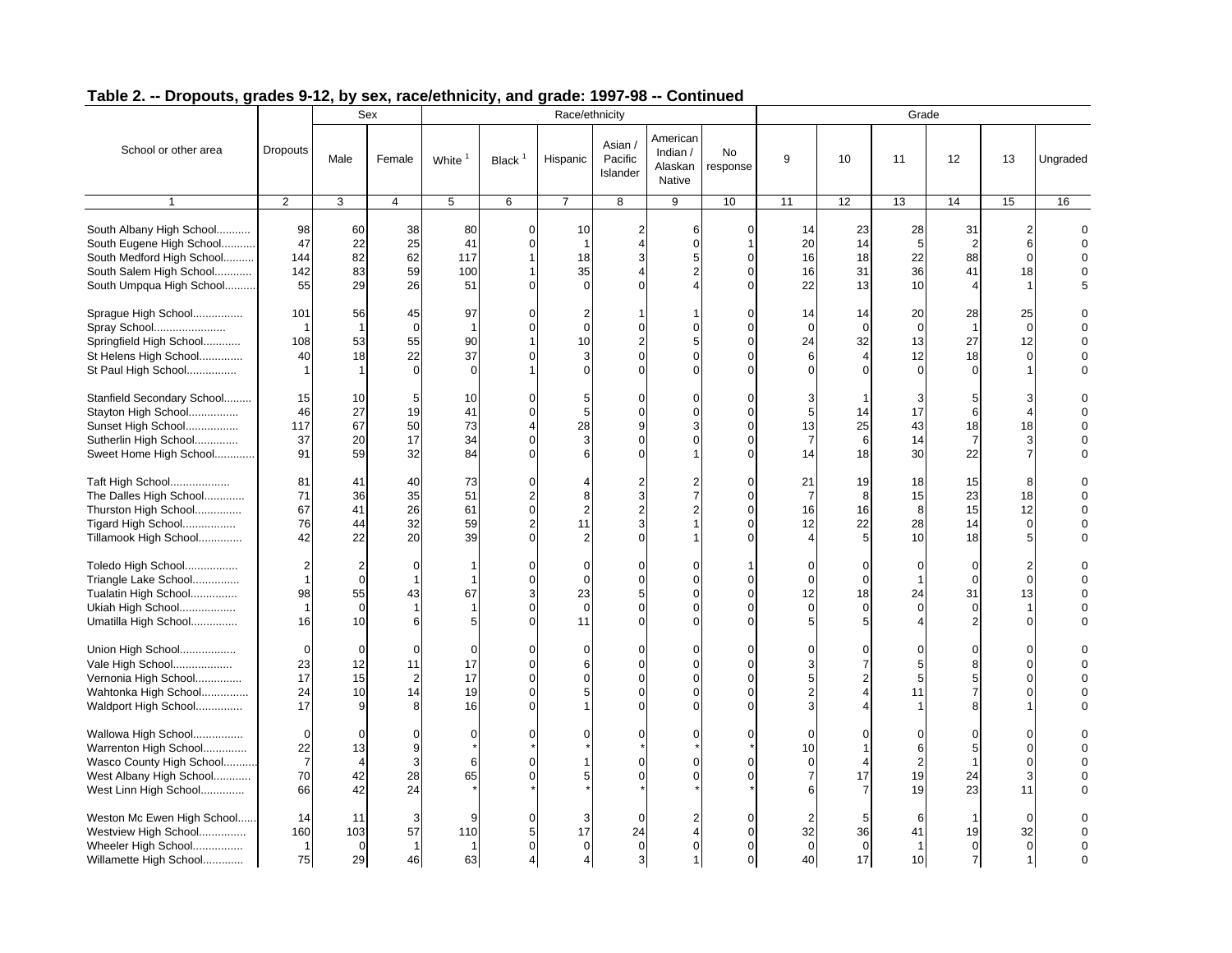|                                                                                                                                                               |                                        |                                    | Sex                                |                                        |                                                                           | Race/ethnicity                         |                                             |                                             |                                  |                                   |                                        | Grade                                |                                         |                                                |                                        |
|---------------------------------------------------------------------------------------------------------------------------------------------------------------|----------------------------------------|------------------------------------|------------------------------------|----------------------------------------|---------------------------------------------------------------------------|----------------------------------------|---------------------------------------------|---------------------------------------------|----------------------------------|-----------------------------------|----------------------------------------|--------------------------------------|-----------------------------------------|------------------------------------------------|----------------------------------------|
| School or other area                                                                                                                                          | Dropouts                               | Male                               | Female                             | White                                  | Black $1$                                                                 | Hispanic                               | Asian /<br>Pacific<br>Islander              | American<br>Indian /<br>Alaskan<br>Native   | <b>No</b><br>response            | 9                                 | 10                                     | 11                                   | 12                                      | 13                                             | Ungraded                               |
|                                                                                                                                                               | 2                                      | 3                                  | $\overline{4}$                     | 5                                      | 6                                                                         | $\overline{7}$                         | 8                                           | 9                                           | 10                               | 11                                | 12                                     | 13                                   | 14                                      | 15                                             | 16                                     |
| Willamina High School                                                                                                                                         | 25                                     | 14                                 | 11                                 | 18                                     | $\mathbf 0$                                                               |                                        | $\overline{0}$                              | 6                                           | $\mathbf{0}$                     | 5                                 | 7                                      | 6                                    |                                         |                                                | $\Omega$                               |
| Wilson High School<br>Wilsonville High School<br>Winston Churchill High School<br>Woodburn High School<br>Yamhill-Carlton High School<br>Yoncalla High School | 139<br>44<br>24<br>126<br>25<br>6      | 64<br>34<br>8<br>76<br>13          | 75<br>10<br>16<br>50<br>12         | 119<br>40<br>17<br>45<br>19<br>6       | 5<br>$\mathbf 0$<br>$\overline{2}$<br>$\mathbf 0$<br>$\Omega$<br>$\Omega$ | 8<br>4<br>81<br>5                      | 2<br>$\mathbf{O}$<br>$\Omega$<br>$\Omega$   | 5<br>$\Omega$                               | $\Omega$<br>$\Omega$<br>$\Omega$ | 49<br>8<br>5<br>53<br>6           | 42<br>5<br>6<br>39<br>9                | 17<br>9<br>8<br>17<br>5<br>3         | 24<br>15<br>$\overline{4}$<br>11        | 7<br>$\overline{7}$<br>1<br>6<br>1<br>$\Omega$ |                                        |
|                                                                                                                                                               |                                        |                                    |                                    |                                        |                                                                           |                                        |                                             |                                             |                                  |                                   |                                        |                                      |                                         |                                                |                                        |
| II. Districts (with more than one school reporting)<br>Beaverton SD 48J<br>Bend SD1<br>Columbia SD 5J<br>Corbett SD 39<br>Corvallis SD 509J                   | 676<br>341<br>13<br>12<br>81           | 364<br>195<br>7<br>5<br>42         | 312<br>146<br>$\overline{7}$<br>39 | 471<br>329<br>12<br>10<br>58           | 17<br>$\mathbf 0$<br>$\mathbf 0$<br>$\mathbf 0$<br>$\overline{2}$         | 116<br>9<br>15                         | 60<br>$\overline{2}$<br>$\Omega$            | 12<br>1                                     | $\Omega$<br>$\Omega$             | 83<br>53<br>3<br>3                | 139<br>87<br>$\overline{2}$<br>3<br>15 | 217<br>108<br>7<br>$\mathbf 0$<br>16 | 114<br>67<br>4<br>23                    | 123<br>26<br>0<br>1<br>24                      |                                        |
| Eugene SD 4J<br>Greater Albany SD 8J<br>Gresham-Barlow SD 10J<br>Hillsboro SD 1J<br>Hood River SD 1                                                           | 263<br>168<br>164<br>252<br>50         | 134<br>102<br>84<br>140<br>24      | 129<br>66<br>80<br>112<br>26       | 211<br>145<br>140<br>143<br>20         | 6<br>$\mathbf 0$<br>3<br>3<br>$\sqrt{ }$                                  | 14<br>15<br>18<br>97<br>30             | 21<br>$\overline{2}$<br>$\overline{2}$<br>8 |                                             | $\Omega$                         | 62<br>21<br>34<br>46<br>8         | 69<br>40<br>39<br>77<br>16             | 63<br>47<br>41<br>63<br>12           | 57<br>55<br>46<br>36<br>9               | 10<br>5<br>3<br>30<br>5                        | $\overline{2}$<br>$\Omega$<br>$\Omega$ |
| Klamath County SD<br>Klamath Falls City Schools<br>Lake Oswego SD 7J<br>Lincoln County SD<br>Medford SD 549                                                   | 60<br>62<br>49<br>159<br>213           | 33<br>36<br>29<br>93<br>117        | 27<br>26<br>20<br>66<br>96         | 42<br>51<br>37<br>130<br>167           | $\mathbf 0$<br>$\Omega$<br>2                                              | 8<br>7<br>3<br>20<br>27                | 0<br>$\Omega$<br>6<br>ี                     | 11                                          | $\Omega$                         | 11<br>12<br>6<br>34<br>24         | 17<br>15<br>10<br>40<br>24             | 16<br>9<br>12<br>33<br>42            | 13<br>14<br>$\overline{7}$<br>38<br>120 | 3<br>12<br>14<br>14<br>3                       |                                        |
| Molalla SD 35<br>Morrow SD 1<br>North Clackamas SD 12<br>Oregon City SD 62<br>Portland SD 1J                                                                  | 51<br>65<br>233<br>116<br>1794         | 29<br>40<br>116<br>67<br>982       | 22<br>25<br>117<br>49<br>812       | 46<br>31<br>206<br>109<br>1019         | $\Omega$<br>$\Omega$<br>$\overline{2}$<br>$\mathbf 0$<br>278              | 5<br>33<br>17<br>5<br>292              | $\Omega$<br>$\Omega$<br>$\Omega$<br>132     | 2<br>73                                     | $\Omega$                         | 8<br>14<br>32<br>10<br>457        | 15<br>20<br>51<br>30<br>425            | 16<br>21<br>86<br>25<br>422          | 12<br>9<br>62<br>25<br>384              | $\Omega$<br>$\overline{2}$<br>26<br>106        |                                        |
| Roseburg SD 4<br>Salem/Keizer SD 24J<br>Springfield SD19<br>Three Rivers SD<br>Tigard SD 23J<br>West Linn SD 3J                                               | 195<br>841<br>175<br>142<br>174<br>110 | 107<br>462<br>94<br>96<br>99<br>76 | 88<br>379<br>81<br>46<br>75<br>34  | 181<br>597<br>151<br>133<br>126<br>104 | $\mathbf 0$<br>16<br>$\overline{1}$<br>$\mathbf 0$<br>5<br>$\Omega$       | 6<br>183<br>12<br>$\overline{4}$<br>34 | 4<br>26<br>$\overline{4}$<br>8              | 19                                          | $\Omega$<br>$\Omega$             | 44<br>101<br>40<br>29<br>24<br>14 | 63<br>166<br>48<br>36<br>40<br>12      | 27<br>216<br>21<br>28<br>52<br>28    | 41<br>231<br>42<br>34<br>45<br>38       | 15<br>127<br>24<br>15<br>13<br>18              | $\Omega$                               |
| III. Counties<br>Baker County<br>Benton County<br>Clackamas County<br>Clatsop County<br>Columbia County                                                       | 59<br>133<br>780<br>79<br>92           | 46<br>73<br>444<br>40<br>52        | 13<br>60<br>336<br>39<br>40        | 56<br>105<br>678<br>72<br>87           | $\Omega$<br>3<br>5                                                        | 3<br>18<br>72<br>6                     | $\Omega$<br>10<br>$\Omega$<br>$\Omega$      | $\Omega$<br>2<br>12<br>$\Omega$<br>$\Omega$ | $\Omega$<br>$\Omega$             | 15<br>6<br>129<br>19<br>22        | 14<br>22<br>179<br>17<br>10            | 13<br>33<br>219<br>24<br>29          | 12<br>36<br>192<br>16<br>31             | 36<br>61<br>3<br>$\mathbf{O}$                  | $\Omega$<br>$\Omega$                   |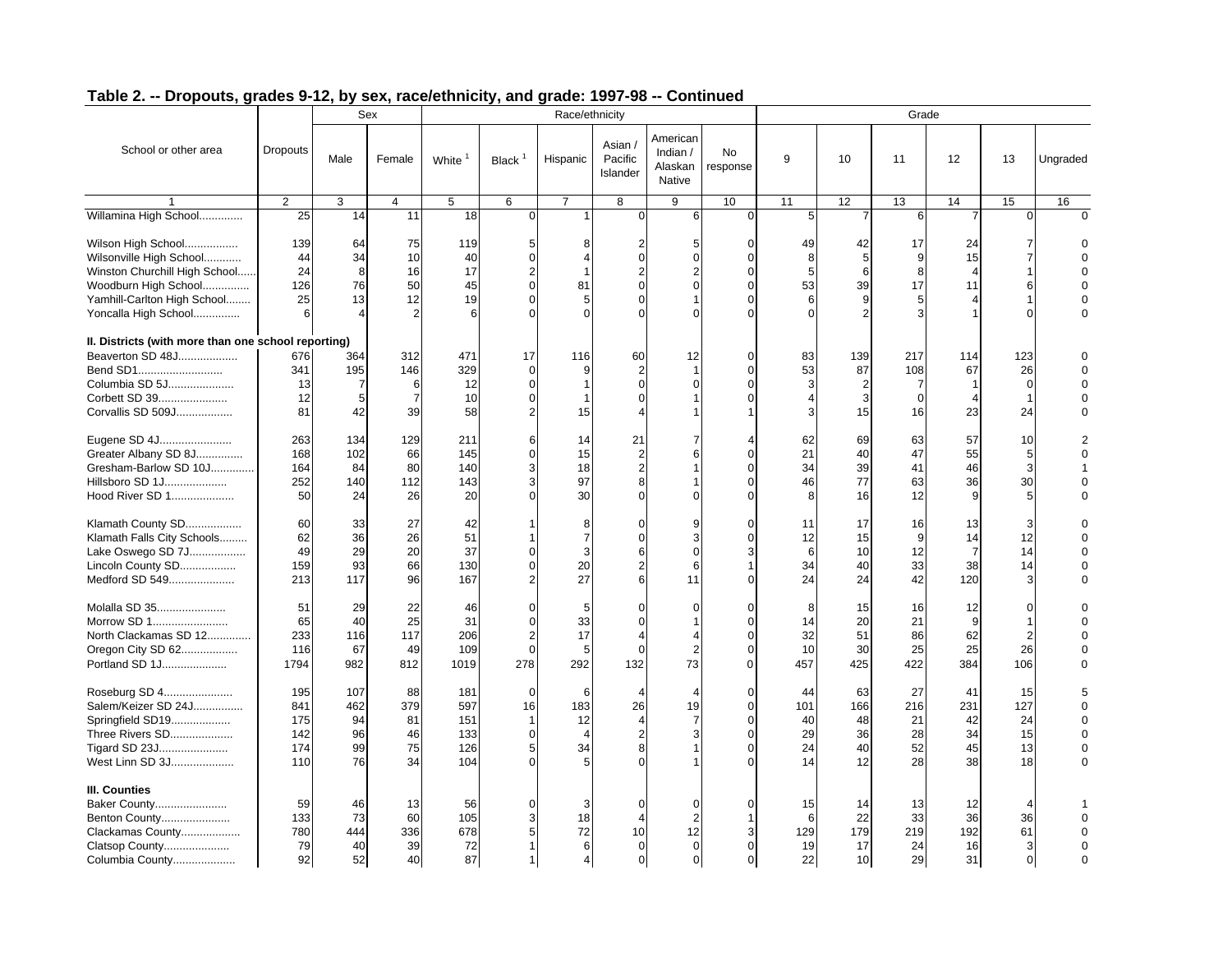|                                                                                                         |                                              | Sex                                         |                                                    |                               |                                                                     | Race/ethnicity                            |                                 |                                              |                       |                             |                                   | Grade                        |                             |                                            |                |
|---------------------------------------------------------------------------------------------------------|----------------------------------------------|---------------------------------------------|----------------------------------------------------|-------------------------------|---------------------------------------------------------------------|-------------------------------------------|---------------------------------|----------------------------------------------|-----------------------|-----------------------------|-----------------------------------|------------------------------|-----------------------------|--------------------------------------------|----------------|
| School or other area                                                                                    | <b>Dropouts</b>                              | Male                                        | Female                                             | White                         | Black <sup>1</sup>                                                  | Hispanic                                  | Asian /<br>Pacific<br>Islander  | American<br>Indian /<br>Alaskan<br>Native    | <b>No</b><br>response | 9                           | 10                                | 11                           | 12                          | 13                                         | Ungraded       |
| $\mathbf{1}$                                                                                            | $\overline{2}$                               | 3                                           | $\overline{4}$                                     | 5                             | 6                                                                   | $\overline{7}$                            | 8                               | 9                                            | 10                    | 11                          | 12                                | 13                           | 14                          | 15                                         | 16             |
| Coos County<br>Crook County<br>Curry County<br>Deschutes County<br>Douglas County                       | 163<br>23<br>30<br>418<br>398                | 92<br>16<br>14<br>239<br>225                | 71<br>$\overline{7}$<br>16<br>179<br>173           | 141<br>20<br>29<br>401<br>375 | $\mathbf 0$<br>$\Omega$<br>$\Omega$<br>$\Omega$                     | 5<br>З<br>$\sqrt{ }$<br>13<br>11          | $\Omega$                        | 17<br>$\Omega$                               | $\Omega$              | 31<br>64<br>105             | 42<br>$\Omega$<br>104<br>109      | 35<br>129<br>74              | 31<br>13<br>81<br>69        | 24<br>40<br>26                             | $\Omega$<br>15 |
| Gilliam County<br>Grant County<br>Harney County<br>Hood River County<br>Jackson County                  | 17<br>50<br>554                              | 8<br>24<br>297                              | 9<br>26<br>257                                     | 17<br>20<br>463               | $\Omega$<br>$\Omega$<br>$\Omega$<br>$\Omega$<br>6                   | O<br>$\epsilon$<br>$\sqrt{ }$<br>30<br>50 | $\Omega$<br>15                  | $\Omega$<br>19                               |                       | 53                          | 16<br>91                          | 12<br>132                    | 212                         | n<br>U<br>5<br>64                          | 2              |
| Jefferson County<br>Josephine County<br>Klamath County<br>Lake County<br>Lane County                    | 113<br>248<br>122<br>19<br>782               | 55<br>157<br>69<br>10<br>410                | 58<br>91<br>53<br>9<br>372                         | 28<br>228<br>93<br>17<br>678  | $\Omega$<br>$\Omega$<br>$\overline{2}$<br>$\mathbf 0$<br>13         | 29<br>10<br>15<br>$\overline{2}$<br>40    | ∩<br>$\Omega$<br>$\Omega$<br>29 | 55<br>$\overline{7}$<br>12<br>$\Omega$<br>18 |                       | 31<br>44<br>23<br>3<br>194  | 39<br>62<br>32<br>5<br>207        | 24<br>57<br>25<br>6<br>150   | 19<br>59<br>27<br>5<br>162  | $\Omega$<br>26<br>15<br>$\mathbf 0$<br>67  | $\overline{2}$ |
| Lincoln County<br>Linn County<br>Malheur County<br>Marion County<br>Morrow County                       | 159<br>487<br>127<br>1250<br>65              | 93<br>301<br>82<br>703<br>40                | 66<br>186<br>45<br>547<br>25                       | 130<br>445<br>72<br>844<br>31 | $\mathbf 0$<br>$\mathbf 0$<br>$\mathbf 0$<br>21<br>$\Omega$         | 20<br>25<br>54<br>333<br>33               | 2<br>28<br>$\Omega$             | 6<br>15<br>$\Omega$<br>24                    | $\Omega$              | 34<br>81<br>31<br>205<br>14 | 40<br>98<br>30<br>284<br>20       | 33<br>137<br>24<br>315<br>21 | 38<br>135<br>18<br>293<br>9 | 14<br>36<br>24<br>153                      | $\Omega$       |
| Multnomah County<br>Polk County<br>Sherman County<br>Tillamook County<br>Umatilla County                | 2449<br>113<br>3<br>57<br>342                | 1336<br>59<br>$\overline{2}$<br>29<br>203   | 1113<br>54<br>28<br>139                            | 1544<br>73<br>3<br>52<br>204  | 302<br>$\overline{4}$<br>$\Omega$<br>3                              | 358<br>31<br>$\Omega$<br>2<br>128         | 166<br>3<br>$\Omega$            | 79                                           | $\Omega$              | 619<br>16<br>122            | 583<br>20<br>$\Omega$<br>11<br>73 | 559<br>28<br>14<br>75        | 516<br>28<br>19<br>51       | 171<br>19<br>$\mathbf 0$<br>5<br>21        |                |
| Union County<br>Wallowa County<br>Wasco County<br>Washington County<br>Wheeler County<br>Yamhill County | 37<br>$\mathbf 1$<br>105<br>1260<br>2<br>406 | 21<br>$\mathbf{1}$<br>53<br>694<br>1<br>202 | 16<br>$\Omega$<br>52<br>566<br>$\mathbf{1}$<br>204 | 36<br>79<br>854<br>305        | $\Omega$<br>$\mathbf 0$<br>$\overline{2}$<br>26<br>$\mathbf 0$<br>5 | -C<br>14<br>286<br>$\mathbf 0$<br>83      | 79<br>$\mathbf 0$               | 15<br>$\overline{0}$<br>q                    |                       | 184<br>$\mathbf 0$<br>72    | 16<br>300<br>$\Omega$<br>90       | 29<br>362<br>102             | 12<br>∩<br>33<br>248<br>100 | $\Omega$<br>18<br>166<br>$\mathbf 0$<br>42 | 0              |

Note: Detailed data is suppressed in schools with small numbers of dropouts to protect student confidentiality.

<sup>1</sup> Not of Hispanic origin

SOURCE: Oregon Department of Education, Data Information Services, Individual Early Leaver Report.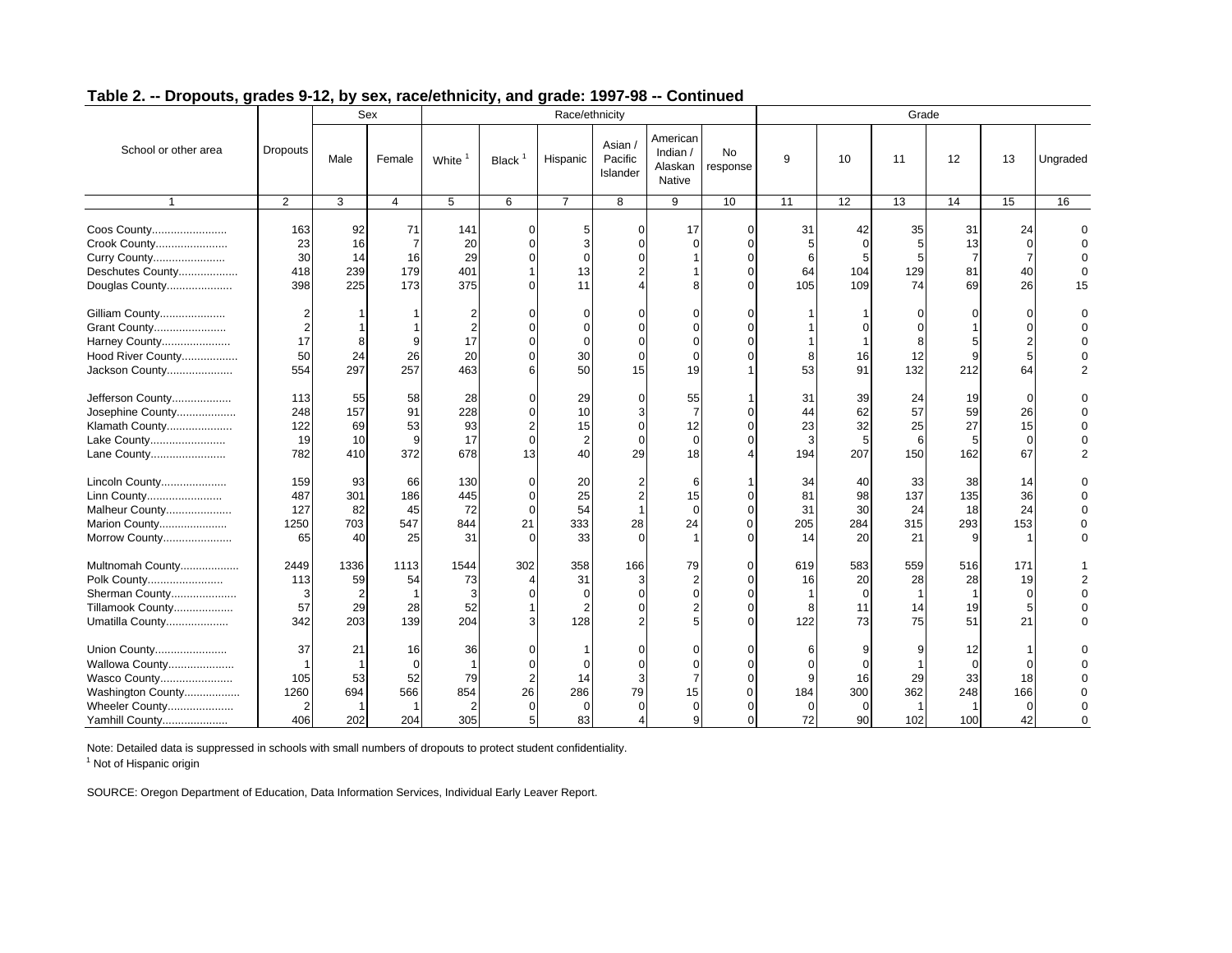|                                 |                |                               |                           | Time enrolled in district |                                |                |                |                                              |                                       |                         | Circumstance upon withdrawal                  |                                    |                                                        |                 |                                              |
|---------------------------------|----------------|-------------------------------|---------------------------|---------------------------|--------------------------------|----------------|----------------|----------------------------------------------|---------------------------------------|-------------------------|-----------------------------------------------|------------------------------------|--------------------------------------------------------|-----------------|----------------------------------------------|
| School or other area            |                | Dropouts Less than<br>2 weeks | 2 weeks<br>to 2<br>months | 2 months<br>to 1 year     | 1 year to 5 More than<br>years | 5 years        | No<br>response | Withdrew<br>from<br>alternative<br>education | Unreg-<br>istered<br>home<br>schooler | Joined the<br>Job corps | Enrolled<br>independ-<br>ently in<br>alt. ed. | Moved<br>with<br>migrant<br>family | Expelled<br>or sus-<br>pended<br>and did<br>not return | No<br>response  | Former<br>dropouts<br>returning<br>to school |
| $\mathbf{1}$                    | 2              | 3                             | 4                         | $\overline{5}$            | 6                              | $\overline{7}$ | $\overline{8}$ | $\overline{9}$                               | 10                                    | 11                      | 12                                            | 13                                 | 14                                                     | 15              | 16                                           |
| Oregon                          | 10,947         | 336                           | 1,006                     | 2,340                     | 4,131                          | 3,048          | 86             | 2,124                                        | 153                                   | 148                     | 282                                           | 162                                | 191                                                    | 7,887           | 458                                          |
| I. Schools                      |                |                               |                           |                           |                                |                |                |                                              |                                       |                         |                                               |                                    |                                                        |                 |                                              |
| Adrian High School              | 10             | $\Omega$                      | 1                         |                           | $\overline{4}$                 | 3              | $\mathbf 0$    | $\mathbf 0$                                  | $\mathbf 0$                           | -1                      | $\mathbf 0$                                   | $\mathbf 0$                        | $\mathbf 0$                                            | 9               |                                              |
| Aloha High School               | 137            | 1                             | 33                        | 34                        | $\overline{4}$                 | 65             | $\Omega$       | 11                                           | 3                                     | $\Omega$                | $\mathbf 0$                                   | $\overline{4}$                     | $\Omega$                                               | 119             |                                              |
| Alsea School                    | 3              |                               | $\overline{2}$            | $\Omega$                  | $\mathbf 0$                    | $\mathbf 0$    |                | $\mathbf 0$                                  | $\overline{2}$                        | $\Omega$                | $\mathbf 0$                                   | $\mathbf 0$                        |                                                        | $\overline{1}$  |                                              |
| Amity High School               | 30             | $\Omega$                      | 1                         |                           | $\overline{7}$                 | 18             |                |                                              | $\Omega$                              |                         | $\mathbf 0$                                   | $\Omega$                           |                                                        | 29              |                                              |
| Arlington High School           | $\mathbf 0$    | $\Omega$                      | 0                         | $\Omega$                  | $\mathbf 0$                    | $\Omega$       |                | $\Omega$                                     | $\Omega$                              | $\Omega$                | $\mathbf 0$                                   | $\mathbf 0$                        |                                                        | $\mathbf 0$     |                                              |
|                                 |                |                               |                           |                           |                                |                |                |                                              |                                       |                         |                                               |                                    | $\sqrt{2}$                                             |                 |                                              |
| Ashland High School             | 74             |                               |                           | 13                        | 24                             | 34             |                | 28<br>$\Omega$                               |                                       |                         | $\overline{2}$                                | $\Omega$                           |                                                        | 43              |                                              |
| Astoria High School             | 16             | $\Omega$                      |                           |                           | 10                             |                | C              |                                              | $\mathbf 0$                           | $\Omega$                | $\mathbf 0$                                   | $\overline{1}$                     | $\Omega$                                               | 15              |                                              |
| Baker High School               | 38             | $\overline{7}$                | 6                         | 12                        | 11                             |                |                |                                              | $\Omega$                              |                         | $\Omega$                                      | $\Omega$                           |                                                        | 38              |                                              |
| Bandon High School              | 10             |                               | $\Omega$                  |                           | 8                              |                |                |                                              | $\Omega$                              |                         | $\Omega$                                      | $\Omega$                           |                                                        | $6\phantom{1}6$ |                                              |
| Banks High School               | 24             | $\Omega$                      | 3                         |                           | 11                             |                |                |                                              | $\Omega$                              |                         | 1                                             | $\Omega$                           |                                                        | 22              |                                              |
| Beaverton High School           | 156            | $\Omega$                      | $\overline{7}$            | 70                        | 3                              | 76             | $\Omega$       | 13                                           | 3                                     | 3                       | 3                                             | $\overline{1}$                     | $\overline{2}$                                         | 131             |                                              |
| Bend High School                | 166            | $\Omega$                      | 12                        |                           | 58                             | 71             | 16             |                                              | $\Omega$                              |                         | $\Omega$                                      | $\Omega$                           | $\sqrt{ }$                                             | 165             |                                              |
| Benson High School              | 35             | $\overline{2}$                | 3                         |                           | $\boldsymbol{9}$               | 20             | $\Omega$       |                                              | $\Omega$                              |                         | $\Omega$                                      | $\Omega$                           |                                                        | 35              |                                              |
| Bonanza School                  | 19             |                               |                           |                           | 9                              | $\Delta$       | $\Omega$       |                                              |                                       |                         | 1                                             | $\mathbf 0$                        |                                                        | 15              |                                              |
| Brookings Harbor High School    | 19             | $\Omega$                      | 5                         |                           | 6                              |                |                |                                              | $\Omega$                              |                         | 1                                             | $\Omega$                           |                                                        | 15              |                                              |
|                                 |                |                               |                           |                           |                                |                |                |                                              |                                       |                         |                                               |                                    |                                                        |                 |                                              |
| Burns High School               | 17             | $\Omega$                      | 2                         |                           | 6                              | 5              | $\Omega$       |                                              | $\Omega$                              | U                       | 1                                             | $\Omega$                           | $\Omega$                                               | 15              |                                              |
| Burnt River School              | $\Omega$       | $\Omega$                      | $\Omega$                  |                           | $\Omega$                       | $\Omega$       |                |                                              | $\Omega$                              |                         | $\Omega$                                      | $\Omega$                           |                                                        | $\Omega$        |                                              |
| Butte Falls High School         | 3              | $\Omega$                      | $\Omega$                  | U                         | $\overline{2}$                 | $\Omega$       |                |                                              | $\Omega$                              |                         | $\Omega$                                      | $\mathbf 0$                        |                                                        | 3               |                                              |
| Camas Valley School             | $\mathbf{1}$   | $\Omega$                      | $\Omega$                  |                           |                                |                |                |                                              | $\Omega$                              |                         | $\Omega$                                      | $\Omega$                           |                                                        | $\Omega$        |                                              |
| Canby High School               | 102            | $\overline{7}$                | 6                         | 29                        | 60                             |                |                |                                              | $\Omega$                              |                         |                                               | $\Omega$                           |                                                        | 97              |                                              |
|                                 |                |                               |                           |                           |                                |                |                |                                              |                                       |                         |                                               |                                    |                                                        |                 |                                              |
| Cascade High School             | 35             | 2                             | $\overline{2}$            | <sub>9</sub>              | 17                             | 5              |                |                                              | 2                                     |                         | $\Omega$                                      | $\Omega$                           | C                                                      | 24              |                                              |
| Cascade Locks School            | $\overline{7}$ | $\Omega$                      | 3                         |                           | $\overline{1}$                 | $\overline{2}$ |                |                                              | $\Omega$                              |                         | $\Omega$                                      | $\Omega$                           |                                                        | $\Delta$        |                                              |
| Centennial High School          | 125            | 1                             | 24                        | 26                        | 64                             | 10             |                | $\overline{2}$                               | $\overline{2}$                        | $\Omega$                | 5                                             | $\Omega$                           |                                                        | 115             |                                              |
| Central High School             | 59             |                               | $\overline{7}$            | 12                        | 16                             | 20             |                | 23                                           | $\Omega$                              |                         |                                               | 3                                  |                                                        | 31              |                                              |
| Central Linn High School        | 5              | $\Omega$                      |                           |                           | $\mathbf{1}$                   | $\overline{2}$ |                | $\Omega$                                     | $\Omega$                              | $\Omega$                | $\Omega$                                      | $\Omega$                           |                                                        | 5               |                                              |
| Century High School             | 56             | $\Omega$                      | 5                         |                           | 38                             |                | C              | 13                                           | $\Omega$                              |                         | 1                                             |                                    |                                                        | 38              |                                              |
| Chiloquin High School           | 11             | $\overline{2}$                | $\Omega$                  | 5                         | $\overline{4}$                 | $\Omega$       |                |                                              | $\Omega$                              | $\Omega$                | $\mathbf 0$                                   | $\Omega$                           | 10                                                     | $\Omega$        |                                              |
| Churchill Alt. Ed.              | 9              | $\Omega$                      | $\Omega$                  | 2                         | $\mathbf{1}$                   | 6              |                |                                              | $\Omega$                              |                         | $\Omega$                                      | $\Omega$                           | $\Omega$                                               | 9               |                                              |
| Clackamas High School           | 63             | $\Omega$                      | 5                         | 16                        | 27                             | 15             |                |                                              | $\Omega$                              |                         | $\mathbf 0$                                   | $\mathbf 0$                        | $\Omega$                                               | 60              | 55                                           |
| Clatskanie High School          | 4              | $\Omega$                      |                           |                           | $\overline{1}$                 | $\Omega$       |                | $\Omega$                                     | $\Omega$                              |                         | $\Omega$                                      | $\Omega$                           |                                                        |                 |                                              |
|                                 |                |                               |                           |                           |                                |                |                |                                              |                                       |                         |                                               |                                    |                                                        |                 |                                              |
| Cleveland High School           | 77             | 0                             | 8                         | 10                        | 17                             | 42             | $\Omega$       | $\Omega$                                     | $\Omega$                              |                         | $\mathbf 0$                                   | $\Omega$                           | $\Omega$                                               | 76              |                                              |
| Col. Gorge Nat. Resource Center | $\overline{2}$ | $\Omega$                      | $\Omega$                  |                           | $\Omega$                       | $\Omega$       |                |                                              | $\Omega$                              |                         | $\Omega$                                      | $\Omega$                           |                                                        | $\overline{2}$  |                                              |
| Colton High School              | 17             | $\Omega$                      | $\overline{4}$            |                           | 6                              | $\Omega$       |                |                                              | $\Omega$                              |                         | $\Omega$                                      | $\Omega$                           |                                                        | 17              |                                              |
| Community School                | 90             | $\Omega$                      | 17                        | 40                        |                                | 32             |                | 74                                           | $\Omega$                              |                         | 3                                             |                                    |                                                        | 12              |                                              |
| Condon High School              | $\overline{2}$ | $\Omega$                      | 2                         |                           |                                | $\Omega$       |                |                                              | $\Omega$                              |                         | $\Omega$                                      | $\Omega$                           |                                                        | $\mathfrak{p}$  |                                              |
|                                 |                |                               |                           |                           |                                |                |                |                                              |                                       |                         |                                               |                                    |                                                        |                 |                                              |
| Coquille High School            | 10             |                               |                           |                           | 6                              |                |                | 3                                            | $\mathbf 0$                           |                         | 0                                             | $\Omega$                           |                                                        |                 |                                              |
| Corbett High School             | 10             |                               |                           |                           | $\overline{7}$                 | $\Omega$       |                | $\mathbf 0$                                  | $\Omega$                              |                         | $\Omega$                                      | $\Omega$                           |                                                        | 10              |                                              |
| Corvallis High School           | 67             | 0                             | 8                         | 14                        | 22                             | 23             | $\Omega$       | 5                                            | $\mathbf 0$                           | $\Omega$                | $\mathbf 0$                                   | $\mathbf 0$                        | $\Omega$                                               | 62              | 12                                           |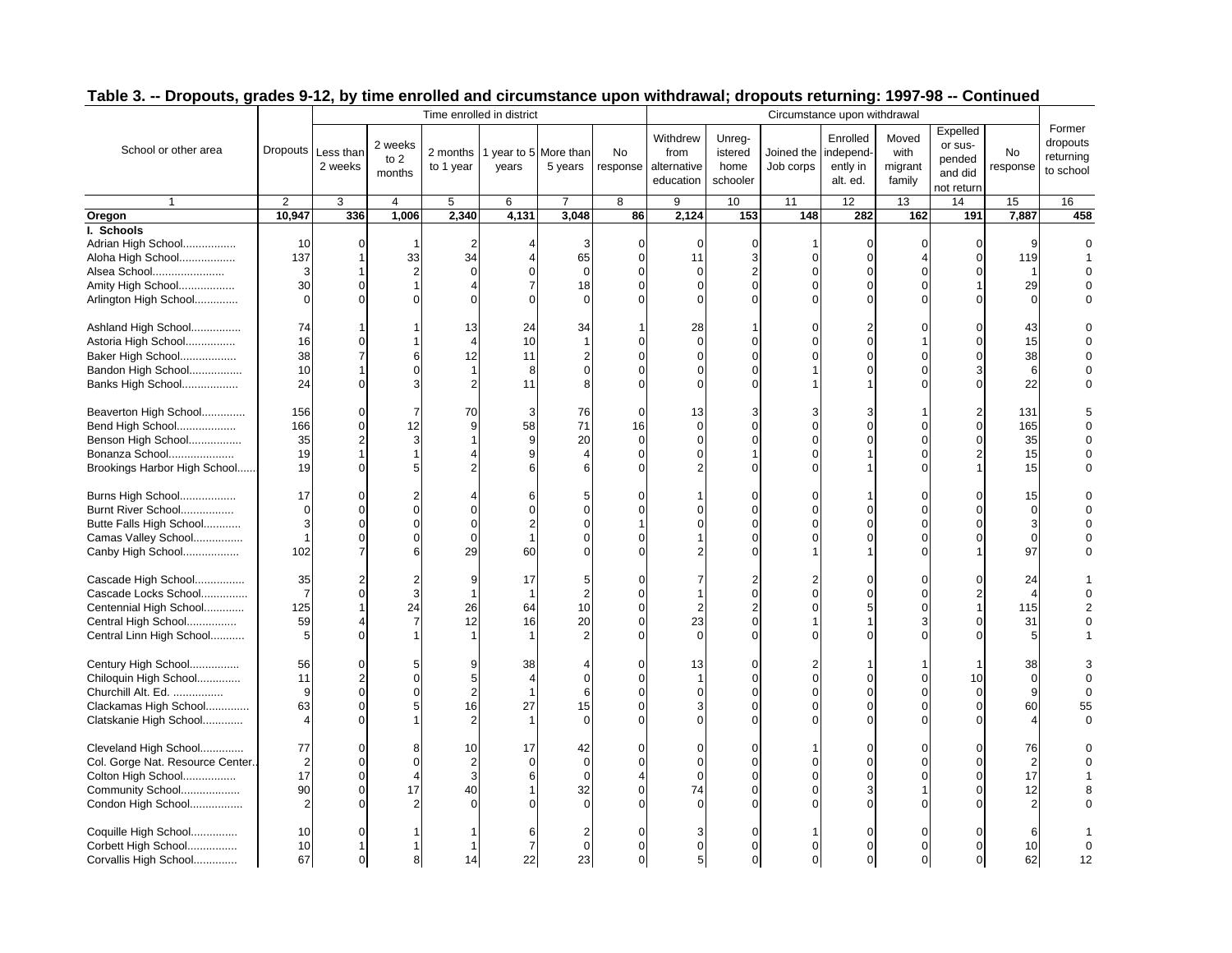|                                                                                                                                   |                                                  |                                                                |                                              | Time enrolled in district  |                                                             |                                                      |                |                                              |                                                               |                         | Circumstance upon withdrawal                                   |                                                                |                                                        |                                              |                                              |
|-----------------------------------------------------------------------------------------------------------------------------------|--------------------------------------------------|----------------------------------------------------------------|----------------------------------------------|----------------------------|-------------------------------------------------------------|------------------------------------------------------|----------------|----------------------------------------------|---------------------------------------------------------------|-------------------------|----------------------------------------------------------------|----------------------------------------------------------------|--------------------------------------------------------|----------------------------------------------|----------------------------------------------|
| School or other area                                                                                                              |                                                  | Dropouts Less than<br>2 weeks                                  | 2 weeks<br>to 2<br>months                    | 2 months<br>to 1 year      | 1 year to 5 More than<br>years                              | 5 years                                              | No<br>response | Withdrew<br>from<br>alternative<br>education | Unreg-<br>istered<br>home<br>schooler                         | Joined the<br>Job corps | Enrolled<br>independ-<br>ently in<br>alt. ed.                  | Moved<br>with<br>migrant<br>family                             | Expelled<br>or sus-<br>pended<br>and did<br>not return | No<br>response                               | Former<br>dropouts<br>returning<br>to school |
|                                                                                                                                   | $\overline{2}$                                   | 3                                                              | 4                                            | $\overline{5}$             | 6                                                           | $\overline{7}$                                       | $\overline{8}$ | 9                                            | 10                                                            | 11                      | 12                                                             | 13                                                             | 14                                                     | 15                                           | 16                                           |
| Cottage Grove High School<br>Cove School                                                                                          | 86<br>$\Delta$                                   | 0<br>$\Omega$                                                  | 9                                            | 11                         | 19<br>$\mathbf{0}$                                          | 47<br>$\overline{2}$                                 | 0<br>$\Omega$  | 33<br>$\Omega$                               | $\mathsf 0$<br>$\mathbf 1$                                    | 0<br>n                  | 14<br>$\mathbf{1}$                                             | $\mathbf 0$<br>$\mathbf 0$                                     |                                                        | 38<br>$\mathcal{P}$                          | $\Omega$                                     |
| Crane Union High School<br>Crater High School<br>Crescent Valley High School<br>Creswell High School<br>Crook County High School  | 0<br>87<br>14<br>38<br>23                        | 1<br>$\mathbf 0$<br>11                                         | $\overline{7}$<br>1<br>$\Delta$              | 17<br>10                   | $\mathbf 0$<br>43<br>5<br>11                                | $\mathbf 0$<br>19<br>6<br>13<br>10                   | $\Omega$       | $\Omega$<br>17<br>$\Omega$<br>$\overline{2}$ | $\mathbf 0$<br>$\overline{7}$<br>$\mathbf 0$<br>3<br>$\Omega$ |                         | $\Omega$<br>$\mathbf 0$<br>$\mathbf 0$<br>5<br>$\Omega$        | $\Omega$<br>$\mathbf 0$<br>$\Omega$<br>$\mathbf 0$<br>$\Omega$ |                                                        | $\Omega$<br>62<br>12<br>23<br>16             |                                              |
| Crow High School<br>Culver High School<br>Dallas High School<br>David Douglas High School<br>Days Creek School                    | 8<br>$\overline{7}$<br>46<br>107<br>5            | $\Omega$<br>$\Omega$<br>$\Omega$<br>$\overline{7}$<br>$\Omega$ | $\Omega$<br>$\overline{4}$<br>11             | 23                         | $\overline{4}$<br>3<br>19<br>66<br>$\Omega$                 | $\boldsymbol{2}$<br>$\overline{2}$<br>18<br>$\Omega$ | $\Omega$       |                                              | 0<br>$\overline{2}$<br>$\Omega$<br>$\Omega$                   | $\Omega$                | 3<br>$\mathbf 0$<br>14<br>3<br>$\Omega$                        | $\Omega$<br>-1<br>$\Omega$<br>$\Omega$<br>$\Omega$             |                                                        | 22<br>98                                     | 12                                           |
| Dayton High School<br>Dayville School<br>Douglas High School<br>Dufur School<br>Eagle Point High School                           | 16<br>$\mathbf 0$<br>38<br>3<br>122              | $\Omega$<br>$\Omega$<br>$\Omega$<br>$\mathbf 0$<br>19          | $\Omega$<br>$\overline{2}$<br>$\Omega$<br>19 | 15<br>$\Omega$<br>47       | 10<br>$\mathbf 0$<br>12<br>3<br>24                          | З<br>$\Omega$<br>$\mathbf{q}$<br>$\Omega$<br>13      |                | 6<br>$\Omega$<br>15                          | $\Omega$<br>$\Omega$<br>$\Omega$<br>$\Omega$<br>$\Omega$      |                         | $\Omega$<br>$\Omega$<br>$\Omega$<br>$\overline{1}$<br>$\Omega$ | $\Omega$<br>$\Omega$<br>$\Omega$<br>$\Omega$                   | $\Omega$<br>C                                          | 9<br>$\Omega$<br>22<br>$\overline{2}$<br>118 |                                              |
| Echo School<br>Eddyville School<br>Elgin High School<br>Elkton High School<br>Elmira High School                                  | 1<br>$\overline{7}$<br>5<br>18                   | $\Omega$<br>$\Omega$<br>$\Omega$<br>$\Omega$                   | $\Omega$<br>$\Omega$                         |                            | $\Omega$<br>6                                               |                                                      |                |                                              | $\Omega$<br>$\Omega$<br>$\Omega$<br>$\Omega$<br>$\Omega$      | U                       | $\Omega$<br>$\mathbf 0$<br>6<br>1<br>$\Omega$                  | $\Omega$<br>$\mathbf 0$<br>$\Omega$<br>$\Omega$<br>$\Omega$    | $\Omega$                                               | O<br>17                                      |                                              |
| Enterprise High School<br>Estacada High School<br>Falls City High School<br>Forest Grove High School<br>Franklin High School      | -1<br>21<br>6<br>101<br>101                      | $\Omega$<br>$\Omega$<br>0<br>$\Omega$                          | 12                                           | ∩<br>36                    | $\mathbf 0$<br>15<br>$\overline{c}$<br>49<br>27             | $\Omega$<br>5<br>$\boldsymbol{\varDelta}$<br>65      |                | $\Omega$                                     | $\Omega$<br>$\Omega$<br>$\Omega$                              | U                       | $\Omega$<br>1<br>$\Omega$<br>$\mathbf 0$<br>$\Omega$           | $\Omega$<br>$\overline{2}$<br>$\Omega$                         | $\Omega$                                               | 18<br>$\overline{2}$<br>99<br>101            |                                              |
| Gaston High School<br>Gervais High School<br>Gilchrist School<br>Gladstone High School<br>Glencoe High School                     | 25<br>$\overline{4}$<br>15<br>82                 | $\Omega$<br>$\Omega$<br>$\Omega$<br>$\Omega$<br>$\Omega$       | $\overline{2}$<br>$\Delta$                   | 5<br>10                    | 3<br>17<br>$\mathbf 0$<br>8<br>65                           | $\Omega$<br>$\Omega$<br>$\Omega$                     | $\Omega$       |                                              | $\Omega$<br>$\Omega$<br>$\Omega$<br>$\Omega$<br>$\Omega$      | $\Omega$                | $\mathbf 0$<br>$\Omega$<br>$\Omega$<br>$\Omega$<br>$\Omega$    | $\mathbf 0$<br>$\Omega$<br>$\Omega$<br>$\Omega$<br>5           | $\Omega$                                               | 25<br>3<br>14<br>76                          |                                              |
| Glendale High School<br>Glide High School<br>Gold Beach High School<br>Grant High School (Grant)<br>Grant High School (Multnomah) | 12<br>14<br>$\overline{4}$<br>$\mathbf{1}$<br>61 | $\Omega$<br>$\overline{2}$<br>$\Omega$<br>$\Omega$<br>$\Omega$ | 5<br>3<br>$\Omega$<br>$\Omega$<br>6          | $\Omega$<br>$\Omega$<br>13 | 3<br>$\overline{2}$<br>$\overline{4}$<br>$\mathbf{1}$<br>17 | $\Omega$<br>$\Omega$<br>25                           |                | $\Omega$                                     | $\Omega$<br>$\Omega$<br>$\Omega$<br>$\Omega$                  |                         | 2<br>$\Omega$<br>$\mathbf 0$<br>$\Omega$<br>$\Omega$           | $\Omega$<br>$\Omega$<br>$\Omega$                               |                                                        | $\Omega$<br>61                               |                                              |
| Grants Pass High School<br>Gresham High School                                                                                    | 106<br>109                                       | 0                                                              | 3<br>$\mathbf 0$                             | 14<br>24                   | 44<br>48                                                    | 45<br>37                                             | $\Omega$       | 24<br>$\mathbf{1}$                           | $\Omega$<br>2                                                 | $\mathbf 0$             | $\Omega$<br>$\mathbf{1}$                                       | $\Omega$<br>$\mathbf 0$                                        | $\Omega$                                               | 81<br>105                                    |                                              |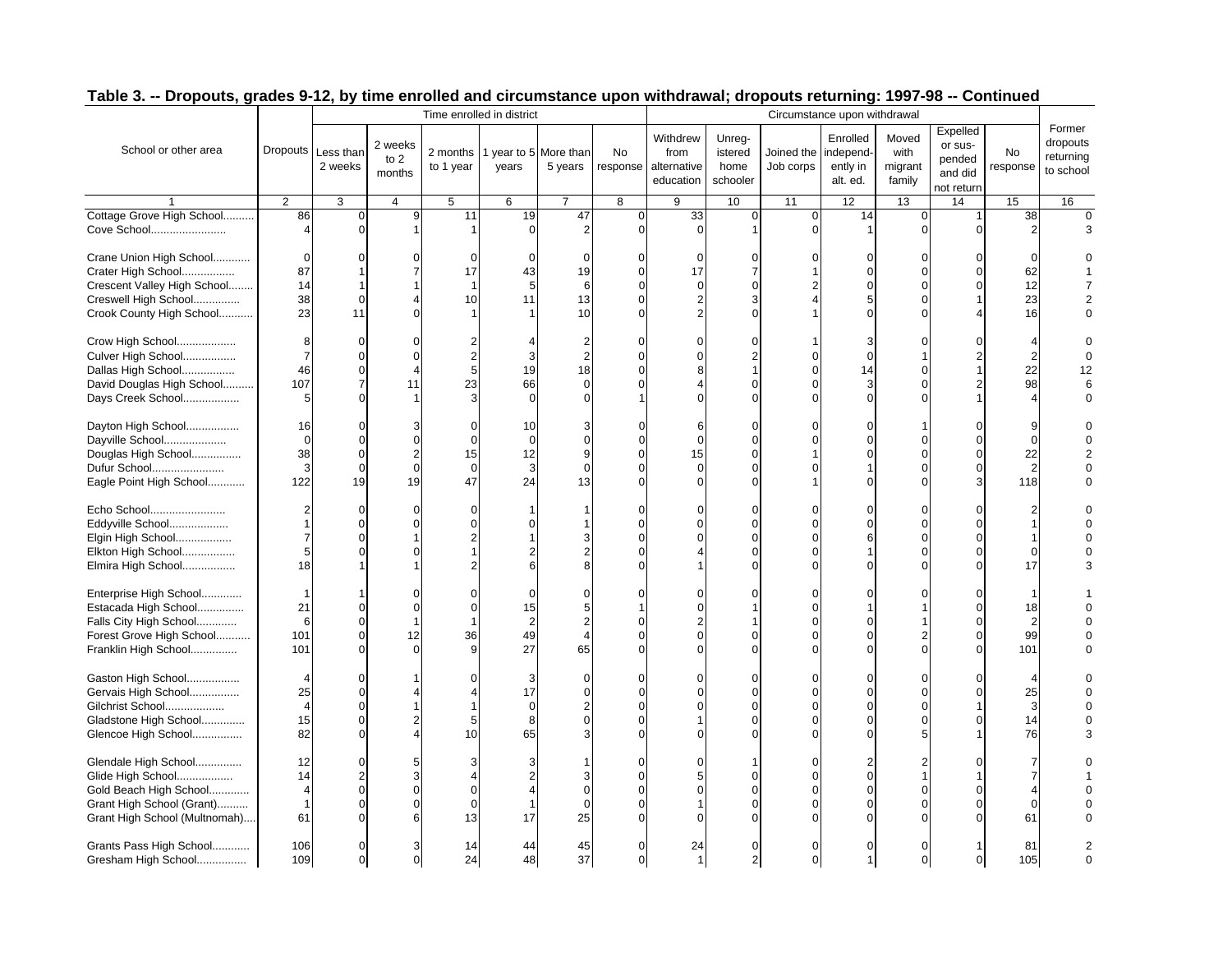|                                                                                                                                                      |                                         |                                                          |                                            | Time enrolled in district |                                                |                                                           |                              |                                              |                                       |                                                          | Circumstance upon withdrawal                                      |                                                              |                                                        |                                        |                                              |
|------------------------------------------------------------------------------------------------------------------------------------------------------|-----------------------------------------|----------------------------------------------------------|--------------------------------------------|---------------------------|------------------------------------------------|-----------------------------------------------------------|------------------------------|----------------------------------------------|---------------------------------------|----------------------------------------------------------|-------------------------------------------------------------------|--------------------------------------------------------------|--------------------------------------------------------|----------------------------------------|----------------------------------------------|
| School or other area                                                                                                                                 |                                         | Dropouts Less than<br>2 weeks                            | 2 weeks<br>to $2$<br>months                | 2 months<br>to 1 year     | 1 year to 5 More than<br>years                 | 5 years                                                   | No<br>response               | Withdrew<br>from<br>alternative<br>education | Unreg-<br>istered<br>home<br>schooler | Joined the<br>Job corps                                  | Enrolled<br>independ-<br>ently in<br>alt. ed.                     | Moved<br>with<br>migrant<br>family                           | Expelled<br>or sus-<br>pended<br>and did<br>not return | No<br>response                         | Former<br>dropouts<br>returning<br>to school |
|                                                                                                                                                      | 2                                       | 3                                                        | 4                                          | 5                         | 6                                              | $\overline{7}$                                            | 8                            | 9                                            | 10                                    | 11                                                       | 12                                                                | 13                                                           | 14                                                     | 15                                     | 16                                           |
| Harper School<br>Harrisburg High School<br>Helensview High School                                                                                    | $\mathbf{1}$<br>15<br>21                | $\Omega$<br>$\Omega$<br>$\Omega$                         | $\Omega$<br>3                              | 12                        | $\mathbf 0$<br>$\overline{7}$<br>6             | $\Omega$<br>$\Omega$<br>$\Omega$                          | $\mathbf 0$<br>$\Omega$<br>∩ | $\mathbf 0$                                  | 0<br>$\Omega$<br>$\Omega$             | $\mathbf 0$<br>$\mathbf 1$<br>$\Omega$                   | $\mathbf 0$<br>$\mathbf 0$                                        | $\mathbf{C}$<br>$\mathbf 0$<br>$\sqrt{ }$                    | $\mathbf 0$<br>$\Omega$                                | 10<br>20                               | $\Omega$                                     |
| Helix School<br>Henley High School<br>Henry D Sheldon High School<br>Heppner High School<br>Hermiston High School                                    | $\mathbf 0$<br>13<br>75<br>6<br>126     | 0<br>$\mathbf 0$<br>11<br>$\mathbf 0$<br>12              | $\Omega$<br>-1<br>23<br>$\mathbf 0$<br>12  | 6<br>29<br>19             | $\mathbf 0$<br>6<br>12<br>$\overline{2}$<br>60 | $\Omega$<br>C<br>$\mathbf 0$<br>3<br>23                   | $\Omega$                     | $\Omega$<br>3<br>23                          | $\Omega$<br>$\Omega$<br>$\Omega$      | $\Omega$<br>$\Omega$                                     | $\Omega$<br>$\mathsf{C}$<br>$\Omega$<br>$\Omega$<br>19            | ſ<br>C<br>3                                                  |                                                        | $\Omega$<br>11<br>74<br>3<br>79        |                                              |
| Hidden Valley High School<br>Hillsboro High School<br>Hood River Valley High School<br>Huntington School<br>Illinois Valley High School              | 47<br>114<br>43<br>$\overline{4}$<br>52 | 1<br>1<br>$\Omega$<br>$\Omega$<br>4                      | 9<br>3                                     | 9<br>18<br>12             | 18<br>75<br>12<br>$\overline{c}$<br>29         | 10<br>13<br>22<br>$\Omega$<br>$\boldsymbol{\vartriangle}$ | $\Omega$<br>$\Omega$         | $\Omega$<br>$\Omega$<br>8<br>$\Omega$<br>10  | 25                                    | $\Omega$<br>15<br>$\mathbf 0$<br>$\mathbf 0$<br>$\Omega$ | $\mathbf 0$<br>12<br>$\mathbf 0$<br>$\Omega$<br>$\Omega$          | $\mathbf 0$<br>16<br>8<br>$\mathbf{C}$<br>2                  | $\Omega$<br>0                                          | 45<br>46<br>26<br>$\overline{4}$<br>34 | 21                                           |
| Imbler High School<br>Ione School<br>Jefferson High School (Marion)<br>Jefferson High School (Multnomah<br>Jewell School                             | 3<br>$\mathbf 0$<br>13<br>72<br>3       | $\Omega$<br>$\Omega$<br>$\Omega$<br>$\Omega$<br>$\Omega$ | O                                          |                           | $\overline{2}$<br>$\mathbf 0$<br>6<br>24       | $\Omega$<br>$\Omega$<br>5<br>43                           | $\Omega$                     |                                              | $\Omega$<br>$\Omega$                  | $\Omega$<br>$\Omega$                                     | $\Omega$<br>$\Omega$<br>$\Omega$<br>$\mathsf{C}$<br>$\mathcal{C}$ | $\sqrt{ }$<br>$\sqrt{ }$<br>C                                |                                                        | 12<br>69                               |                                              |
| John C. Fremont Jr High School<br>John F Kennedy High School<br>Jordan Valley High School<br>Joseph Lane Jr High School<br>Joseph Middle/High School | 0<br>11<br>2<br>3<br>0                  | $\Omega$<br>$\Omega$<br>$\Omega$<br>$\Omega$<br>$\Omega$ |                                            |                           | $\Omega$<br>6<br>З                             | C                                                         | O                            |                                              | $\Omega$<br>$\Omega$                  | $\Omega$<br>$\Omega$<br>$\Omega$                         | $\Omega$<br>$\mathsf{C}$<br>$\mathcal{C}$<br>$\Omega$<br>$\Omega$ | $\sqrt{ }$<br>$\Omega$                                       |                                                        |                                        |                                              |
| Junction City High School<br>Klamath High School<br>Knappa High School<br>La Grande High School<br>Lake Oswego High School                           | 16<br>20<br>9<br>22<br>30               | $\Omega$<br>$\Omega$<br>$\Omega$<br>$\Omega$             | 2                                          |                           | 7<br>13<br>5<br>17<br>21                       | 3                                                         | $\Omega$                     | 17                                           | $\Omega$<br>$\Omega$<br>$\Omega$      | $\Omega$<br>$\Omega$<br>$\Omega$                         | $\Omega$<br>$\Omega$<br>$\Omega$                                  | $\sqrt{ }$<br>$\sqrt{ }$<br>$\Omega$<br>C<br>C               |                                                        | 16<br>19<br>6<br>5<br>21               | 13                                           |
| Lakeridge High School<br>Lakeview High School<br>Lapine High School<br>Lebanon High School<br>Lincoln High School                                    | 19<br>13<br>32<br>149<br>30             | 0<br>$\Omega$<br>$\Omega$<br>41<br>$\Omega$              | $\overline{2}$<br>3<br>3<br>$\overline{2}$ | 37                        | 11<br>4<br>15<br>45<br>11                      | $\Omega$<br>5<br>10<br>23<br>14                           | $\Omega$                     | $\Omega$<br>$\Omega$<br>37<br>$\Omega$       | $\overline{2}$                        | $\Omega$<br>1<br>27<br>$\overline{2}$<br>$\mathbf 0$     | $\Omega$<br>$\Omega$<br>$\Omega$<br>C<br>$\Omega$                 | $\sqrt{ }$<br>$\Omega$<br>$\Omega$<br>$\sqrt{ }$<br>$\Omega$ | $\Omega$<br>$\Omega$                                   | 18<br>12<br>1<br>108<br>29             |                                              |
| Long Creek School<br>Lost River High School<br>Lowell High School<br>Madison High School<br>Madras High School                                       | $\mathbf{1}$<br>13<br>11<br>105<br>106  | $\Omega$<br>$\Omega$<br>$\Omega$<br>$\Omega$<br>$\Omega$ | 0<br>6<br>$\Omega$                         | 18<br>25                  | 12<br>3<br>37<br>3                             | <sup>-</sup><br>$\sqrt{ }$<br>4<br>44<br>78               |                              | 2<br>$\Omega$<br>$\overline{c}$<br>67        | $\Omega$                              | $\Omega$<br>$\Omega$<br>$\Omega$                         | $\Omega$                                                          | $\mathbf C$<br>3<br>$\sqrt{ }$<br>10<br>$\sqrt{ }$           |                                                        | 86<br>36                               |                                              |
| Mapleton High School                                                                                                                                 | 13                                      | 0                                                        | 5                                          |                           | 6                                              |                                                           | $\Omega$                     | 0                                            |                                       |                                                          | $\Omega$                                                          | 3                                                            |                                                        |                                        |                                              |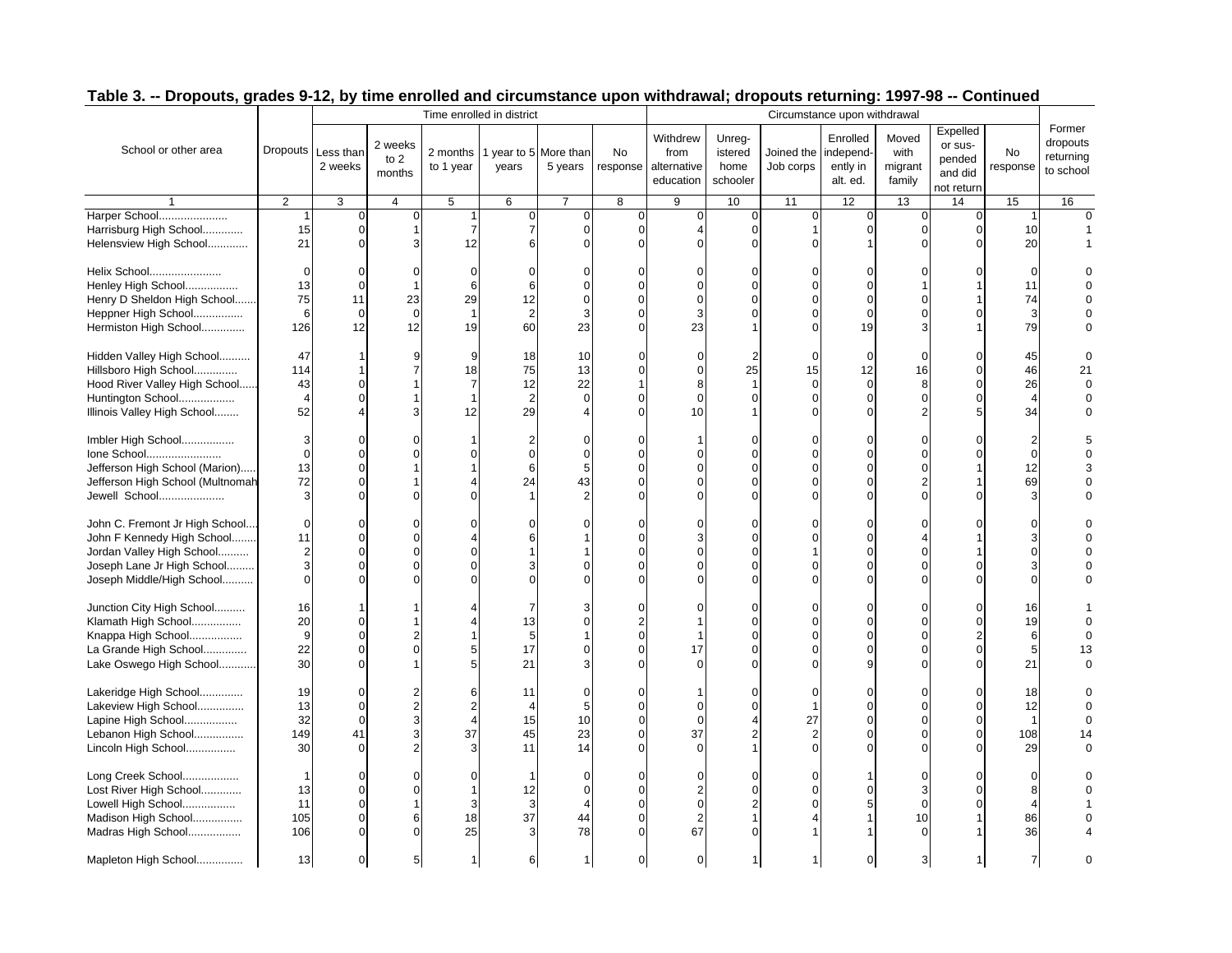|                                                                                                                                        |                                               |                                                        |                                                  | Time enrolled in district        |                                                          |                                                             |                                                    |                                              |                                                              |                                                          | Circumstance upon withdrawal                                |                                                          |                                                        |                                                    |                                              |
|----------------------------------------------------------------------------------------------------------------------------------------|-----------------------------------------------|--------------------------------------------------------|--------------------------------------------------|----------------------------------|----------------------------------------------------------|-------------------------------------------------------------|----------------------------------------------------|----------------------------------------------|--------------------------------------------------------------|----------------------------------------------------------|-------------------------------------------------------------|----------------------------------------------------------|--------------------------------------------------------|----------------------------------------------------|----------------------------------------------|
| School or other area                                                                                                                   |                                               | Dropouts Less than<br>2 weeks                          | 2 weeks<br>to $2$<br>months                      | 2 months<br>to 1 year            | 1 year to 5 More than<br>years                           | 5 years                                                     | No<br>response                                     | Withdrew<br>from<br>alternative<br>education | Unreg-<br>istered<br>home<br>schooler                        | Joined the<br>Job corps                                  | Enrolled<br>independ-<br>ently in<br>alt. ed.               | Moved<br>with<br>migrant<br>family                       | Expelled<br>or sus-<br>pended<br>and did<br>not return | No<br>response                                     | Former<br>dropouts<br>returning<br>to school |
|                                                                                                                                        | 2                                             | 3                                                      | 4                                                | $\overline{5}$                   | 6                                                        | $\overline{7}$                                              | $\overline{8}$                                     | 9                                            | 10                                                           | 11                                                       | 12                                                          | 13                                                       | 14                                                     | 15                                                 | 16                                           |
| Marshall High School (Deschutes).<br>Marshall High School (Multnomah)<br>Marshfield High School<br>Mazama High School                  | 34<br>178<br>77<br>42                         | 0<br>$\mathbf 0$<br>0<br>4                             | 12<br>$\overline{2}$<br>$\overline{2}$           | 3<br>32<br>12<br>12              | 18<br>61<br>8<br>24                                      | 11<br>73<br>55<br>$\Omega$                                  | 1<br>$\Omega$<br>$\Omega$                          | $\pmb{0}$<br>3<br>17<br>$\Omega$             | $\mathbf 0$<br>$\mathbf 0$<br>3<br>$\Omega$                  | $\mathbf 0$<br>$\mathbf 0$<br>$\Omega$<br>$\Omega$       | $\boldsymbol{0}$<br>$\pmb{0}$<br>$\overline{2}$<br>$\Omega$ | $\mathbf 0$<br>$\overline{0}$<br>$\Omega$<br>$\Omega$    | 0<br>3<br>U                                            | 34<br>172<br>53<br>42                              | $\Omega$<br>21                               |
| Mc Kay High School<br>Mc Kenzie River High School<br>Mc Loughlin High School<br>Mc Minnville High School<br>Mc Nary High School        | 176<br>$\overline{4}$<br>109<br>208<br>132    | 0<br>0<br>0<br>5                                       | 25<br>$\mathbf 0$<br>3<br>18<br>24               | 49<br>14<br>35<br>34             | 98<br>$\mathbf{1}$<br>45<br>81<br>69                     | $\Omega$<br>$\overline{2}$<br>$\mathbf 0$<br>74<br>$\Omega$ | $\Omega$<br>$\Omega$<br>47<br>$\Omega$<br>$\Omega$ | 18<br>3<br>13<br>17                          | $\Omega$<br>$\Omega$<br>$\Omega$<br>$\mathbf{1}$<br>$\Omega$ | $\Omega$<br>$\Omega$<br>$\Omega$<br>$\Omega$<br>$\Omega$ | $\Omega$<br>$\Omega$<br>$\mathbf 0$<br>15<br>$\Omega$       | $\Omega$<br>$\Omega$<br>$\Omega$<br>$\Omega$<br>$\Omega$ | 0<br>$\Omega$<br>$\Omega$<br>$\Omega$                  | 157<br>105<br>179<br>115                           |                                              |
| Metropolitan Learning Center<br>Milwaukie High School<br>Mitchell School<br>Mohawk High School<br>Molalla Alternative Options          | 16<br>113<br>$\mathbf 0$<br>$\mathbf 0$<br>18 | 0<br>0<br>0<br>$\Omega$<br>$\Omega$                    | $\Omega$<br>11<br>$\Omega$<br>$\Omega$           | 21<br>∩<br>O                     | $\overline{2}$<br>51<br>$\mathbf 0$<br>$\mathbf 0$<br>14 | 10<br>30<br>$\overline{0}$<br>$\Omega$                      |                                                    | 3<br>30<br>$\mathbf 0$<br>$\Omega$<br>14     | $\Omega$<br>$\mathbf 0$<br>$\Omega$<br>$\Omega$              | 3<br>$\Omega$                                            | $\Omega$<br>$\Omega$<br>$\Omega$<br>$\Omega$<br>$\Omega$    | $\Omega$<br>$\Omega$<br>$\Omega$<br>$\Omega$             | $\Omega$<br>O                                          | 13<br>79<br>$\Omega$                               | 56                                           |
| Molalla High School<br>Monroe High School<br>Monument School<br>Mt View High School<br>Myrtle Point High School                        | 33<br>15<br>$\mathbf 0$<br>109<br>25          | 1<br>$\Omega$<br>$\mathbf 0$<br>26<br>$\Omega$         | $\Omega$<br>$\overline{2}$<br>$\Omega$           | 8<br>∩<br>18                     | 20<br>12<br>$\mathbf 0$<br>34<br>$\overline{7}$          | 0<br>$\Omega$<br>28<br>15                                   | $\Omega$                                           |                                              | $\Omega$<br>$\Omega$<br>5<br>$\mathbf 1$                     | $\Omega$                                                 | $\Omega$<br>$\Omega$                                        | 3<br>$\epsilon$<br>$\Omega$                              |                                                        | 22<br>14<br>$\mathbf 0$<br>94<br>12                |                                              |
| Neah-Kah-Nie Jr-Sr High School<br>Nestucca High School<br>Newberg High School<br>Newport High School<br>North Bend High School         | 10<br>5<br>98<br>58<br>35                     | 0<br>$\mathbf 0$<br>0<br>0<br>0                        | $\Omega$<br>3<br>12<br>$\overline{2}$<br>5       | 3<br>20<br>11<br>10              | $\overline{4}$<br>$\overline{1}$<br>21<br>14<br>10       | 3<br>$\overline{0}$<br>45<br>31<br>10                       | $\Omega$<br>$\Omega$                               | 28<br>14                                     | $\mathbf 0$<br>$\mathbf 0$<br>$\mathbf 0$<br>$\Omega$        | $\Omega$<br>$\Omega$<br>$\Omega$<br>3                    | $\Omega$<br>5<br>$\Omega$<br>$\Omega$                       | $\Omega$<br>$\Omega$<br>$\Omega$                         | $\Omega$                                               | 65<br>37<br>32                                     | 12<br>$\Omega$                               |
| North Douglas High School<br>North Eugene High School<br>North Lake School<br>North Marion High School<br>North Medford High School    | 6<br>39<br>$\mathbf 0$<br>60<br>69            | 0<br>1<br>$\Omega$                                     | 6<br>$\Omega$<br>5<br>5                          | $\Omega$<br>$\Omega$<br>13<br>16 | $\overline{4}$<br>12<br>$\mathbf{0}$<br>26<br>15         | $\Omega$<br>20<br>$\mathbf 0$<br>15<br>33                   | $\Omega$<br>$\Omega$                               | $\Omega$<br>$\overline{2}$<br>26             | $\Omega$<br>$\mathbf 0$<br>$\Omega$<br>3<br>$\mathbf{1}$     | $\Omega$<br>$\Omega$                                     | $\Omega$<br>$\Omega$<br>$\Omega$<br>$\Omega$<br>$\Omega$    | $\Omega$<br>$\Omega$<br>$\Omega$<br>$\Omega$             | ŋ                                                      | 5<br>38<br>$\mathbf 0$<br>51<br>41                 |                                              |
| North Powder School<br>North Salem High School<br>North Valley High School<br>Nyssa High School<br>Oakland High School                 | -1<br>186<br>43<br>37<br>$\overline{7}$       | 0<br>5<br>$\mathbf 0$<br>$\overline{2}$<br>$\mathbf 0$ | $\Omega$<br>24<br>5<br>6                         | 52<br>8<br>5                     | $\Omega$<br>105<br>22<br>10<br>$\Omega$                  | $\Omega$<br>$\mathbf 0$<br>8<br>12<br>$\overline{c}$        |                                                    | $\Omega$<br>17<br>15                         | $\Omega$<br>$\mathbf 0$<br>$\Omega$                          | $\Omega$<br>$\Omega$                                     | $\Omega$<br>$\Omega$                                        | C<br>$\Omega$<br>8<br>$\Omega$                           |                                                        | 164<br>34<br>8                                     |                                              |
| Oakridge High School<br>Ontario High School<br>Opportunity Center High School<br>Oregon City HS - Freshman<br>Oregon City HS - Jackson | 15<br>54<br>69<br>10<br>106                   | 0<br>0<br>1<br>1<br>$\Omega$                           | 3<br>$\Omega$<br>$\Omega$<br>3<br>$\overline{7}$ | q<br>15                          | $\overline{4}$<br>33<br>29<br>$\overline{2}$<br>21       | 8<br>12<br>32<br>$\mathbf 0$<br>63                          | O<br>$\Omega$                                      | $\Omega$<br>65<br>$\mathbf{1}$<br>13         | $\Omega$<br>$\mathbf 0$<br>$\mathbf 0$                       | $\Omega$<br>$\Omega$<br>$\Omega$<br>$\Omega$             | $\Omega$<br>$\Omega$<br>$\Omega$                            | $\Omega$<br>$\Omega$<br>$\sqrt{ }$                       |                                                        | 14<br>53<br>$\overline{1}$<br>$\overline{7}$<br>89 |                                              |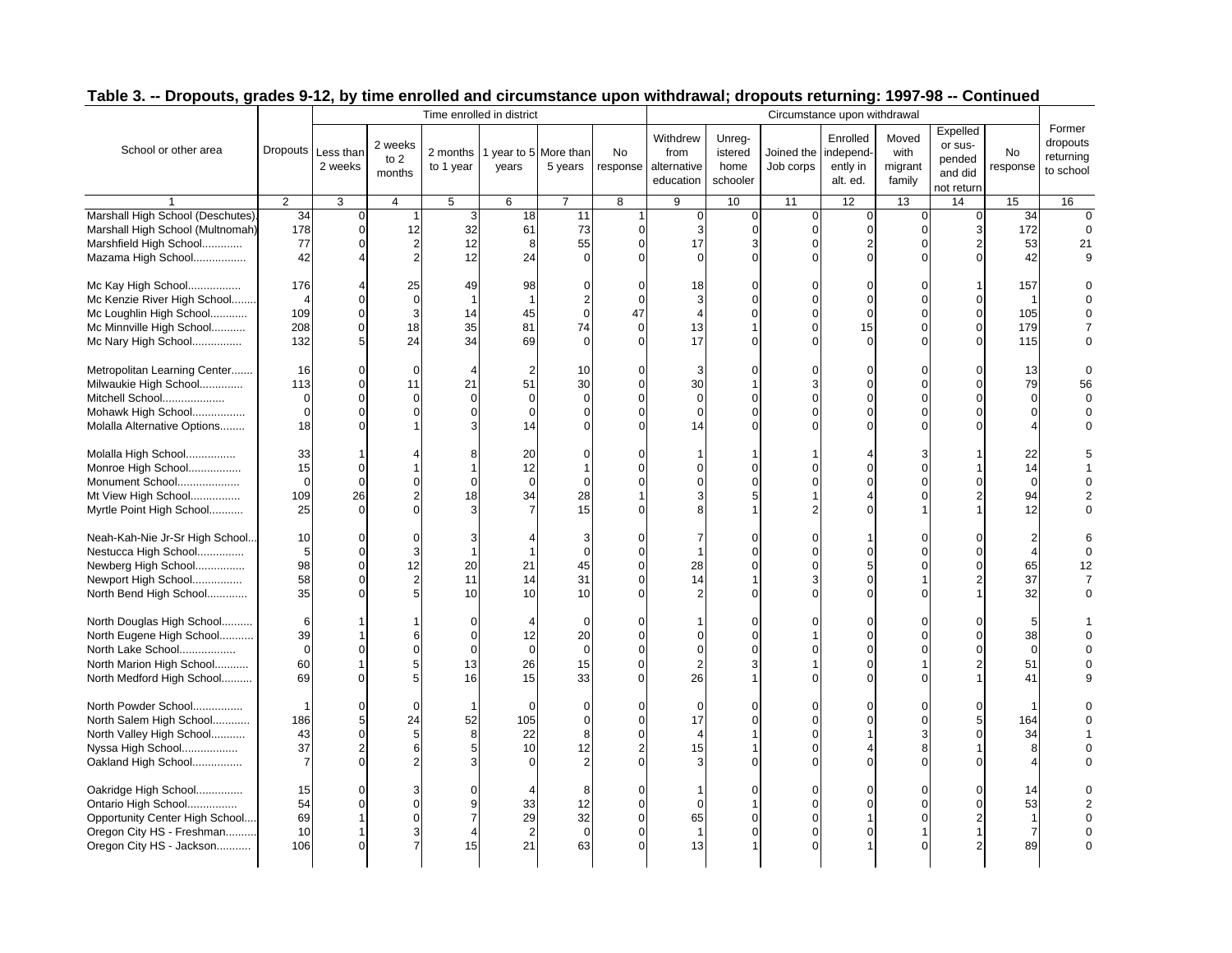|                                  |                |                               |                                         |                       | Time enrolled in district      |                |                |                                              |                                       |                         | Circumstance upon withdrawal                  |                                    |                                                        |                |                                              |
|----------------------------------|----------------|-------------------------------|-----------------------------------------|-----------------------|--------------------------------|----------------|----------------|----------------------------------------------|---------------------------------------|-------------------------|-----------------------------------------------|------------------------------------|--------------------------------------------------------|----------------|----------------------------------------------|
| School or other area             |                | Dropouts Less than<br>2 weeks | 2 weeks<br>to 2<br>months               | 2 months<br>to 1 year | 1 year to 5 More than<br>years | 5 years        | No<br>response | Withdrew<br>from<br>alternative<br>education | Unreg-<br>istered<br>home<br>schooler | Joined the<br>Job corps | Enrolled<br>independ-<br>ently in<br>alt. ed. | Moved<br>with<br>migrant<br>family | Expelled<br>or sus-<br>pended<br>and did<br>not return | No<br>response | Former<br>dropouts<br>returning<br>to school |
|                                  | $\overline{2}$ | 3                             | 4                                       | $5\overline{)}$       | 6                              | $\overline{7}$ | $\overline{8}$ | 9                                            | 10                                    | 11                      | 12                                            | 13                                 | 14                                                     | 15             | 16                                           |
| PPS Alternative Programs         | 880            | 15                            | 70                                      | $\overline{210}$      | 233                            | 352            | $\mathbf 0$    | 655                                          | $\mathbf 0$                           | 8                       | 11                                            | $\mathbf 0$                        | 24                                                     | 182            |                                              |
| Pacific High School              | 7              | $\Omega$                      | $\mathbf 0$                             | 2                     |                                | 4              | $\mathbf 0$    | $\Omega$                                     | $\mathbf 0$                           | $\mathbf 0$             | $\mathbf 0$                                   | $\mathbf 0$                        |                                                        | 6              |                                              |
| Paisley School                   | 6              | $\Omega$                      | $\overline{2}$                          | 2                     | $\overline{2}$                 | $\cap$         | $\Omega$       |                                              |                                       | $\Omega$                | $\Omega$                                      | $\Omega$                           |                                                        | 5              |                                              |
| Parkrose High School             | 70             |                               | 9                                       | 14                    | 37                             | q              | $\Omega$       |                                              | 3                                     |                         | 3                                             | $\Omega$                           |                                                        | 61             |                                              |
| Pendleton High School            | 56             |                               | $\mathfrak{p}$                          | 8                     | 18                             | 27             |                |                                              |                                       | $\Omega$                | $\Omega$                                      | $\Omega$                           |                                                        | 46             |                                              |
| Perrydale School                 | $\overline{2}$ | $\Omega$                      | 2                                       | $\Omega$              | $\mathbf 0$                    | $\Omega$       | $\Omega$       | 2                                            | $\Omega$                              |                         | $\Omega$                                      | $\Omega$                           |                                                        | $\Omega$       |                                              |
| Philomath High School            | 34             | $\Omega$                      |                                         | 3                     | 14                             | 16             |                | $\Omega$                                     |                                       |                         | $\Omega$                                      | 2                                  |                                                        | 30             |                                              |
| Phoenix High School              | 40             | $\overline{2}$                | 2                                       | 10                    | 25                             |                |                | 15                                           | $\Omega$                              |                         | $\Omega$                                      | $\Omega$                           |                                                        | 24             |                                              |
| Pilot Rock High School           | 3              | $\Omega$                      | $\Omega$                                |                       | $\overline{1}$                 |                |                | $\Omega$                                     | $\Omega$                              | $\Omega$                | $\Omega$                                      | $\Omega$                           |                                                        | $\overline{2}$ |                                              |
| Pine Eagle High School           | 17             | $\Omega$                      | $\Omega$                                |                       |                                |                |                |                                              |                                       | $\Omega$                |                                               | $\Omega$                           |                                                        |                |                                              |
| Pleasant Hill High School        | 19             | $\Omega$                      | $\Omega$                                |                       | 4                              | 14             | $\Omega$       |                                              | $\Omega$                              | $\Omega$                | $\Omega$                                      | $\Omega$                           |                                                        | 19             |                                              |
| Powers High School               | 6              | $\mathbf 0$                   | 2                                       |                       |                                | 2              |                |                                              | $\Omega$                              | $\Omega$                | $\Omega$                                      | $\Omega$                           |                                                        | 6              |                                              |
| Prairie City School              | $\mathbf 0$    | $\mathbf 0$                   | $\Omega$                                | $\Omega$              | $\Omega$                       | $\Omega$       |                |                                              | $\Omega$                              | $\Omega$                | $\mathbf 0$                                   | $\Omega$                           |                                                        | $\overline{0}$ |                                              |
| Prospect High School             | 6              | $\Omega$                      |                                         |                       |                                |                |                |                                              |                                       | $\Omega$                | $\Omega$                                      | $\Omega$                           |                                                        |                |                                              |
| Rainier High School              | 11             | $\Omega$                      |                                         |                       | 3                              |                |                |                                              |                                       | $\Omega$                | $\Omega$                                      | $\Omega$                           |                                                        | 10             |                                              |
|                                  |                |                               |                                         |                       |                                |                |                |                                              |                                       |                         |                                               |                                    |                                                        |                |                                              |
| Redmond High School              | 51             | $\Omega$                      | 3                                       |                       | 17                             | 30             | $\Omega$       | 24                                           | $\Omega$                              | $\overline{2}$          | 2                                             | $\Omega$                           |                                                        | 22             |                                              |
| Reedsport High School            | 12             | $\Omega$                      | -1                                      | 2                     | $\overline{7}$                 | $\overline{2}$ |                | $\overline{1}$                               | $\Omega$                              | $\Omega$                | $\Omega$                                      | $\Omega$                           |                                                        | 11             |                                              |
| Rex Putnam High School           | 57             | $\mathbf 0$                   | 14                                      | 12                    | 15                             | 16             |                | 13                                           | $\Omega$                              | $\Omega$                | $\Omega$                                      | $\Omega$                           |                                                        | 44             |                                              |
| Reynolds High School             | 156            | 15                            | 3                                       | 51                    | 86                             | $\Omega$       |                | 14                                           |                                       |                         |                                               |                                    |                                                        | 129            | 19                                           |
| Riddle High School               | 5              | $\Omega$                      | $\Omega$                                | 2                     | 3                              |                | ∩              |                                              | $\Omega$                              | $\Omega$                | $\Omega$                                      | $\Omega$                           |                                                        | 5              |                                              |
| Riverdale High School            | 0              | $\Omega$                      |                                         | $\Omega$              | $\mathbf 0$                    |                |                |                                              |                                       |                         | $\Omega$                                      | $\Omega$                           |                                                        | 0              |                                              |
| Riverside High School            | 59             | $\mathbf 0$                   | 5                                       | 24                    | 21                             |                |                | 10                                           | $\Omega$                              |                         | 3                                             | 8                                  |                                                        | 35             |                                              |
| Rogue River High School          | 9              | $\Omega$                      |                                         | -1                    | $\overline{2}$                 | 5              |                | 3                                            |                                       |                         | $\mathbf 0$                                   |                                    |                                                        | $\overline{1}$ |                                              |
|                                  | 100            | $\Omega$                      | 7                                       | 18                    | 21                             | 54             | $\Omega$       | $\Omega$                                     | $\Omega$                              | $\Omega$                | $\mathbf 0$                                   | 15                                 |                                                        | 85             |                                              |
| Roosevelt High School            | 192            | $\overline{2}$                | $\overline{7}$                          | 39                    | 105                            | 39             | $\Omega$       | 119                                          | $\mathfrak{p}$                        | $\overline{2}$          | 10                                            |                                    |                                                        | 56             |                                              |
| Roseburg High School             |                |                               |                                         |                       |                                |                |                |                                              |                                       |                         |                                               |                                    |                                                        |                |                                              |
| Salem-Keizer Alternative Program | 104            | 8                             | 14                                      | 27                    | 55                             | $\Omega$       | $\Omega$       | 21                                           | $\Omega$                              | $\Omega$                | $\mathbf 0$                                   | $\Omega$                           |                                                        | 82             |                                              |
| Sam Barlow High School           | 55             | 5                             |                                         | 20                    | 26                             |                |                |                                              |                                       | $\Omega$                | $\overline{7}$                                | $\Omega$                           |                                                        | 42             |                                              |
| Sandy High School                | 66             | $\overline{4}$                |                                         | 16                    | 37                             |                |                |                                              |                                       |                         | $\Omega$                                      | $\Omega$                           |                                                        | 57             | 11                                           |
| Santiam High School              | 24             | 6                             |                                         | 2                     | 6                              | 5              |                | 15                                           | $\Omega$                              | $\Omega$                | $\Omega$                                      | $\Omega$                           |                                                        | 9              |                                              |
| Scappoose High School            | 11             | 5                             |                                         | 3                     | 2                              |                |                |                                              | $\Omega$                              |                         |                                               | $\Omega$                           |                                                        | 6              |                                              |
| School Of Arts & Communic        | 14             | $\Omega$                      |                                         | 5                     |                                |                | O              |                                              | $\Omega$                              | $\Omega$                | $\Omega$                                      | $\Omega$                           | O                                                      | 11             |                                              |
| School Of Science & Techn        | $\overline{2}$ | $\mathbf 0$                   | $\Omega$                                |                       | $\Omega$                       |                |                |                                              | $\Omega$                              |                         | $\Omega$                                      | $\Omega$                           |                                                        | $\mathbf{1}$   |                                              |
| Scio High School                 | 35             | 3                             | 5                                       | 13                    | 12                             |                | $\Omega$       | $\Omega$                                     | $\Omega$                              | $\Omega$                | $\Omega$                                      | $\Omega$                           |                                                        | 35             |                                              |
| Seaside High School              | 38             | 1                             | 6                                       | 3                     | 28                             |                |                | 15                                           |                                       |                         | $\Omega$                                      | 3                                  |                                                        | 19             |                                              |
| Sheridan High School             | 4              | $\Omega$                      |                                         |                       | 3                              |                |                |                                              | $\Omega$                              |                         | $\Omega$                                      | $\Omega$                           |                                                        |                |                                              |
| Sherman High School              | 3              |                               |                                         | $\Omega$              |                                |                | U              |                                              |                                       | $\Omega$                |                                               | $\Omega$                           |                                                        | $\overline{2}$ |                                              |
| Sherwood High School             | 29             | $\Omega$                      |                                         | 8                     | 12                             |                | O              | $\Omega$                                     | $\Omega$                              | $\Omega$                | $\Omega$                                      | $\Omega$                           |                                                        | 29             |                                              |
|                                  | 92             |                               | 16                                      | 12                    | 62                             |                |                | 16                                           |                                       | $\Omega$                | 5                                             | $\Omega$                           |                                                        | 66             |                                              |
| Silverton High School            | 26             | $\Omega$                      |                                         |                       |                                |                |                |                                              |                                       |                         | $\Omega$                                      | $\Omega$                           |                                                        |                |                                              |
| Sisters High School              |                |                               | $\overline{2}$<br>$\boldsymbol{\Delta}$ | 9                     | 10                             |                |                | 12                                           |                                       |                         |                                               | $\Omega$                           | $\Omega$                                               | 13             |                                              |
| Siuslaw High School              | 40             | $\mathbf 0$                   |                                         | 8                     | 22                             | 5              |                | 8                                            |                                       |                         | $\Omega$                                      |                                    |                                                        | 30             |                                              |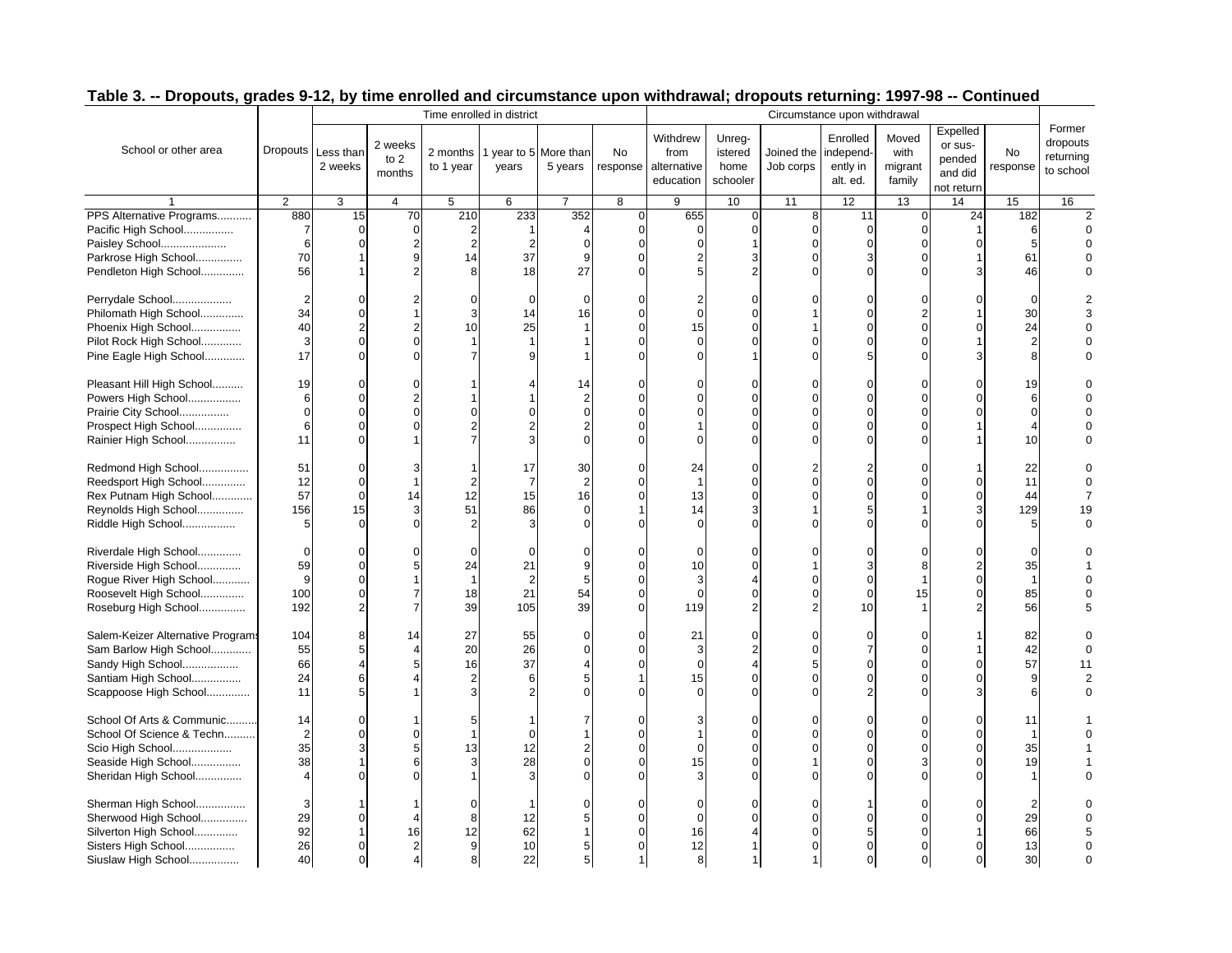|                                                                                                                                          |                                                            |                                                         |                                                    |                            | Time enrolled in district                              |                                                         |                    |                                              |                                                               |                                            | Circumstance upon withdrawal                                             |                                                                      |                                                        |                                                |                                              |
|------------------------------------------------------------------------------------------------------------------------------------------|------------------------------------------------------------|---------------------------------------------------------|----------------------------------------------------|----------------------------|--------------------------------------------------------|---------------------------------------------------------|--------------------|----------------------------------------------|---------------------------------------------------------------|--------------------------------------------|--------------------------------------------------------------------------|----------------------------------------------------------------------|--------------------------------------------------------|------------------------------------------------|----------------------------------------------|
| School or other area                                                                                                                     | <b>Dropouts</b>                                            | Less than<br>2 weeks                                    | 2 weeks<br>to $2$<br>months                        | 2 months<br>to 1 year      | 1 year to 5 More than<br>years                         | 5 years                                                 | No<br>response     | Withdrew<br>from<br>alternative<br>education | Unreg-<br>istered<br>home<br>schooler                         | Joined the<br>Job corps                    | Enrolled<br>independ-<br>ently in<br>alt. ed.                            | Moved<br>with<br>migrant<br>family                                   | Expelled<br>or sus-<br>pended<br>and did<br>not return | No<br>response                                 | Former<br>dropouts<br>returning<br>to school |
|                                                                                                                                          | $\mathbf{2}$                                               | 3                                                       | $\overline{4}$                                     | $\overline{5}$             | 6                                                      | $\overline{7}$                                          | 8                  | 9                                            | 10                                                            | 11                                         | 12                                                                       | 13                                                                   | 14                                                     | 15                                             | 16                                           |
| South Albany High School<br>South Eugene High School<br>South Medford High School<br>South Salem High School<br>South Umpqua High School | 98<br>47<br>144<br>142<br>55                               | 0<br>$\overline{7}$<br>$\overline{7}$                   | 7<br>8<br>6<br>15<br>6                             | 10<br>18<br>25<br>39<br>12 | 20<br>14<br>47<br>81<br>30                             | 61<br>$\mathbf 0$<br>65<br>$\Omega$<br>6                | 0<br>$\Omega$      | 43<br>$\Omega$<br>$\overline{c}$<br>23<br>13 | 0<br>$\overline{0}$<br>$\mathbf 0$                            | 0<br>$\overline{2}$<br>6<br>$\overline{2}$ | $\overline{0}$<br>$\mathbf{0}$<br>$\mathbf 0$<br>$\mathbf 0$<br>$\Omega$ | 0<br>$\mathbf 0$<br>$\mathbf 0$<br>$\overline{2}$                    | $\Omega$<br>$\Omega$                                   | 55<br>45<br>129<br>116<br>34                   | 16                                           |
| Sprague High School<br>Spray School<br>Springfield High School<br>St Helens High School<br>St Paul High School                           | 101<br>$\mathbf 1$<br>108<br>40<br>$\mathbf{1}$            | $\Omega$<br>5<br>$\overline{2}$<br>$\Omega$             | 10<br>$\Omega$<br>21<br>$\overline{2}$<br>$\Omega$ | 22<br>$\Omega$<br>27       | 68<br>$\overline{1}$<br>33<br>9<br>$\Omega$            | $\sqrt{ }$<br>$\Omega$<br>22<br>22<br>$\Omega$          |                    | 8<br>$\Omega$<br>11<br>26                    | $\Omega$<br>$\mathbf 0$<br>$\Omega$<br>$\Omega$               | $\Omega$<br>$\Omega$<br>$\Omega$           | $\Omega$<br>$\Omega$<br>$\Omega$<br>$\overline{1}$<br>$\Omega$           | $\Omega$<br>$\Omega$<br>$\mathbf 0$<br>$\Omega$<br>$\Omega$          | $\Omega$                                               | 93<br>$\overline{1}$<br>92<br>13               |                                              |
| Stanfield Secondary School<br>Stayton High School<br>Sunset High School<br>Sutherlin High School<br>Sweet Home High School               | 15<br>46<br>117<br>37<br>91                                | $\overline{2}$<br>$\mathbf 0$<br>1<br>10                | $\overline{7}$<br>21<br>$\overline{2}$<br>16       | 16<br>36<br>11<br>12       | 13<br>21<br>$\overline{4}$<br>12<br>49                 | $\sqrt{ }$<br>$\mathbf 0$<br>56<br>11<br>$\overline{4}$ | $\Omega$           | 2<br>16<br>12                                | $\Omega$<br>0<br>$\Omega$<br>$\mathbf 0$<br>$\Omega$          | $\Omega$                                   | $\Omega$<br>$\mathbf 0$<br>$\overline{2}$<br>9<br>$\Omega$               | $\Omega$<br>$\mathbf 0$<br>$\Omega$<br>$\mathbf 0$<br>$\Omega$       | $\Omega$<br>$\Omega$<br>$\Omega$                       | 13<br>30<br>111<br>15<br>89                    | 19                                           |
| Taft High School<br>The Dalles High School<br>Thurston High School<br>Tigard High School<br>Tillamook High School                        | 81<br>71<br>67<br>76<br>42                                 | $\Omega$<br>5                                           | 5<br>8<br>13                                       | 17<br>10<br>12<br>9        | 21<br>37<br>23<br>25<br>32                             | 37<br>16<br>24<br>28                                    | 0<br>0<br>$\Omega$ | 34<br>5<br>18<br>21                          | 7<br>$\overline{2}$<br>$\mathbf 0$<br>$\Omega$                |                                            | $\Omega$<br>9<br>$\Omega$                                                | $\overline{2}$<br>$\Omega$<br>$\Omega$                               | C                                                      | 78<br>24<br>57<br>48<br>18                     |                                              |
| Toledo High School<br>Triangle Lake School<br>Tualatin High School<br>Ukiah High School<br>Umatilla High School                          | $\overline{2}$<br>$\mathbf{1}$<br>98<br>$\mathbf{1}$<br>16 | $\Omega$<br>$\Omega$<br>0                               | $\Omega$                                           | 0<br>15                    | $\mathbf 0$<br>$\mathbf 0$<br>37<br>$\mathbf 0$<br>5   | 2<br>$\mathcal{C}$<br>37<br>$\mathcal{C}$<br>З          | $\Omega$           | 13                                           | 0<br>0<br>$\Omega$<br>$\Omega$<br>$\Omega$                    |                                            | $\overline{1}$<br>$\Omega$<br>$\Omega$<br>$\Omega$<br>$\Omega$           | $\Omega$<br>$\Omega$<br>$\overline{4}$<br>$\Omega$<br>$\overline{c}$ | $\Omega$<br>r                                          | $\mathbf 0$<br>1<br>80<br>$\overline{1}$<br>13 |                                              |
| Union High School<br>Vale High School<br>Vernonia High School<br>Wahtonka High School<br>Waldport High School                            | $\mathbf 0$<br>23<br>17<br>24<br>17                        | $\Omega$<br>$\Omega$                                    | O<br>6                                             |                            | $\Omega$<br>9<br>$\overline{2}$<br>5<br>$\overline{2}$ | $\epsilon$<br>$\Omega$<br>8<br>g<br>10                  |                    |                                              | $\Omega$<br>$\mathbf 0$<br>$\mathbf 0$<br>$\overline{2}$<br>3 | $\Omega$<br>13                             | $\Omega$<br>4<br>$\Omega$<br>$\Omega$<br>$\overline{2}$                  | $\Omega$<br>$\overline{4}$<br>$\mathbf 0$<br>$\Omega$<br>$\Omega$    |                                                        | $\overline{0}$<br>13<br>16<br>$\Omega$         |                                              |
| Wallowa High School<br>Warrenton High School<br>Wasco County High School<br>West Albany High School<br>West Linn High School             | $\overline{0}$<br>22<br>$\overline{7}$<br>70<br>66         | $\Omega$<br>$\Omega$<br>$\Omega$<br>$\overline{4}$<br>3 | 2                                                  | 6<br>16                    | $\mathbf C$<br>9<br>6<br>56<br>43                      | C<br>$\Omega$                                           |                    | $\Omega$<br>27                               | $\Omega$<br>0<br>0<br>$\Omega$                                |                                            | $\Omega$<br>$\mathbf 1$<br>$\Omega$                                      | $\Omega$<br>$\Omega$<br>$\Omega$                                     |                                                        | $\Omega$<br>16<br>5<br>42<br>64                |                                              |
| Weston Mc Ewen High School<br>Westview High School<br>Wheeler High School<br>Willamette High School                                      | 14<br>160<br>$\overline{1}$<br>75                          | $\Omega$<br>$\overline{2}$<br>1<br>5 <sup>5</sup>       | 35<br>$\mathbf 0$<br>9                             | 53<br>$\Omega$<br>11       | $\overline{2}$<br>3<br>$\Omega$<br>29                  | 8<br>67<br>$\Omega$<br>21                               | $\Omega$           | 12<br>$\mathbf 0$<br>2                       | $\Omega$<br>$\Omega$<br>$\mathbf{1}$                          | $\Omega$                                   | 3<br>15<br>$\mathbf 0$<br>14                                             | $\Omega$<br>$\Omega$<br>$\Omega$<br>$\mathbf 0$                      | $\Omega$                                               | 131<br>$\mathbf{1}$<br>57                      |                                              |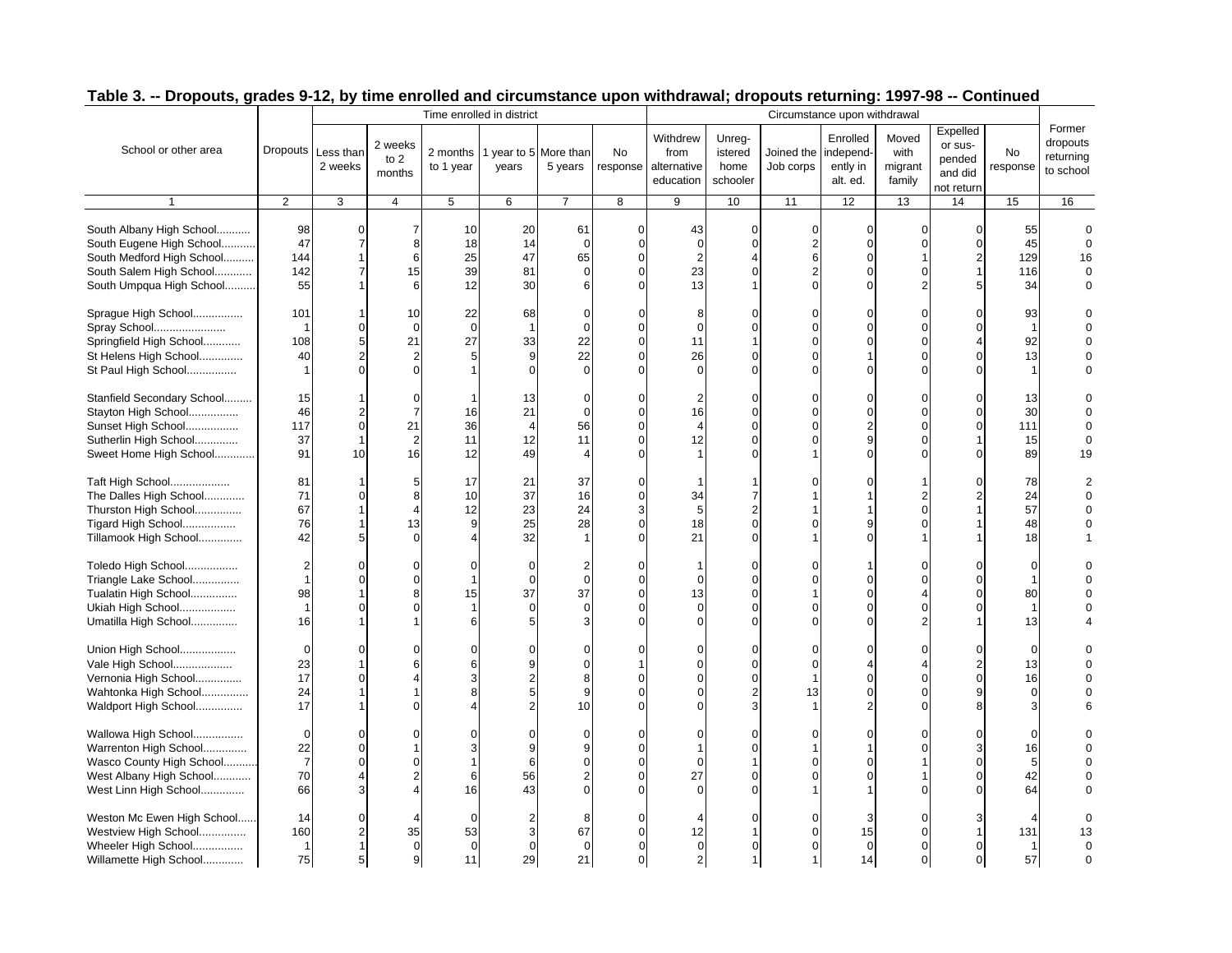|                                                     |           |                               |                             | Time enrolled in district |                |                                  |                |                                              |                                       |                         | Circumstance upon withdrawal                  |                                    |                                                        |                |                                              |
|-----------------------------------------------------|-----------|-------------------------------|-----------------------------|---------------------------|----------------|----------------------------------|----------------|----------------------------------------------|---------------------------------------|-------------------------|-----------------------------------------------|------------------------------------|--------------------------------------------------------|----------------|----------------------------------------------|
| School or other area                                |           | Dropouts Less than<br>2 weeks | 2 weeks<br>to $2$<br>months | 2 months<br>to 1 year     | years          | 1 year to 5 More than<br>5 years | No<br>response | Withdrew<br>from<br>alternative<br>education | Unreg-<br>istered<br>home<br>schooler | Joined the<br>Job corps | Enrolled<br>independ-<br>ently in<br>alt. ed. | Moved<br>with<br>migrant<br>family | Expelled<br>or sus-<br>pended<br>and did<br>not return | No<br>response | Former<br>dropouts<br>returning<br>to school |
|                                                     | 2         | 3                             | 4                           | $\overline{5}$            | 6              | $\overline{7}$                   | $\overline{8}$ | 9                                            | 10                                    | 11                      | 12                                            | 13                                 | 14                                                     | 15             | 16                                           |
| Willamina High School                               | 25        | 0                             | $\overline{2}$              |                           | 6              | 10                               | $\overline{0}$ |                                              | $\mathbf 0$                           | $\mathbf 0$             | $\overline{0}$                                | $\Omega$                           | $\Omega$                                               | 18             | $\Omega$                                     |
| Wilson High School<br>Wilsonville High School       | 139<br>44 | $\Omega$<br>3                 |                             | 32<br>6                   | 44<br>10       | 62<br>22                         | $\Omega$       | 5                                            | $\Omega$<br>3                         | $\Omega$<br>$\Omega$    | $\Omega$<br>$\Omega$                          | $\Omega$<br>$\Omega$               | $\Omega$                                               | 139<br>32      |                                              |
| Winston Churchill High School                       | 24        | $\Omega$                      | $\overline{4}$              | 5                         | 8              | $\overline{7}$                   | $\Omega$       | $\Omega$                                     |                                       | $\Omega$                | $\mathcal{P}$                                 | $\Omega$                           |                                                        | 20             |                                              |
| Woodburn High School                                | 126       | $\Omega$                      |                             | 23                        | 33             | 66                               | $\Omega$       | 8                                            | $\Omega$                              | 2                       |                                               | 17                                 |                                                        | 95             |                                              |
| Yamhill-Carlton High School                         | 25        | $\Omega$                      | $\overline{2}$              |                           | 16             | $\Omega$                         | $\Omega$       | $\overline{7}$                               | $\overline{2}$                        | $\Omega$                |                                               | $\Omega$                           |                                                        | 14             |                                              |
| Yoncalla High School                                | 6         | $\Omega$                      |                             |                           |                |                                  |                |                                              |                                       |                         |                                               | $\sqrt{ }$                         |                                                        |                |                                              |
|                                                     |           |                               |                             |                           |                |                                  |                |                                              |                                       |                         |                                               |                                    |                                                        |                |                                              |
| II. Districts (with more than one school reporting) |           |                               |                             |                           |                |                                  |                |                                              |                                       |                         |                                               |                                    |                                                        |                |                                              |
| Beaverton SD 48J                                    | 676       | 3                             | 114                         | 239                       | 16             | 304                              | $\Omega$       | 118                                          | 7                                     | 3                       | 23                                            | 6                                  | 3                                                      | 516            | 28                                           |
| Bend SD1                                            | 341       | 26                            | 18                          | 34                        | 125            | 120                              | 18             | 3                                            | 9                                     | 28                      | $\overline{4}$                                | $\sqrt{ }$                         |                                                        | 294            |                                              |
| Columbia SD 5J                                      | 13        | $\Omega$                      | 3                           | 3                         | 6              |                                  | $\Omega$       |                                              | $\Omega$                              | $\Omega$                | $\Omega$                                      | $\Omega$                           |                                                        | 10             |                                              |
| Corbett SD 39                                       | 12        | 1                             | $\mathbf 1$                 |                           | $\overline{7}$ | $\Omega$                         |                |                                              |                                       | $\Omega$                | $\Omega$                                      | $\Omega$                           |                                                        | 12             |                                              |
| Corvallis SD 509J                                   | 81        | 1                             | 9                           | 15                        | 27             | 29                               | $\Omega$       |                                              | $\Omega$                              | $\overline{2}$          | $\Omega$                                      | $\Omega$                           | $\Omega$                                               | 74             | 19                                           |
|                                                     |           |                               |                             |                           |                |                                  |                |                                              |                                       |                         |                                               |                                    |                                                        |                |                                              |
| Eugene SD 4J                                        | 263       | 20                            | 41                          | 61                        | 76             | 65                               | $\Omega$       | 65                                           |                                       |                         |                                               | $\sqrt{ }$                         |                                                        | 187            |                                              |
| Greater Albany SD 8J                                | 168       | 4                             | 9                           | 16                        | 76             | 63                               | $\Omega$       | 70                                           | $\mathbf 0$                           | $\mathbf 0$             | $\mathbf 0$                                   |                                    | $\Omega$                                               | 97             |                                              |
| Gresham-Barlow SD 10J                               | 164       | 5                             | $\overline{4}$              | 44                        | 74             | 37                               | $\Omega$       | $\overline{4}$                               |                                       | $\mathbf 0$             | 8                                             | $\Omega$                           |                                                        | 147            |                                              |
| Hillsboro SD 1J                                     | 252       | 1                             | 16                          | 37                        | 178            | 20                               |                | 13                                           | 25                                    | 17                      | 13                                            | 22                                 |                                                        | 160            | 27                                           |
| Hood River SD 1                                     | 50        | $\Omega$                      |                             |                           | 13             | 24                               |                |                                              |                                       | $\Omega$                | $\Omega$                                      | 8                                  |                                                        | 30             |                                              |
|                                                     |           |                               |                             |                           |                |                                  |                |                                              |                                       |                         |                                               |                                    |                                                        |                |                                              |
| Klamath County SD                                   | 60        | 3                             | 3                           | 17                        | 31             | 6                                | $\Omega$       |                                              |                                       | $\Omega$                |                                               | 4                                  | 14                                                     | 37             |                                              |
| Klamath Falls City Schools                          | 62        | 4                             | 3                           | 16                        | 37             | $\mathbf 0$                      |                |                                              | $\Omega$                              | $\Omega$                | $\mathsf{C}$                                  | $\Omega$                           | $\Omega$                                               | 61             |                                              |
| Lake Oswego SD 7J                                   | 49        | $\Omega$                      | 3                           | 11                        | 32             | 3                                |                |                                              | $\Omega$                              | $\Omega$                |                                               | $\Omega$                           | $\mathbf 0$                                            | 39             |                                              |
| Lincoln County SD                                   | 159       | $\overline{2}$                | $\overline{7}$              | 32                        | 37             | 81                               |                | 16                                           | 5                                     |                         | 3                                             |                                    | 10                                                     | 119            | 15                                           |
| Medford SD 549                                      | 213       | $\mathbf{1}$                  | 11                          | 41                        | 62             | 98                               |                | 28                                           |                                       |                         | $\sqrt{ }$                                    |                                    |                                                        | 170            | 25                                           |
| Molalla SD 35                                       | 51        |                               | 5                           | 11                        | 34             | $\mathbf 0$                      | U              | 15                                           |                                       |                         |                                               | З                                  |                                                        | 26             |                                              |
| Morrow SD 1                                         | 65        | $\Omega$                      | 5                           | 25                        | 23             | 12                               |                | 13                                           | $\Omega$                              |                         | p                                             | 8                                  |                                                        | 38             |                                              |
|                                                     | 233       | $\mathsf 0$                   | 30                          | 49                        | 93             | 61                               | $\Omega$       | 46                                           |                                       | 3                       | $\Omega$                                      | $\Omega$                           | $\Omega$                                               | 183            | 118                                          |
| North Clackamas SD 12                               |           | $\mathbf{1}$                  | 10                          |                           | 23             |                                  |                | 14                                           |                                       | $\Omega$                |                                               |                                    | 3                                                      | 96             |                                              |
| Oregon City SD 62                                   | 116       |                               |                             | 19                        |                | 63                               | $\Omega$       |                                              |                                       |                         |                                               |                                    |                                                        |                |                                              |
| Portland SD 1J                                      | 1794      | 17                            | 116                         | 354                       | 503            | 804                              |                | 663                                          | $\overline{2}$                        | 13                      | 12                                            | 27                                 | 29                                                     | 1048           |                                              |
| Roseburg SD 4                                       | 195       | $\overline{2}$                | $\overline{7}$              | 39                        | 108            | 39                               | $\Omega$       | 119                                          | $\overline{2}$                        | $\overline{2}$          | 10                                            | $\overline{1}$                     | $\overline{2}$                                         | 59             |                                              |
| Salem/Keizer SD 24J                                 | 841       | 30                            | 112                         | 223                       | 476            | $\Omega$                         | $\Omega$       | 104                                          | $\Omega$                              | $\overline{2}$          | $\Omega$                                      | $\sqrt{ }$                         | 8                                                      | 727            |                                              |
| Springfield SD19                                    | 175       | 6                             | 25                          | 39                        | 56             | 46                               |                | 16                                           | 3                                     |                         |                                               | $\Omega$                           |                                                        | 149            |                                              |
| Three Rivers SD                                     | 142       | 5                             | 17                          | 29                        | 69             | 22                               |                | 14                                           |                                       |                         |                                               | 5                                  |                                                        | 113            |                                              |
| Tigard SD 23J                                       | 174       | $\overline{\mathbf{c}}$       | 21                          | 24                        | 62             | 65                               | $\Omega$       | 31                                           | $\Omega$                              |                         |                                               |                                    |                                                        | 128            |                                              |
| West Linn SD 3J                                     | 110       | 6                             | 6                           | 22                        | 53             | 22                               |                |                                              |                                       |                         |                                               |                                    |                                                        | 96             |                                              |
|                                                     |           |                               |                             |                           |                |                                  |                |                                              |                                       |                         |                                               |                                    |                                                        |                |                                              |
| III. Counties                                       |           |                               |                             |                           |                |                                  |                |                                              |                                       |                         |                                               |                                    |                                                        |                |                                              |
| Baker County                                        | 59        | 7                             | 7                           | 20                        | 22             | 3                                | $\Omega$       |                                              |                                       | $\Omega$                | 5                                             | $\Omega$                           | 3                                                      | 50             |                                              |
| Benton County                                       | 133       | $\overline{2}$                | 13                          | 19                        | 53             | 46                               | $\Omega$       | 5                                            | $\overline{2}$                        | 3                       | $\mathbf 0$                                   | $\overline{2}$                     |                                                        | 119            | 23                                           |
| Clackamas County                                    | 780       | 19                            | 71                          | 165                       | 361            | 158                              | 6              | 84                                           | 11                                    | 11                      | 17                                            | 5                                  |                                                        | 643            | 135                                          |
| Clatsop County                                      | 79        | 1                             | 8                           | 10                        | 48             | 12                               |                | 16                                           | $\Omega$                              | $\overline{2}$          | $\mathbf{1}$                                  |                                    |                                                        | 53             | $\mathbf 1$                                  |
| Columbia County                                     | 92        | $\overline{7}$                | 11                          | 21                        | 22             | 31                               | $\Omega$       | 27                                           | $\Omega$                              | $\mathbf{1}$            | 3                                             | $\Omega$                           | 6                                                      | 55             | $\Omega$                                     |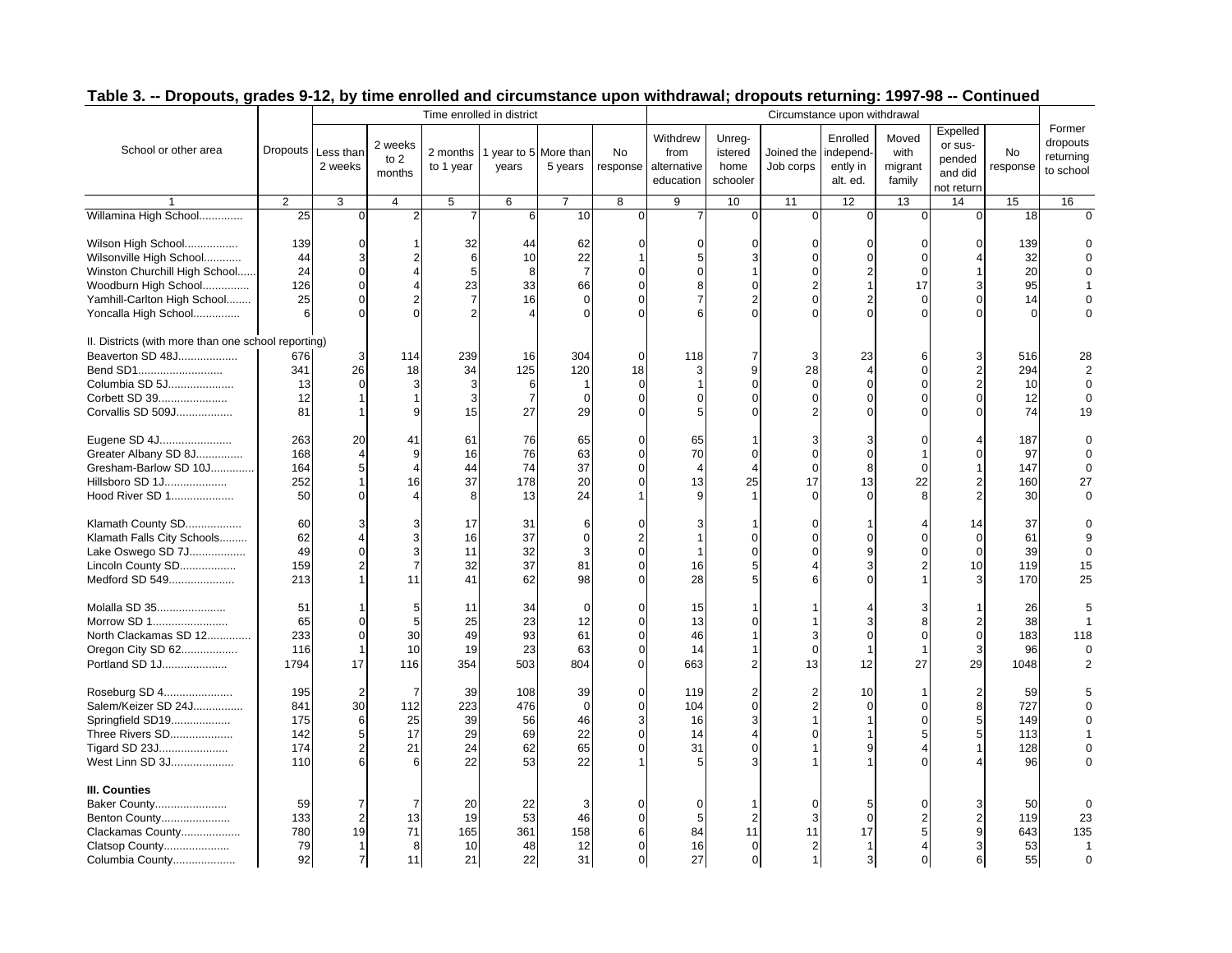|                                                                                                         |                                            |                                                      |                                        | Time enrolled in district                     |                                        |                                               |                                        |                                               |                                              |                                   | Circumstance upon withdrawal                       |                                       |                                                          |                                               |                                              |
|---------------------------------------------------------------------------------------------------------|--------------------------------------------|------------------------------------------------------|----------------------------------------|-----------------------------------------------|----------------------------------------|-----------------------------------------------|----------------------------------------|-----------------------------------------------|----------------------------------------------|-----------------------------------|----------------------------------------------------|---------------------------------------|----------------------------------------------------------|-----------------------------------------------|----------------------------------------------|
| School or other area                                                                                    |                                            | Dropouts Less than<br>2 weeks                        | 2 weeks<br>to 2<br>months              | 2 months<br>to 1 year                         | 1 year to 5 More than<br>years         | 5 years                                       | <b>No</b><br>response                  | Withdrew<br>from<br>alternative<br>education  | Unreg-<br>istered<br>home<br>schooler        | Joined the independ-<br>Job corps | Enrolled<br>ently in<br>alt. ed.                   | Moved<br>with<br>migrant<br>family    | Expelled<br>or sus-<br>pended<br>and did<br>not return   | No<br>response                                | Former<br>dropouts<br>returning<br>to school |
| $\overline{1}$                                                                                          | $\overline{2}$                             | 3                                                    | $\overline{4}$                         | 5                                             | 6                                      | $\overline{7}$                                | 8                                      | 9                                             | 10                                           | 11                                | $\overline{12}$                                    | 13                                    | 14                                                       | 15                                            | 16                                           |
| Coos County<br>Crook County<br>Curry County<br>Deschutes County<br>Douglas County                       | 163<br>23<br>30<br>418<br>398              | 1<br>11<br>$\mathbf 0$<br>26<br>$\overline{7}$       | 10<br>$\Omega$<br>5<br>23<br>30        | 28<br>44<br>97                                | 40<br>-1<br>11<br>152<br>188           | 84<br>10<br>10<br>155<br>75                   | $\Omega$<br>$\Omega$<br>$\Omega$<br>18 | 30<br>39<br>180                               | $\Omega$<br>$\Omega$<br>10                   | 30<br>3                           | $\Omega$<br>6<br>22                                | $\Omega$<br>$\Omega$<br>$\Omega$<br>6 | $\overline{c}$<br>3<br>10                                | 115<br>16<br>25<br>329<br>173                 | 22<br>$\Omega$<br>$\Omega$<br>q              |
| Gilliam County<br>Grant County<br>Harney County<br>Hood River County<br>Jackson County                  | 17<br>50<br>554                            | $\Omega$<br>$\Omega$<br>0<br>24                      | $\overline{4}$<br>41                   | 8<br>131                                      | $\overline{2}$<br>6<br>13<br>184       | $\Omega$<br>$\Omega$<br>5<br>24<br>172        |                                        | 9<br>92                                       | $\Omega$<br>17                               |                                   |                                                    | $\Omega$<br>$\Omega$                  | $\Omega$                                                 | $\overline{2}$<br>$\Omega$<br>15<br>30<br>425 | 26                                           |
| Jefferson County<br>Josephine County<br>Klamath County<br>Lake County<br>Lane County                    | 113<br>248<br>122<br>19<br>782             | $\Omega$<br>5<br>$\overline{7}$<br>$\mathbf 0$<br>33 | $\Omega$<br>20<br>6<br>103             | 27<br>43<br>33<br>155                         | 6<br>113<br>68<br>6<br>248             | 80<br>67<br>6<br>5<br>239                     | $\Omega$<br>$\Omega$                   | 67<br>38<br>$\Omega$<br>131                   | 12                                           | 12                                | $\Omega$<br>45                                     | 5<br>$\Omega$<br>3                    | 3<br>6<br>14<br>$\Omega$<br>12                           | 38<br>194<br>98<br>17<br>567                  | $\Omega$<br>$\overline{7}$                   |
| Lincoln County<br>Linn County<br>Malheur County<br>Marion County<br>Morrow County                       | 159<br>487<br>127<br>1250<br>65            | 64<br>3<br>36<br>$\Omega$                            | 39<br>13<br>151<br>5                   | 32<br>88<br>23<br>306<br>25                   | 37<br>196<br>57<br>664<br>23           | 81<br>99<br>28<br>93<br>12                    | $\Omega$                               | 16<br>127<br>15<br>156<br>13                  | 5<br>$\overline{2}$<br>9<br>$\Omega$         |                                   | $\Omega$<br>8<br>6<br>3                            | 12<br>22<br>8                         | 10<br>$\Omega$<br>$\overline{4}$<br>16<br>$\overline{2}$ | 119<br>353<br>84<br>1034<br>38                | 15<br>38<br>$\overline{2}$<br>10             |
| Multnomah County<br>Polk County<br>Sherman County<br>Tillamook County<br>Umatilla County                | 2449<br>113<br>3<br>57<br>342              | 47<br>4<br>5<br>15                                   | 171<br>14<br>3<br>22                   | 527<br>18<br>$\Omega$<br>8<br>50              | 843<br>37<br>$\mathbf{1}$<br>37<br>145 | 860<br>40<br>$\Omega$<br>$\overline{4}$<br>63 | $\Omega$<br>$\Omega$<br>$\Omega$<br>47 | 689<br>35<br>$\Omega$<br>29<br>38             | 14<br>$\overline{2}$<br>$\Omega$<br>$\Omega$ | 14                                | 37<br>15<br>1<br>22                                | 28<br>$\overline{4}$                  | 37<br>$\mathbf 1$<br>$\Omega$                            | 1630<br>55<br>$\overline{2}$<br>24<br>265     | 30<br>14<br>$\Omega$                         |
| Union County<br>Wallowa County<br>Wasco County<br>Washington County<br>Wheeler County<br>Yamhill County | 37<br>105<br>1260<br>$\overline{2}$<br>406 | 6<br>$\Omega$                                        | $\Omega$<br>9<br>171<br>$\Omega$<br>38 | 10<br>$\Omega$<br>19<br>346<br>$\Omega$<br>74 | 20<br>$\Omega$<br>51<br>331<br>144     | 5<br>$\Omega$<br>25<br>406<br>$\Omega$<br>150 | $\Omega$<br>$\Omega$                   | 18<br>$\Omega$<br>34<br>162<br>$\Omega$<br>64 | $\Omega$<br>10<br>32<br>$\Omega$<br>3        | 14<br>22<br>0<br>0                | $\Omega$<br>$\overline{2}$<br>46<br>$\Omega$<br>22 | $\Omega$<br>34<br>$\Omega$            | $\Omega$<br>$\Omega$<br>11<br>6<br>$\Omega$              | 11<br>31<br>958<br>$\overline{2}$<br>315      | 21<br>C<br>55<br>$\Omega$<br>19              |

SOURCE: Oregon Department of Education, Data Information Services, Individual Early Leaver Report.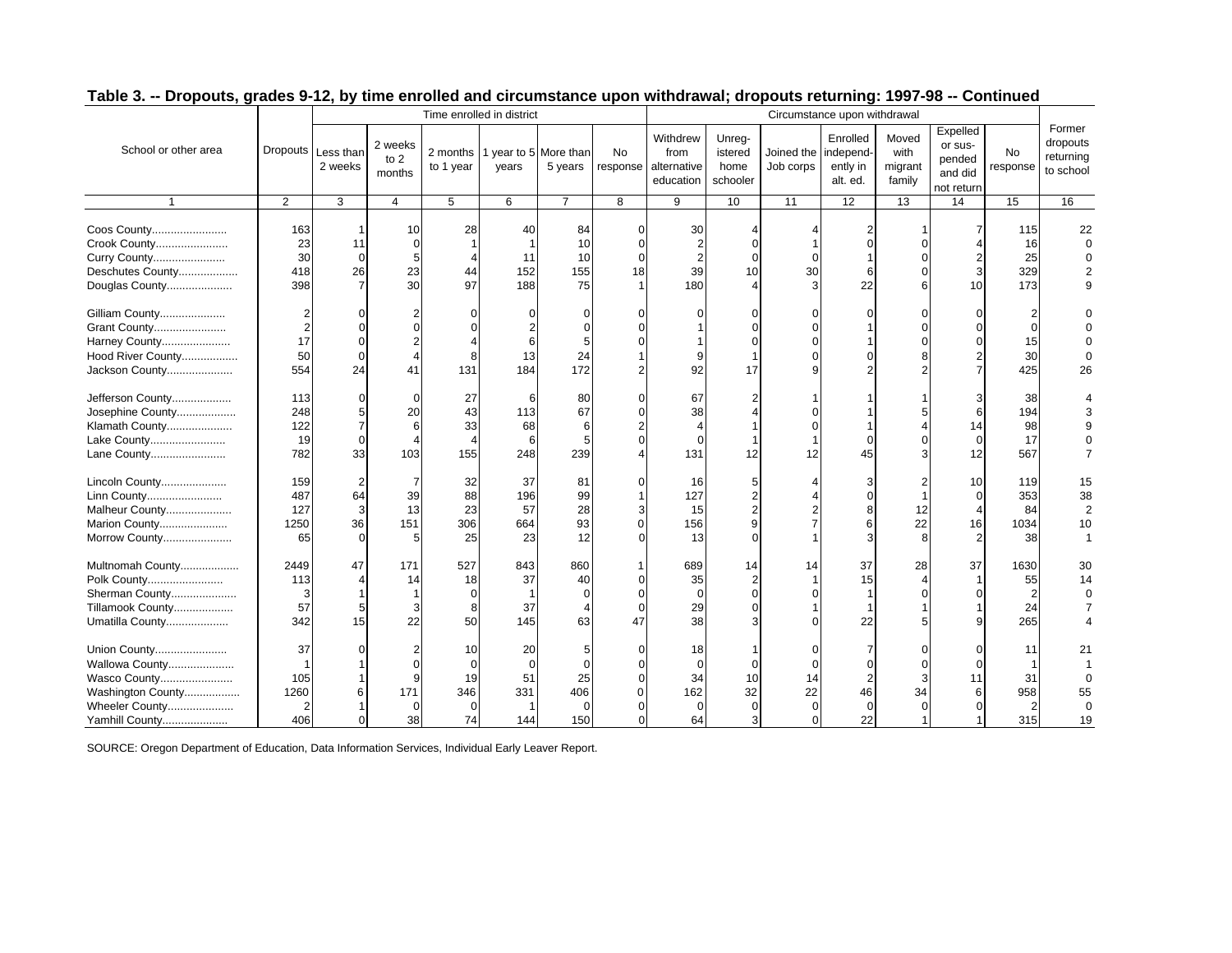| School or other area                                                                                                             | 2                                                  | Pregnant<br>Dropouts or student<br>parent<br>3 | Working<br>nore than<br>15 hours<br>a week<br>$\overline{4}$ | Attended 3<br>or more<br>high<br>schools<br>5     | Frequent<br>health<br>problems<br>6 | Does not<br>speak<br>English<br>well or at<br>all<br>$\overline{7}$ | Frequent<br>discipline<br>referrals<br>8 | 9  | Expelled Homeless<br>10 | Substance<br>abuse<br>11            | Obligations<br>to support<br>family<br>12 | Conflicts<br>with<br>school<br>personne<br>13 | Felt<br>course<br>work was<br>irrelevant<br>14              | Could not<br>adjust to<br>teaching<br>techniques<br>15 | Felt peer<br>pressure<br>to not<br>achieve<br>16 | Felt<br>threatene<br>by other<br>students<br>17 | of<br>personal<br>attention<br>in class<br>18 | Felt a lack Felt a lack<br>of support<br>for own<br>cultural<br>identity<br>19 |
|----------------------------------------------------------------------------------------------------------------------------------|----------------------------------------------------|------------------------------------------------|--------------------------------------------------------------|---------------------------------------------------|-------------------------------------|---------------------------------------------------------------------|------------------------------------------|----|-------------------------|-------------------------------------|-------------------------------------------|-----------------------------------------------|-------------------------------------------------------------|--------------------------------------------------------|--------------------------------------------------|-------------------------------------------------|-----------------------------------------------|--------------------------------------------------------------------------------|
| Oregon                                                                                                                           | 10,947                                             | 726                                            | 1,357                                                        | 289                                               | 363                                 | 256                                                                 | 991                                      | 95 | 244                     | 820                                 | 384                                       | 350                                           | 1,234                                                       | 392                                                    | 530                                              | 62                                              | 273                                           | 36                                                                             |
| I. Schools<br>Adrian High School<br>Aloha High School<br>Alsea School<br>Amity High School<br>Arlington High School              | 10<br>137<br>3<br>30<br>$\mathbf 0$<br>74          | $\Omega$<br>$\Omega$                           | 0<br>22<br>$\mathbf 0$<br>$\mathbf 0$<br>$\Omega$            | 0<br>$\Omega$<br>$\Omega$<br>$\Omega$<br>$\Omega$ |                                     |                                                                     | $\overline{2}$<br>17                     |    | C.<br>c                 | 0<br>3<br>$\Omega$<br>$\Omega$<br>U |                                           | 2<br>$\Omega$                                 | $\mathbf 0$<br>$\Omega$<br>$\Omega$<br>$\Omega$<br>$\Omega$ |                                                        | $\Omega$<br>$\Omega$                             |                                                 | 15                                            |                                                                                |
| Ashland High School<br>Astoria High School<br>Baker High School<br>Bandon High School<br>Banks High School                       | 16<br>38<br>10<br>24                               | $\Omega$<br>$\mathcal{P}$                      | 12<br>$\overline{7}$                                         | 9<br>$\Omega$<br>$\Omega$                         |                                     |                                                                     |                                          |    |                         | 15<br>0<br>$\Omega$<br>$\Omega$     |                                           |                                               | 3<br>$\Omega$<br>3<br>$\Omega$                              |                                                        | 37                                               |                                                 |                                               |                                                                                |
| Beaverton High School<br>Bend High School<br>Benson High School<br>Bonanza School<br>Brookings Harbor High School                | 156<br>165<br>35<br>19<br>19                       |                                                | 10                                                           | 2                                                 |                                     |                                                                     |                                          |    |                         |                                     |                                           |                                               | 13<br>3<br>$\Omega$                                         |                                                        |                                                  |                                                 |                                               |                                                                                |
| Burns High School<br>Burnt River School<br>Butte Falls High School<br>Camas Valley School<br>Canby High School                   | 17<br>$\overline{0}$<br>3<br>$\overline{1}$<br>102 |                                                |                                                              |                                                   |                                     |                                                                     |                                          |    |                         | 18                                  | 19                                        |                                               | $\Omega$                                                    |                                                        |                                                  |                                                 |                                               |                                                                                |
| Cascade High School<br>Cascade Locks School<br>Centennial High School<br>Central High School<br>Central Linn High School         | 35<br>$\overline{7}$<br>125<br>59<br>.5            | 14                                             |                                                              |                                                   |                                     |                                                                     |                                          |    |                         |                                     |                                           | 18                                            | 7<br>$\Omega$<br>6<br>$\Omega$                              | 10                                                     | 10                                               |                                                 |                                               |                                                                                |
| Century High School<br>Chiloquin High School<br>Churchill Alt. Ed.<br>Clackamas High School<br>Clatskanie High School            | 56<br>11<br>9<br>63                                |                                                | $\Omega$<br>25                                               |                                                   |                                     |                                                                     | 15                                       |    |                         | 11                                  |                                           | 14                                            | 18<br>$\Omega$<br>10<br>$\Omega$                            | 15                                                     | 18                                               |                                                 | 11                                            |                                                                                |
| Cleveland High School<br>Col. Gorge Nat. Resource Center.<br>Colton High School<br>Community School<br>Condon High School        | 77<br>$\overline{c}$<br>17<br>90<br>$\overline{2}$ | 37                                             | $\Omega$<br>24                                               |                                                   |                                     |                                                                     |                                          |    |                         |                                     |                                           |                                               | $\Omega$<br>$\Omega$<br>$\Omega$<br>10<br>$\Omega$          |                                                        |                                                  |                                                 |                                               |                                                                                |
| Coquille High School<br>Corbett High School<br>Corvallis High School<br>Cottage Grove High School<br>Cove School                 | 10<br>10<br>67<br>86                               |                                                | 9                                                            | $\Omega$<br>12                                    |                                     |                                                                     | 11<br>22                                 |    |                         | 14<br>2                             |                                           |                                               | 18<br>$\Omega$                                              |                                                        |                                                  |                                                 |                                               |                                                                                |
| Crane Union High School<br>Crater High School<br>Crescent Valley High School<br>Creswell High School<br>Crook County High School | $\Omega$<br>87<br>14<br>38<br>23                   | $\overline{2}$<br>$\overline{2}$               | 14<br>$\Omega$<br>3                                          | $\Omega$                                          |                                     |                                                                     | 14                                       |    |                         | U<br>15<br>O                        |                                           |                                               | $\Omega$<br>16<br>$\overline{2}$<br>9                       |                                                        |                                                  |                                                 |                                               |                                                                                |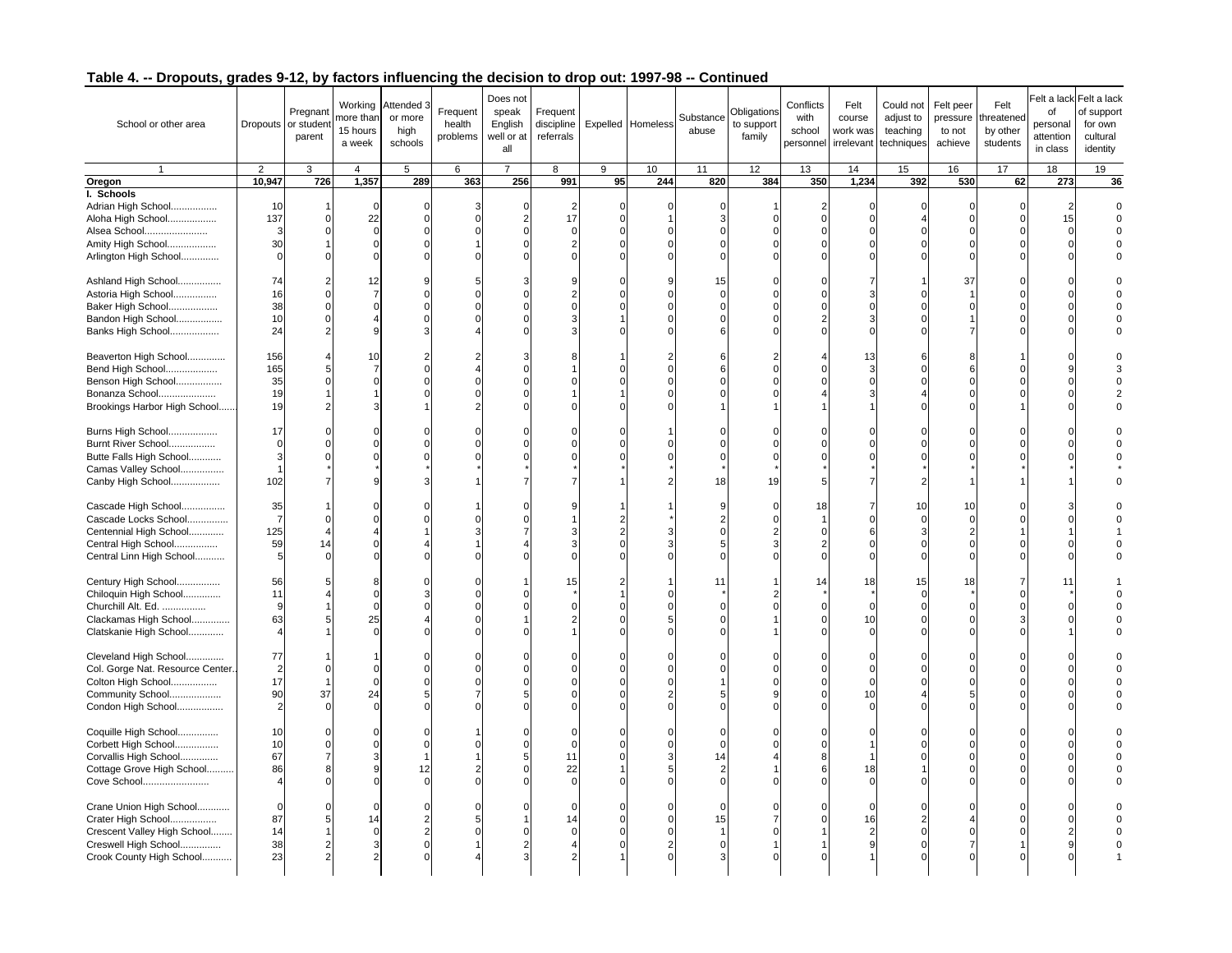| School or other area                                                                                                                    |                                              | Pregnant<br>Dropouts or student<br>parent           | Working<br>nore than<br>15 hours<br>a week | Attended 3<br>or more<br>high<br>schools | Frequent<br>health<br>problems | Does not<br>speak<br>English<br>well or at<br>all | Frequent<br>discipline<br>referrals |   | Expelled Homeless | Substance<br>abuse | Obligations<br>to support<br>family | Conflicts<br>with<br>school<br>personne | Felt<br>course<br>work was<br>irrelevant     | Could not<br>adjust to<br>teaching<br>techniques | Felt peer<br>pressure<br>to not<br>achieve | Felt<br>threatened<br>by other<br>students | of<br>personal<br>attention<br>in class | Felt a lack Felt a lack<br>of support<br>for own<br>cultural<br>identity |
|-----------------------------------------------------------------------------------------------------------------------------------------|----------------------------------------------|-----------------------------------------------------|--------------------------------------------|------------------------------------------|--------------------------------|---------------------------------------------------|-------------------------------------|---|-------------------|--------------------|-------------------------------------|-----------------------------------------|----------------------------------------------|--------------------------------------------------|--------------------------------------------|--------------------------------------------|-----------------------------------------|--------------------------------------------------------------------------|
|                                                                                                                                         | $\overline{2}$                               | 3                                                   | $\overline{4}$                             | 5                                        | 6                              | $\overline{7}$                                    | 8                                   | 9 | 10                | 11                 | 12                                  | 13                                      | 14                                           | 15                                               | 16                                         | 17                                         | 18                                      | 19                                                                       |
| Crow High School<br>Culver High School<br>Dallas High School<br>David Douglas High School<br>Days Creek School                          | 8<br>$\overline{7}$<br>46<br>107<br>5        | 0<br>$\mathbf 0$<br>$\overline{7}$<br>3<br>$\Omega$ | 0<br>$\mathbf 0$<br>5<br>11                | $\mathbf 0$<br>$\Omega$                  | 0                              |                                                   | $\mathbf 0$<br>2                    |   | C                 | 0<br>$\Omega$<br>2 | C                                   | C<br>Э                                  | 0<br>8<br>$\Omega$<br>$\Omega$               | 0                                                | 0<br>$\Omega$<br>12<br>$\Omega$            | $\mathbf 0$<br>$\Omega$                    | 0                                       | $\mathbf 0$                                                              |
| Dayton High School<br>Dayville School<br>Douglas High School<br>Dufur School<br>Eagle Point High School                                 | 16<br>$\mathbf 0$<br>38<br>3<br>122          |                                                     | 10                                         |                                          |                                |                                                   |                                     |   |                   |                    |                                     |                                         | 11<br>$\Omega$                               |                                                  |                                            |                                            |                                         |                                                                          |
| Echo School<br>Eddyville School<br>Elgin High School<br>Elkton High School<br>Elmira High School                                        | $\overline{2}$<br>6<br>5<br>18               |                                                     | $\Omega$                                   |                                          |                                |                                                   |                                     |   |                   | O                  |                                     |                                         | $\Omega$<br>$\Omega$<br>$\Omega$<br>$\Omega$ |                                                  |                                            |                                            |                                         |                                                                          |
| Enterprise High School<br>Estacada High School<br>Falls City High School<br>Forest Grove High School<br>Franklin High School            | 21<br>6<br>101<br>101                        |                                                     |                                            |                                          |                                |                                                   | 11                                  |   |                   |                    |                                     |                                         | 10<br>$\Omega$<br>$\Omega$                   |                                                  |                                            |                                            |                                         |                                                                          |
| Gaston High School<br>Gervais High School<br>Gilchrist School<br>Gladstone High School<br>Glencoe High School                           | 25<br>15<br>82                               |                                                     |                                            |                                          |                                |                                                   |                                     |   |                   |                    |                                     |                                         | n<br>$\Omega$<br>40                          |                                                  |                                            |                                            |                                         |                                                                          |
| Glendale High School<br>Glide High School<br>Gold Beach High School<br>Grant High School (Grant)<br>Grant High School (Multnomah)       | 12<br>14<br>$\Delta$<br>$\overline{1}$<br>61 |                                                     |                                            |                                          |                                |                                                   |                                     |   |                   |                    |                                     |                                         | 3<br>$\Omega$                                |                                                  |                                            |                                            |                                         |                                                                          |
| Grants Pass High School<br>Gresham High School<br>Harper School<br>Harrisburg High School<br>Helensview High School                     | 106<br>109<br>$\overline{1}$<br>15<br>21     |                                                     |                                            |                                          |                                |                                                   | 20<br>15                            |   |                   | 27                 |                                     |                                         | 14<br>18<br>$\Omega$<br>$\Omega$             |                                                  | 15                                         |                                            | 16                                      |                                                                          |
| Helix School<br>Henley High School<br>Henry D Sheldon High School<br>Heppner High School<br>Hermiston High School                       | $\Omega$<br>13<br>75<br>6<br>126             | $\Omega$<br>14                                      | 16                                         | U<br>6                                   | 31                             |                                                   | 30                                  |   |                   | O<br>12<br>22      |                                     |                                         | $\Omega$                                     |                                                  |                                            |                                            |                                         |                                                                          |
| Hidden Valley High School<br>Hillsboro High School<br>Hood River Valley High School<br>Huntington School<br>Illinois Valley High School | 47<br>114<br>43<br>52                        | $\Omega$                                            | 7<br>13                                    |                                          |                                |                                                   |                                     |   |                   | $\Omega$           | 18                                  |                                         | 6<br>3                                       | 11                                               |                                            |                                            |                                         |                                                                          |
| Imbler High School<br>Ione School                                                                                                       | 3<br>$\mathbf 0$                             | $\Omega$                                            |                                            |                                          |                                |                                                   |                                     |   |                   |                    |                                     |                                         |                                              |                                                  |                                            |                                            |                                         |                                                                          |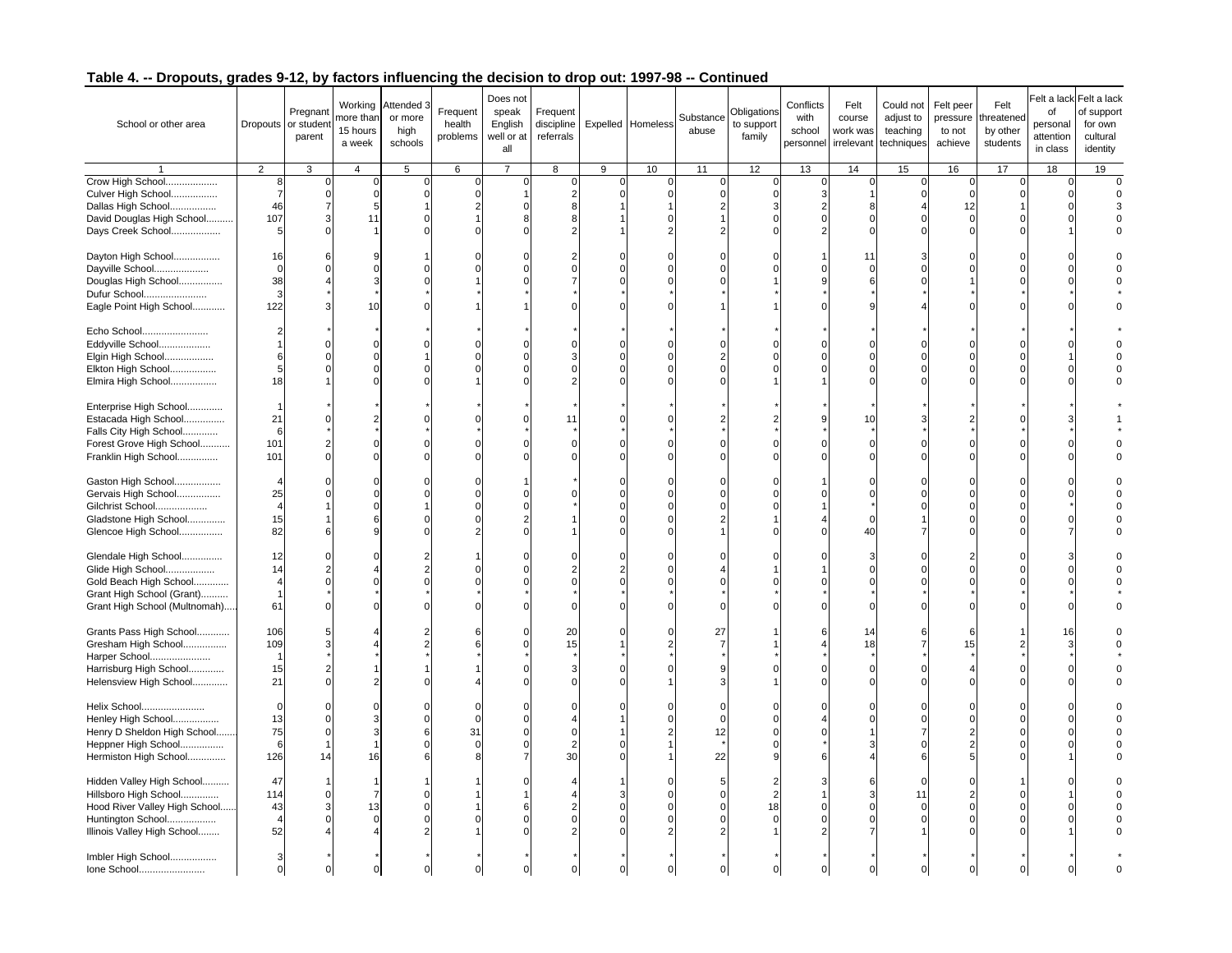| School or other area                                                                                                                         |                                               | Pregnant<br>Dropouts or student<br>parent | Working<br>nore than<br>15 hours<br>a week | Attended 3<br>or more<br>high<br>schools | Frequent<br>health<br>problems | Does not<br>speak<br>English<br>well or at<br>all | Frequent<br>discipline<br>referrals |         | Expelled Homeless                  | Substance<br>abuse  | Obligations<br>to support<br>family | Conflicts<br>with<br>school<br>personne | Felt<br>course<br>work was<br>irrelevant          | Could not<br>adjust to<br>teaching<br>techniques | Felt peer<br>pressure<br>to not<br>achieve | Felt<br>threatene<br>by other<br>students | of<br>personal<br>attention<br>in class | Felt a lack Felt a lack<br>of support<br>for own<br>cultural<br>identity |
|----------------------------------------------------------------------------------------------------------------------------------------------|-----------------------------------------------|-------------------------------------------|--------------------------------------------|------------------------------------------|--------------------------------|---------------------------------------------------|-------------------------------------|---------|------------------------------------|---------------------|-------------------------------------|-----------------------------------------|---------------------------------------------------|--------------------------------------------------|--------------------------------------------|-------------------------------------------|-----------------------------------------|--------------------------------------------------------------------------|
|                                                                                                                                              | 2                                             | 3                                         | $\overline{4}$                             | 5                                        | 6                              | $\overline{7}$                                    | 8                                   | 9       | 10                                 | 11                  | 12                                  | 13                                      | 14                                                | 15                                               | 16                                         | 17                                        | 18                                      | 19                                                                       |
| Jefferson High School (Marion)<br>Jefferson High School (Multnomah<br>Jewell School                                                          | 13<br>72<br>3                                 | 0<br>3                                    | 0<br>10                                    | 0<br>$\Omega$                            | 0                              |                                                   | 5                                   |         |                                    | 4                   | O                                   |                                         | 0<br>3                                            | 0                                                |                                            | $\mathbf 0$<br>2                          | 0                                       | $\mathbf 0$                                                              |
| John C. Fremont Jr High School<br>John F Kennedy High School<br>Jordan Valley High School                                                    | $\Omega$<br>11<br>$\overline{2}$              |                                           |                                            |                                          |                                |                                                   |                                     |         |                                    |                     |                                     |                                         |                                                   |                                                  |                                            |                                           |                                         |                                                                          |
| Joseph Lane Jr High School<br>Joseph Middle/High School                                                                                      | $\mathbf{3}$<br>$\Omega$                      |                                           |                                            |                                          |                                |                                                   |                                     |         |                                    |                     |                                     |                                         |                                                   |                                                  |                                            |                                           |                                         |                                                                          |
| Junction City High School<br>Klamath High School<br>Knappa High School<br>La Grande High School                                              | 16<br>20<br>$\boldsymbol{9}$<br>22            |                                           |                                            |                                          |                                |                                                   |                                     |         |                                    | 5<br>$\Omega$<br>10 |                                     |                                         |                                                   |                                                  |                                            |                                           |                                         |                                                                          |
| Lake Oswego High School<br>Lakeridge High School                                                                                             | 30<br>19                                      |                                           |                                            |                                          |                                |                                                   |                                     |         |                                    |                     |                                     |                                         |                                                   |                                                  |                                            |                                           |                                         |                                                                          |
| Lakeview High School<br>Lapine High School<br>Lebanon High School<br>Lincoln High School                                                     | 13<br>32<br>149<br>30                         | 12                                        |                                            |                                          |                                |                                                   | Λſ                                  |         |                                    | 5<br>19<br>$\Omega$ |                                     | 16                                      | $\Omega$<br>19<br>13<br>$\Omega$                  | 46                                               |                                            |                                           |                                         |                                                                          |
| Long Creek School<br>Lost River High School<br>Lowell High School<br>Madison High School<br>Madras High School                               | 13<br>11<br>105<br>106                        |                                           | 18                                         |                                          |                                |                                                   |                                     | ſ<br>10 |                                    |                     |                                     |                                         | $\Omega$<br>18                                    |                                                  | 19                                         |                                           |                                         |                                                                          |
| Mapleton High School<br>Marshall High School (Deschutes)<br>Marshall High School (Multnomah)<br>Marshfield High School<br>Mazama High School | 13<br>34<br>178<br>77<br>42                   | 3                                         | 15<br>$\Omega$                             |                                          |                                |                                                   | 12                                  | C       |                                    | 2<br>6<br>13<br>U   |                                     |                                         | 24<br>158<br>12<br>6                              |                                                  | 10<br>$\Omega$                             |                                           |                                         |                                                                          |
| Mc Kay High School<br>Mc Kenzie River High School<br>Mc Loughlin High School<br>Mc Minnville High School<br>Mc Nary High School              | 176<br>109<br>208<br>132                      | 14                                        | 39<br>$\overline{7}$<br>28                 |                                          |                                | 13                                                | 11                                  |         |                                    |                     | 10                                  |                                         | 14<br>$\mathbf 0$<br>3<br>13<br>$\overline{2}$    | 16<br>19                                         |                                            |                                           | 10                                      |                                                                          |
| Metropolitan Learning Center<br>Milwaukie High School<br>Mitchell School<br>Mohawk High School<br>Molalla Alternative Options                | 16<br>113<br>$\Omega$<br>$\overline{0}$<br>18 | 16                                        | $\Omega$<br>14                             | 9                                        |                                |                                                   | C<br>14                             |         | $\mathsf{C}$<br>10<br>$\mathsf{C}$ | $\Omega$<br>16<br>O |                                     |                                         | $\Omega$<br>8<br>$\Omega$<br>$\Omega$<br>$\Omega$ | 11                                               |                                            | 15                                        | 14                                      |                                                                          |
| Molalla High School<br>Monroe High School<br>Monument School<br>Mt View High School<br>Myrtle Point High School                              | 33<br>15<br>$\mathbf 0$<br>109<br>25          |                                           | 12<br>$\Omega$                             | $\Omega$<br>$\Omega$                     |                                |                                                   | 14                                  |         |                                    | U<br>16             |                                     |                                         | 18<br>5<br>$\Omega$<br>29                         |                                                  |                                            |                                           |                                         |                                                                          |
| Neah-Kah-Nie Jr-Sr High School.<br>Nestucca High School<br>Newberg High School<br>Newport High School                                        | 10<br>5<br>98<br>58                           | 11                                        | 24                                         |                                          |                                | 10                                                | 10                                  |         |                                    | 14                  |                                     |                                         | 8<br>14                                           |                                                  |                                            |                                           |                                         |                                                                          |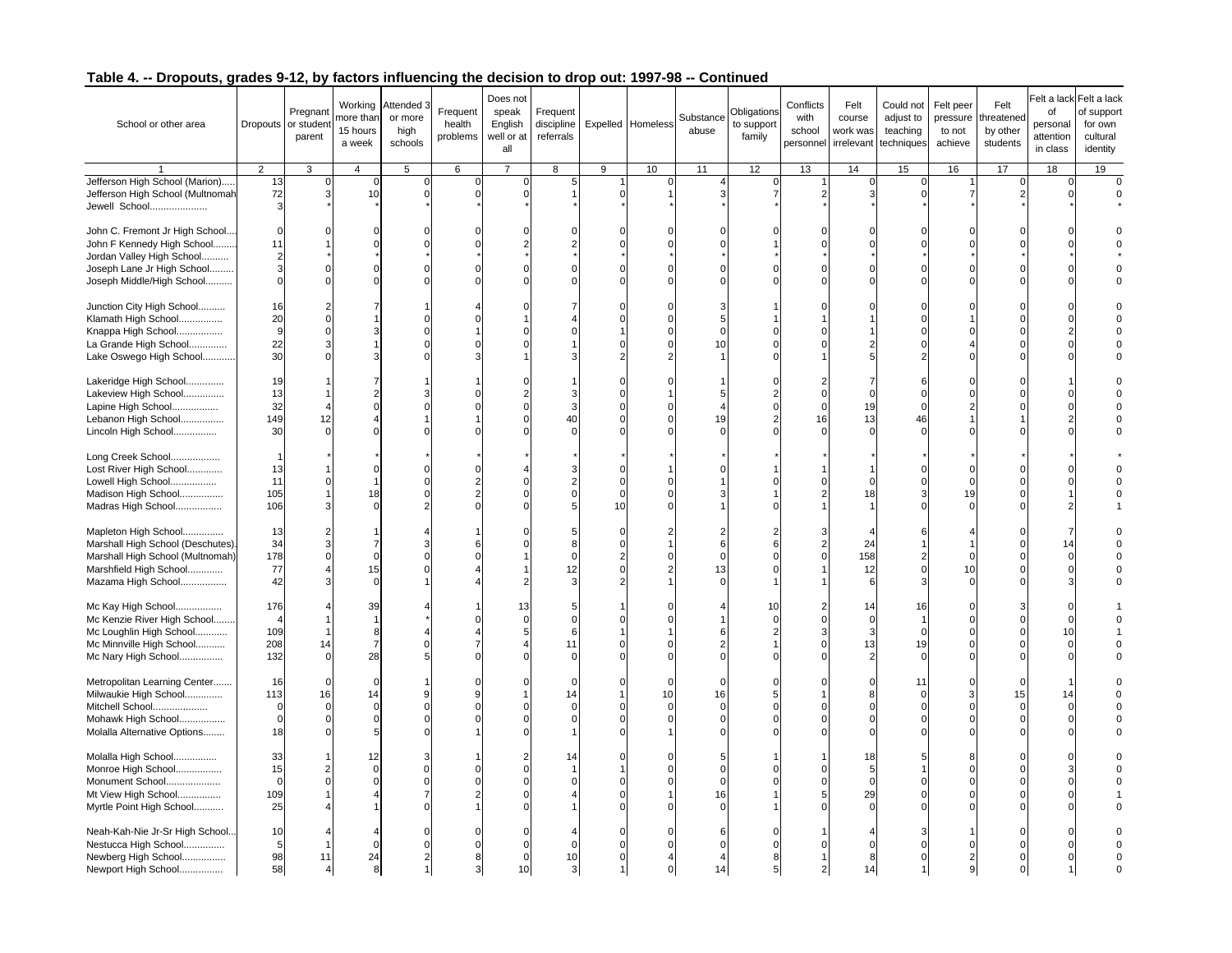| School or other area                                                                                                                   |                                                      | Pregnant<br>Dropouts or student<br>parent | Working<br>nore than<br>15 hours<br>a week | Attended 3<br>or more<br>high<br>schools | Frequent<br>health<br>problems | Does not<br>speak<br>English<br>well or at<br>all | Frequent<br>discipline<br>referrals |   | Expelled Homeless                                 | Substance<br>abuse                           | Obligations<br>to support<br>family | Conflicts<br>with<br>school<br>personne | Felt<br>course<br>work was<br>irrelevant | Could not<br>adjust to<br>teaching<br>techniques | Felt peer<br>pressure<br>to not<br>achieve | Felt<br>threatened<br>by other<br>students | of<br>personal<br>attention<br>in class | Felt a lack Felt a lack<br>of support<br>for own<br>cultural<br>identity |
|----------------------------------------------------------------------------------------------------------------------------------------|------------------------------------------------------|-------------------------------------------|--------------------------------------------|------------------------------------------|--------------------------------|---------------------------------------------------|-------------------------------------|---|---------------------------------------------------|----------------------------------------------|-------------------------------------|-----------------------------------------|------------------------------------------|--------------------------------------------------|--------------------------------------------|--------------------------------------------|-----------------------------------------|--------------------------------------------------------------------------|
|                                                                                                                                        | 2                                                    | 3                                         | $\overline{4}$                             | 5                                        | 6                              | $\overline{7}$                                    | 8                                   | 9 | 10                                                | 11                                           | 12                                  | 13                                      | 14                                       | 15                                               | 16                                         | 17                                         | 18                                      | 19                                                                       |
| North Bend High School                                                                                                                 | 35                                                   | $\mathbf 0$                               |                                            | $\Omega$                                 | $\Omega$                       |                                                   | 22                                  | C |                                                   | 6                                            |                                     |                                         | 24                                       | $\Omega$                                         | 21                                         | $\mathbf 0$                                |                                         | 0                                                                        |
| North Douglas High School<br>North Eugene High School<br>North Lake School<br>North Marion High School<br>North Medford High School    | 6<br>39<br>$\mathbf 0$<br>60<br>69                   | 5<br>10                                   | 13<br>12                                   | $\Omega$<br>3                            |                                |                                                   | $\Omega$<br>18                      |   |                                                   | $\Omega$<br>$\Omega$<br>11<br>2              | 11                                  |                                         | 3<br>$\Omega$<br>$\Omega$<br>19<br>18    |                                                  | $\Omega$<br>$\Omega$<br>18                 |                                            |                                         |                                                                          |
| North Powder School<br>North Salem High School<br>North Valley High School<br>Nyssa High School<br>Oakland High School                 | $\overline{1}$<br>186<br>43<br>37<br>$\overline{7}$  | $\overline{7}$<br>$\Omega$                | 27<br>8                                    |                                          |                                |                                                   | 10                                  |   |                                                   |                                              |                                     |                                         | 10<br>$\overline{2}$<br>6<br>$\Omega$    | 11                                               |                                            |                                            |                                         |                                                                          |
| Oakridge High School<br>Ontario High School<br>Opportunity Center High School<br>Oregon City HS - Freshman<br>Oregon City HS - Jackson | 15<br>54<br>69<br>10<br>106                          | 11<br>$\Omega$                            | $\Omega$                                   | $\Omega$                                 |                                |                                                   | 26                                  |   | $\sqrt{ }$<br>p                                   | $\Omega$<br>14                               |                                     |                                         | 6<br>12                                  |                                                  | 10<br>$\Omega$                             |                                            |                                         |                                                                          |
| PPS Alternative Programs<br>Pacific High School<br>Paisley School<br>Parkrose High School<br>Pendleton High School                     | 880<br>$\overline{7}$<br>$6\phantom{1}6$<br>70<br>56 | 101<br>$\Omega$<br>11                     | 222                                        | 18<br>$\Omega$                           | 47                             | 24                                                | 21                                  | 5 | 29<br>$\mathfrak{c}$<br>$\mathcal{C}$<br>C.<br>10 | 28<br>$\Omega$                               | 83                                  | 14<br>12                                | 42<br>$\Omega$<br>$\Omega$<br>15         | 23<br>10                                         | 28<br>$\Omega$                             |                                            |                                         |                                                                          |
| Perrydale School<br>Philomath High School<br>Phoenix High School<br>Pilot Rock High School<br>Pine Eagle High School                   | $\overline{2}$<br>34<br>40<br>3<br>17                |                                           |                                            |                                          |                                |                                                   |                                     |   |                                                   | 14                                           |                                     |                                         | 29<br>$\overline{7}$                     |                                                  |                                            |                                            |                                         |                                                                          |
| Pleasant Hill High School<br>Powers High School<br>Prairie City School<br>Prospect High School<br>Rainier High School                  | 19<br>6<br>$\mathbf 0$<br>6<br>11                    |                                           |                                            |                                          |                                |                                                   |                                     |   |                                                   |                                              |                                     |                                         | 3<br>$\Omega$<br>$\Omega$<br>$\Omega$    |                                                  |                                            |                                            |                                         |                                                                          |
| Redmond High School<br>Reedsport High School<br>Rex Putnam High School<br>Reynolds High School<br>Riddle High School                   | 51<br>12<br>57<br>156<br>$\sqrt{5}$                  | 3<br>$\Omega$                             | $\Omega$<br>33<br>12<br>2                  | $\Omega$<br>$\Omega$                     |                                | 18                                                | 21                                  |   |                                                   | ŋ                                            |                                     |                                         | $\Omega$<br>$\Omega$<br>$\Omega$         |                                                  |                                            |                                            |                                         |                                                                          |
| Riverdale High School<br>Riverside High School<br>Rogue River High School<br>Roosevelt High School<br>Roseburg High School             | $\Omega$<br>59<br>9<br>100<br>192                    | $\overline{2}$<br>$\Omega$<br>27          | 23<br>$\Omega$<br>$\Omega$<br>22           |                                          |                                |                                                   | 36                                  |   | $\mathcal{C}$<br>18                               | $\Omega$<br>$\overline{2}$<br>$\Omega$<br>43 | 14                                  |                                         | $\Omega$<br>$\Omega$<br>$\Omega$         |                                                  |                                            |                                            |                                         |                                                                          |
| Salem-Keizer Alternative Program<br>Sam Barlow High School<br>Sandy High School<br>Santiam High School<br>Scappoose High School        | 104<br>55<br>66<br>24<br>11                          | 23<br>$\overline{2}$                      | 33<br>5<br>5<br>$\Omega$                   |                                          |                                |                                                   |                                     |   | $\sqrt{ }$<br>C                                   | 2<br>$\Omega$<br>O<br>n                      |                                     |                                         | 3<br>10<br>11                            |                                                  | 11<br>$\Omega$                             |                                            |                                         |                                                                          |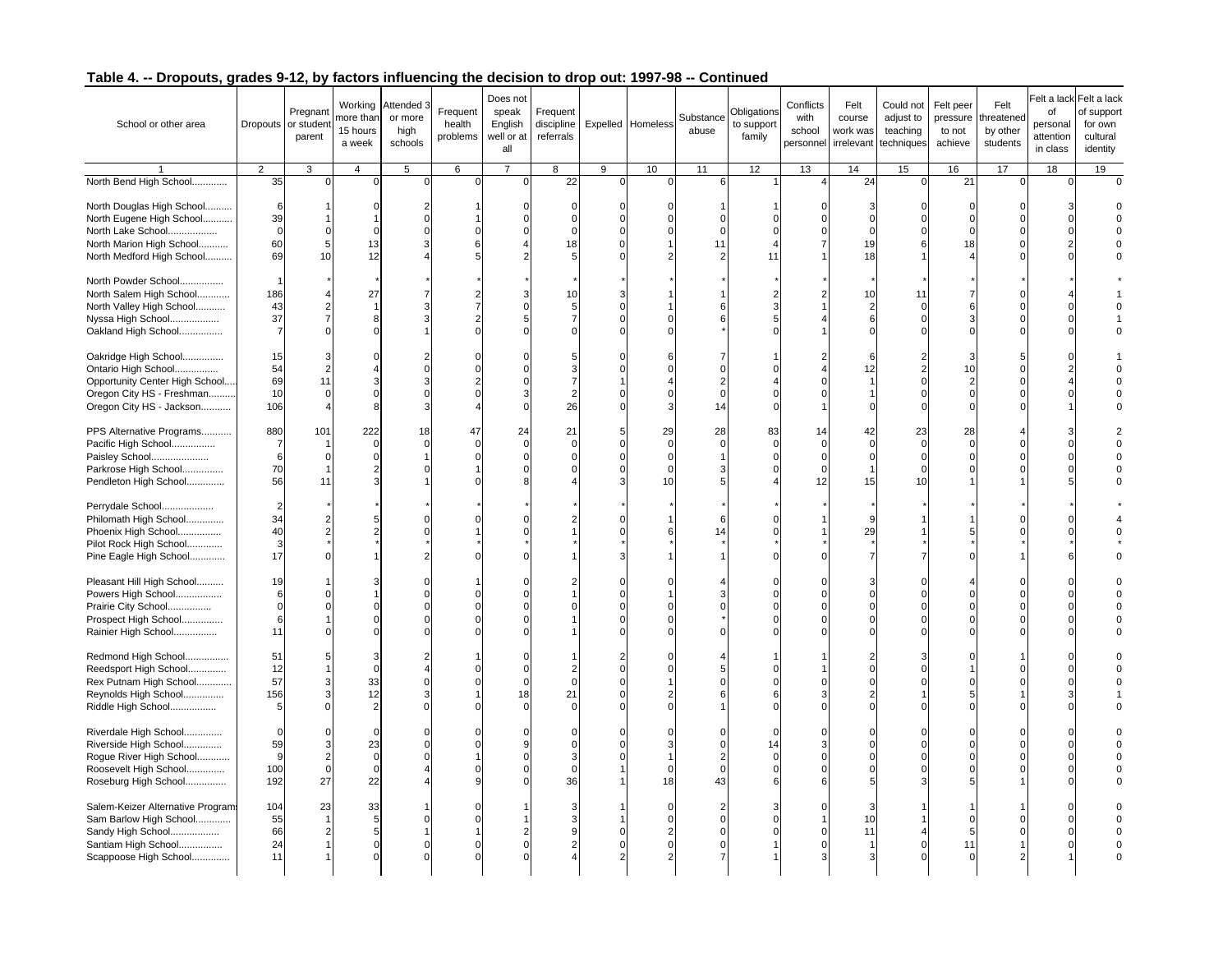| School or other area                                | Dropouts or student  | Pregnant<br>parent         | Working<br>nore than<br>15 hours<br>a week | Attended 3<br>or more<br>high<br>schools | Frequent<br>health<br>problems | Does not<br>speak<br>English<br>well or at<br>all | Frequent<br>discipline<br>referrals |   | Expelled Homeless  | Substance<br>abuse | Obligations<br>to support<br>family | Conflicts<br>with<br>school<br>personne | Felt<br>course<br>work was<br>irrelevant | Could not<br>adjust to<br>teaching<br>techniques | Felt peer<br>pressure<br>to not<br>achieve | Felt<br>threatened<br>by other<br>students | of<br>personal<br>attention<br>in class | Felt a lack Felt a lack<br>of support<br>for own<br>cultural<br>identity |
|-----------------------------------------------------|----------------------|----------------------------|--------------------------------------------|------------------------------------------|--------------------------------|---------------------------------------------------|-------------------------------------|---|--------------------|--------------------|-------------------------------------|-----------------------------------------|------------------------------------------|--------------------------------------------------|--------------------------------------------|--------------------------------------------|-----------------------------------------|--------------------------------------------------------------------------|
|                                                     | 2                    | 3                          | $\overline{4}$                             | 5                                        | 6                              | $\overline{7}$                                    | 8                                   | 9 | 10                 | 11                 | 12                                  | 13                                      | 14                                       | 15                                               | 16                                         | 17                                         | 18                                      | 19                                                                       |
| School Of Arts & Communic                           | 14                   | 0                          |                                            | 2                                        | $\Omega$                       |                                                   | $\Omega$                            | O |                    | 2                  |                                     |                                         | $\overline{2}$                           |                                                  |                                            | $\overline{0}$                             |                                         | 0                                                                        |
| School Of Science & Techn                           | $\overline{2}$       |                            |                                            |                                          |                                |                                                   |                                     |   |                    |                    |                                     |                                         |                                          |                                                  |                                            |                                            |                                         |                                                                          |
| Scio High School<br>Seaside High School             | 35<br>38             | $\Omega$<br>$\overline{2}$ | $\Omega$<br>14                             |                                          |                                |                                                   |                                     |   |                    | U                  |                                     |                                         | $\Omega$<br>$\Omega$                     |                                                  |                                            |                                            |                                         |                                                                          |
| Sheridan High School                                | $\overline{4}$       | $\Omega$                   |                                            |                                          |                                |                                                   |                                     |   |                    |                    |                                     |                                         |                                          |                                                  |                                            |                                            |                                         |                                                                          |
|                                                     |                      |                            |                                            |                                          |                                |                                                   |                                     |   |                    |                    |                                     |                                         |                                          |                                                  |                                            |                                            |                                         |                                                                          |
| Sherman High School                                 | 3                    |                            |                                            |                                          |                                |                                                   |                                     |   |                    |                    |                                     |                                         |                                          |                                                  |                                            |                                            |                                         |                                                                          |
| Sherwood High School                                | 29                   |                            | 19                                         |                                          |                                |                                                   |                                     |   |                    |                    |                                     |                                         | $\Omega$                                 |                                                  |                                            |                                            |                                         |                                                                          |
| Silverton High School                               | 92<br>26             |                            |                                            |                                          |                                |                                                   | 1:                                  |   |                    |                    |                                     |                                         | 38                                       |                                                  |                                            |                                            |                                         |                                                                          |
| Sisters High School<br>Siuslaw High School          | 40                   |                            |                                            |                                          |                                |                                                   |                                     |   |                    |                    |                                     |                                         |                                          |                                                  | 14                                         |                                            |                                         |                                                                          |
|                                                     |                      |                            |                                            |                                          |                                |                                                   |                                     |   |                    |                    |                                     |                                         |                                          |                                                  |                                            |                                            |                                         |                                                                          |
| South Albany High School                            | 98                   |                            |                                            |                                          |                                |                                                   | 16                                  |   |                    |                    |                                     |                                         |                                          |                                                  | 13                                         |                                            |                                         |                                                                          |
| South Eugene High School                            | 47                   |                            | $\Omega$                                   |                                          |                                |                                                   |                                     |   |                    | U                  |                                     |                                         | $\Omega$                                 |                                                  |                                            |                                            |                                         |                                                                          |
| South Medford High School                           | 144<br>142           |                            | 9<br>29                                    |                                          |                                |                                                   |                                     |   |                    |                    |                                     |                                         | 10<br>17                                 |                                                  |                                            |                                            |                                         |                                                                          |
| South Salem High School<br>South Umpqua High School | 55                   | 11                         | 6                                          | q                                        |                                |                                                   |                                     |   |                    | 16                 |                                     |                                         | 6                                        |                                                  |                                            |                                            |                                         |                                                                          |
|                                                     |                      |                            |                                            |                                          |                                |                                                   |                                     |   |                    |                    |                                     |                                         |                                          |                                                  |                                            |                                            |                                         |                                                                          |
| Sprague High School                                 | 101                  |                            | 21                                         |                                          |                                |                                                   |                                     |   |                    |                    |                                     |                                         |                                          |                                                  |                                            |                                            |                                         |                                                                          |
| Spray School                                        | -1                   |                            |                                            |                                          |                                |                                                   |                                     |   |                    |                    |                                     |                                         |                                          |                                                  |                                            |                                            |                                         |                                                                          |
| Springfield High School                             | 108                  | 10                         | 17                                         | 11                                       |                                |                                                   |                                     |   |                    |                    |                                     |                                         |                                          |                                                  |                                            |                                            |                                         |                                                                          |
| St Helens High School<br>St Paul High School        | 40<br>$\overline{1}$ |                            |                                            |                                          |                                |                                                   |                                     |   |                    |                    |                                     |                                         |                                          |                                                  |                                            |                                            |                                         |                                                                          |
|                                                     |                      |                            |                                            |                                          |                                |                                                   |                                     |   |                    |                    |                                     |                                         |                                          |                                                  |                                            |                                            |                                         |                                                                          |
| Stanfield Secondary School                          | 15                   |                            | $\Omega$                                   |                                          |                                |                                                   |                                     |   |                    | U                  |                                     |                                         | $\overline{2}$                           |                                                  |                                            |                                            |                                         |                                                                          |
| Stayton High School                                 | 46                   |                            | 11                                         |                                          |                                |                                                   |                                     |   |                    |                    |                                     |                                         | 20                                       |                                                  |                                            |                                            |                                         |                                                                          |
| Sunset High School                                  | 117                  | $\overline{2}$             | 20                                         | $\Omega$                                 |                                | 22                                                | 25                                  |   |                    | 31                 |                                     |                                         | 21                                       |                                                  |                                            |                                            |                                         |                                                                          |
| Sutherlin High School<br>Sweet Home High School     | 36<br>91             | $\overline{4}$<br>12       | 5<br>$\Omega$                              |                                          |                                |                                                   |                                     |   |                    | 5                  |                                     |                                         | 10                                       |                                                  |                                            |                                            |                                         |                                                                          |
|                                                     |                      |                            |                                            |                                          |                                |                                                   |                                     |   |                    |                    |                                     |                                         |                                          |                                                  |                                            |                                            |                                         |                                                                          |
| Taft High School                                    | 81                   |                            | 23                                         |                                          |                                |                                                   |                                     |   |                    | 5                  |                                     |                                         | 8                                        |                                                  |                                            |                                            |                                         |                                                                          |
| The Dalles High School                              | 71                   |                            | 12                                         |                                          | 10                             |                                                   |                                     |   |                    | 36                 |                                     |                                         | 23                                       |                                                  | 17                                         |                                            |                                         |                                                                          |
| Thurston High School                                | 67                   | $\overline{2}$             | 8                                          |                                          |                                |                                                   |                                     |   |                    | $\Omega$           |                                     |                                         |                                          |                                                  | $\Omega$                                   |                                            |                                         |                                                                          |
| Tigard High School                                  | 76<br>42             | 12                         | 13                                         |                                          |                                |                                                   |                                     |   | $\mathsf{C}$<br>12 | 8<br>15            |                                     |                                         | 10                                       |                                                  | 12                                         |                                            |                                         |                                                                          |
| Tillamook High School                               |                      |                            |                                            |                                          |                                |                                                   |                                     |   |                    |                    |                                     |                                         |                                          |                                                  |                                            |                                            |                                         |                                                                          |
| Toledo High School                                  | $\overline{2}$       |                            |                                            |                                          |                                |                                                   |                                     |   |                    |                    |                                     |                                         |                                          |                                                  |                                            |                                            |                                         |                                                                          |
| Triangle Lake School                                | $\overline{1}$       |                            |                                            |                                          |                                |                                                   |                                     |   |                    |                    |                                     |                                         |                                          |                                                  |                                            |                                            |                                         |                                                                          |
| Tualatin High School                                | 98                   |                            | 22                                         |                                          |                                |                                                   | 12                                  |   |                    |                    |                                     |                                         |                                          |                                                  |                                            |                                            |                                         |                                                                          |
| Ukiah High School                                   | $\overline{1}$<br>16 |                            |                                            |                                          |                                |                                                   |                                     |   |                    |                    |                                     |                                         |                                          |                                                  |                                            |                                            |                                         |                                                                          |
| Umatilla High School                                |                      |                            |                                            |                                          |                                |                                                   |                                     |   |                    |                    |                                     |                                         |                                          |                                                  |                                            |                                            |                                         |                                                                          |
| Union High School                                   | $\Omega$             |                            |                                            |                                          |                                |                                                   |                                     |   |                    |                    |                                     |                                         |                                          |                                                  |                                            |                                            |                                         |                                                                          |
| Vale High School                                    | 23                   |                            |                                            |                                          |                                |                                                   |                                     |   |                    |                    |                                     |                                         |                                          |                                                  |                                            |                                            |                                         |                                                                          |
| Vernonia High School                                | 17                   |                            |                                            |                                          |                                |                                                   |                                     |   |                    | U                  |                                     |                                         | $\Omega$                                 |                                                  |                                            |                                            |                                         |                                                                          |
| Wahtonka High School                                | 24<br>17             |                            |                                            |                                          |                                |                                                   |                                     |   |                    |                    |                                     |                                         | 6<br>7                                   |                                                  |                                            |                                            |                                         |                                                                          |
| Waldport High School                                |                      |                            |                                            |                                          |                                |                                                   |                                     |   |                    |                    |                                     |                                         |                                          |                                                  |                                            |                                            |                                         |                                                                          |
| Wallowa High School                                 | $\mathbf 0$          |                            |                                            |                                          |                                |                                                   |                                     |   |                    |                    |                                     |                                         | $\Omega$                                 |                                                  |                                            |                                            |                                         |                                                                          |
| Warrenton High School                               | 22                   |                            |                                            |                                          |                                |                                                   |                                     |   |                    |                    |                                     |                                         | $\Omega$                                 |                                                  |                                            |                                            |                                         |                                                                          |
| Wasco County High School                            | $\overline{7}$       |                            |                                            |                                          |                                |                                                   |                                     |   |                    | O                  |                                     |                                         |                                          |                                                  |                                            |                                            |                                         |                                                                          |
| West Albany High School                             | 70<br>66             |                            | 17<br>18                                   |                                          |                                |                                                   | 11                                  |   |                    | 7<br>11            |                                     |                                         | 11                                       |                                                  | 12                                         |                                            |                                         |                                                                          |
| West Linn High School                               |                      |                            |                                            |                                          |                                |                                                   |                                     |   |                    |                    |                                     |                                         |                                          |                                                  |                                            |                                            |                                         |                                                                          |
| Weston Mc Ewen High School                          | 14                   |                            |                                            |                                          |                                |                                                   |                                     |   |                    |                    |                                     |                                         |                                          |                                                  |                                            |                                            |                                         |                                                                          |
| Westview High School                                | 160                  | 3                          |                                            |                                          |                                |                                                   |                                     |   |                    |                    |                                     |                                         | 50                                       | 40                                               | 11                                         |                                            |                                         |                                                                          |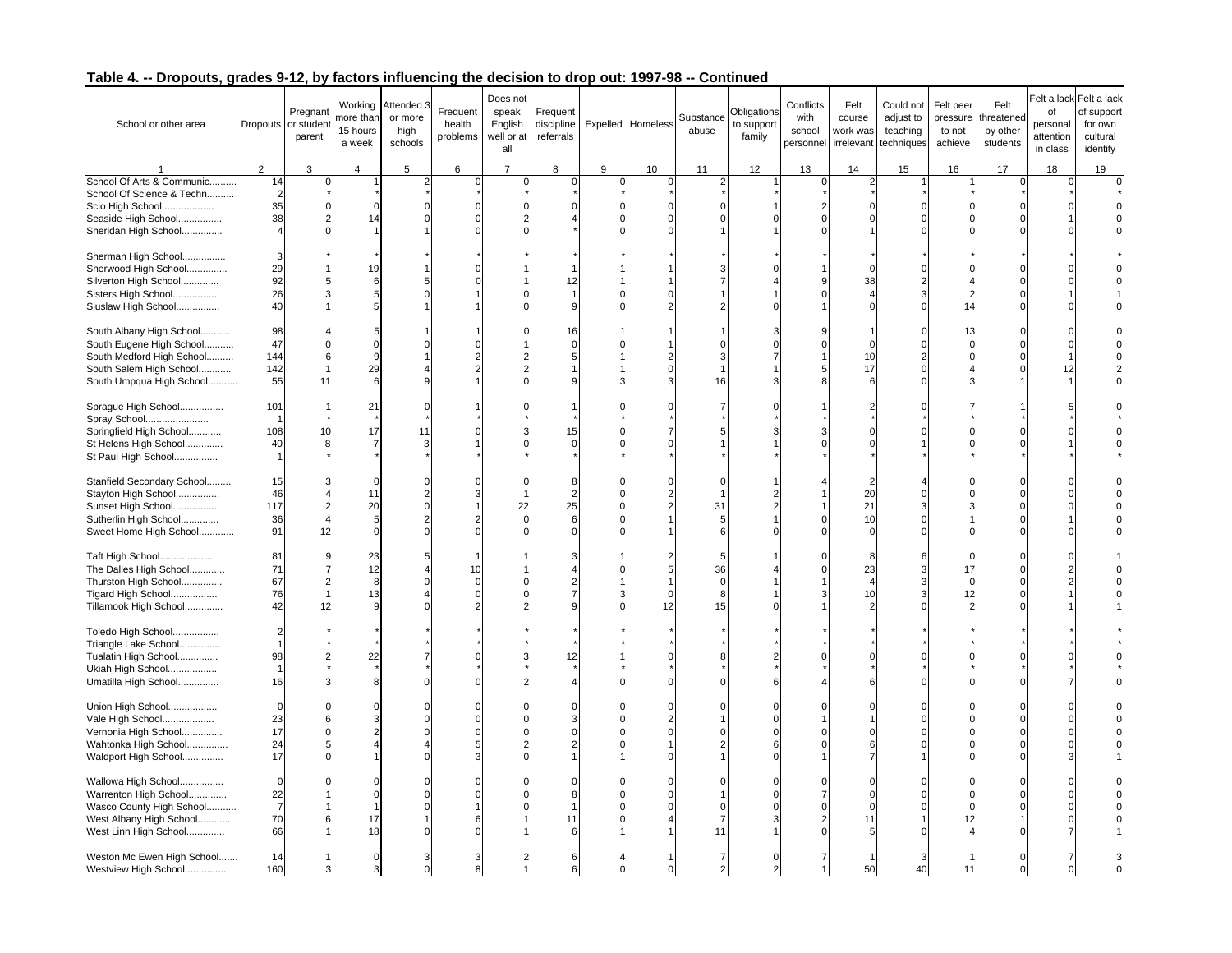| School or other area                                                                                                                                          | Dropouts or student                    | Pregnan<br>parent                     | nore than<br>15 hours<br>a week       | Working Attended 3<br>or more<br>high<br>schools | Frequent<br>health<br>problems | Does not<br>speak<br>English<br>well or at<br>all | Frequent<br>discipline<br>referrals |                | Expelled Homeless                                      | Substance<br>abuse                                | Obligations<br>to support<br>family | Conflicts<br>with<br>school<br>personnel | Felt<br>course<br>work was<br>irrelevant | Could not<br>adjust to<br>teaching<br>techniques | Felt peer<br>pressure<br>to not<br>achieve | Felt<br>threatene<br>by other<br>students | Felt a lack<br>of<br>personal<br>attention<br>in class | Felt a lack<br>of support<br>for own<br>cultural<br>identity |
|---------------------------------------------------------------------------------------------------------------------------------------------------------------|----------------------------------------|---------------------------------------|---------------------------------------|--------------------------------------------------|--------------------------------|---------------------------------------------------|-------------------------------------|----------------|--------------------------------------------------------|---------------------------------------------------|-------------------------------------|------------------------------------------|------------------------------------------|--------------------------------------------------|--------------------------------------------|-------------------------------------------|--------------------------------------------------------|--------------------------------------------------------------|
|                                                                                                                                                               | $\overline{2}$                         | $\overline{3}$                        | $\overline{4}$                        | 5                                                | 6                              | $\overline{7}$                                    | $\overline{8}$                      | $\overline{9}$ | 10                                                     | 11                                                | 12                                  | 13                                       | 14                                       | 15                                               | 16                                         | 17                                        | 18                                                     | 19                                                           |
| Wheeler High School<br>Willamette High School<br>Willamina High School                                                                                        | 75<br>25                               | 15                                    | 5<br>$\Omega$                         | 2<br>$\cap$                                      |                                | $\Omega$                                          | 40                                  | $\Omega$       | $\overline{2}$<br>$\sqrt{2}$                           | 7                                                 | 2                                   | $\Omega$                                 |                                          |                                                  |                                            |                                           |                                                        |                                                              |
| Wilson High School<br>Wilsonville High School<br>Winston Churchill High School<br>Woodburn High School<br>Yamhill-Carlton High School<br>Yoncalla High School | 139<br>44<br>24<br>126<br>25<br>6      | $\overline{2}$<br>14<br>3             | $\Omega$<br>21<br>5                   |                                                  | 20<br>$\overline{2}$           |                                                   | 30                                  |                |                                                        |                                                   |                                     |                                          |                                          |                                                  |                                            |                                           |                                                        |                                                              |
| II. Districts (with more than one school reporting)<br>Beaverton SD 48J<br>Bend SD1<br>Columbia SD 5J<br>Corbett SD 39<br>Corvallis SD 509J                   | 676<br>340<br>13<br>12<br>81           | 46<br>13                              | 80<br>18<br>3                         | 10<br>$\Omega$                                   | 18<br>12                       | 33                                                | 56<br>16<br>11                      |                |                                                        | 49<br>32<br>$\mathbf 0$<br>$\mathbf 0$<br>15      | 16                                  |                                          | 96<br>75                                 | 58                                               | 28<br>9<br>$\Omega$                        |                                           | 16<br>23                                               |                                                              |
| Eugene SD 4J<br>Greater Albany SD 8J<br>Gresham-Barlow SD 10J<br>Hillsboro SD 1J<br>Hood River SD 1                                                           | 263<br>168<br>164<br>252<br>50         | 15<br>10<br>11<br>$\mathcal{R}$       | 7<br>22<br>9<br>24<br>13              | 9<br>$\Omega$<br>$\Omega$                        | 35                             |                                                   | 27<br>18<br>20                      |                |                                                        | 16<br>8<br>$\overline{7}$<br>12<br>$\overline{2}$ | 18                                  | $\Omega$<br>11<br>5<br>15                | 3<br>12<br>28<br>61<br>$\Omega$          | 33                                               | 25<br>15<br>20<br>$\Omega$                 |                                           | 19                                                     |                                                              |
| Klamath County SD<br>Klamath Falls City Schools<br>Lake Oswego SD 7J<br>Lincoln County SD<br>Medford SD 549                                                   | 60<br>62<br>49<br>159<br>213           | 3<br>$\overline{1}$<br>13<br>16       | 10<br>33<br>21                        |                                                  |                                | 11                                                | 19<br>10                            |                |                                                        | 11<br>5<br>2<br>20<br>5                           | 18                                  | 21                                       | 16<br>$\overline{7}$<br>12<br>29<br>28   |                                                  | 11                                         |                                           |                                                        |                                                              |
| Molalla SD 35<br>Morrow SD 1<br>North Clackamas SD 12<br>Oregon City SD 62<br>Portland SD 1J                                                                  | 51<br>65<br>233<br>116<br>1794         | 24<br>106                             | 17<br>24<br>72<br>8<br>251            | 3<br>$\Omega$<br>13<br>3<br>23                   | 49                             | 25                                                | 15<br>16<br>28<br>22                |                | 4<br>16<br>3<br>30                                     | 5<br>16<br>14<br>34                               | 14<br>91                            | 18                                       | 18<br>3<br>18<br>221                     | 39                                               | 54                                         | 18                                        |                                                        |                                                              |
| Roseburg SD 4<br>Salem/Keizer SD 24J<br>Springfield SD19<br>Three Rivers SD<br>Tigard SD 23J<br>West Linn SD 3J                                               | 195<br>841<br>175<br>142<br>174<br>110 | 27<br>33<br>12<br>$\overline{7}$<br>3 | 22<br>177<br>25<br>6<br>35<br>26      | $\overline{4}$<br>21<br>11<br>6<br>11            | 9                              | $\Omega$<br>19                                    | 36<br>20<br>17<br>11<br>19          |                | 18                                                     | 43<br>15<br>5<br>13<br>16<br>14                   | 6<br>16                             | -6<br>10                                 | 5<br>48<br>15<br>10                      | 28                                               | 19<br>12<br>12                             |                                           | 21                                                     |                                                              |
| III. Counties<br>Baker County<br>Benton County<br>Clackamas County<br>Clatsop County<br>Columbia County                                                       | 59<br>133<br>780<br>79<br>92           | 12<br>44<br>10                        | 8<br>155<br>22<br>12                  | 3<br>27<br>$\Omega$<br>3                         | 22<br>$\Omega$                 | 21                                                | 14<br>98<br>14                      |                | $\overline{4}$<br>27<br>$\Omega$                       | 21<br>74<br>8                                     | 31                                  | 10<br>25                                 | 7<br>17<br>85<br>5                       | $\overline{2}$<br>23                             | 31                                         | 19                                        | 33                                                     |                                                              |
| Coos County<br>Crook County<br><b>Curry County</b><br>Deschutes County<br>Douglas County                                                                      | 163<br>23<br>30<br>417<br>397          | -8<br>$\overline{2}$<br>3<br>21<br>53 | 21<br>$\overline{2}$<br>3<br>26<br>44 | C<br>$\epsilon$<br>12<br>26                      | 14<br>17                       |                                                   | 39<br>$\Omega$<br>18<br>65          |                | $\mathcal{C}$<br>$\mathcal{C}$<br>$\overline{2}$<br>24 | 22<br>3<br>37<br>83                               | o<br>14                             | 8<br>30                                  | 39<br>$\overline{1}$<br>81<br>34         |                                                  | 32<br>$\Omega$<br>$\Omega$<br>11<br>13     |                                           | 24<br>12                                               |                                                              |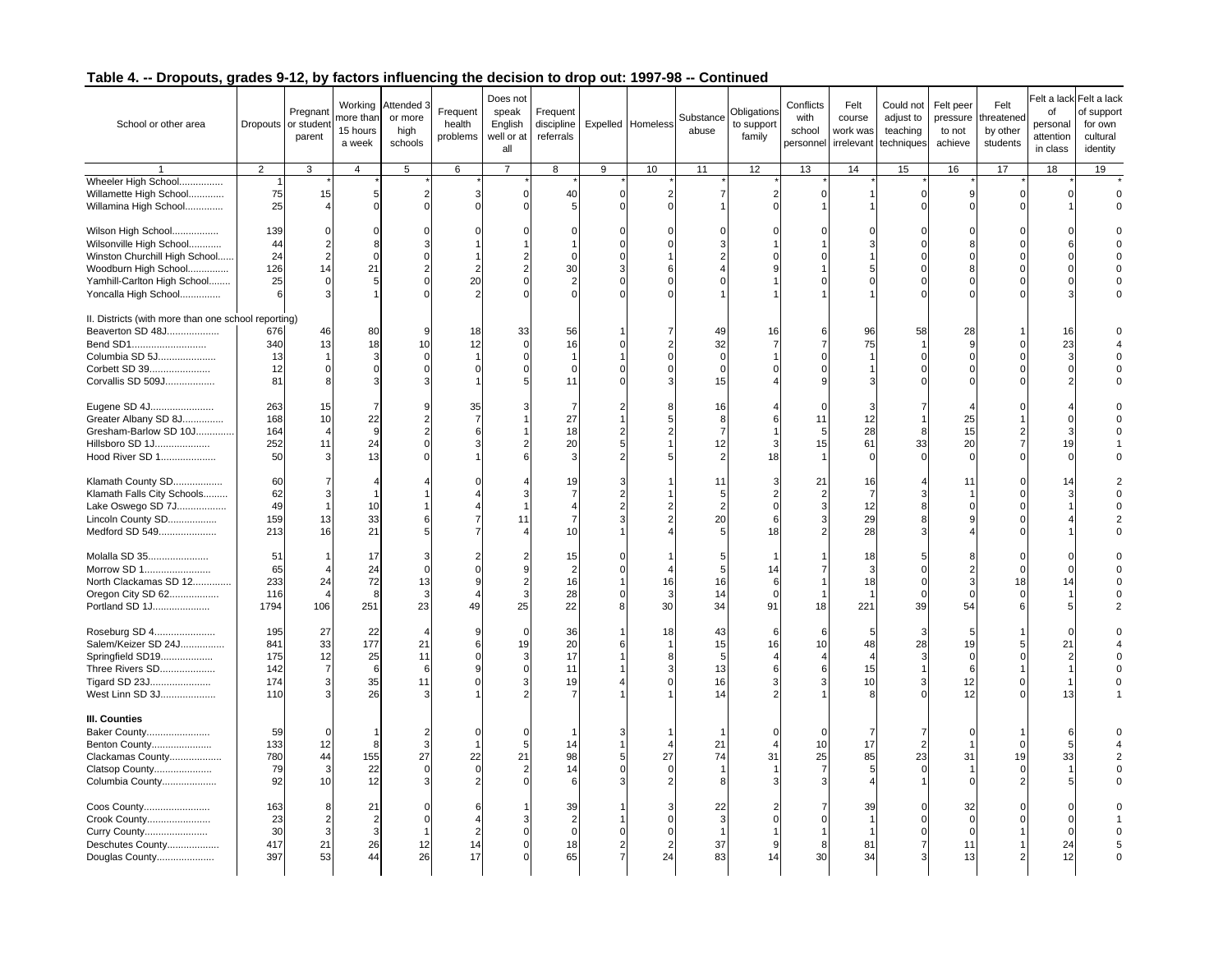| School or other area | Dropouts or student | Pregnant<br>parent | more than<br>15 hours<br>a week | Working Attended 3<br>or more<br>high<br>schools | Frequent<br>health<br>problems | Does not<br>speak<br>English<br>well or at<br>all | Frequent<br>discipline<br>referrals |   | Expelled Homeless | Substance<br>abuse | Obligations<br>to support<br>family | Conflicts<br>with<br>school<br>personnel | Felt<br>course<br>work was | Could not<br>adjust to<br>teaching<br>irrelevant techniques | Felt peer<br>pressure<br>to not<br>achieve | Felt<br>threatened<br>by other<br>students | of<br>personal<br>attention<br>in class | Felt a lack Felt a lack<br>of support<br>for own<br>cultural<br>identity |
|----------------------|---------------------|--------------------|---------------------------------|--------------------------------------------------|--------------------------------|---------------------------------------------------|-------------------------------------|---|-------------------|--------------------|-------------------------------------|------------------------------------------|----------------------------|-------------------------------------------------------------|--------------------------------------------|--------------------------------------------|-----------------------------------------|--------------------------------------------------------------------------|
|                      | $\overline{2}$      | 3                  | $\overline{4}$                  | 5                                                | 6                              | $\overline{7}$                                    | 8                                   | 9 | 10                | 11                 | 12                                  | 13                                       | 14                         | 15                                                          | 16                                         | 17                                         | 18                                      | 19                                                                       |
| Gilliam County       |                     |                    |                                 |                                                  | $\Omega$                       |                                                   |                                     |   |                   |                    |                                     |                                          |                            |                                                             |                                            | U                                          |                                         | $\Omega$                                                                 |
| Grant County         |                     |                    |                                 |                                                  |                                |                                                   |                                     |   |                   |                    |                                     |                                          |                            |                                                             |                                            |                                            |                                         |                                                                          |
| Harney County        | 17                  |                    |                                 |                                                  |                                |                                                   |                                     |   |                   |                    |                                     |                                          |                            |                                                             |                                            |                                            |                                         |                                                                          |
| Hood River County    | 50                  |                    |                                 |                                                  |                                |                                                   |                                     |   |                   |                    |                                     |                                          |                            |                                                             |                                            |                                            |                                         |                                                                          |
| Jackson County       | 554                 | 31                 | 59                              | 16                                               | 20                             |                                                   | 38                                  |   | 20                |                    |                                     |                                          | 89                         |                                                             | 50                                         |                                            |                                         |                                                                          |
| Jefferson County     | 113                 |                    |                                 |                                                  |                                |                                                   |                                     |   |                   |                    |                                     |                                          |                            |                                                             |                                            |                                            |                                         |                                                                          |
| Josephine County     | 248                 |                    |                                 |                                                  |                                |                                                   | 31                                  |   |                   |                    |                                     |                                          | 29                         |                                                             |                                            |                                            |                                         |                                                                          |
| Klamath County       | 122                 |                    |                                 |                                                  |                                |                                                   | 26                                  |   |                   |                    |                                     | 23                                       | 23                         |                                                             |                                            |                                            |                                         |                                                                          |
| Lake County          | 19                  |                    |                                 |                                                  |                                |                                                   |                                     |   |                   |                    |                                     |                                          |                            |                                                             |                                            |                                            |                                         |                                                                          |
| Lane County          | 782                 | 64                 | 67                              |                                                  | 52                             |                                                   | 122                                 |   | 35                | 50                 |                                     | 18                                       | 48                         | 20                                                          |                                            |                                            |                                         |                                                                          |
| Lincoln County       | 159                 | 13                 | 33                              |                                                  |                                |                                                   |                                     |   |                   |                    |                                     |                                          | 29                         |                                                             |                                            |                                            |                                         |                                                                          |
| Linn County          | 487                 | 37                 | 27                              |                                                  |                                |                                                   |                                     |   |                   |                    |                                     | 29                                       | 26                         |                                                             |                                            |                                            |                                         |                                                                          |
| Malheur County       | 127                 | 16                 | 15                              |                                                  |                                |                                                   | 16                                  |   |                   |                    |                                     | 12                                       | 20                         |                                                             |                                            |                                            |                                         |                                                                          |
| Marion County        | 1250                | 63                 | 228                             | 33                                               | 18                             | 29                                                | 99                                  |   |                   |                    | 36                                  |                                          | 137                        | 46                                                          | 60                                         |                                            |                                         |                                                                          |
| Morrow County        | 65                  |                    | 24                              |                                                  |                                |                                                   |                                     |   |                   |                    |                                     |                                          |                            |                                                             |                                            |                                            |                                         |                                                                          |
| Multnomah County     | 2449                | 121                | 291                             | 29                                               | 65                             | 59                                                | 72                                  |   | 38                | 54                 | 101                                 | 26                                       | 259                        | 51                                                          | 76                                         |                                            |                                         |                                                                          |
| Polk County          | 113                 | 23                 |                                 |                                                  |                                |                                                   |                                     |   |                   |                    |                                     |                                          | 14                         |                                                             |                                            |                                            |                                         |                                                                          |
| Sherman County       |                     |                    |                                 |                                                  |                                |                                                   |                                     |   |                   |                    |                                     |                                          |                            |                                                             |                                            |                                            |                                         |                                                                          |
| Tillamook County     | 57                  | 17                 | 13                              |                                                  |                                |                                                   |                                     |   | 12                | 21                 |                                     |                                          |                            |                                                             |                                            |                                            |                                         |                                                                          |
| Umatilla County      | 342                 | 33                 | 36                              | 15                                               | 15                             | 24                                                | 61                                  |   | 13                |                    | 22                                  | 37                                       | 36                         | 23                                                          |                                            |                                            |                                         |                                                                          |
| Union County         | 36                  |                    |                                 |                                                  |                                |                                                   |                                     |   |                   |                    |                                     |                                          |                            |                                                             |                                            |                                            |                                         |                                                                          |
| Wallowa County       |                     |                    |                                 |                                                  |                                |                                                   |                                     |   |                   |                    |                                     |                                          |                            |                                                             |                                            |                                            |                                         |                                                                          |
| Wasco County         | 105                 |                    | 17                              |                                                  | 16                             |                                                   |                                     |   |                   |                    |                                     |                                          | 29                         |                                                             |                                            |                                            |                                         |                                                                          |
| Washington County    | 1260                | 65                 | 167                             | 24                                               | 25                             |                                                   | 102                                 |   |                   |                    | 22                                  | 26                                       | 167                        | 94                                                          |                                            |                                            |                                         |                                                                          |
| Wheeler County       |                     |                    |                                 |                                                  |                                |                                                   |                                     |   |                   |                    |                                     |                                          |                            |                                                             |                                            |                                            |                                         |                                                                          |
| Yamhill County       | 406                 | 36                 |                                 |                                                  | 36                             |                                                   | 34                                  |   |                   |                    |                                     |                                          | 34                         | 22                                                          |                                            |                                            |                                         |                                                                          |

Note: Not every dropout had factors indicated, and more than one factor could be indicated for any dropout. For this reason, this data should not be used to compare schools.

Data for some schools has been suppressed to protect student confidentiality.

SOURCE: Oregon Department of Education, Data Information Services, Individual Early Leaver Report.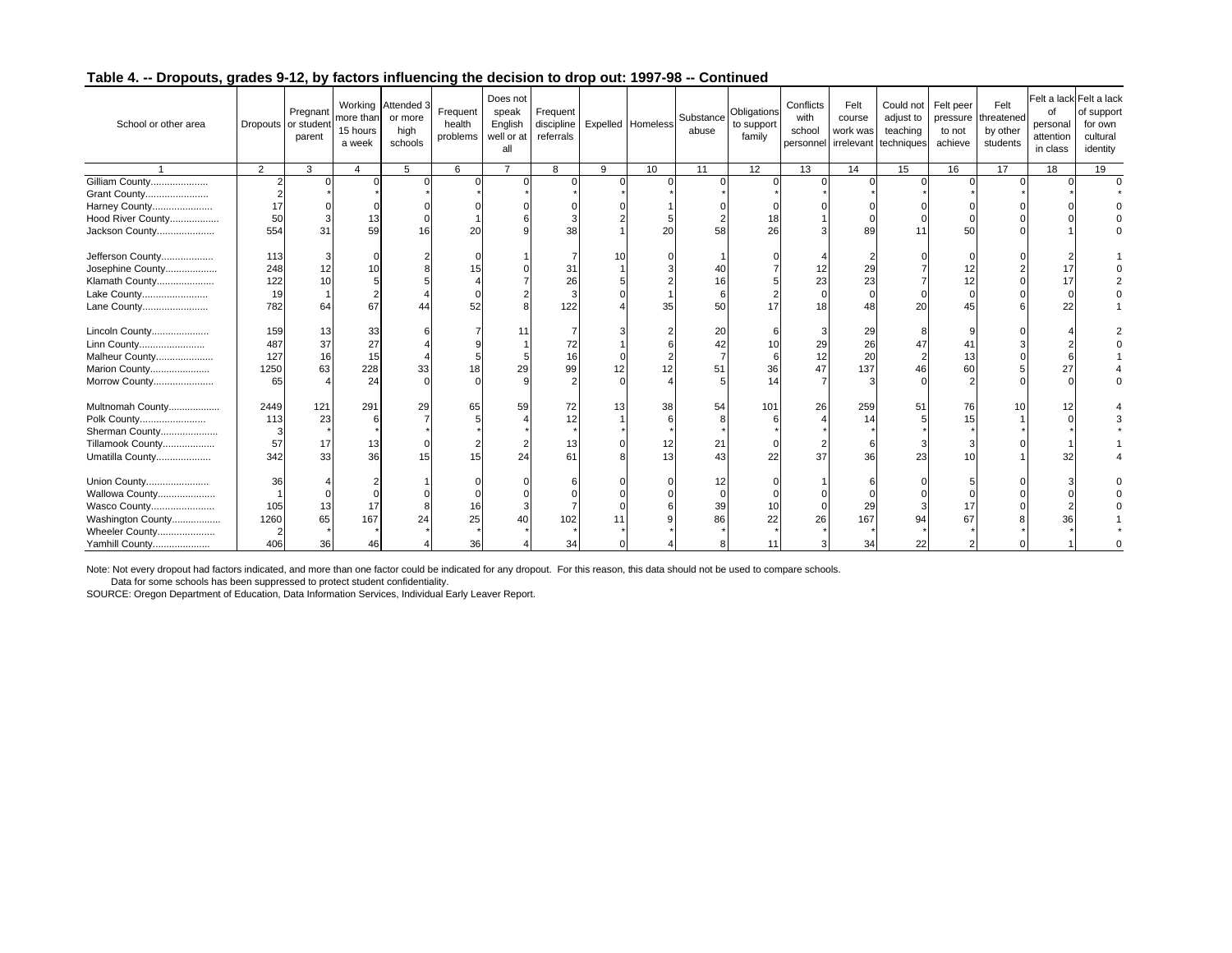| School or other area | Pregnant<br>Dropouts or student<br>parent | Imore than or more<br>15 hours l<br>a week | Working Attended 3 Frequent<br>high<br>schools | health<br>problems well or at referrals | Does not<br>speak<br>all | Frequent | English discipline Expelled Homeless | Substance<br>abuse | Obligations<br>to support<br>family | Conflicts<br>with<br>school | Felt<br>course | Could not Felt peer<br>work was teaching<br>personnel irrelevant techniques achieve | to not | Felt<br>adjust to pressure threatened<br>by other<br>students | Felt a lack Felt a lack<br>Ωt<br>personal for own<br>attention cultural<br>in class | of support<br>identity |
|----------------------|-------------------------------------------|--------------------------------------------|------------------------------------------------|-----------------------------------------|--------------------------|----------|--------------------------------------|--------------------|-------------------------------------|-----------------------------|----------------|-------------------------------------------------------------------------------------|--------|---------------------------------------------------------------|-------------------------------------------------------------------------------------|------------------------|
|                      |                                           |                                            |                                                |                                         |                          |          | 10                                   |                    | 12                                  | 1 2<br>پ                    |                | 15                                                                                  | 16     | $\overline{ }$                                                |                                                                                     |                        |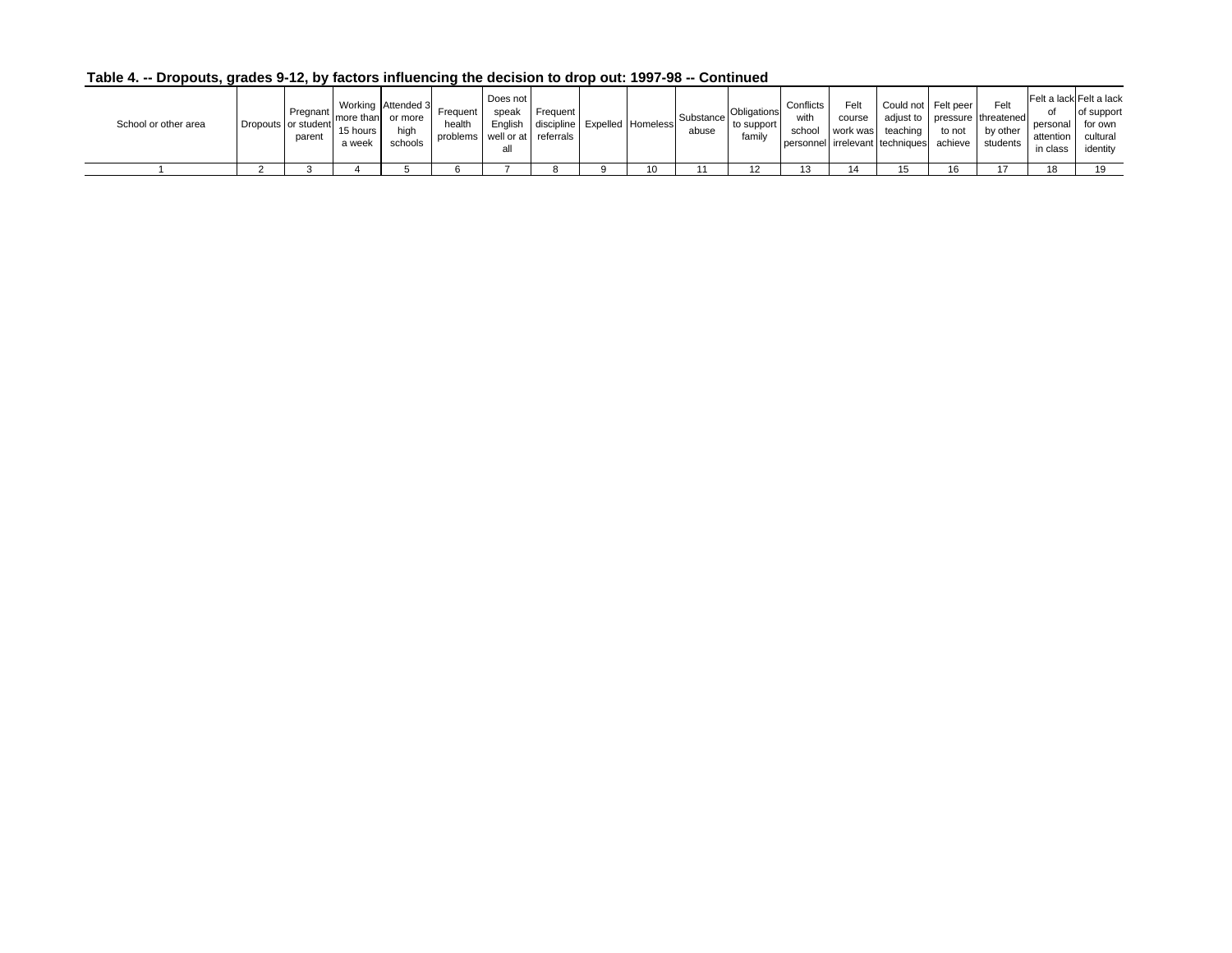| Class                          |                | Pregnant<br>Dropouts or student<br>parent | more than<br>15 hours<br>a week | Working Attended 3<br>or more<br>high<br>schools | Frequent<br>health<br>problems | Does not<br>speak<br>English<br>well or at<br>all | Frequent I<br>referrals |          | discipline Expelled Homeless | Substance<br>abuse | Obligations<br>to support<br>family | Conflicts<br>with<br>school | Felt<br>course<br>work was | Could not<br>adjust to<br>teaching<br>personnel irrelevant techniques | Felt peer<br>to not<br>achieve | Felt<br>pressure threatened<br>by other<br>students | οf<br>personal<br>attention<br>in class | Felt a lack Felt a lack<br>of support<br>for own<br>cultural<br>identity |
|--------------------------------|----------------|-------------------------------------------|---------------------------------|--------------------------------------------------|--------------------------------|---------------------------------------------------|-------------------------|----------|------------------------------|--------------------|-------------------------------------|-----------------------------|----------------------------|-----------------------------------------------------------------------|--------------------------------|-----------------------------------------------------|-----------------------------------------|--------------------------------------------------------------------------|
|                                | $\overline{2}$ | 3                                         |                                 | 5                                                | 6                              |                                                   |                         | 9        | 10                           | 11                 | 12                                  | 13                          | 14                         | 15                                                                    | 16                             | 17                                                  | 18                                      | 19                                                                       |
| Oregon                         | 10,947         | 726                                       | 1,357                           | 289                                              | 363                            | 256                                               | 991                     | 95       | 244                          | 820                | 384                                 | 350                         | 1,234                      | 392                                                                   | 530                            | 62                                                  | 273                                     | 36                                                                       |
| Male<br>Female                 | 6,093<br>4,854 | 99<br>627                                 | 876<br>481                      | 147<br>142                                       | 158<br>205                     | 158<br>98                                         | 720<br>271              | 73<br>22 | 114<br>130                   | 546<br>274         | 211<br>173                          | 245<br>105                  | 755<br>479                 | 257<br>135                                                            | 303<br>227                     | 35<br>27                                            | 168<br>105                              | 21<br>15                                                                 |
| White<br><b>Black</b>          | 8,184<br>396   | 500<br>46                                 | 955<br>46                       | 211<br>15                                        | 298<br>16                      | 44                                                | 792<br>27               | 64       | 204<br>13                    | 684<br>15          | 172<br>21                           | 284<br>13                   | 960<br>34                  | 311<br>15                                                             | 400<br>22                      | 49                                                  | 220                                     | 12                                                                       |
| Hispanic                       | 1,679          | 134                                       | 300                             | 38                                               | 29                             | 196                                               | 123                     |          | 18                           | 70                 | 167                                 | 35                          | 156                        | 46                                                                    | 66                             |                                                     | 33                                      |                                                                          |
| Asian/Pacific Islander         | 357            | 13                                        | 28                              | 13                                               |                                |                                                   | 15 <sub>1</sub>         |          |                              | 19                 | 14 <sub>1</sub>                     |                             | 43                         | 14                                                                    | 17                             |                                                     |                                         |                                                                          |
| American Indian/Alaskan Native | 316            | 33                                        | 25                              |                                                  | 11                             |                                                   | 34                      |          |                              | 32                 | 10 <sub>1</sub>                     |                             | 39                         |                                                                       | 25                             |                                                     |                                         |                                                                          |
| Grade 9                        | 2,163          | 105                                       | 121                             | 38                                               | 60                             | 83                                                | 225                     | 20       | 51                           | 158                | 74 <sub>1</sub>                     | 73                          | 210                        | 63                                                                    | 95                             |                                                     | 58                                      |                                                                          |
| Grade 10                       | 2,530          | 156                                       | 227                             | 64                                               | 88                             |                                                   | 285                     | 30       | 58                           | 184                | 73                                  | 105                         | 312                        | 104                                                                   | 150                            | 23                                                  |                                         |                                                                          |
| Grade 11                       | 2,691          | 200                                       | 397                             | 94                                               | 107                            | 61                                                | 230                     | 24       | 59                           | 223                | 105                                 | 93                          | 352                        | 112                                                                   | 128                            | 18                                                  | 60                                      |                                                                          |
| Grade 12                       | 2,486          | 213                                       | 483                             | 78                                               | 85                             | 37                                                | 191                     | 20       | 60                           | 203                | 103                                 | 65                          | 272                        | 79                                                                    | 124                            |                                                     | 50                                      |                                                                          |
| Grade 13                       | 1,054          | 46                                        | 129                             |                                                  | 22                             |                                                   | 58                      |          | 16                           | 46                 | 29                                  |                             | 85                         | 33                                                                    | 32                             |                                                     |                                         |                                                                          |
| Unclassified                   | 23             |                                           |                                 |                                                  |                                |                                                   |                         |          |                              |                    |                                     |                             |                            |                                                                       |                                |                                                     |                                         |                                                                          |

#### **Table 5. -- Dropouts, grades 9-12, by factors influencing the decision to drop out, by sex, race/ethnicity, and grade: 1997-98**

Note: Not every dropout had factors indicated, and more than one factor could be indicated for any dropout. Because some students did not have race/ethnicity indicated, this grouping might not add to totals for some factor

SOURCE: Oregon Department of Education, Data Information Services, Individual Early Leaver Report.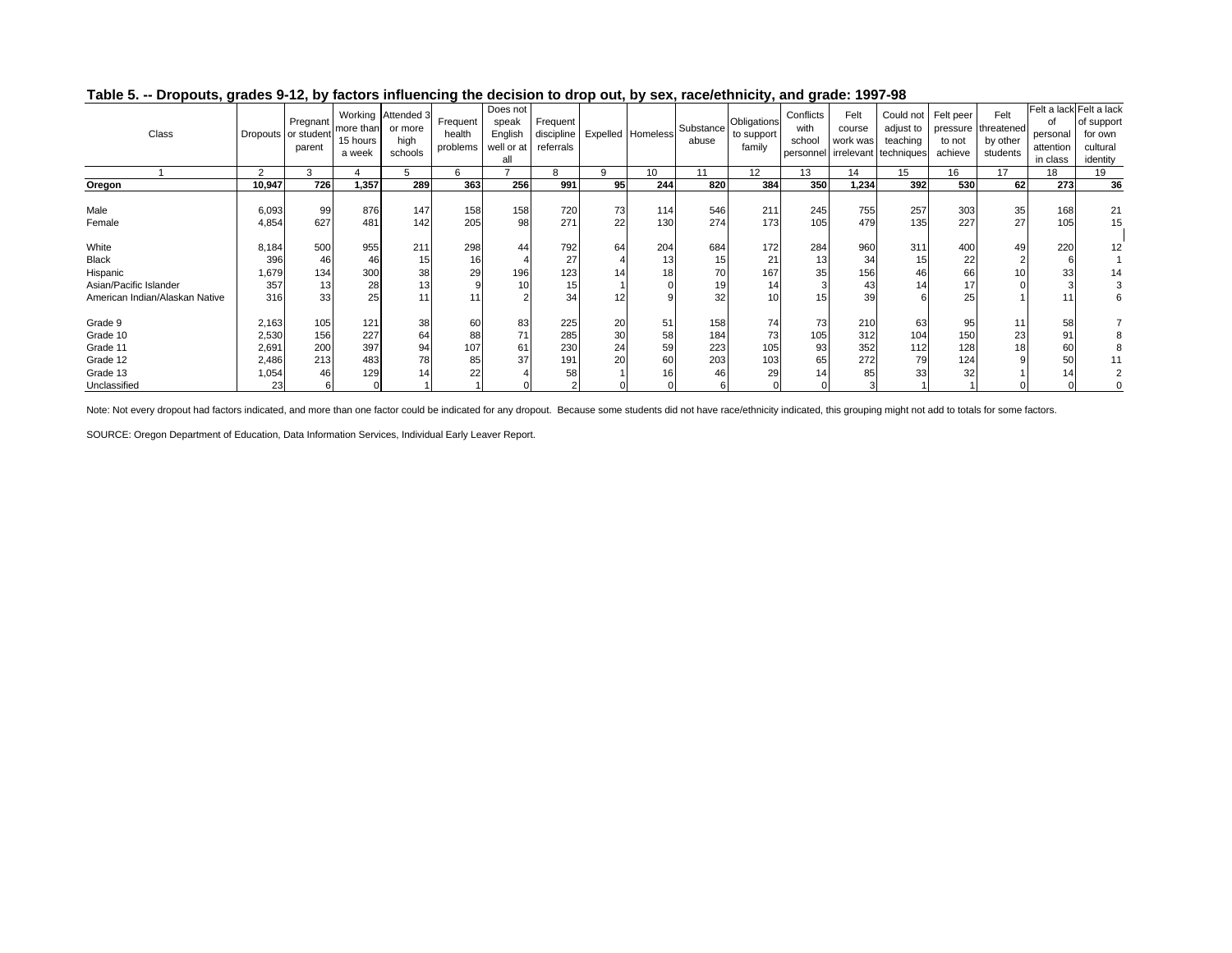| Class |  | Pregnant<br>Dropouts or student<br>parent | more than<br>15 hours<br>a week | Working Attended 3<br>or more<br>high<br>schools | Freauent<br>health<br>problems well or at | Does not<br>speak<br>Enalish | Frequent<br>discipline Expelled Homeless<br>referrals |  | Substance<br>abuse | Obligations<br>to support<br>family | Conflicts<br>with<br>school | Felt<br>course | Could not Felt peer<br>work was teaching<br>personnel irrelevant techniques achieve | to not | Felt<br>adjust to pressure threatened<br>by other<br>students | O1<br>personal l<br>in class | Felt a lack Felt a lack<br>of support<br>for own<br>attention cultural<br>identity |
|-------|--|-------------------------------------------|---------------------------------|--------------------------------------------------|-------------------------------------------|------------------------------|-------------------------------------------------------|--|--------------------|-------------------------------------|-----------------------------|----------------|-------------------------------------------------------------------------------------|--------|---------------------------------------------------------------|------------------------------|------------------------------------------------------------------------------------|
|       |  |                                           |                                 |                                                  |                                           |                              |                                                       |  |                    |                                     |                             |                |                                                                                     |        |                                                               |                              |                                                                                    |
|       |  |                                           |                                 |                                                  |                                           |                              |                                                       |  |                    | 12                                  | ຳ                           |                | 15                                                                                  | 16     |                                                               |                              |                                                                                    |

**Table 5. -- Dropouts, grades 9-12, by factors influencing the decision to drop out, by sex, race/ethnicity, and grade: 1997-98**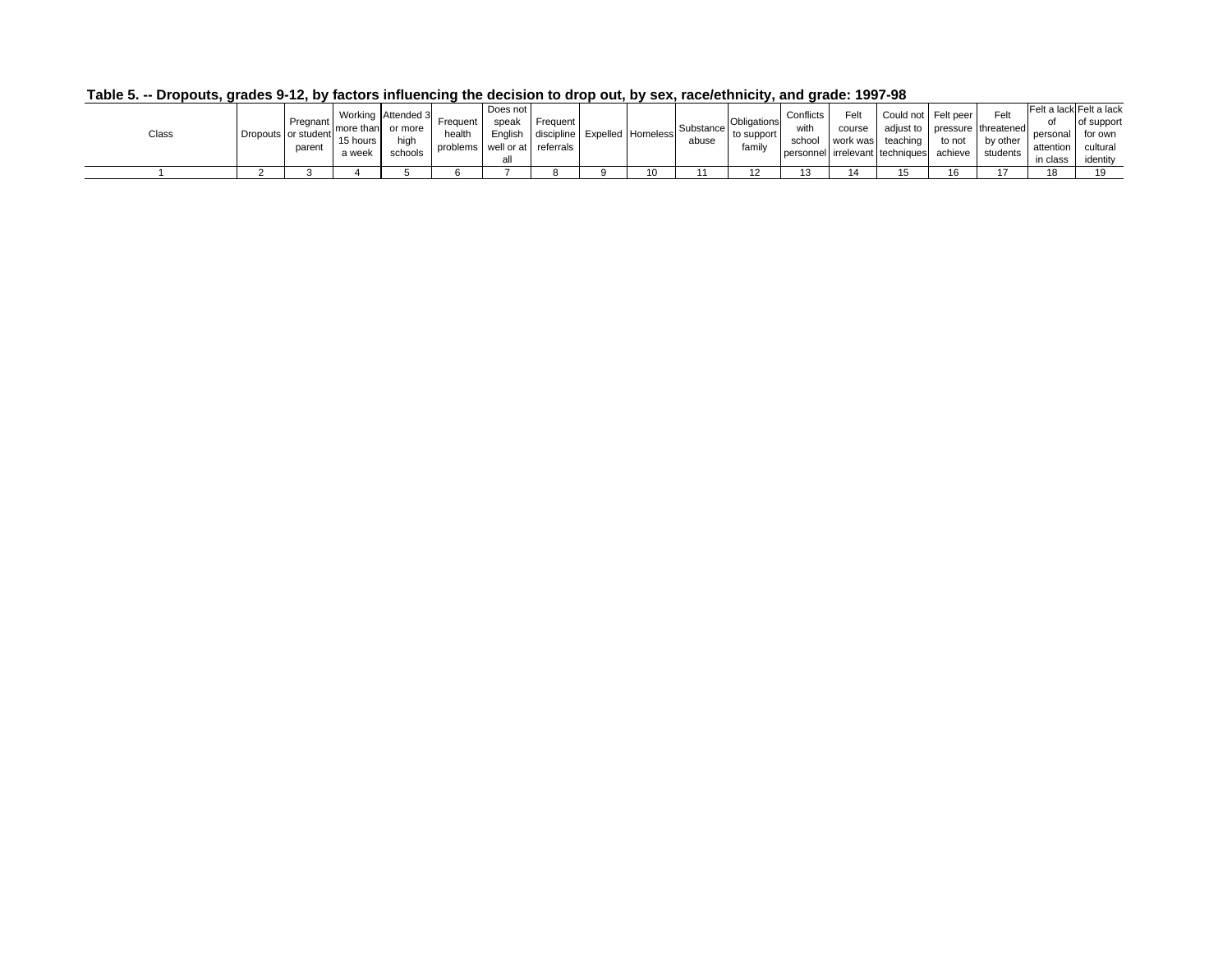|                                |                                  |       |                                                      | Non-dropout leavers |                                |       | <b>Dropouts</b>                      |                                              |                        |                               |
|--------------------------------|----------------------------------|-------|------------------------------------------------------|---------------------|--------------------------------|-------|--------------------------------------|----------------------------------------------|------------------------|-------------------------------|
| School or other area           | October 1,<br>1997<br>Membership | Total | Sent to<br>child-<br>caring<br>facility <sup>1</sup> | Deceased            | Registered<br>home<br>schooler | Total | Withdrew<br>during<br>school<br>year | Did not<br>return<br>from<br>summer<br>break | Dropout<br>rate $(\%)$ | Total<br>rescind <sup>2</sup> |
| 1                              | $\overline{2}$                   | 3     | $\overline{4}$                                       | 5                   | 6                              | 8     | 9                                    | 10                                           | 11                     | $\overline{12}$               |
| Oregon                         | 85,259                           | 232   | 39                                                   | 12                  | 181                            | 979   | 777                                  | 202                                          | 1.15                   | 55                            |
|                                |                                  |       |                                                      |                     |                                |       |                                      |                                              |                        |                               |
| Adrian High School             | 61                               | 0     | 0                                                    | 0                   | 0                              |       |                                      | 0                                            | 1.64                   | 0                             |
| Agnes Stewart Middle School    | 448                              |       |                                                      | 0                   |                                | 6     |                                      | 0                                            | 1.34                   |                               |
| Alice Ott Middle School        | 544                              |       |                                                      | 0                   |                                | 6     |                                      |                                              | 1.10                   |                               |
| Annex Elem School              | 13                               |       | O                                                    | 0                   |                                |       |                                      | $\Omega$                                     | 0.00                   |                               |
| Applegate Elem School          | 44                               | U     | U                                                    | 0                   |                                |       |                                      |                                              | 2.27                   |                               |
| Armand Larive Middle School    | 291                              | 3     |                                                      | 0                   |                                | 5     |                                      | 0                                            | 1.72                   |                               |
| Arts, Sciences, And Technology | 60                               | 0     | 0                                                    | 0                   | 0                              |       |                                      | 0                                            | 1.67                   |                               |
| Ashland Middle School          | 575                              |       | $\Omega$                                             |                     |                                |       |                                      |                                              | 0.17                   |                               |
| Astoria Middle School          | 392                              |       |                                                      |                     |                                |       |                                      |                                              | 0.26                   |                               |
| Athena-weston Middle School    | 91                               |       | 0                                                    | 0                   |                                |       |                                      |                                              | 4.40                   | 0                             |
| Athey Creek Middle School      | 493                              |       | 0                                                    |                     | 0                              |       |                                      | 0                                            | 0.20                   | U                             |
| Azalea Middle School           | 317                              |       |                                                      |                     |                                |       |                                      | O                                            | 0.32                   |                               |
| Baker Middle School            | 401                              |       |                                                      | 0                   | 0                              |       |                                      | 5                                            | 2.00                   | 0                             |
| Banks Jr High School           | 157                              | 0     | 0                                                    | 0                   |                                |       |                                      | $\Omega$                                     | 0.64                   | 0                             |
| Beaumont Middle School         | 493                              | 0     | O                                                    | 0                   | O                              |       |                                      |                                              | 0.61                   | $\Omega$                      |
| Beaver Elem School             | 120                              | 2     | 0                                                    | 0                   |                                | 2     |                                      | 0                                            | 1.67                   |                               |
| Binnsmead Middle School        | 474                              | O     | 0                                                    | 0                   | 0                              | 10    | 10                                   | 0                                            | 2.11                   |                               |
| Blue Mountain Jr High School   | 161                              |       | 0                                                    | 0                   |                                |       |                                      | 0                                            | 0.62                   |                               |
| Bolton Middle School           | 304                              | 0     | $\Omega$                                             | 0                   | 0                              |       |                                      |                                              | 0.99                   |                               |
| Bonanza School                 | 82                               |       | 0                                                    | 0                   |                                |       |                                      |                                              | 6.10                   |                               |
| Boring Middle School           | 263                              |       | 0                                                    | 0                   |                                |       |                                      | 0                                            | 0.38                   |                               |
| Briggs Middle School           | 306                              |       |                                                      |                     |                                |       |                                      |                                              | 0.00                   |                               |
| Brixner Jr High School         | 446                              |       |                                                      |                     | 0                              |       |                                      |                                              | 1.12                   |                               |
| Broadway Middle School         | 288                              |       |                                                      |                     |                                |       |                                      |                                              | 2.78                   |                               |
| Brooks Elementary School       | 83                               | 0     |                                                      | 0                   | 0                              |       |                                      |                                              | 3.61                   | 0                             |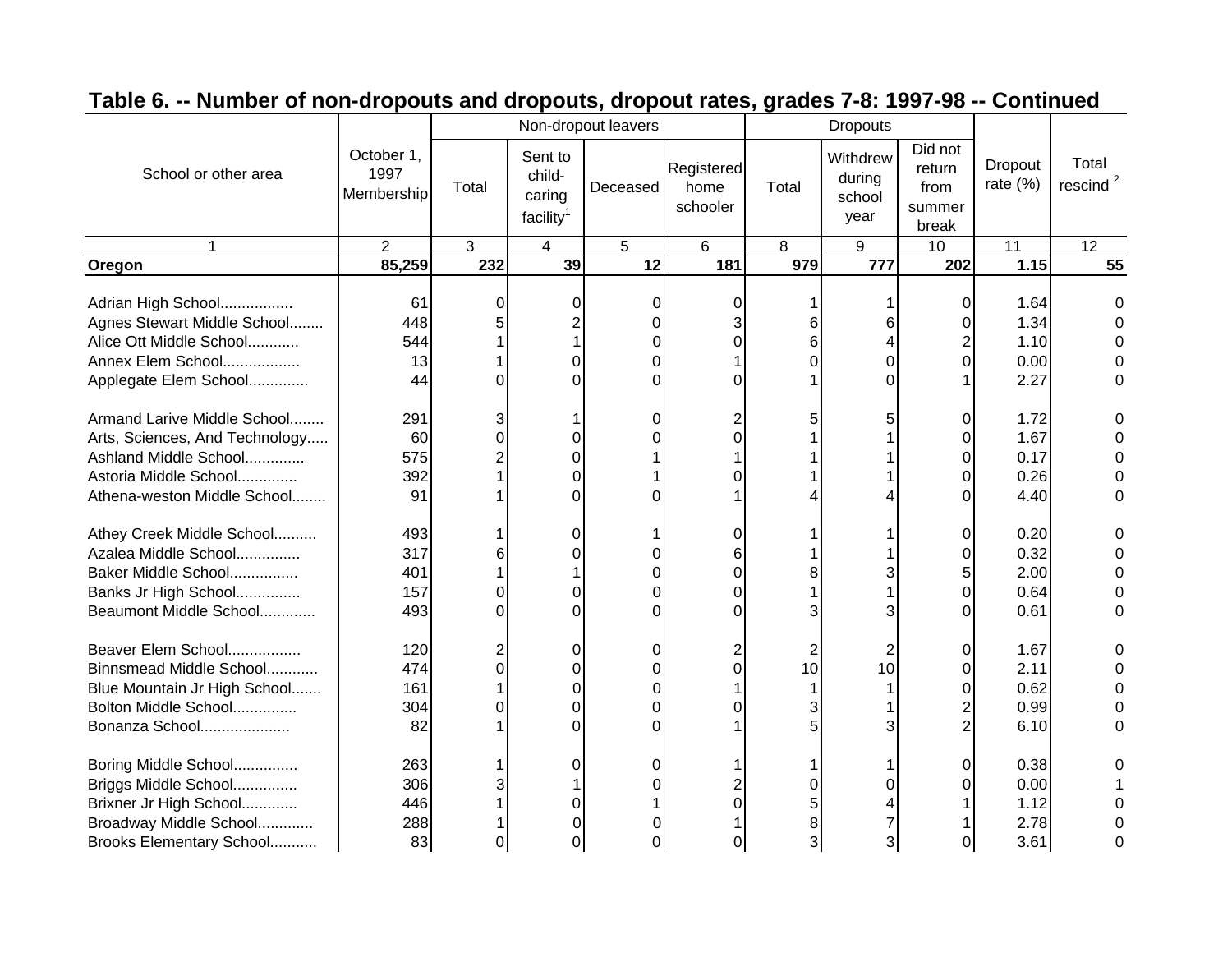|                                                                                                                                         |                                  |                         |                                                      | Non-dropout leavers                       |                                |                       | <b>Dropouts</b>                      |                                              |                                      |                               |
|-----------------------------------------------------------------------------------------------------------------------------------------|----------------------------------|-------------------------|------------------------------------------------------|-------------------------------------------|--------------------------------|-----------------------|--------------------------------------|----------------------------------------------|--------------------------------------|-------------------------------|
| School or other area                                                                                                                    | October 1,<br>1997<br>Membership | Total                   | Sent to<br>child-<br>caring<br>facility <sup>1</sup> | Deceased                                  | Registered<br>home<br>schooler | Total                 | Withdrew<br>during<br>school<br>year | Did not<br>return<br>from<br>summer<br>break | Dropout<br>rate $(\%)$               | Total<br>rescind <sup>2</sup> |
| 1                                                                                                                                       | $\overline{2}$                   | 3                       | 4                                                    | 5                                         | 6                              | 8                     | 9                                    | 10                                           | 11                                   | $\overline{12}$               |
| Butte Falls Elem School<br>Cal Young Middle School<br>Calapooia Middle School<br>Canyonville Elem School<br>Carlton Elementary School   | 36<br>395<br>472<br>65<br>80     | O<br>0                  | 0<br>$\Omega$<br>0<br>0<br>O                         | 0<br>$\Omega$<br>$\Omega$<br>0<br>0       | U<br>O.                        | $\Omega$<br>6         |                                      | 0<br>$\Omega$<br>0<br>0<br>∩                 | 0.00<br>1.52<br>0.42<br>1.54<br>1.25 |                               |
| Cascade Jr High School<br>Cascade Middle School<br>Cascade Middle School<br>Cedar Park Middle School<br>Centennial Middle School        | 380<br>521<br>351<br>663<br>926  | 0<br>0<br>0             | 0<br>0<br>$\Omega$<br>$\Omega$                       | 0<br>0<br>0<br>$\overline{0}$<br>$\Omega$ | 0<br>0<br>0                    | 8<br>4<br>6<br>4<br>6 |                                      | $\overline{2}$<br>$\Omega$                   | 2.11<br>0.77<br>1.71<br>0.60<br>0.65 | ⋂<br>$\Omega$                 |
| Central Howell Elem School<br>Central Linn High School<br>Central Middle School<br>Chapman Elem School<br>Chehalem Valley Middle School | 21<br>124<br>306<br>142<br>410   | 0<br>0<br>0             | 0<br>0<br>0<br>O                                     | 0<br>0<br>0<br>$\Omega$<br>0              | 0<br>0<br>0<br>n               | 0                     |                                      | 0<br>$\Omega$<br>$\Omega$<br>$\Omega$<br>∩   | 0.00<br>0.81<br>2.29<br>0.70<br>0.00 | Ω<br>0<br>$\Omega$            |
| Cheldelin Middle<br>Chenowith Middle School<br>Chiloquin High School<br>Clara Brownell Middle School<br>Clatskanie Middle School        | 451<br>179<br>95<br>172<br>166   | 0<br>$\Omega$<br>0<br>0 | 0<br>$\Omega$<br>0<br>0<br>0                         | 0<br>0<br>$\Omega$<br>0<br>$\Omega$       | 0<br>0<br>0<br>0               | 2<br>5                |                                      |                                              | 0.44<br>1.12<br>5.26<br>2.33<br>1.20 |                               |
| Clear Creek Middle School<br>Coffenberry Middle School<br>Colin Kelly Middle School<br>Colton Middle School<br>Columbia Middle School   | 490<br>274<br>361<br>150<br>252  | 0<br>0<br>0             | $\Omega$<br>0<br>0<br>0<br>O                         | 0<br>0<br>0<br>$\mathbf 0$<br>ი           | 0<br>0<br>0                    | 3<br>3                |                                      | 0                                            | 0.61<br>1.09<br>1.11<br>0.67<br>1.19 | ∩                             |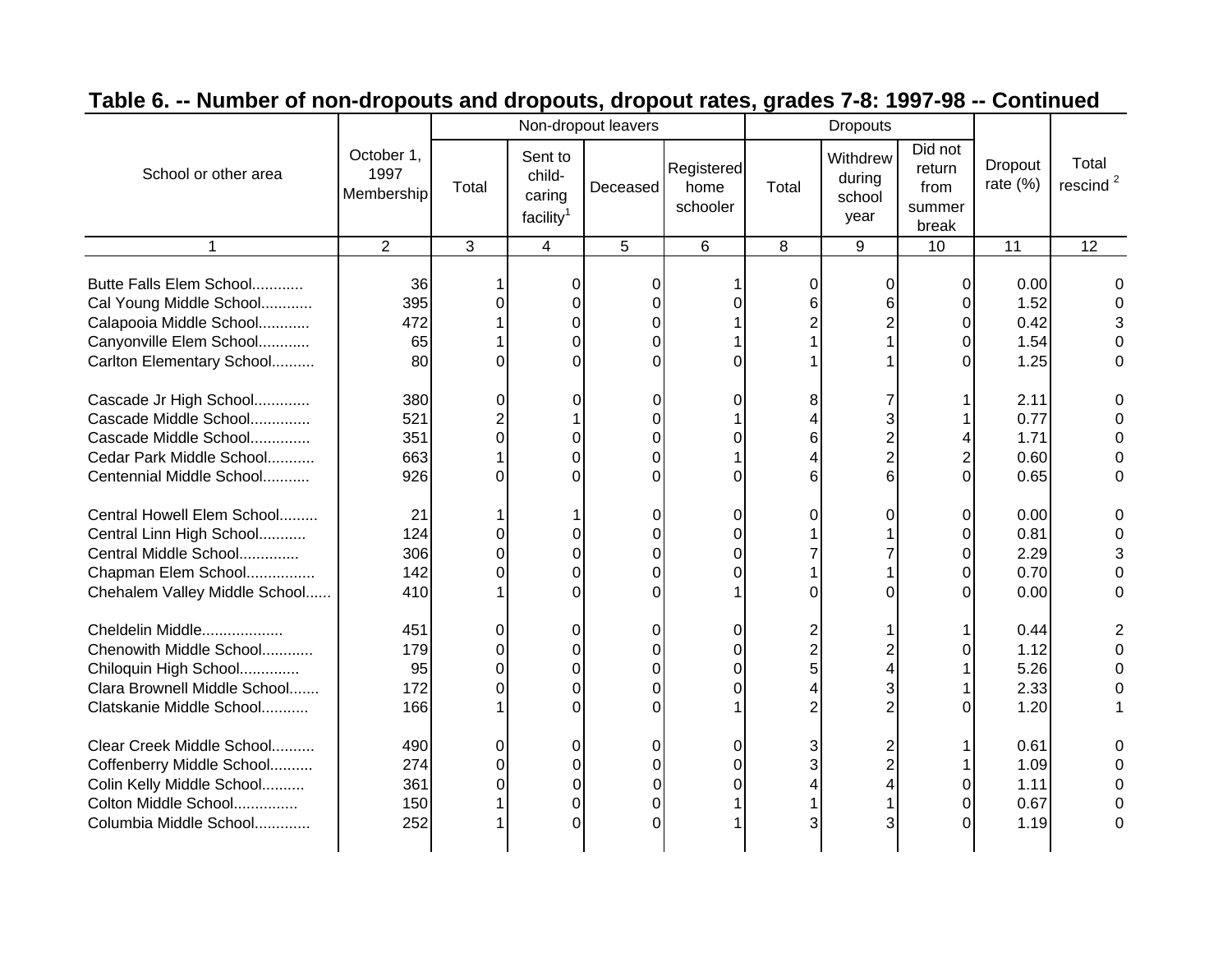|                                |                                  |       |                                                      | Non-dropout leavers |                                |                | <b>Dropouts</b>                      |                                              |                        |                               |
|--------------------------------|----------------------------------|-------|------------------------------------------------------|---------------------|--------------------------------|----------------|--------------------------------------|----------------------------------------------|------------------------|-------------------------------|
| School or other area           | October 1,<br>1997<br>Membership | Total | Sent to<br>child-<br>caring<br>facility <sup>1</sup> | Deceased            | Registered<br>home<br>schooler | Total          | Withdrew<br>during<br>school<br>year | Did not<br>return<br>from<br>summer<br>break | Dropout<br>rate $(\%)$ | Total<br>rescind <sup>2</sup> |
|                                | $\overline{2}$                   | 3     | $\overline{4}$                                       | 5                   | 6                              | 8              | 9                                    | 10                                           | 11                     | $\overline{12}$               |
| Conestoga Middle School        | 743                              |       | $\Omega$                                             | $\Omega$            |                                | $\Omega$       | ∩                                    | $\Omega$                                     | 0.00                   | $\Omega$                      |
| Coquille Valley Middle School  | 220                              |       |                                                      | $\Omega$            |                                |                |                                      |                                              | 0.45                   | 0                             |
| Creswell Middle School         | 230                              | 0     |                                                      | 0                   |                                |                |                                      |                                              | 0.87                   |                               |
| Crook County Middle School     | 489                              | 6     |                                                      | 0                   |                                |                |                                      |                                              | 0.20                   |                               |
| Crossler Middle School         | 574                              |       |                                                      | 0                   |                                |                |                                      |                                              | 0.87                   |                               |
| Culver Middle School           | 70                               | Ω     | 0                                                    | 0                   |                                |                |                                      |                                              | 2.86                   |                               |
| Days Creek School              | 37                               | 0     | 0                                                    | 0                   | U                              |                |                                      |                                              | 2.70                   |                               |
| Dexter D Mccarty Middle School | 381                              |       |                                                      | 0                   | 0                              |                |                                      |                                              | 0.52                   |                               |
| Duniway Middle School          | 355                              |       |                                                      | 0                   | 3                              | 9              | 6                                    |                                              | 2.54                   |                               |
| Eagle Point Jr High School     | 623                              | 19    |                                                      | 0                   | 17                             | 19             | 19                                   |                                              | 3.05                   |                               |
| Estacada Jr High School        | 308                              |       | O                                                    | 0                   |                                |                | ი                                    |                                              | 0.32                   |                               |
| Evergreen Jr High School       | 741                              |       |                                                      | 0                   |                                |                |                                      |                                              | 0.54                   |                               |
| F Patton Middle School         | 465                              |       |                                                      | 0                   |                                |                |                                      |                                              | 0.86                   | 0                             |
| Falls City High School         | 23                               | O     | 0                                                    | 0                   |                                |                |                                      |                                              | 4.35                   | 0                             |
| Fern Ridge Middle School       | 379                              | U     |                                                      | 0                   |                                |                |                                      |                                              | 1.32                   | 0                             |
| Five Oaks Middle School        | 695                              |       | 0                                                    | 0                   |                                | 19             | 10                                   | 9                                            | 2.73                   |                               |
| Fleming Middle School          | 353                              |       |                                                      |                     |                                | 7              |                                      |                                              | 1.98                   |                               |
| Floyd Light Middle School      | 638                              |       | <sup>0</sup>                                         | 0                   |                                | 15             |                                      |                                              | 2.35                   |                               |
| French Prairie Middle School   | 265                              | 0     | 0                                                    | 0                   |                                | 3              |                                      |                                              | 1.13                   |                               |
| George Middle School           | 389                              |       | <sup>0</sup>                                         | $\Omega$            |                                |                |                                      |                                              | 1.54                   |                               |
| Gervais Elementary School      | 76                               |       | 0                                                    |                     | 0                              |                |                                      | 0                                            | 1.32                   |                               |
| Glendale High School           | 92                               |       |                                                      | 0                   |                                |                |                                      |                                              | 2.17                   |                               |
| Gordon Russell Mddle School    | 557                              | 0     | 0                                                    | 0                   | 0                              | 10             |                                      |                                              | 1.80                   |                               |
| Gray Middle School             | 370                              | 0     | 0                                                    | 0                   |                                | $\overline{2}$ |                                      |                                              | 0.54                   |                               |
| Gregory Heights Middle School  | 538                              |       |                                                      | 0                   |                                | 11             |                                      |                                              | 2.04                   | O                             |
| Hamilton Creek Elem School     | 62                               | 0     | 0                                                    | 0                   | 0                              | 0              | 01                                   | 0                                            | 0.00                   |                               |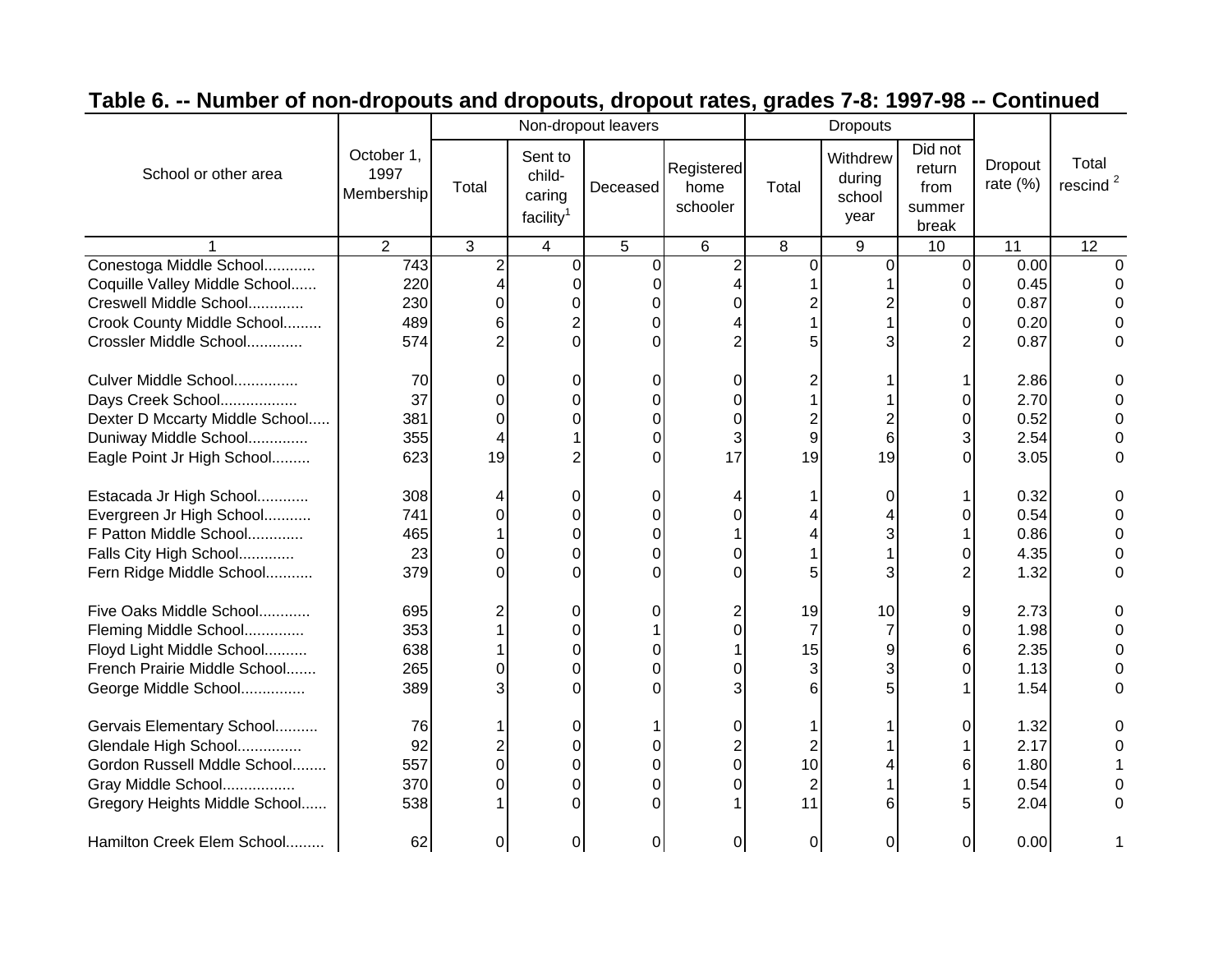|                                |                                  |       |                                                      | Non-dropout leavers |                                |       | <b>Dropouts</b>                      |                                              |                        |                               |
|--------------------------------|----------------------------------|-------|------------------------------------------------------|---------------------|--------------------------------|-------|--------------------------------------|----------------------------------------------|------------------------|-------------------------------|
| School or other area           | October 1,<br>1997<br>Membership | Total | Sent to<br>child-<br>caring<br>facility <sup>1</sup> | Deceased            | Registered<br>home<br>schooler | Total | Withdrew<br>during<br>school<br>year | Did not<br>return<br>from<br>summer<br>break | Dropout<br>rate $(\%)$ | Total<br>rescind <sup>2</sup> |
|                                | 2                                | 3     | $\overline{4}$                                       | 5                   | 6                              | 8     | 9                                    | 10                                           | 11                     | $\overline{12}$               |
| Hamlin Middle School           | 402                              |       | $\overline{2}$                                       | $\Omega$            | $\Omega$                       |       |                                      | $\Omega$                                     | 1.74                   | $\Omega$                      |
| Hanby Middle School            | 238                              | 0     | 0                                                    | $\Omega$            |                                |       |                                      |                                              | 0.42                   | 0                             |
| Harriet Tubman Middle School   | 339                              |       |                                                      | 0                   |                                | 12    |                                      |                                              | 3.54                   |                               |
| Harrisburg Elem School         | 113                              |       |                                                      | $\Omega$            |                                |       |                                      |                                              | 2.65                   |                               |
| Hauton B Lee Middle School     | 457                              | Ω     | 0                                                    | 0                   | 0                              | 11    |                                      |                                              | 2.41                   |                               |
| Hazelbrook Middle School       | 554                              |       |                                                      | 0                   | O                              | 4     |                                      |                                              | 0.72                   |                               |
| Hedrick Middle School          | 954                              | 3     | 0                                                    |                     |                                | 12    |                                      |                                              | 1.26                   |                               |
| Henley Middle School           | 461                              | 0     | 0                                                    | 0                   | O                              | 9     |                                      |                                              | 1.95                   |                               |
| High Desert Middle School      | 588                              | 9     |                                                      | 0                   |                                |       |                                      |                                              | 0.17                   |                               |
| Highland Park Middle School    | 701                              |       |                                                      | 0                   |                                |       |                                      |                                              | 0.43                   |                               |
| Highland View Middle           | 341                              |       |                                                      | 0                   |                                |       |                                      |                                              | 0.29                   |                               |
| Hood River Middle School       | 270                              |       |                                                      | 0                   |                                |       |                                      |                                              | 0.37                   | 0                             |
| Hosford Middle School          | 332                              |       |                                                      | 0                   |                                |       |                                      |                                              | 0.90                   | 0                             |
| Houck Middle School            | 577                              |       |                                                      |                     |                                | 16    | 13                                   |                                              | 2.77                   | 0                             |
| Hugh Hartman Middle School     | 422                              | 0     | 0                                                    | 0                   | 0                              | 5     |                                      |                                              | 1.18                   | 0                             |
| Imbler High School             | 74                               |       |                                                      | 0                   |                                |       |                                      |                                              | 1.35                   |                               |
| Inza R. Wood Middle School     | 393                              |       |                                                      | 0                   |                                | 13    | 12                                   |                                              | 3.31                   |                               |
| J B Thomas Jr High School      | 538                              |       | U                                                    |                     |                                |       |                                      |                                              | 1.30                   |                               |
| Jackson Middle School          | 504                              |       |                                                      | 0                   |                                |       |                                      |                                              | 0.60                   | 0                             |
| James Monroe Middle School     | 471                              | 0     | 0                                                    | 0                   | 0                              | 3     |                                      | 0                                            | 0.64                   |                               |
| Jefferson County Middle School | 473                              | 0     | 0                                                    | $\Omega$            | 0                              | 12    | 11                                   |                                              | 2.54                   |                               |
| Jefferson Middle School        | 140                              | 0     | 0                                                    | 0                   |                                | 4     |                                      |                                              | 2.86                   |                               |
| John C. Fremont Jr High School | 590                              |       | 0                                                    | 0                   |                                | 0     |                                      |                                              | 0.00                   |                               |
| John F Kennedy Middle School   | 399                              |       |                                                      | 0                   |                                |       |                                      |                                              | 1.25                   |                               |
| Joseph Lane Jr High School     | 538                              | 0     |                                                      | 0                   |                                |       |                                      |                                              | 0.19                   |                               |
| Judson Middle School           | 541                              |       | 0                                                    | 0                   |                                | 11    | 10                                   |                                              | 2.03                   | 0                             |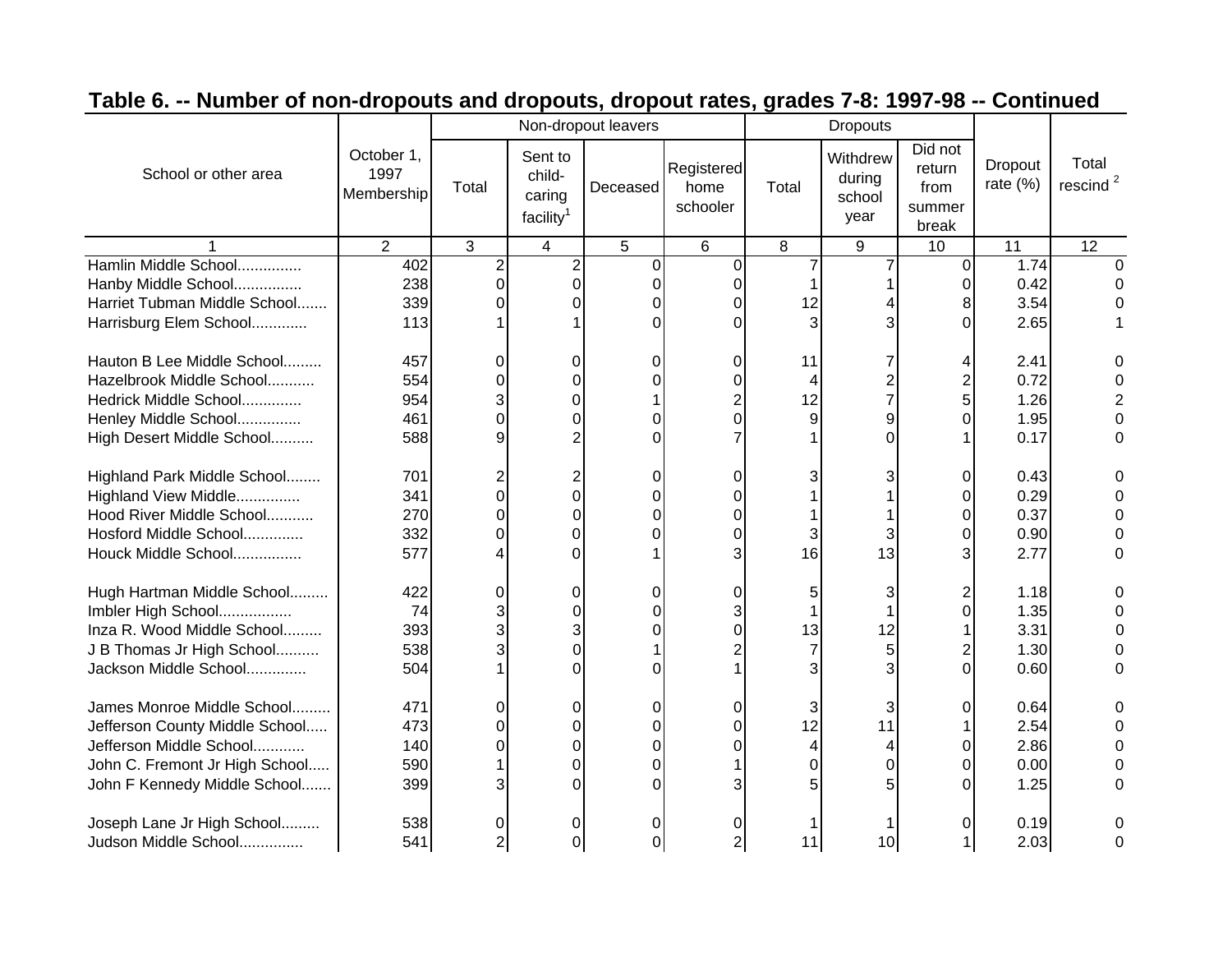|                              |                                  |       |                                                      | Non-dropout leavers |                                |       | <b>Dropouts</b>                      |                                              |                        |                               |
|------------------------------|----------------------------------|-------|------------------------------------------------------|---------------------|--------------------------------|-------|--------------------------------------|----------------------------------------------|------------------------|-------------------------------|
| School or other area         | October 1,<br>1997<br>Membership | Total | Sent to<br>child-<br>caring<br>facility <sup>1</sup> | Deceased            | Registered<br>home<br>schooler | Total | Withdrew<br>during<br>school<br>year | Did not<br>return<br>from<br>summer<br>break | Dropout<br>rate $(\%)$ | Total<br>rescind <sup>2</sup> |
|                              | $\overline{2}$                   | 3     | 4                                                    | 5                   | 6                              | 8     | 9                                    | 10                                           | 11                     | $\overline{12}$               |
| Kellogg Middle School        | 421                              |       | $\Omega$                                             | 0                   |                                |       |                                      | $\Omega$                                     | 0.48                   | O                             |
| La Creole Jr High School     | 511                              |       | 0                                                    | 0                   |                                |       |                                      |                                              | 0.39                   |                               |
| La Grande Middle School      | 399                              |       |                                                      | U                   |                                |       |                                      |                                              | 0.25                   | O                             |
| La Pine Middle School        | 237                              |       |                                                      | 0                   |                                |       |                                      |                                              | 2.53                   |                               |
| Lake Oswego Jr High School   | 646                              |       |                                                      | 0                   |                                |       |                                      |                                              | 0.77                   |                               |
| Lane Middle School           | 508                              |       |                                                      | 0                   |                                |       |                                      |                                              | 0.39                   |                               |
| Lebanon Middle School        | 291                              | 0     | 0                                                    | 0                   |                                |       |                                      |                                              | 0.34                   |                               |
| Leslie Middle School         | 445                              |       |                                                      | 0                   |                                |       |                                      |                                              | 1.80                   |                               |
| Lincoln Jr High School       | 190                              | 0     | 0                                                    | 0                   |                                |       |                                      |                                              | 0.53                   |                               |
| Lincoln Middle School        | 442                              |       |                                                      | 0                   |                                |       |                                      |                                              | 1.58                   |                               |
| Lincoln Savage Middle School | 374                              |       |                                                      | 0                   |                                |       |                                      |                                              | 2.41                   | 0                             |
| Long Creek School            | 27                               |       |                                                      | 0                   |                                |       |                                      |                                              | 0.00                   | 0                             |
| Lorna Byrne Middle School    | 262                              | ი     |                                                      | 0                   |                                |       |                                      |                                              | 3.05                   | 0                             |
| Mark Twain Elem School       | 342                              | 0     | 0                                                    | 0                   | 0                              | 10    | З                                    |                                              | 2.92                   | 0                             |
| Mc Loughlin Jr High School   | 910                              |       | 0                                                    | 0                   |                                | 18    | 10                                   |                                              | 1.98                   | 9                             |
| Mc Loughlin Jr High School   | 481                              | 0     | 0                                                    | 0                   | O                              | 3     |                                      |                                              | 0.62                   |                               |
| Memorial Middle School       | 368                              | ŋ     | 0                                                    | 0                   |                                |       |                                      |                                              | 1.09                   | 2                             |
| Metropolitan Learning Center | 94                               |       |                                                      | $\Omega$            |                                |       |                                      |                                              | 3.19                   | $\Omega$                      |
| Mill City Middle School      | 119                              | 0     | 0                                                    | 0                   | 0                              |       |                                      | 0                                            | 0.84                   |                               |
| Millicoma Middle School      | 354                              | 0     | 0                                                    | 0                   | 0                              |       |                                      |                                              | 0.56                   |                               |
| Milwaukie Jr High School     | 396                              | 0     | 0                                                    | 0                   | 0                              |       |                                      |                                              | 0.00                   |                               |
| Molalla Alternative Options  | $17*$                            | 0     | 0                                                    | 0                   | 0                              |       |                                      |                                              | 5.88                   |                               |
| Molalla Grade School         | 431                              |       |                                                      | 0                   |                                |       |                                      |                                              | 1.16                   | 0                             |
| Monitor Elem School          | 40                               | 0     |                                                      | 0                   | 0                              |       |                                      | 0                                            | 2.50                   |                               |
| Mountain View Intermediate   | 636                              | O     |                                                      | 0                   |                                |       |                                      |                                              | 0.47                   |                               |
| Mt Angel Middle School       | 113                              | 0     | 0                                                    | 0                   | 0                              |       |                                      |                                              | 1.77                   | 0                             |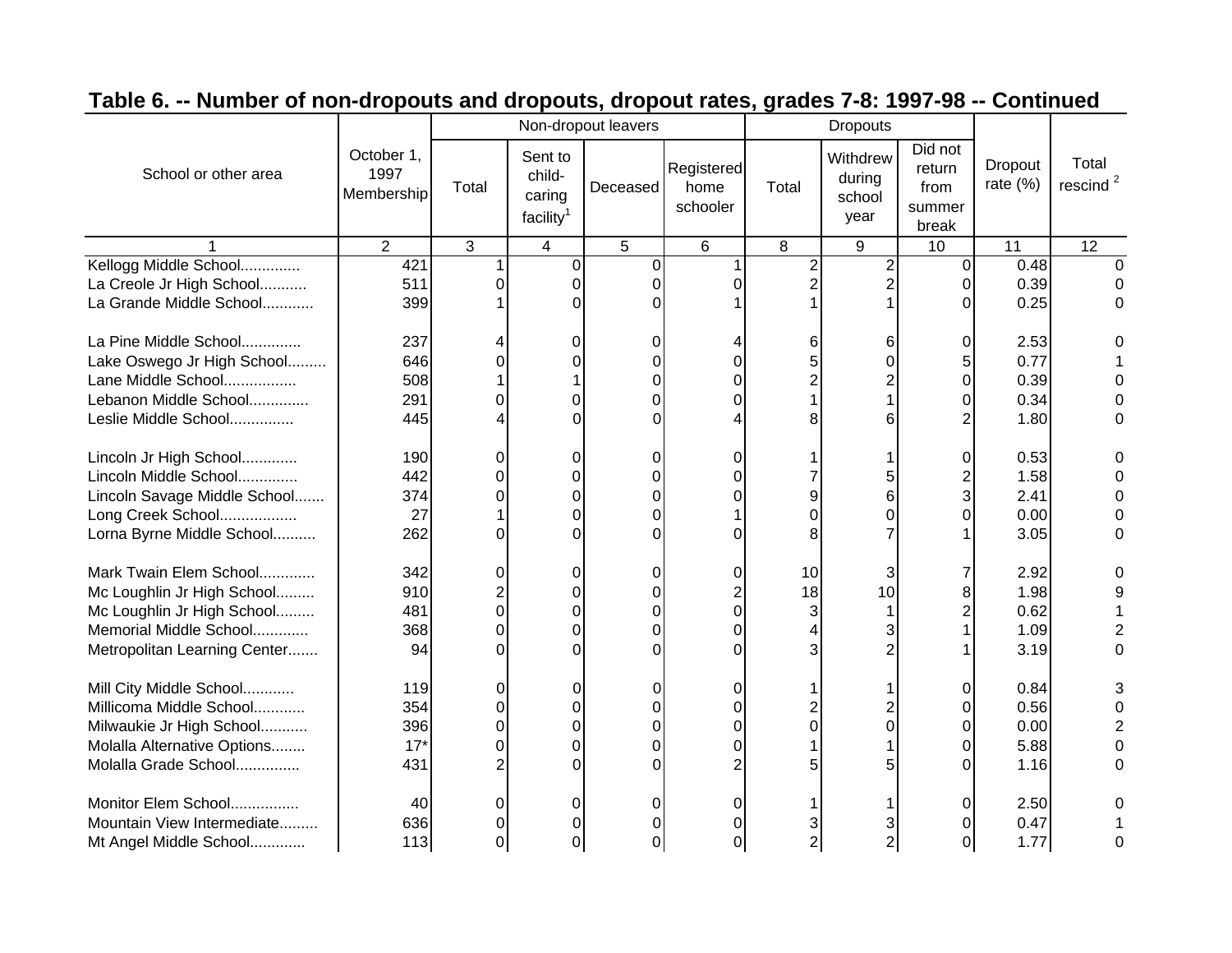|                                |                                  |       |                                                      | Non-dropout leavers |                                |                | <b>Dropouts</b>                      |                                              |                        |                               |
|--------------------------------|----------------------------------|-------|------------------------------------------------------|---------------------|--------------------------------|----------------|--------------------------------------|----------------------------------------------|------------------------|-------------------------------|
| School or other area           | October 1,<br>1997<br>Membership | Total | Sent to<br>child-<br>caring<br>facility <sup>1</sup> | Deceased            | Registered<br>home<br>schooler | Total          | Withdrew<br>during<br>school<br>year | Did not<br>return<br>from<br>summer<br>break | Dropout<br>rate $(\%)$ | Total<br>rescind <sup>2</sup> |
|                                | $\overline{2}$                   | 3     | 4                                                    | 5                   | 6                              | 8              | 9                                    | 10                                           | 11                     | 12                            |
| Mt Tabor Middle School         | 485                              | 0     | $\overline{0}$                                       | 0                   | $\Omega$                       | 5              |                                      |                                              | 1.03                   | $\Omega$                      |
| Myrtle Point High School       | 100                              |       |                                                      | $\Omega$            |                                |                |                                      | 0                                            | 2.00                   | 0                             |
| Neah-Kah-Nie Jr-Sr High School | 124                              |       |                                                      | 0                   |                                | 3              |                                      |                                              | 2.42                   |                               |
| Neil Armstrong Middle School   | 783                              | 8     |                                                      | 0                   | 8                              | 23             | 23                                   |                                              | 2.94                   |                               |
| Newport Middle School          | 338                              | ∩     |                                                      | 0                   |                                | $\overline{7}$ |                                      |                                              | 2.07                   |                               |
| North Albany Middle School     | 364                              |       | 0                                                    | 0                   |                                |                |                                      |                                              | 1.37                   | 2                             |
| North Bend Jr High School      | 475                              | U     | U                                                    | 0                   |                                |                |                                      |                                              | 0.63                   | 0                             |
| North Marion Middle School     | 262                              | 0     | 0                                                    | 0                   | 0                              | 6              | 6                                    | 0                                            | 2.29                   |                               |
| North Middle School            | 451                              | 0     | 0                                                    | 0                   |                                |                |                                      |                                              | 0.89                   |                               |
| Nyssa Middle School            | 197                              | 0     | 0                                                    | 0                   |                                | 6              | 6                                    |                                              | 3.05                   |                               |
| Oaklea Middle School           | 340                              |       |                                                      | 0                   |                                |                |                                      |                                              | 1.18                   |                               |
| Oakridge High School           | 163                              | 2     |                                                      | 0                   |                                |                |                                      |                                              | 0.61                   | 0                             |
| Obsidian Middle School         | 436                              |       | 0                                                    | 0                   |                                |                |                                      | 5                                            | 1.61                   | O                             |
| Ockley Green Middle School     | 411                              | 0     |                                                      | 0                   |                                | 14             |                                      |                                              | 3.41                   |                               |
| Ogden Middle School            | 593                              |       |                                                      | 0                   |                                |                |                                      |                                              | 0.67                   |                               |
| Ontario Middle School          | 446                              |       |                                                      | 0                   |                                |                |                                      |                                              | 0.22                   |                               |
| Parkrose Middle School         | 506                              |       |                                                      | 0                   |                                | 12             | 11                                   |                                              | 2.37                   | $\Omega$                      |
| Parrish Middle School          | 445                              | 0     | 0                                                    | 0                   | O                              |                |                                      |                                              | 1.80                   |                               |
| Paul R Ackerman Middle School  | 760                              | 0     | <sup>0</sup>                                         | 0                   |                                |                |                                      |                                              | 0.13                   |                               |
| Petersburg School              | 39                               | 0     | 0                                                    | 0                   | U                              |                |                                      |                                              | 5.13                   |                               |
| Philomath Middle School        | 329                              | 0     | 0                                                    | 0                   | 0                              |                |                                      |                                              | 0.30                   |                               |
| Pilot Butte Middle School      | 649                              |       | 0                                                    | 0                   |                                | 12             |                                      |                                              | 1.85                   | 0                             |
| Pilot Rock High School         | 86                               | 0     | 0                                                    | 0                   |                                |                |                                      |                                              | 1.16                   |                               |
| Pleasant Hill Jr High School   | 228                              |       |                                                      | 0                   |                                |                |                                      |                                              | 0.44                   |                               |
| Ponderosa Middle School        | 495                              |       |                                                      | 0                   |                                | 15             | 15                                   |                                              | 3.03                   |                               |
| Portsmouth Middle School       | 306                              |       |                                                      | 0                   |                                |                |                                      |                                              | 0.33                   | 0                             |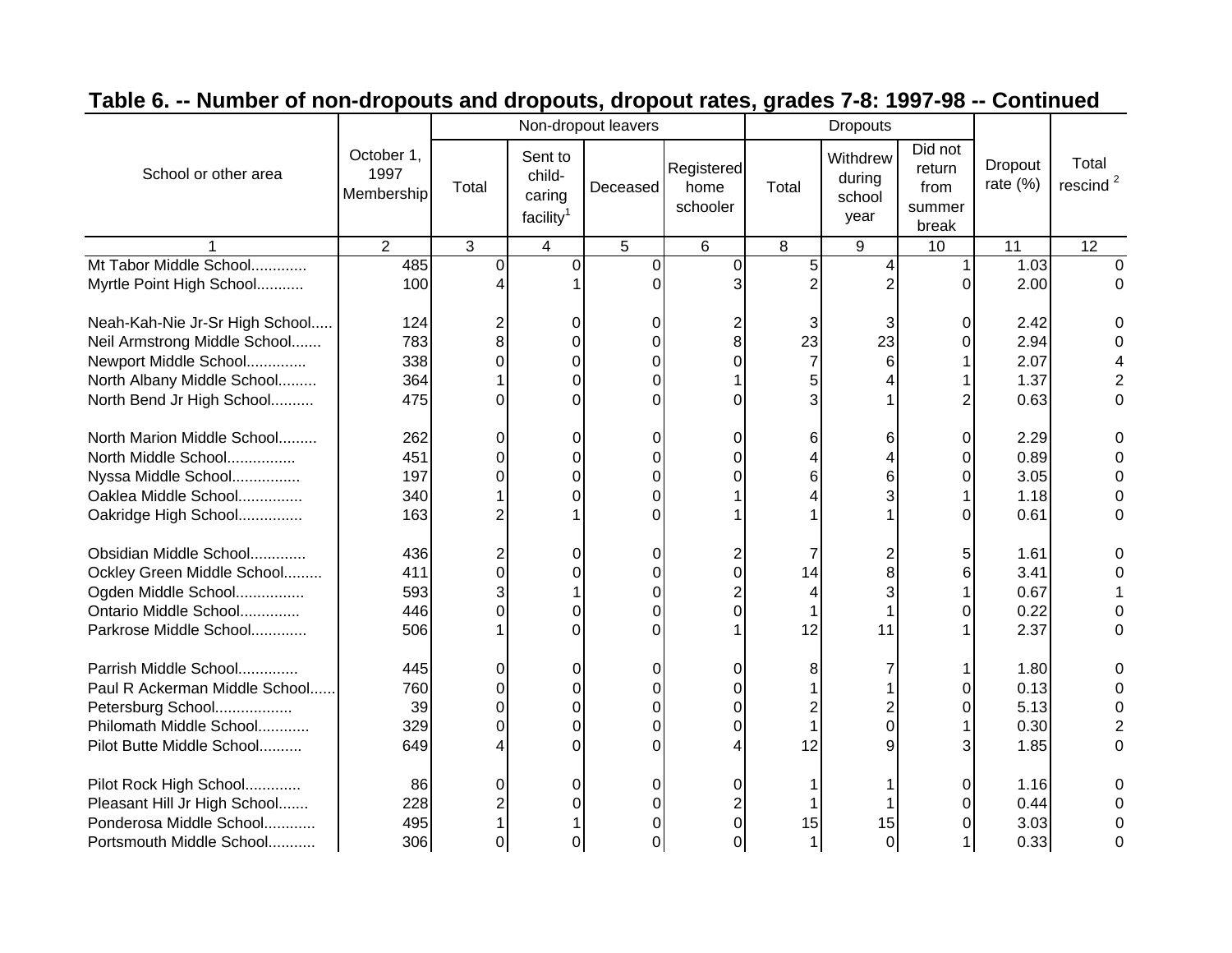|                                                 |                                  |       |                                                      | Non-dropout leavers |                                |       | <b>Dropouts</b>                      |                                              |                        |                               |
|-------------------------------------------------|----------------------------------|-------|------------------------------------------------------|---------------------|--------------------------------|-------|--------------------------------------|----------------------------------------------|------------------------|-------------------------------|
| School or other area                            | October 1,<br>1997<br>Membership | Total | Sent to<br>child-<br>caring<br>facility <sup>1</sup> | Deceased            | Registered<br>home<br>schooler | Total | Withdrew<br>during<br>school<br>year | Did not<br>return<br>from<br>summer<br>break | Dropout<br>rate $(\%)$ | Total<br>rescind <sup>2</sup> |
|                                                 | $\overline{2}$                   | 3     | 4                                                    | 5                   | 6                              | 8     | 9                                    | 10                                           | 11                     | 12                            |
| PPS Alternative Programs                        | 2659 <sup>*</sup>                |       | $\overline{2}$                                       | $\overline{0}$      | $\Omega$                       | 65    | 51                                   | 14                                           | 2.44                   | U                             |
| Rainier Middle<br>Raymond A Brown Jr High       | 255<br>650                       |       |                                                      | 0<br>0              |                                | 10    |                                      |                                              | 0.39<br>1.54           |                               |
| Renne Middle School                             | 365                              |       |                                                      | 0                   |                                |       |                                      |                                              | 0.27                   |                               |
| Reynolds Middle School                          | 807                              |       | O                                                    | 0                   |                                | 10    | 10                                   |                                              | 1.24                   |                               |
| Riddle High School                              | 98                               | ∩     | n                                                    | $\Omega$            | U                              | 3     |                                      |                                              | 3.06                   |                               |
| Salem-Keizer Alternative Programs.              | $26*$                            |       | 0                                                    |                     | O                              |       |                                      | 0                                            | 15.40                  |                               |
| Sandstone Middle School                         | 324                              |       | 0                                                    | 0                   |                                |       |                                      |                                              | 2.16                   |                               |
| Scappoose Middle School                         | 331                              |       | 0                                                    | 0                   |                                |       |                                      |                                              | 0.30                   |                               |
| Scenic Middle School                            | 501                              |       |                                                      | 0                   |                                |       |                                      |                                              | 1.80                   |                               |
| Scio Middle School                              | 107                              |       |                                                      | 0                   |                                |       | 0                                    |                                              | 0.00                   |                               |
| Sellwood Middle School                          | 393                              | 0     | 0                                                    | 0                   | O                              |       |                                      |                                              | 0.25                   | 0                             |
| Seven Oak Middle School                         | 230                              | O     |                                                      | 0                   |                                |       |                                      |                                              | 0.00                   |                               |
| Shasta Middle School                            | 382                              |       | 0                                                    | 0                   | O                              |       |                                      |                                              | 0.79                   | $\overline{0}$                |
| Sherwood Intermediate                           | 361                              | 0     | 0                                                    | 0                   |                                |       |                                      |                                              | 0.83                   | $\Omega$                      |
| Siuslaw Middle School                           | 294                              | 0     |                                                      | 0                   |                                |       |                                      |                                              | 0.68                   | 0                             |
| South Middle School                             | 379                              | 3     |                                                      | 0                   |                                |       |                                      |                                              | 2.11                   |                               |
| Spencer Butte Middle School                     | 317                              |       |                                                      | 0                   |                                |       |                                      |                                              | 0.95                   |                               |
| Springfield Middle School                       | 225                              |       |                                                      | 0                   |                                |       |                                      |                                              | 0.44                   |                               |
| St Helens Jr High School                        | 447                              |       | 0                                                    | 0                   |                                |       |                                      |                                              | 0.00                   |                               |
| Stayton Middle School                           | 217                              | U     | <sup>0</sup>                                         | $\Omega$            | O                              |       |                                      |                                              | 0.46                   | O                             |
| Stephens Middle School<br>Sublimity Elem School | 657<br>95                        |       |                                                      | 0<br>0              | 0                              | 21    | 20                                   |                                              | 3.20<br>1.05           |                               |
| Sunridge Middle Schol                           | 623                              |       |                                                      | 0                   |                                |       |                                      |                                              | 1.28                   |                               |
| Sunrise Jr High School                          | 704                              |       |                                                      | 0                   |                                |       |                                      |                                              | 0.14                   |                               |
| Sunset Middle School                            | 332                              |       |                                                      | 0                   |                                |       |                                      |                                              | 2.11                   | 0                             |
|                                                 |                                  |       |                                                      |                     |                                |       |                                      |                                              |                        |                               |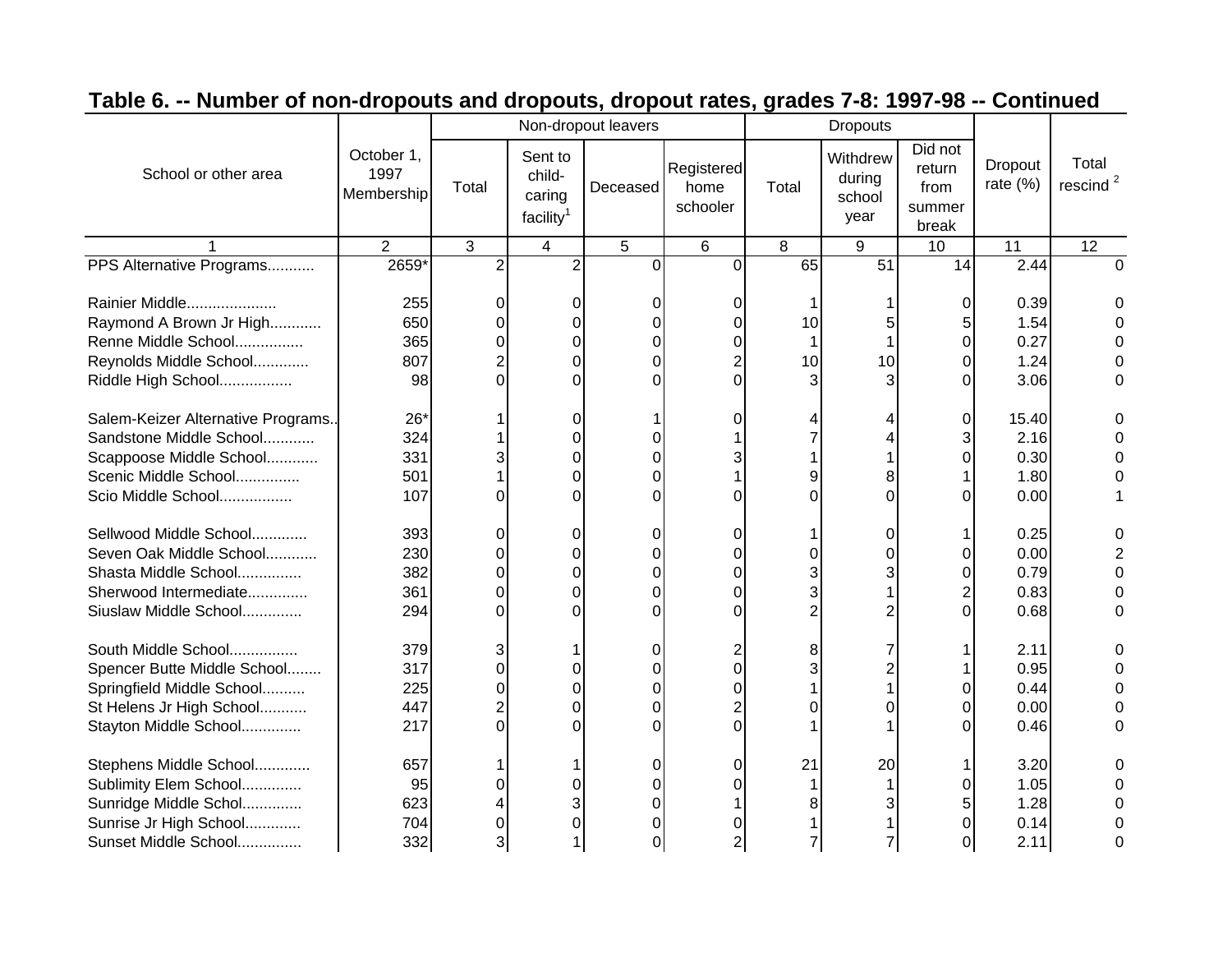|                                                                                                                                                           |                                  |                    |                                                      | Non-dropout leavers                        |                                |                     | <b>Dropouts</b>                      |                                              |                                      |                                                  |
|-----------------------------------------------------------------------------------------------------------------------------------------------------------|----------------------------------|--------------------|------------------------------------------------------|--------------------------------------------|--------------------------------|---------------------|--------------------------------------|----------------------------------------------|--------------------------------------|--------------------------------------------------|
| School or other area                                                                                                                                      | October 1,<br>1997<br>Membership | Total              | Sent to<br>child-<br>caring<br>facility <sup>1</sup> | Deceased                                   | Registered<br>home<br>schooler | Total               | Withdrew<br>during<br>school<br>year | Did not<br>return<br>from<br>summer<br>break | Dropout<br>rate $(\%)$               | Total<br>rescind <sup>2</sup>                    |
| 1                                                                                                                                                         | 2                                | 3                  | 4                                                    | 5                                          | 6                              | 8                   | 9                                    | 10                                           | 11                                   | 12                                               |
| Sutherlin Middle School<br>Sweet Home Jr High School<br>Talent Middle School<br>Talmadge Middle School<br>Tennessee Elem School                           | 215<br>422<br>433<br>434<br>35   | 6<br>0             | 0<br>U<br>0<br>U                                     | 0<br>0<br>$\Omega$<br>0<br>0               | 5<br><sup>0</sup>              | 6<br>0<br>U         |                                      | 0<br>O<br>$\Omega$                           | 3.26<br>0.24<br>1.39<br>0.00<br>0.00 |                                                  |
| The Dalles Middle School<br>Theodore Roosevelt Middle<br>Thomas Fowler Middle School<br>Thomas Jefferson Middle School<br>Thora B. Gardiner Middle School | 308<br>546<br>613<br>310<br>473  | 0<br>0<br>$\Omega$ | $\Omega$<br>0<br>0<br>0<br>$\Omega$                  | 0<br>0<br>0<br>0<br>$\Omega$               | 0<br>0<br>0                    | 3<br>$\overline{2}$ |                                      | $\Omega$<br>0<br>0<br>0<br>0                 | 1.30<br>0.37<br>0.49<br>0.65<br>0.63 | 0                                                |
| Thurston Middle School<br>Tillamook Jr High School<br>Toledo Middle School<br>Twality Middle School<br>Union High School                                  | 336<br>396<br>205<br>573<br>84   | 5<br>O<br>0<br>U   | $\Omega$<br>$\Omega$<br>0                            | 0<br>0<br>0<br>0<br>O                      | 5<br>0<br>0<br>0               | 5                   |                                      | 0                                            | 0.30<br>1.26<br>0.98<br>0.70<br>1.19 | 0<br>U<br>$\overline{2}$<br>$\Omega$<br>$\Omega$ |
| W L Kraxberger Middle School<br>Waldo Middle School<br>Walker Middle School<br>Wallowa High School<br>Waluga Jr High School                               | 375<br>485<br>557<br>69<br>588   | 0<br>0             | 0<br>$\Omega$<br>0<br>$\Omega$<br>0                  | 0<br>0<br>0<br>0                           | 0<br>3<br>0<br>0               | 2<br>12             |                                      | 0<br>0                                       | 0.53<br>2.47<br>1.26<br>1.45<br>0.17 | 2                                                |
| Welches Elem School<br>West Orient Elem School<br>Western View Middle<br>Whitaker Middle<br>Whiteaker Middle School                                       | 136<br>188<br>343<br>522<br>804  | 0<br>0<br>0        | 0<br>0<br>0<br>O                                     | 0<br>0<br>$\Omega$<br>$\Omega$<br>$\Omega$ | 0<br>0<br>0<br>0               | 6<br>11<br>15       | 14                                   | 0                                            | 1.47<br>0.53<br>1.75<br>2.11<br>1.87 | 0                                                |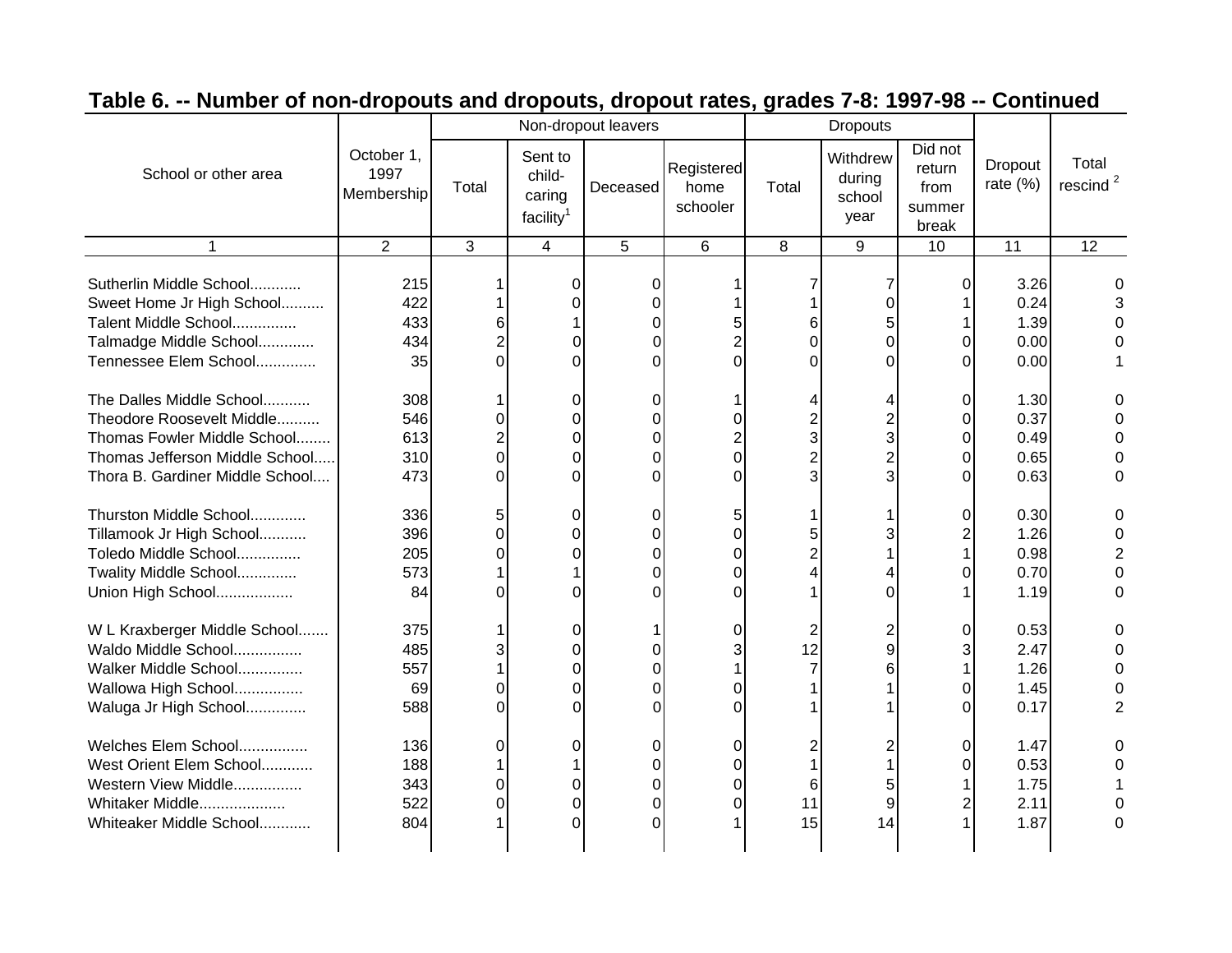|                                    |                                  |       |                                                      | Non-dropout leavers |                                |       | <b>Dropouts</b>                      |                                              |                              |                               |
|------------------------------------|----------------------------------|-------|------------------------------------------------------|---------------------|--------------------------------|-------|--------------------------------------|----------------------------------------------|------------------------------|-------------------------------|
| School or other area               | October 1.<br>1997<br>Membership | Total | Sent to<br>child-<br>caring<br>facility <sup>1</sup> | <b>Deceased</b>     | Registered<br>home<br>schooler | Total | Withdrew<br>during<br>school<br>year | Did not<br>return<br>from<br>summer<br>break | <b>Dropout</b><br>rate $(%)$ | Total<br>rescind <sup>2</sup> |
|                                    | 2                                | 3     | 4                                                    | 5                   | 6                              | 8     | 9                                    | 10                                           | 11                           | $12 \overline{ }$             |
| Whitford Middle School             | 558                              |       |                                                      |                     |                                |       |                                      |                                              | 0.54                         | 0                             |
| Wilbur D Rowe Jr High School       | 654                              |       |                                                      |                     |                                |       |                                      |                                              | 0.15                         | 0                             |
| Willamina Middle                   | 188                              |       |                                                      |                     |                                |       |                                      | 0                                            | 0.53                         | 0                             |
| Winston Middle School              | 280                              |       |                                                      |                     |                                | 10    | 10 <sup>1</sup>                      | $\Omega$                                     | 3.57                         | 0                             |
| Wy'east Middle School              | 252                              |       |                                                      |                     |                                | 4     |                                      |                                              | 1.59                         | 0                             |
| No students reported (124 schools) | 9,977                            |       | --                                                   |                     | --                             | --    |                                      | --                                           | --                           |                               |

\* Total enrollment.

 $1$  Mental health program, juvenile detention facility, substance abuse program, or certified shelter care program.

 $2$  Students who droppped out in an earlier year who returned to school this year.

SOURCE: Oregon Department of Education, Data Information Services, Individual Early Leaver Report, Student Personnel Accouting Report.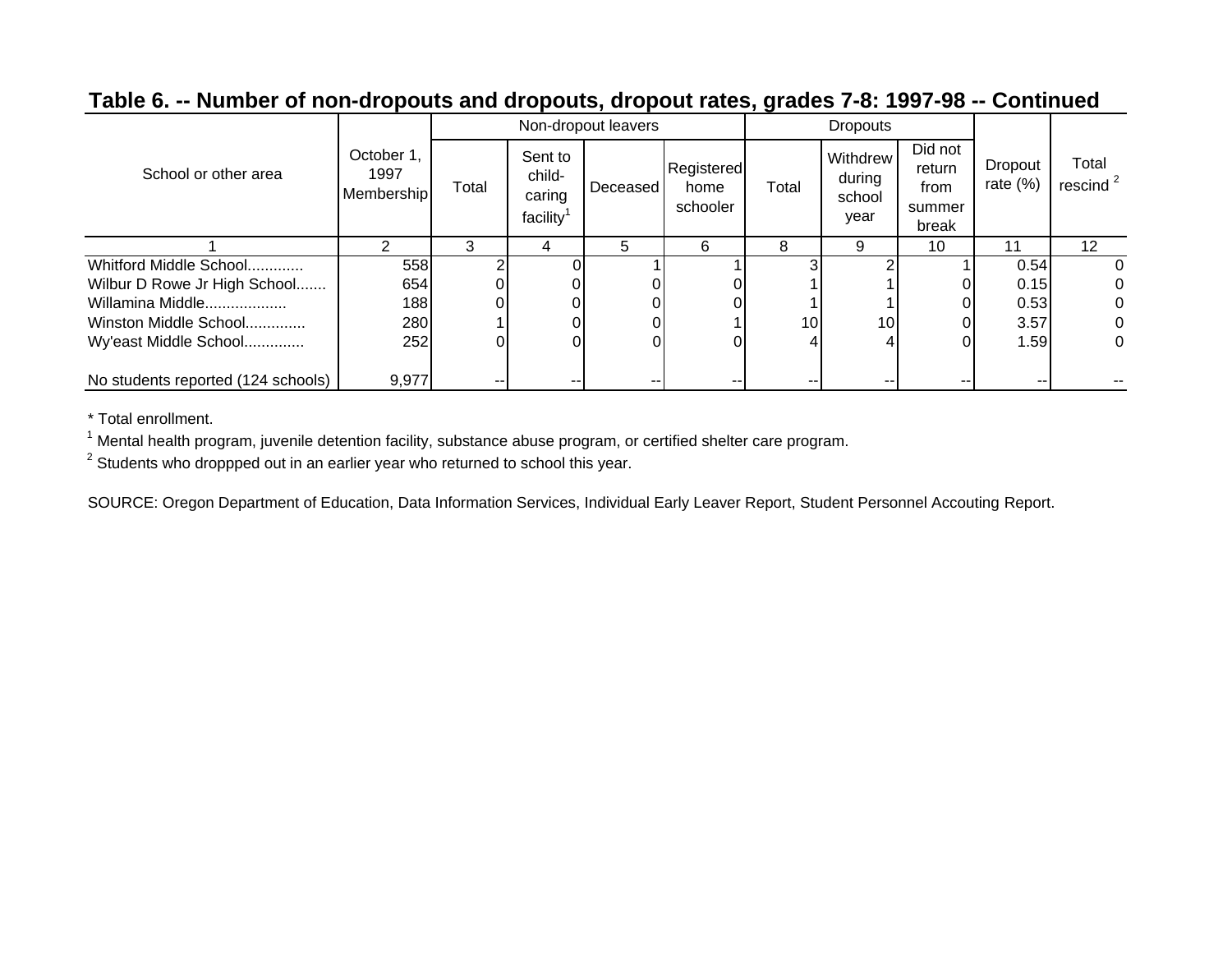### Appendix A

#### The Synthetic Four-Year Dropout Rate

The dropout reporting system collects data on students dropping out in one school year. The data for one year can be displayed as a four-year rate by using the following formula:

 $R = 1 - (1 - R_9)(1 - R_{10})(1 - R_{11})(1 - R_{12})$ , where

 $R = four-year synthetic dropout rate,$ 

 $R_9$  = dropout rate for grade 9,

 $R_{10}$  = dropout rate for grade 10,

 $R_{11}$  = dropout rate for grade 11,

 $R_{12}$  = dropout rate for grade 12.

The measure provides a synthetic cumulative dropout rate for grades 9 through 12. It represents the proportion of the ninth-grade class that would drop out prior to graduation if that year's grade-specific rates were to remain constant in subsequent years.

Example:

| Grade | <b>Students</b> | <b>Dropouts</b> | Dropout Rate |
|-------|-----------------|-----------------|--------------|
| 9     | 89              | 3               | 3.4%         |
| 10    | 82              |                 | 4.9%         |
| 11    | 80              | 6               | 7.5%         |
| 12    | 75              | Q               | 12.0%        |

 $R = 1 - (1 - .034)(1 - .049)(1 - .075)(1 - .12)$ 

 $R = 1 - (.966)(.951)(.925)(.880)$ 

 $R = 1 - .748$ 

 $R = .252$  (25.2%)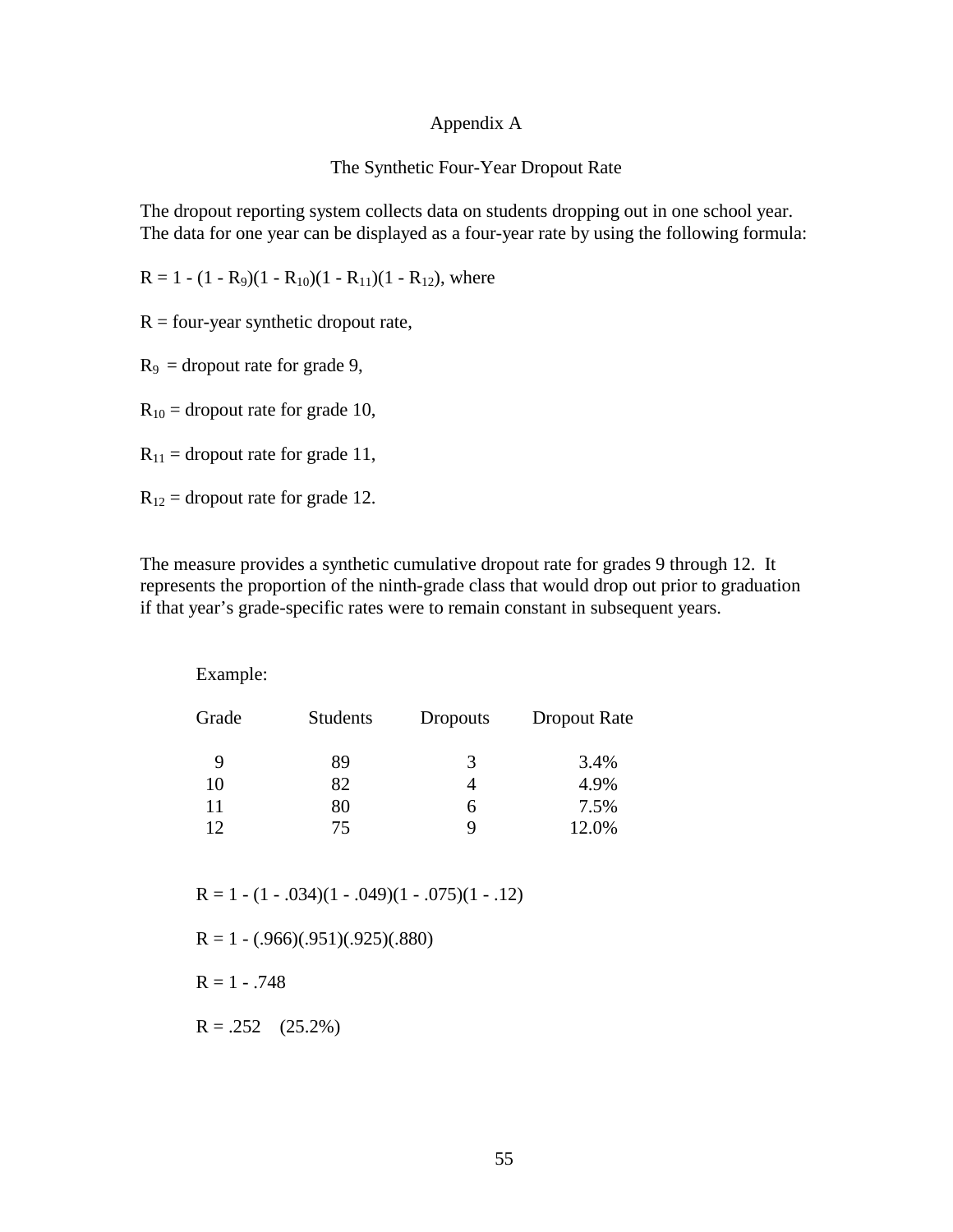## **We would like to hear from you!**

We would like to know how your organization uses the dropout data collected on the Individual Early Leaver Report form.

Please take a few moments to fill out and return this survey. We value your response.

| A. School district: |  |
|---------------------|--|
|---------------------|--|

| (name)                                                                                                                     |     |    |
|----------------------------------------------------------------------------------------------------------------------------|-----|----|
| Is the data discussed with your Board at a regular meeting?                                                                | Yes | No |
| Is the data used in writing your district's Consolidated District<br>Improvement Plan?                                     |     |    |
| Is the data used in writing grant applications?                                                                            |     |    |
| Is the data used to help create dropout prevention programs<br>in your district?                                           |     |    |
| Is the data used to help decide which alternative education<br>programs to create in your own district?                    |     |    |
| What would make the data more useful to you? (Comment)                                                                     |     |    |
|                                                                                                                            |     |    |
|                                                                                                                            |     |    |
|                                                                                                                            |     |    |
| (name)                                                                                                                     |     |    |
| Is this data presented to school staff at a formal meeting?                                                                |     |    |
| Is this data used to help create dropout prevention<br>programs in your school?                                            |     |    |
| Is the data used to assist in making alternative education placements<br>for individual students?                          |     |    |
| Is the data used in writing grant applications?                                                                            |     |    |
| Is the data shared with the school site council?                                                                           |     |    |
| Is the data shared with parents?                                                                                           |     |    |
| Is the data shared with other community agencies or with groups such<br>as Youth Services Teams, Advisory Committees, etc. |     |    |
| What would make the data more useful to you? (Comment)                                                                     |     |    |
|                                                                                                                            |     |    |
|                                                                                                                            |     |    |

\_\_\_\_\_\_\_\_\_\_\_\_\_\_\_\_\_\_\_\_\_\_\_\_\_\_\_\_\_\_\_\_\_\_\_\_\_\_\_\_\_\_\_\_\_\_\_\_\_\_\_\_\_\_\_\_\_\_\_\_\_\_\_\_\_\_\_\_\_\_\_\_\_\_

\_\_\_\_\_\_\_\_\_\_\_\_\_\_\_\_\_\_\_\_\_\_\_\_\_\_\_\_\_\_\_\_\_\_\_\_\_\_\_\_\_\_\_\_\_\_\_\_\_\_\_\_\_\_\_\_\_\_\_\_\_\_\_\_\_\_\_\_\_\_\_\_\_\_